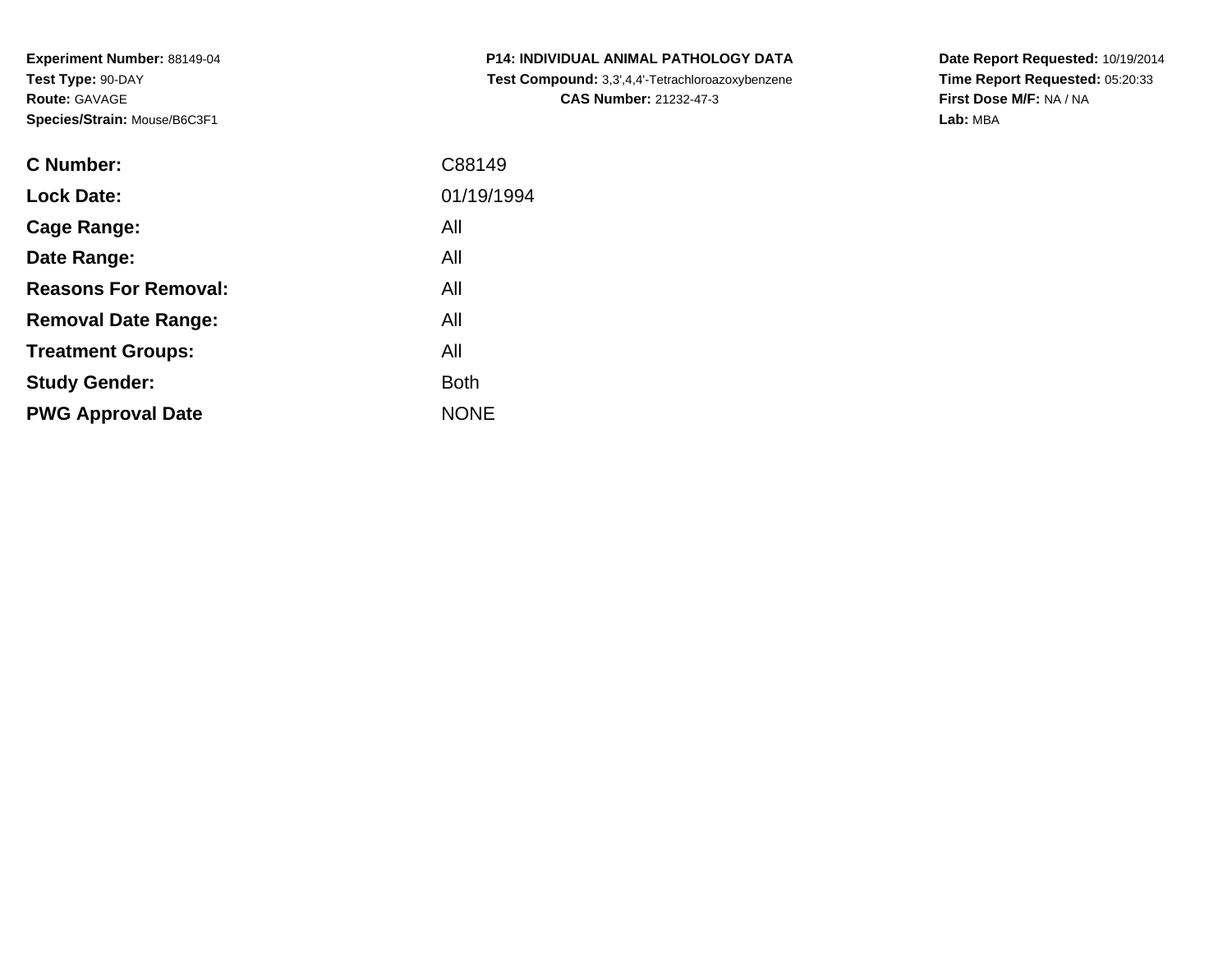| Experiment Number: 88149-04  | <b>P14: INDIVIDUAL ANIMAL PATHOLOGY DATA</b><br><b>Test Compound:</b> 3,3',4,4'-Tetrachloroazoxybenzene |                                   | Date Report Requested: 10/19/2014<br>Time Report Requested: 05:20:33 |  |
|------------------------------|---------------------------------------------------------------------------------------------------------|-----------------------------------|----------------------------------------------------------------------|--|
| Test Type: 90-DAY            |                                                                                                         |                                   |                                                                      |  |
| <b>Route: GAVAGE</b>         |                                                                                                         | <b>CAS Number: 21232-47-3</b>     | First Dose M/F: NA / NA                                              |  |
| Species/Strain: Mouse/B6C3F1 |                                                                                                         |                                   | Lab: MBA                                                             |  |
| <b>ANIMAL ID: 1</b>          | <b>TRT#: 1</b>                                                                                          | <b>SEX: Male</b>                  | DAY ON TEST: 92                                                      |  |
|                              | DOSE: 0 MG/KG                                                                                           | <b>DISP: Terminal Sacrifice</b>   | <b>HISTO: MB179G-1</b>                                               |  |
|                              |                                                                                                         | ORGAN AND ACCOUNTABLE SITE STATUS |                                                                      |  |
| <b>NORMAL</b>                |                                                                                                         |                                   |                                                                      |  |
| * Adrenal Cortex             | * Adrenal Medulla                                                                                       | * Bone                            | * Bone Marrow                                                        |  |
| * Brain                      | * Epididymis                                                                                            | * Esophagus                       | * Heart                                                              |  |
| * Intestine Large, Cecum     | * Intestine Large, Colon                                                                                | * Intestine Large, Rectum         | * Intestine Small, Duodenum                                          |  |
| * Intestine Small, Ileum     | * Intestine Small, Jejunum                                                                              | * Kidney                          | * Liver                                                              |  |
| * Lung                       | * Lymph Node, Mandibular                                                                                | * Lymph Node, Mesenteric          | * Nose                                                               |  |
| * Pancreas                   | * Parathyroid Gland                                                                                     | * Pituitary Gland                 | * Preputial Gland                                                    |  |
| * Prostate                   | * Salivary Glands                                                                                       | * Seminal Vesicle                 | * Skin                                                               |  |
| * Spleen                     | * Stomach, Forestomach                                                                                  | * Stomach, Glandular              | * Testes                                                             |  |
| * Thymus                     | * Thyroid Gland                                                                                         | * Trachea                         | * Urinary Bladder                                                    |  |
| <b>MISSING</b>               |                                                                                                         |                                   |                                                                      |  |
| * Blood Vessel               | * Gallbladder                                                                                           | * Mammary Gland                   |                                                                      |  |
| <b>OBSERVATIONS</b>          |                                                                                                         |                                   |                                                                      |  |
| * Blood Vessel               |                                                                                                         |                                   |                                                                      |  |
| Note: AORTA IS MISSING.      |                                                                                                         |                                   |                                                                      |  |
| PRIMARY CAUSE OF DEATH       | $\overline{\phantom{a}}$                                                                                |                                   |                                                                      |  |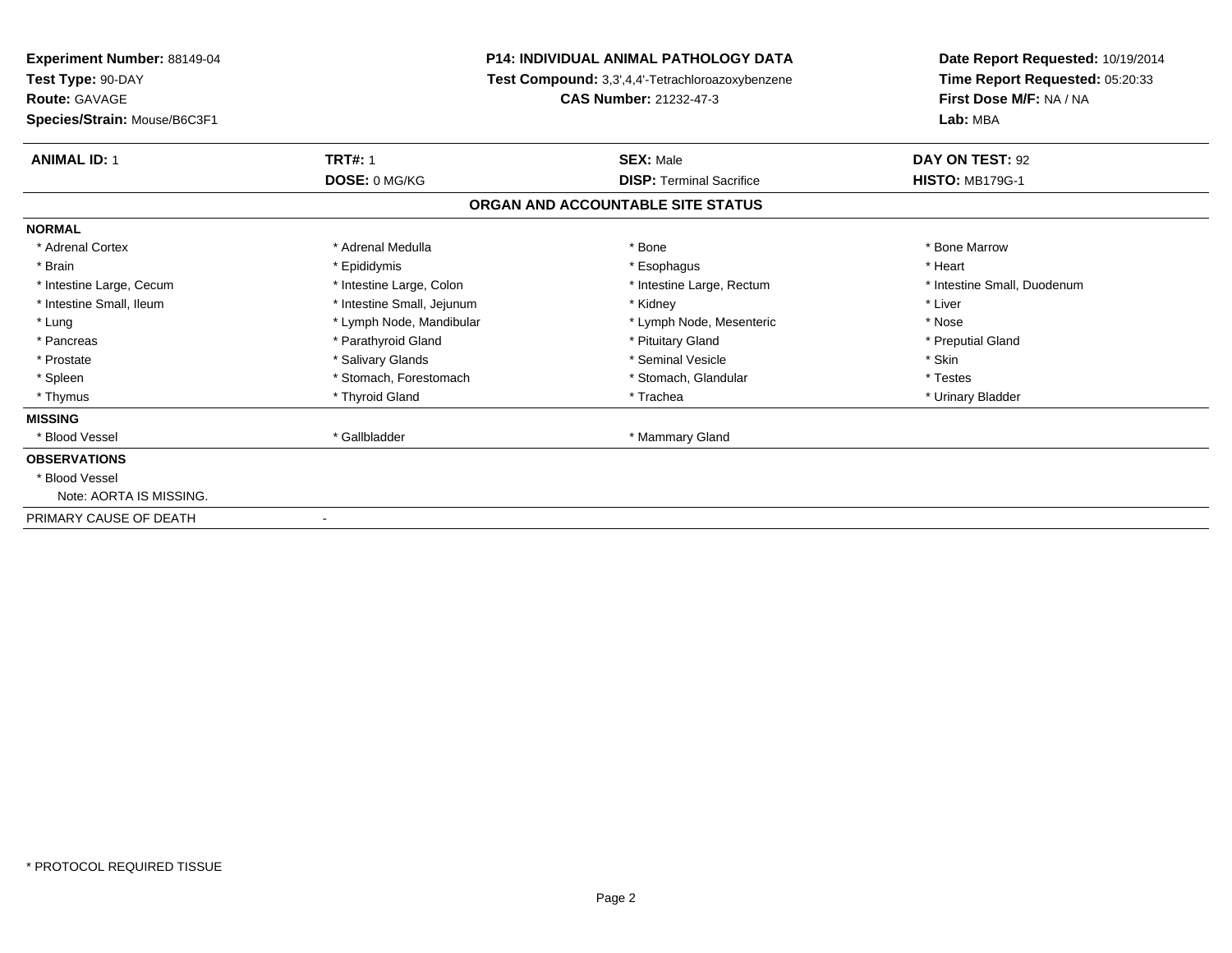| Experiment Number: 88149-04<br>Test Type: 90-DAY<br><b>Route: GAVAGE</b><br>Species/Strain: Mouse/B6C3F1 |                             | <b>P14: INDIVIDUAL ANIMAL PATHOLOGY DATA</b><br>Test Compound: 3,3',4,4'-Tetrachloroazoxybenzene<br><b>CAS Number: 21232-47-3</b> | Date Report Requested: 10/19/2014<br>Time Report Requested: 05:20:33<br>First Dose M/F: NA / NA<br>Lab: MBA |
|----------------------------------------------------------------------------------------------------------|-----------------------------|-----------------------------------------------------------------------------------------------------------------------------------|-------------------------------------------------------------------------------------------------------------|
| <b>ANIMAL ID: 2</b>                                                                                      | <b>TRT#: 1</b>              | <b>SEX: Male</b>                                                                                                                  | DAY ON TEST: 92                                                                                             |
|                                                                                                          | DOSE: 0 MG/KG               | <b>DISP: Terminal Sacrifice</b>                                                                                                   | <b>HISTO: MB179G-2</b>                                                                                      |
|                                                                                                          |                             | ORGAN AND ACCOUNTABLE SITE STATUS                                                                                                 |                                                                                                             |
| <b>NORMAL</b>                                                                                            |                             |                                                                                                                                   |                                                                                                             |
| * Adrenal Cortex                                                                                         | * Adrenal Medulla           | * Blood Vessel                                                                                                                    | * Bone                                                                                                      |
| * Bone Marrow                                                                                            | * Brain                     | * Epididymis                                                                                                                      | * Esophagus                                                                                                 |
| * Gallbladder                                                                                            | * Heart                     | * Intestine Large, Cecum                                                                                                          | * Intestine Large, Colon                                                                                    |
| * Intestine Large, Rectum                                                                                | * Intestine Small, Duodenum | * Intestine Small, Ileum                                                                                                          | * Intestine Small, Jejunum                                                                                  |
| * Kidney                                                                                                 | * Liver                     | * Lung                                                                                                                            | * Lymph Node, Mandibular                                                                                    |
| * Lymph Node, Mesenteric                                                                                 | * Nose                      | * Pancreas                                                                                                                        | * Parathyroid Gland                                                                                         |
| * Pituitary Gland                                                                                        | * Preputial Gland           | * Prostate                                                                                                                        | * Salivary Glands                                                                                           |
| * Seminal Vesicle                                                                                        | * Skin                      | * Spleen                                                                                                                          | * Stomach, Forestomach                                                                                      |
| * Testes                                                                                                 | * Thymus                    | <b>Tissue NOS</b>                                                                                                                 | * Trachea                                                                                                   |
| * Urinary Bladder                                                                                        |                             |                                                                                                                                   |                                                                                                             |
| <b>MISSING</b>                                                                                           |                             |                                                                                                                                   |                                                                                                             |
| * Mammary Gland                                                                                          |                             |                                                                                                                                   |                                                                                                             |
| <b>OBSERVATIONS</b>                                                                                      |                             |                                                                                                                                   |                                                                                                             |
| * Blood Vessel                                                                                           |                             |                                                                                                                                   |                                                                                                             |
| Note: AORTA IS NORMAL.                                                                                   |                             |                                                                                                                                   |                                                                                                             |
| * Stomach, Glandular                                                                                     | Epithelium                  | Cyst                                                                                                                              | Focal, Minimal                                                                                              |
| * Thyroid Gland                                                                                          |                             | Ectopic Thymus                                                                                                                    |                                                                                                             |
| PRIMARY CAUSE OF DEATH                                                                                   |                             |                                                                                                                                   |                                                                                                             |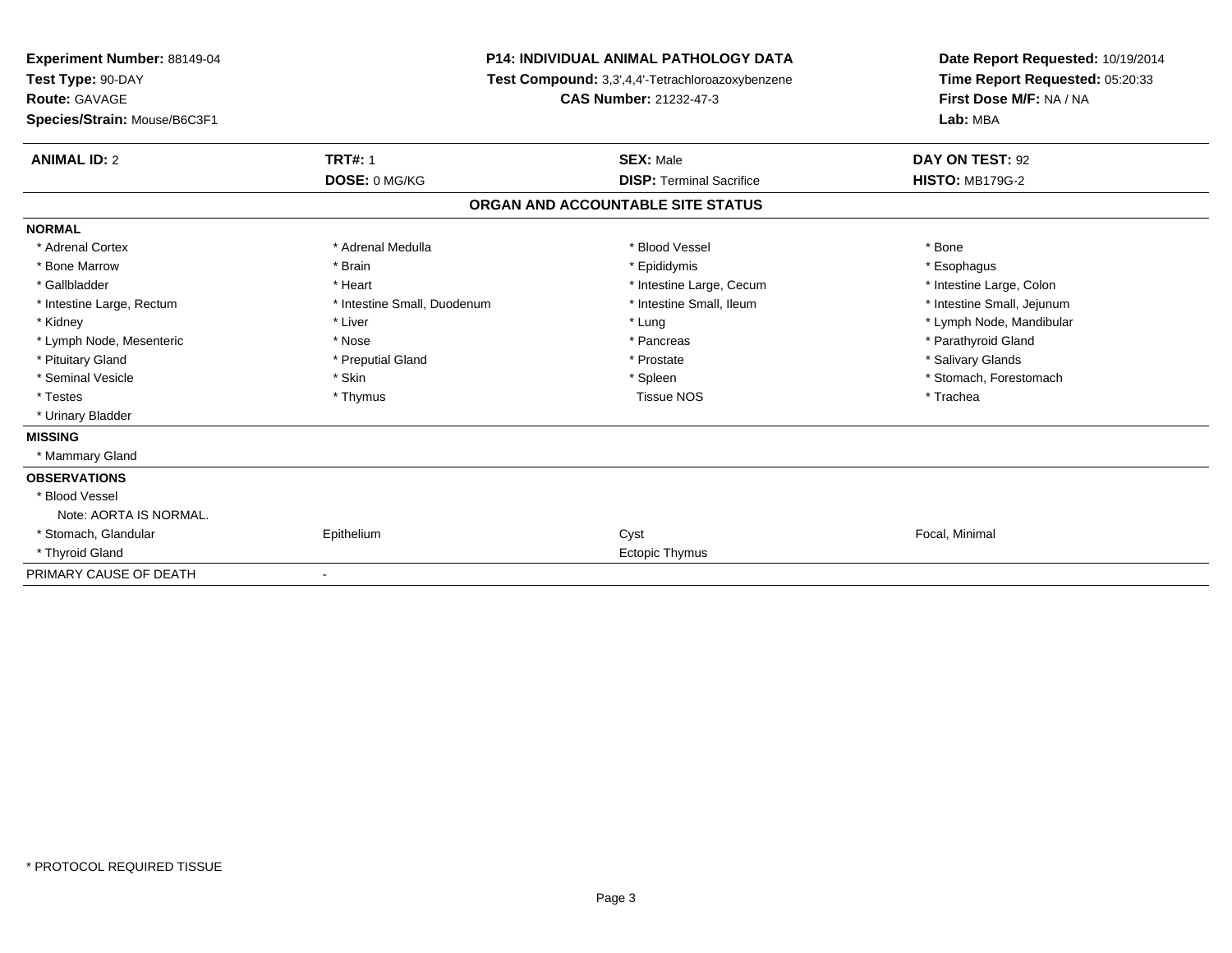| Experiment Number: 88149-04<br>Test Type: 90-DAY<br><b>Route: GAVAGE</b><br>Species/Strain: Mouse/B6C3F1 |                             | <b>P14: INDIVIDUAL ANIMAL PATHOLOGY DATA</b><br>Test Compound: 3,3',4,4'-Tetrachloroazoxybenzene<br>CAS Number: 21232-47-3 | Date Report Requested: 10/19/2014<br>Time Report Requested: 05:20:34<br>First Dose M/F: NA / NA<br>Lab: MBA |
|----------------------------------------------------------------------------------------------------------|-----------------------------|----------------------------------------------------------------------------------------------------------------------------|-------------------------------------------------------------------------------------------------------------|
| <b>ANIMAL ID: 3</b>                                                                                      | <b>TRT#: 1</b>              | <b>SEX: Male</b>                                                                                                           | DAY ON TEST: 92                                                                                             |
|                                                                                                          | DOSE: 0 MG/KG               | <b>DISP: Terminal Sacrifice</b>                                                                                            | <b>HISTO: MB179G-3</b>                                                                                      |
|                                                                                                          |                             | ORGAN AND ACCOUNTABLE SITE STATUS                                                                                          |                                                                                                             |
| <b>NORMAL</b>                                                                                            |                             |                                                                                                                            |                                                                                                             |
| * Adrenal Cortex                                                                                         | * Adrenal Medulla           | * Blood Vessel                                                                                                             | * Bone                                                                                                      |
| * Bone Marrow                                                                                            | * Brain                     | * Epididymis                                                                                                               | * Esophagus                                                                                                 |
| * Gallbladder                                                                                            | * Heart                     | * Intestine Large, Cecum                                                                                                   | * Intestine Large, Colon                                                                                    |
| * Intestine Large, Rectum                                                                                | * Intestine Small, Duodenum | * Intestine Small, Ileum                                                                                                   | * Intestine Small, Jejunum                                                                                  |
| * Kidney                                                                                                 | * Liver                     | * Lung                                                                                                                     | * Lymph Node, Mandibular                                                                                    |
| * Lymph Node, Mesenteric                                                                                 | * Nose                      | * Pancreas                                                                                                                 | * Parathyroid Gland                                                                                         |
| * Pituitary Gland                                                                                        | * Preputial Gland           | * Prostate                                                                                                                 | * Salivary Glands                                                                                           |
| * Seminal Vesicle                                                                                        | * Skin                      | * Stomach, Forestomach                                                                                                     | * Stomach, Glandular                                                                                        |
| * Testes                                                                                                 | * Thymus                    | * Thyroid Gland                                                                                                            | * Trachea                                                                                                   |
| * Urinary Bladder                                                                                        |                             |                                                                                                                            |                                                                                                             |
| <b>MISSING</b>                                                                                           |                             |                                                                                                                            |                                                                                                             |
| * Mammary Gland                                                                                          |                             |                                                                                                                            |                                                                                                             |
| <b>OBSERVATIONS</b>                                                                                      |                             |                                                                                                                            |                                                                                                             |
| * Blood Vessel                                                                                           |                             |                                                                                                                            |                                                                                                             |
| Note: AORTA IS NORMAL.                                                                                   |                             |                                                                                                                            |                                                                                                             |
| * Lung                                                                                                   |                             |                                                                                                                            |                                                                                                             |
| Note: BRONCHI MISSING.                                                                                   |                             |                                                                                                                            |                                                                                                             |
| * Spleen                                                                                                 | Red Pulp                    | Hematopoietic Cell Proliferation                                                                                           | Diffuse, Minimal                                                                                            |
| PRIMARY CAUSE OF DEATH                                                                                   |                             |                                                                                                                            |                                                                                                             |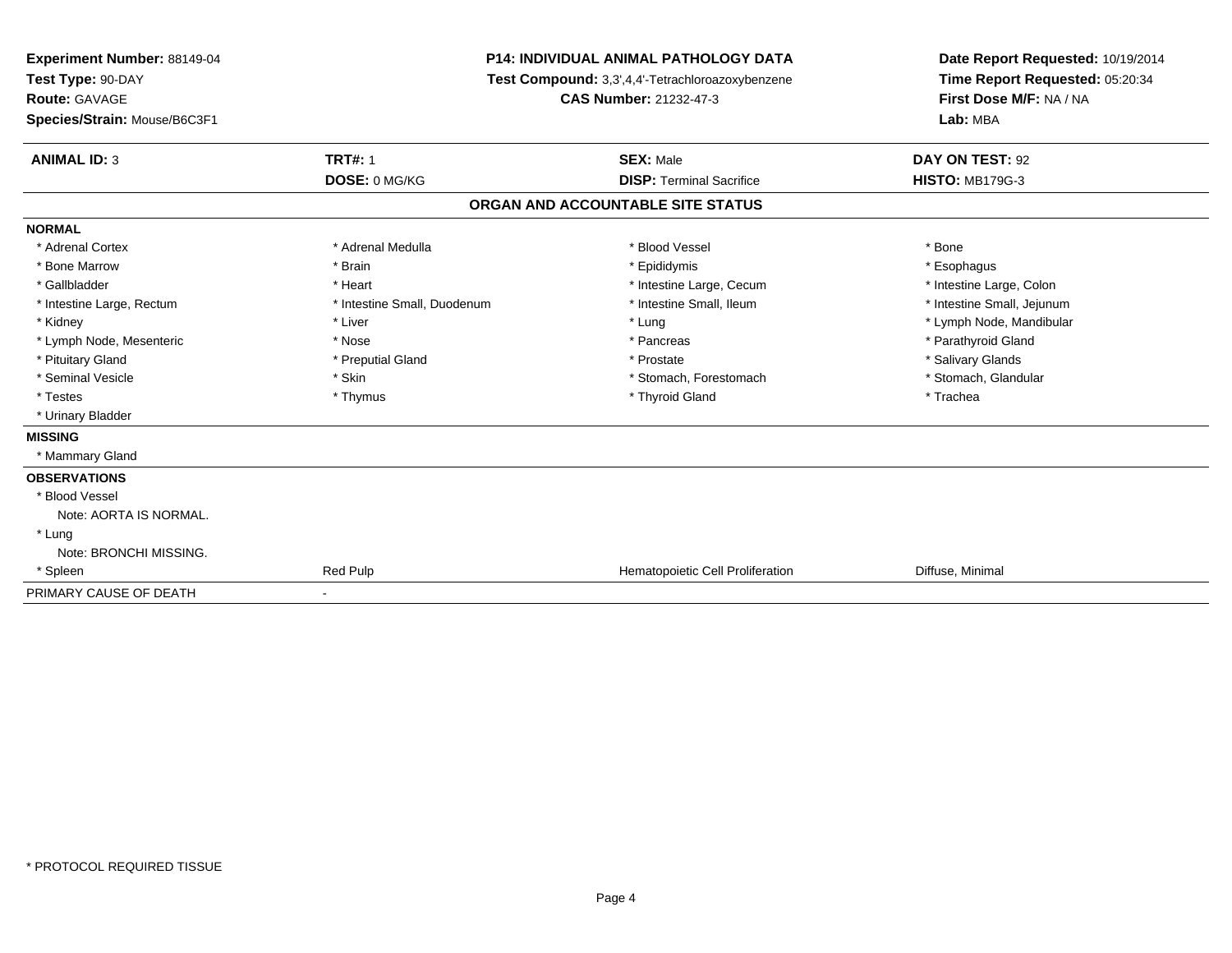| Experiment Number: 88149-04<br>Test Type: 90-DAY<br><b>Route: GAVAGE</b> |                             | <b>P14: INDIVIDUAL ANIMAL PATHOLOGY DATA</b><br><b>Test Compound:</b> 3,3',4,4'-Tetrachloroazoxybenzene<br><b>CAS Number: 21232-47-3</b> | Date Report Requested: 10/19/2014<br>Time Report Requested: 05:20:34<br>First Dose M/F: NA / NA |  |
|--------------------------------------------------------------------------|-----------------------------|------------------------------------------------------------------------------------------------------------------------------------------|-------------------------------------------------------------------------------------------------|--|
| Species/Strain: Mouse/B6C3F1                                             |                             |                                                                                                                                          | Lab: MBA                                                                                        |  |
| <b>ANIMAL ID: 4</b>                                                      | <b>TRT#: 1</b>              | <b>SEX: Male</b>                                                                                                                         | DAY ON TEST: 92                                                                                 |  |
|                                                                          | DOSE: 0 MG/KG               | <b>DISP: Terminal Sacrifice</b>                                                                                                          | <b>HISTO: MB179G-4</b>                                                                          |  |
|                                                                          |                             | ORGAN AND ACCOUNTABLE SITE STATUS                                                                                                        |                                                                                                 |  |
| <b>NORMAL</b>                                                            |                             |                                                                                                                                          |                                                                                                 |  |
| * Adrenal Cortex                                                         | * Adrenal Medulla           | * Blood Vessel                                                                                                                           | * Bone                                                                                          |  |
| * Bone Marrow                                                            | * Brain                     | * Epididymis                                                                                                                             | * Esophagus                                                                                     |  |
| * Gallbladder                                                            | * Heart                     | * Intestine Large, Cecum                                                                                                                 | * Intestine Large, Colon                                                                        |  |
| * Intestine Large, Rectum                                                | * Intestine Small, Duodenum | * Intestine Small, Ileum                                                                                                                 | * Intestine Small, Jejunum                                                                      |  |
| * Kidney                                                                 | * Liver                     | * Lung                                                                                                                                   | * Lymph Node, Mandibular                                                                        |  |
| * Lymph Node, Mesenteric                                                 | * Nose                      | * Pancreas                                                                                                                               | * Pituitary Gland                                                                               |  |
| * Preputial Gland                                                        | * Prostate                  | * Salivary Glands                                                                                                                        | * Seminal Vesicle                                                                               |  |
| * Skin                                                                   | * Spleen                    | * Stomach, Forestomach                                                                                                                   | * Stomach, Glandular                                                                            |  |
| * Testes                                                                 | * Thyroid Gland             | * Trachea                                                                                                                                | * Urinary Bladder                                                                               |  |
| <b>MISSING</b>                                                           |                             |                                                                                                                                          |                                                                                                 |  |
| * Mammary Gland                                                          | * Parathyroid Gland         |                                                                                                                                          |                                                                                                 |  |
| <b>OBSERVATIONS</b>                                                      |                             |                                                                                                                                          |                                                                                                 |  |
| * Blood Vessel                                                           |                             |                                                                                                                                          |                                                                                                 |  |
| Note: AORTA IS NORMAL.                                                   |                             |                                                                                                                                          |                                                                                                 |  |
| * Thymus                                                                 | Thymocyte                   | Necrosis                                                                                                                                 | Minimal                                                                                         |  |
| PRIMARY CAUSE OF DEATH                                                   |                             |                                                                                                                                          |                                                                                                 |  |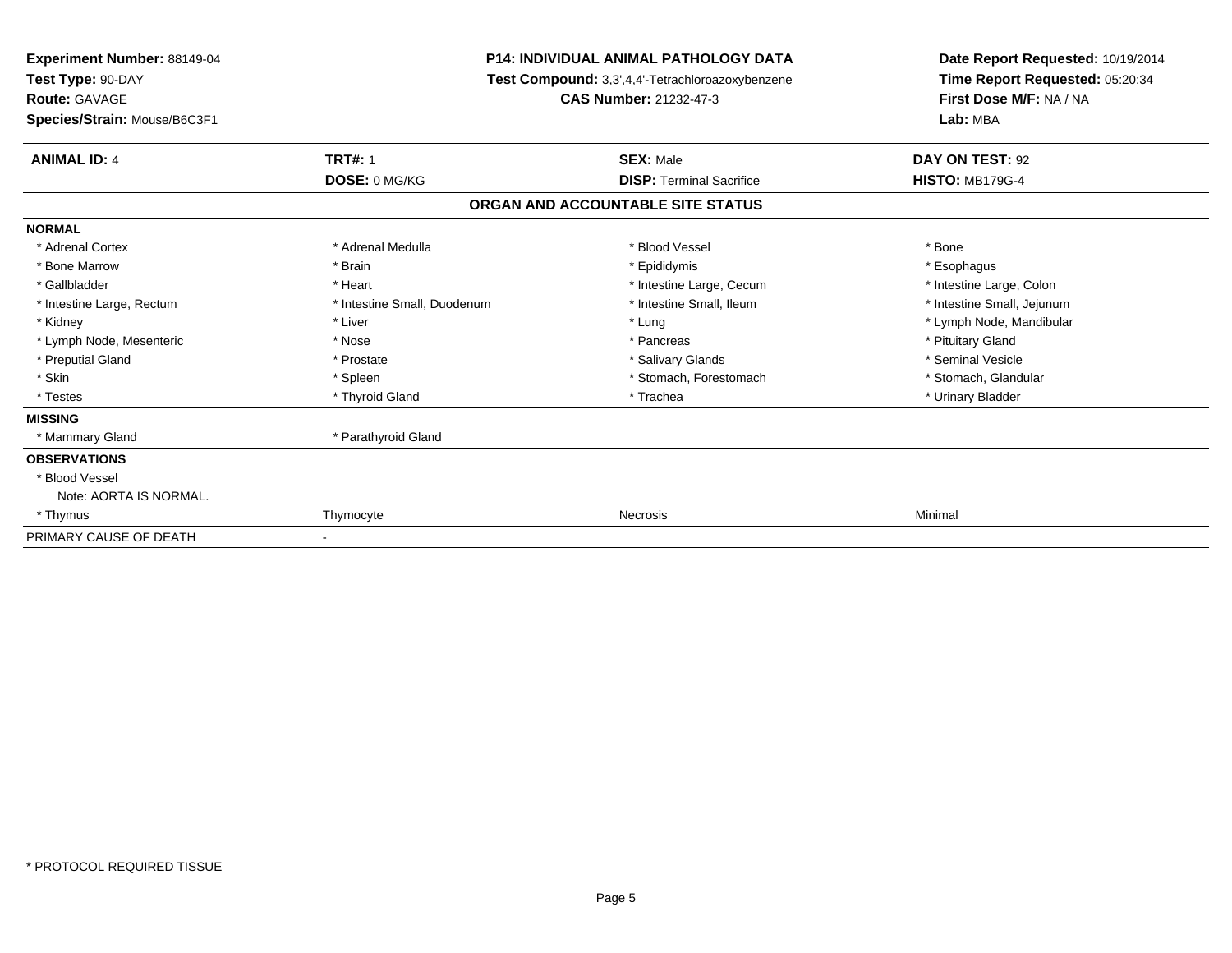| <b>Experiment Number: 88149-04</b><br>Test Type: 90-DAY<br><b>Route: GAVAGE</b><br>Species/Strain: Mouse/B6C3F1 |                             | <b>P14: INDIVIDUAL ANIMAL PATHOLOGY DATA</b><br>Test Compound: 3,3',4,4'-Tetrachloroazoxybenzene<br><b>CAS Number: 21232-47-3</b> | Date Report Requested: 10/19/2014<br>Time Report Requested: 05:20:34<br>First Dose M/F: NA / NA<br>Lab: MBA |  |
|-----------------------------------------------------------------------------------------------------------------|-----------------------------|-----------------------------------------------------------------------------------------------------------------------------------|-------------------------------------------------------------------------------------------------------------|--|
| <b>ANIMAL ID: 5</b>                                                                                             | <b>TRT#: 1</b>              | <b>SEX: Male</b>                                                                                                                  | DAY ON TEST: 92                                                                                             |  |
|                                                                                                                 | DOSE: 0 MG/KG               | <b>DISP: Terminal Sacrifice</b>                                                                                                   | <b>HISTO: MB179G-5</b>                                                                                      |  |
|                                                                                                                 |                             | ORGAN AND ACCOUNTABLE SITE STATUS                                                                                                 |                                                                                                             |  |
| <b>NORMAL</b>                                                                                                   |                             |                                                                                                                                   |                                                                                                             |  |
| * Adrenal Cortex                                                                                                | * Adrenal Medulla           | * Blood Vessel                                                                                                                    | * Bone                                                                                                      |  |
| * Bone Marrow                                                                                                   | * Brain                     | * Epididymis                                                                                                                      | * Esophagus                                                                                                 |  |
| * Gallbladder                                                                                                   | * Heart                     | * Intestine Large, Cecum                                                                                                          | * Intestine Large, Colon                                                                                    |  |
| * Intestine Large, Rectum                                                                                       | * Intestine Small, Duodenum | * Intestine Small, Ileum                                                                                                          | * Intestine Small, Jejunum                                                                                  |  |
| * Kidney                                                                                                        | * Liver                     | * Lymph Node, Mandibular                                                                                                          | * Lymph Node, Mesenteric                                                                                    |  |
| * Nose                                                                                                          | * Pancreas                  | * Parathyroid Gland                                                                                                               | * Pituitary Gland                                                                                           |  |
| * Preputial Gland                                                                                               | * Prostate                  | * Salivary Glands                                                                                                                 | * Seminal Vesicle                                                                                           |  |
| * Skin                                                                                                          | * Spleen                    | * Stomach, Forestomach                                                                                                            | * Stomach, Glandular                                                                                        |  |
| * Testes                                                                                                        | * Thymus                    | * Thyroid Gland                                                                                                                   | * Trachea                                                                                                   |  |
| * Urinary Bladder                                                                                               |                             |                                                                                                                                   |                                                                                                             |  |
| <b>MISSING</b>                                                                                                  |                             |                                                                                                                                   |                                                                                                             |  |
| * Mammary Gland                                                                                                 |                             |                                                                                                                                   |                                                                                                             |  |
| <b>OBSERVATIONS</b>                                                                                             |                             |                                                                                                                                   |                                                                                                             |  |
| * Blood Vessel                                                                                                  |                             |                                                                                                                                   |                                                                                                             |  |
| Note: AORTA IS NORMAL.                                                                                          |                             |                                                                                                                                   |                                                                                                             |  |
| * Lung                                                                                                          | Alveolar Epith              | Hyperplasia                                                                                                                       | Focal, Minimal                                                                                              |  |
| PRIMARY CAUSE OF DEATH                                                                                          |                             |                                                                                                                                   |                                                                                                             |  |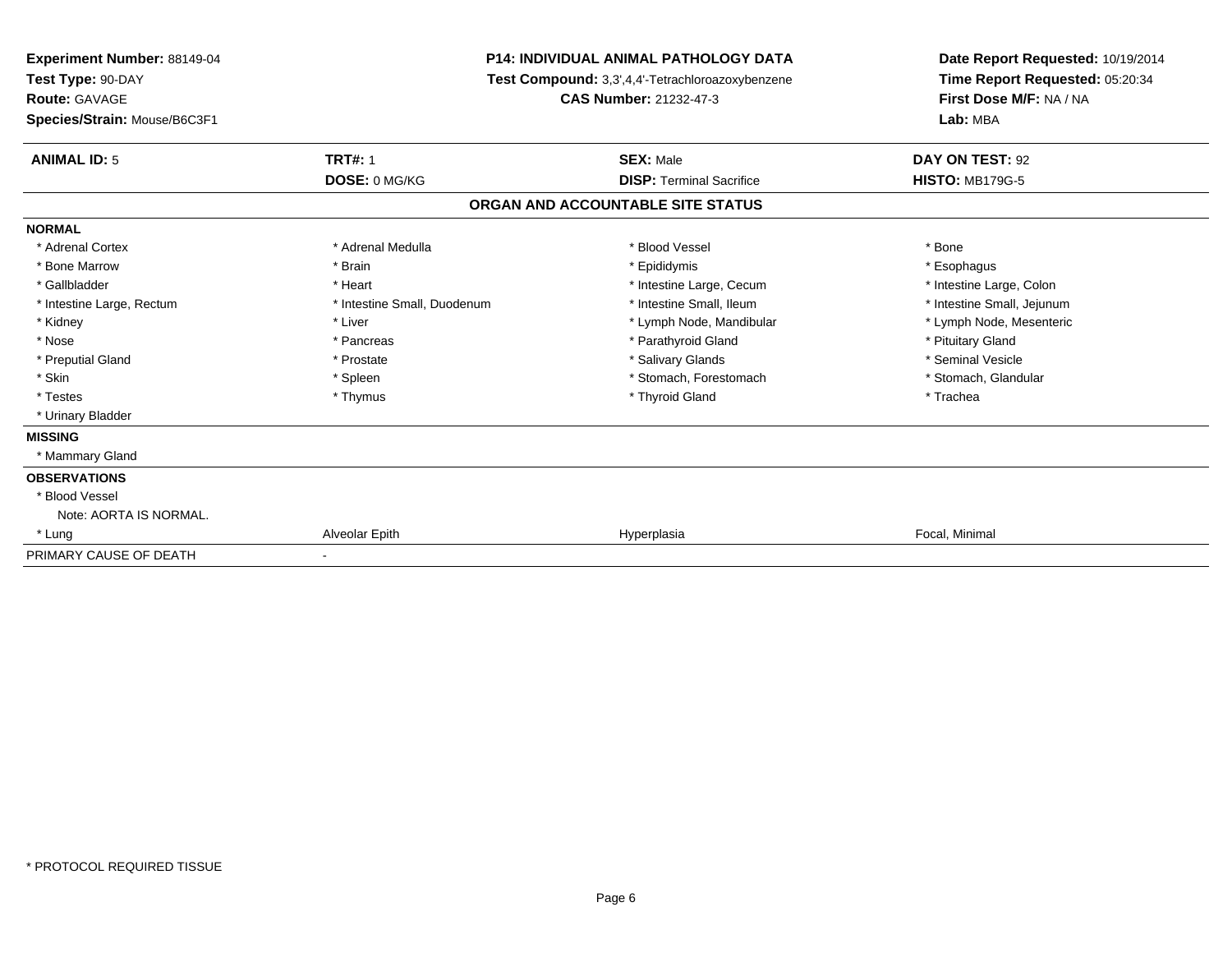| Experiment Number: 88149-04<br>Test Type: 90-DAY |                             | <b>P14: INDIVIDUAL ANIMAL PATHOLOGY DATA</b>     | Date Report Requested: 10/19/2014<br>Time Report Requested: 05:20:34 |
|--------------------------------------------------|-----------------------------|--------------------------------------------------|----------------------------------------------------------------------|
|                                                  |                             | Test Compound: 3,3',4,4'-Tetrachloroazoxybenzene |                                                                      |
| Route: GAVAGE                                    |                             | CAS Number: 21232-47-3                           | First Dose M/F: NA / NA                                              |
| Species/Strain: Mouse/B6C3F1                     |                             |                                                  | Lab: MBA                                                             |
| <b>ANIMAL ID: 6</b>                              | <b>TRT#: 1</b>              | <b>SEX: Male</b>                                 | DAY ON TEST: 92                                                      |
|                                                  | DOSE: 0 MG/KG               | <b>DISP: Terminal Sacrifice</b>                  | <b>HISTO: MB179G-6</b>                                               |
|                                                  |                             | ORGAN AND ACCOUNTABLE SITE STATUS                |                                                                      |
| <b>NORMAL</b>                                    |                             |                                                  |                                                                      |
| * Adrenal Cortex                                 | * Adrenal Medulla           | * Blood Vessel                                   | * Bone                                                               |
| * Bone Marrow                                    | * Brain                     | * Epididymis                                     | * Esophagus                                                          |
| * Gallbladder                                    | * Heart                     | * Intestine Large, Cecum                         | * Intestine Large, Colon                                             |
| * Intestine Large, Rectum                        | * Intestine Small, Duodenum | * Intestine Small, Ileum                         | * Intestine Small, Jejunum                                           |
| * Liver                                          | * Lung                      | * Lymph Node, Mandibular                         | * Lymph Node, Mesenteric                                             |
| * Nose                                           | * Pancreas                  | * Parathyroid Gland                              | * Pituitary Gland                                                    |
| * Preputial Gland                                | * Prostate                  | * Salivary Glands                                | * Seminal Vesicle                                                    |
| * Skin                                           | * Spleen                    | * Stomach, Forestomach                           | * Stomach, Glandular                                                 |
| * Testes                                         | * Thyroid Gland             | * Trachea                                        | * Urinary Bladder                                                    |
| <b>MISSING</b>                                   |                             |                                                  |                                                                      |
| * Mammary Gland                                  |                             |                                                  |                                                                      |
| <b>OBSERVATIONS</b>                              |                             |                                                  |                                                                      |
| * Blood Vessel                                   |                             |                                                  |                                                                      |
| Note: AORTA IS NORMAL.                           |                             |                                                  |                                                                      |
| * Kidney                                         |                             | Hydronephrosis                                   | Mild                                                                 |
| * Thymus                                         | Thymocyte                   | Necrosis                                         | Minimal                                                              |
| PRIMARY CAUSE OF DEATH                           |                             |                                                  |                                                                      |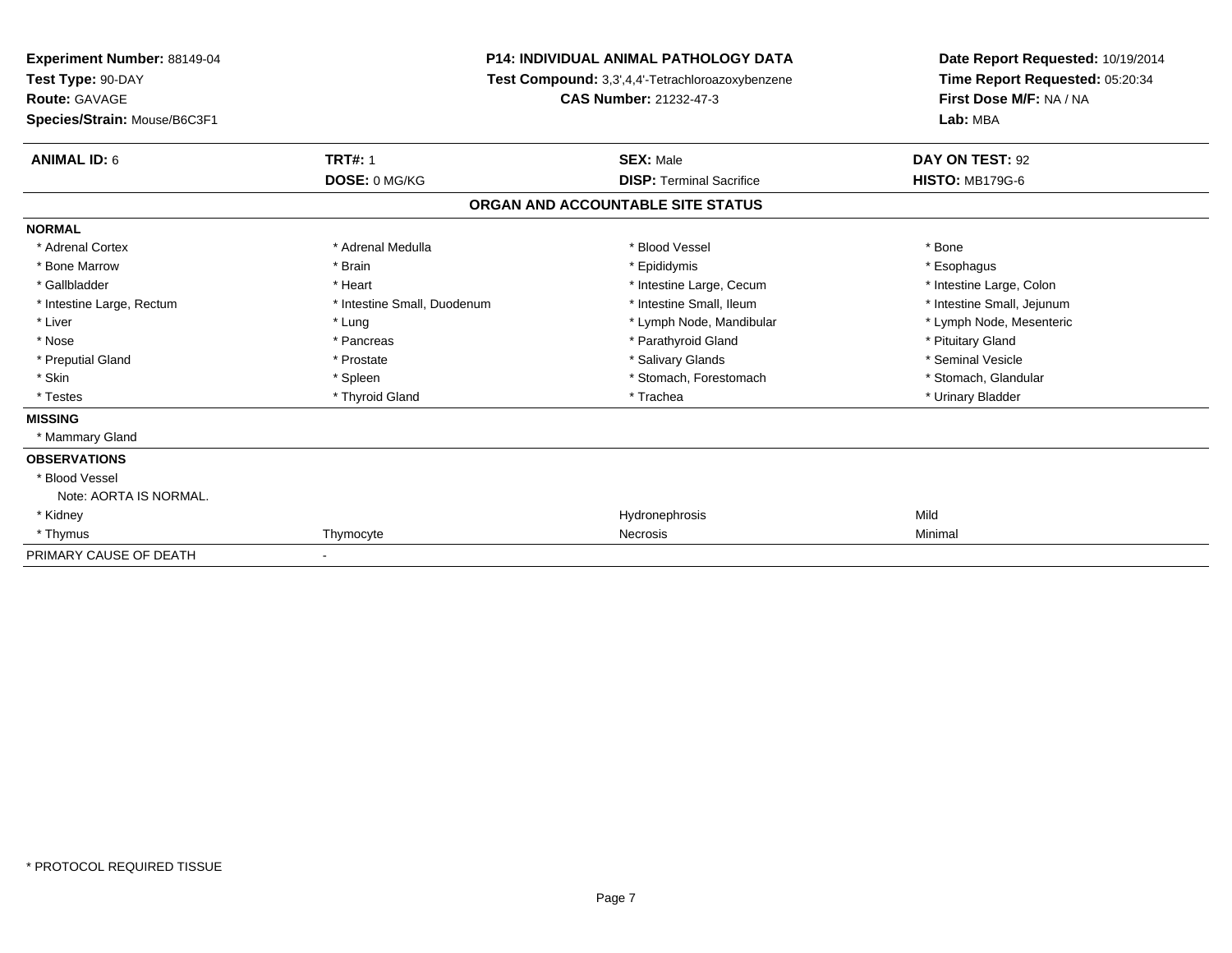| <b>Experiment Number: 88149-04</b>    |                             | <b>P14: INDIVIDUAL ANIMAL PATHOLOGY DATA</b>     | Date Report Requested: 10/19/2014                          |  |
|---------------------------------------|-----------------------------|--------------------------------------------------|------------------------------------------------------------|--|
| Test Type: 90-DAY                     |                             | Test Compound: 3,3',4,4'-Tetrachloroazoxybenzene | Time Report Requested: 05:20:34<br>First Dose M/F: NA / NA |  |
| <b>Route: GAVAGE</b>                  |                             | <b>CAS Number: 21232-47-3</b>                    |                                                            |  |
| Species/Strain: Mouse/B6C3F1          |                             |                                                  | Lab: MBA                                                   |  |
| <b>TRT#: 1</b><br><b>ANIMAL ID: 7</b> |                             | <b>SEX: Male</b>                                 | DAY ON TEST: 92                                            |  |
|                                       | DOSE: 0 MG/KG               | <b>DISP:</b> Accidentally Killed                 | <b>HISTO: MB179G-7</b>                                     |  |
|                                       |                             | ORGAN AND ACCOUNTABLE SITE STATUS                |                                                            |  |
| <b>NORMAL</b>                         |                             |                                                  |                                                            |  |
| * Adrenal Cortex                      | * Adrenal Medulla           | * Blood Vessel                                   | * Bone                                                     |  |
| * Bone Marrow                         | * Brain                     | * Epididymis                                     | * Esophagus                                                |  |
| * Gallbladder                         | * Heart                     | * Intestine Large, Cecum                         | * Intestine Large, Colon                                   |  |
| * Intestine Large, Rectum             | * Intestine Small, Duodenum | * Intestine Small, Ileum                         | * Intestine Small, Jejunum                                 |  |
| * Liver<br>* Kidney                   |                             | * Lung                                           | * Lymph Node, Mandibular                                   |  |
| * Lymph Node, Mesenteric              | * Nose                      | * Pancreas                                       | * Pituitary Gland                                          |  |
| * Preputial Gland                     | * Prostate                  | * Salivary Glands                                | * Seminal Vesicle                                          |  |
| * Skin                                | * Spleen                    | * Stomach, Forestomach                           | * Stomach, Glandular                                       |  |
| * Testes                              | * Thymus                    | * Thyroid Gland                                  | * Trachea                                                  |  |
| * Urinary Bladder                     |                             |                                                  |                                                            |  |
| <b>MISSING</b>                        |                             |                                                  |                                                            |  |
| * Mammary Gland                       | * Parathyroid Gland         |                                                  |                                                            |  |
| <b>OBSERVATIONS</b>                   |                             |                                                  |                                                            |  |
| * Blood Vessel                        |                             |                                                  |                                                            |  |
| Note: AORTA IS NORMAL.                |                             |                                                  |                                                            |  |
| PRIMARY CAUSE OF DEATH                |                             |                                                  |                                                            |  |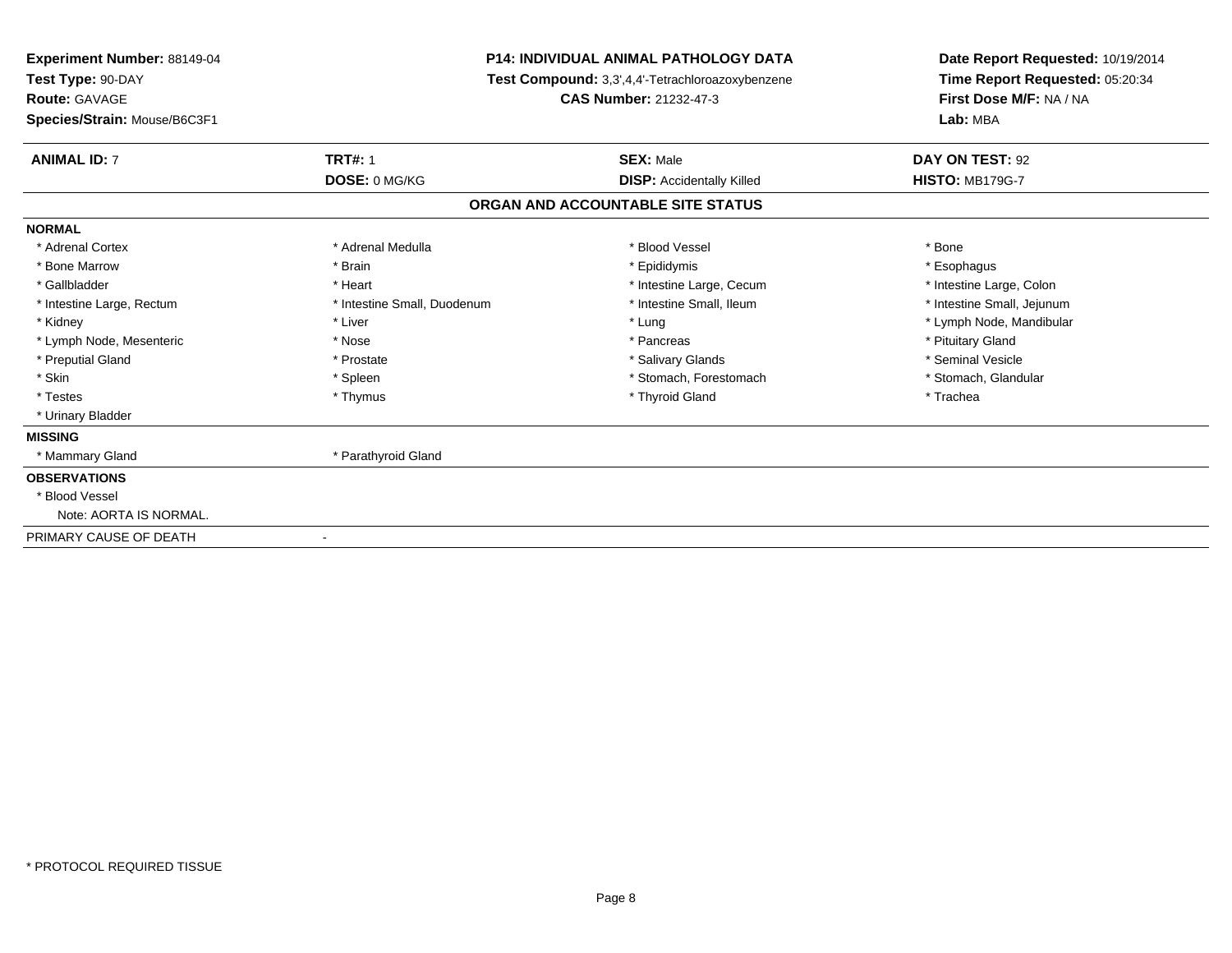| Experiment Number: 88149-04<br>Test Type: 90-DAY<br><b>Route: GAVAGE</b><br>Species/Strain: Mouse/B6C3F1 | <b>P14: INDIVIDUAL ANIMAL PATHOLOGY DATA</b><br><b>Test Compound:</b> 3,3',4,4'-Tetrachloroazoxybenzene<br><b>CAS Number: 21232-47-3</b> | Date Report Requested: 10/19/2014<br>Time Report Requested: 05:20:34<br>First Dose M/F: NA / NA<br>Lab: MBA |
|----------------------------------------------------------------------------------------------------------|------------------------------------------------------------------------------------------------------------------------------------------|-------------------------------------------------------------------------------------------------------------|
| <b>TRT#: 1</b><br><b>ANIMAL ID: 8</b>                                                                    | <b>SEX: Male</b>                                                                                                                         | DAY ON TEST: 92                                                                                             |
| DOSE: 0 MG/KG                                                                                            | <b>DISP: Terminal Sacrifice</b>                                                                                                          | <b>HISTO: MB179G-8</b>                                                                                      |
|                                                                                                          | ORGAN AND ACCOUNTABLE SITE STATUS                                                                                                        |                                                                                                             |
| <b>NORMAL</b>                                                                                            |                                                                                                                                          |                                                                                                             |
| * Adrenal Cortex<br>* Adrenal Medulla                                                                    | * Blood Vessel                                                                                                                           | * Bone                                                                                                      |
| * Brain<br>* Bone Marrow                                                                                 | * Epididymis                                                                                                                             | * Esophagus                                                                                                 |
| * Gallbladder<br>* Heart                                                                                 | * Intestine Large, Cecum                                                                                                                 | * Intestine Large, Colon                                                                                    |
| * Intestine Small, Duodenum<br>* Intestine Large, Rectum                                                 | * Intestine Small, Ileum                                                                                                                 | * Intestine Small, Jejunum                                                                                  |
| * Liver<br>* Kidney                                                                                      | * Lung                                                                                                                                   | * Lymph Node, Mandibular                                                                                    |
| * Lymph Node, Mesenteric<br>* Nose                                                                       | * Pancreas                                                                                                                               | * Pituitary Gland                                                                                           |
| * Preputial Gland<br>* Prostate                                                                          | * Salivary Glands                                                                                                                        | * Seminal Vesicle                                                                                           |
| * Skin<br>* Spleen                                                                                       | * Stomach, Forestomach                                                                                                                   | * Stomach, Glandular                                                                                        |
| * Testes<br>* Thymus                                                                                     | * Thyroid Gland                                                                                                                          | * Trachea                                                                                                   |
| * Urinary Bladder                                                                                        |                                                                                                                                          |                                                                                                             |
| <b>MISSING</b>                                                                                           |                                                                                                                                          |                                                                                                             |
| * Parathyroid Gland<br>* Mammary Gland                                                                   |                                                                                                                                          |                                                                                                             |
| <b>OBSERVATIONS</b>                                                                                      |                                                                                                                                          |                                                                                                             |
| * Blood Vessel                                                                                           |                                                                                                                                          |                                                                                                             |
| Note: AORTA IS NORMAL.                                                                                   |                                                                                                                                          |                                                                                                             |
| PRIMARY CAUSE OF DEATH                                                                                   |                                                                                                                                          |                                                                                                             |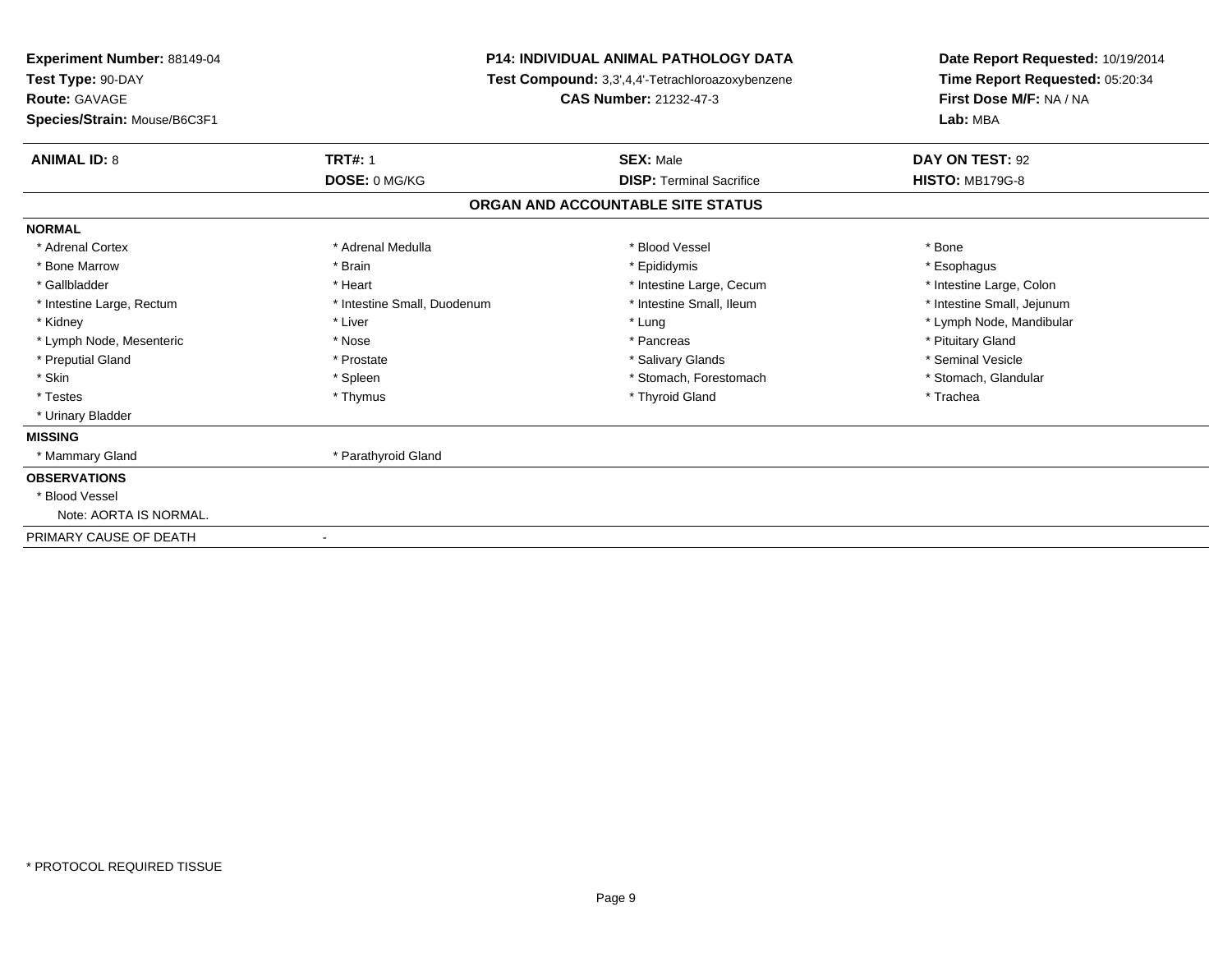| Test Type: 90-DAY<br><b>Test Compound:</b> 3,3',4,4'-Tetrachloroazoxybenzene                                       |                                                            |
|--------------------------------------------------------------------------------------------------------------------|------------------------------------------------------------|
|                                                                                                                    | Time Report Requested: 05:20:34<br>First Dose M/F: NA / NA |
| <b>Route: GAVAGE</b><br><b>CAS Number: 21232-47-3</b>                                                              |                                                            |
| Lab: MBA<br>Species/Strain: Mouse/B6C3F1                                                                           |                                                            |
| <b>TRT#: 1</b><br><b>ANIMAL ID: 9</b><br><b>SEX: Male</b><br>DAY ON TEST: 92                                       |                                                            |
| DOSE: 0 MG/KG<br><b>DISP: Terminal Sacrifice</b><br><b>HISTO: MB179G-9</b>                                         |                                                            |
| ORGAN AND ACCOUNTABLE SITE STATUS                                                                                  |                                                            |
| <b>NORMAL</b>                                                                                                      |                                                            |
| * Adrenal Cortex<br>* Adrenal Medulla<br>* Blood Vessel<br>* Bone                                                  |                                                            |
| * Bone Marrow<br>* Brain<br>* Epididymis<br>* Esophagus                                                            |                                                            |
| * Gallbladder<br>* Intestine Large, Cecum<br>* Intestine Large, Colon<br>* Heart                                   |                                                            |
| * Intestine Small, Ileum<br>* Intestine Small, Jejunum<br>* Intestine Large, Rectum<br>* Intestine Small, Duodenum |                                                            |
| * Kidney<br>* Liver<br>* Lung<br>* Lymph Node, Mandibular                                                          |                                                            |
| * Parathyroid Gland<br>* Lymph Node, Mesenteric<br>* Nose<br>* Pancreas                                            |                                                            |
| * Salivary Glands<br>* Pituitary Gland<br>* Preputial Gland<br>* Prostate                                          |                                                            |
| * Seminal Vesicle<br>* Skin<br>* Stomach, Forestomach<br>* Spleen                                                  |                                                            |
| * Stomach, Glandular<br>* Thyroid Gland<br>* Testes<br>* Thymus                                                    |                                                            |
| * Trachea<br>* Urinary Bladder                                                                                     |                                                            |
| <b>MISSING</b>                                                                                                     |                                                            |
| * Mammary Gland                                                                                                    |                                                            |
| <b>OBSERVATIONS</b>                                                                                                |                                                            |
| * Blood Vessel                                                                                                     |                                                            |
| Note: AORTA IS NORMAL.                                                                                             |                                                            |
| PRIMARY CAUSE OF DEATH                                                                                             |                                                            |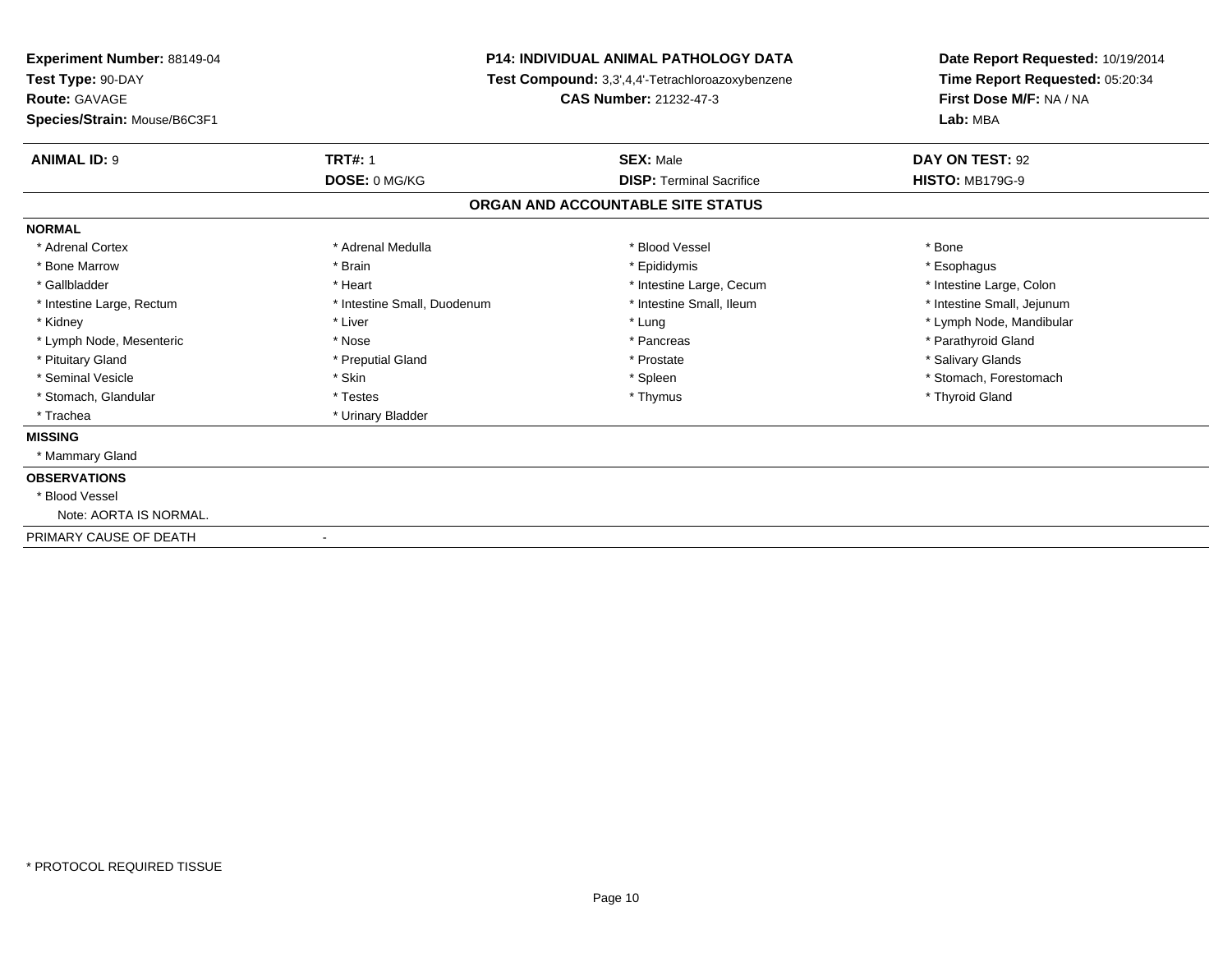| Experiment Number: 88149-04  | <b>P14: INDIVIDUAL ANIMAL PATHOLOGY DATA</b><br>Test Compound: 3,3',4,4'-Tetrachloroazoxybenzene |                                   | Date Report Requested: 10/19/2014 |  |
|------------------------------|--------------------------------------------------------------------------------------------------|-----------------------------------|-----------------------------------|--|
| Test Type: 90-DAY            |                                                                                                  |                                   | Time Report Requested: 05:20:34   |  |
| <b>Route: GAVAGE</b>         |                                                                                                  | CAS Number: 21232-47-3            | First Dose M/F: NA / NA           |  |
| Species/Strain: Mouse/B6C3F1 |                                                                                                  |                                   | Lab: MBA                          |  |
| <b>ANIMAL ID: 10</b>         | <b>TRT#: 1</b>                                                                                   | <b>SEX: Male</b>                  | DAY ON TEST: 92                   |  |
|                              | DOSE: 0 MG/KG                                                                                    | <b>DISP: Terminal Sacrifice</b>   | <b>HISTO: MB179G-10</b>           |  |
|                              |                                                                                                  | ORGAN AND ACCOUNTABLE SITE STATUS |                                   |  |
| <b>NORMAL</b>                |                                                                                                  |                                   |                                   |  |
| * Adrenal Cortex             | * Adrenal Medulla                                                                                | * Blood Vessel                    | * Bone                            |  |
| * Bone Marrow                | * Brain                                                                                          | * Epididymis                      | * Esophagus                       |  |
| * Heart                      | * Intestine Large, Cecum                                                                         | * Intestine Large, Colon          | * Intestine Small, Duodenum       |  |
| * Intestine Small, Ileum     | * Intestine Small, Jejunum                                                                       | * Kidney                          | * Liver                           |  |
| * Lung                       | * Lymph Node, Mandibular                                                                         | * Lymph Node, Mesenteric          | * Nose                            |  |
| * Pancreas                   | * Parathyroid Gland                                                                              | * Pituitary Gland                 | * Preputial Gland                 |  |
| * Prostate                   | * Salivary Glands                                                                                | * Seminal Vesicle                 | * Skin                            |  |
| * Stomach, Forestomach       | * Stomach, Glandular                                                                             | * Testes                          | * Thymus                          |  |
| * Thyroid Gland              | * Trachea                                                                                        | * Urinary Bladder                 |                                   |  |
| <b>MISSING</b>               |                                                                                                  |                                   |                                   |  |
| * Intestine Large, Rectum    | * Mammary Gland                                                                                  |                                   |                                   |  |
| <b>INSUFFICIENT TISSUE</b>   |                                                                                                  |                                   |                                   |  |
| * Gallbladder                |                                                                                                  |                                   |                                   |  |
| <b>OBSERVATIONS</b>          |                                                                                                  |                                   |                                   |  |
| * Blood Vessel               |                                                                                                  |                                   |                                   |  |
| Note: AORTA IS NORMAL.       |                                                                                                  |                                   |                                   |  |
| * Spleen                     | Red Pulp                                                                                         | Hematopoietic Cell Proliferation  | Diffuse, Minimal                  |  |
| PRIMARY CAUSE OF DEATH       | $\blacksquare$                                                                                   |                                   |                                   |  |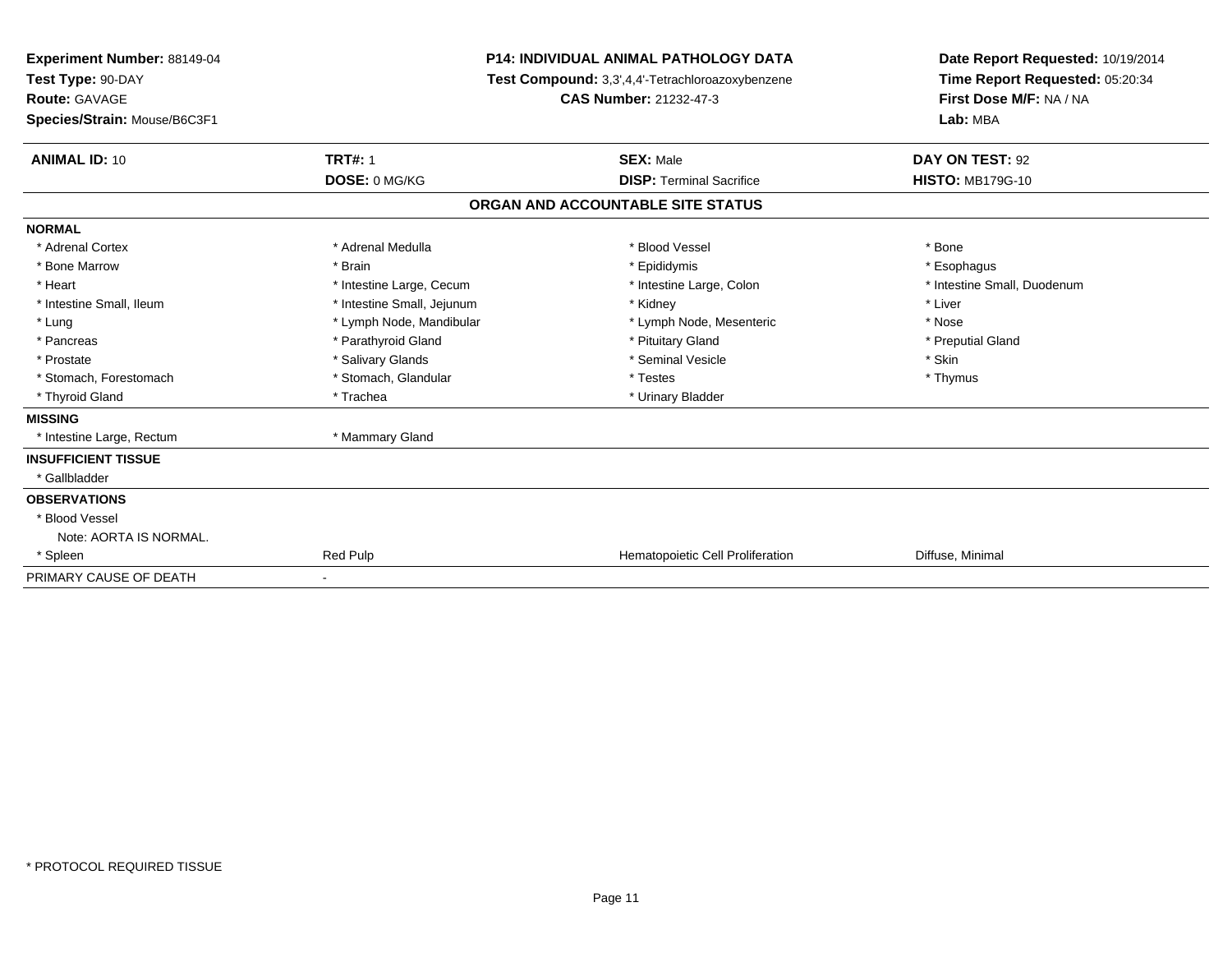| Experiment Number: 88149-04<br>Test Type: 90-DAY<br><b>Route: GAVAGE</b><br>Species/Strain: Mouse/B6C3F1 |                | <b>P14: INDIVIDUAL ANIMAL PATHOLOGY DATA</b><br>Test Compound: 3,3',4,4'-Tetrachloroazoxybenzene<br><b>CAS Number: 21232-47-3</b> | Date Report Requested: 10/19/2014<br>Time Report Requested: 05:20:34<br>First Dose M/F: NA / NA<br>Lab: MBA |
|----------------------------------------------------------------------------------------------------------|----------------|-----------------------------------------------------------------------------------------------------------------------------------|-------------------------------------------------------------------------------------------------------------|
| <b>ANIMAL ID: 11</b>                                                                                     | <b>TRT#:</b> 2 | <b>SEX: Male</b>                                                                                                                  | DAY ON TEST: 92                                                                                             |
|                                                                                                          | DOSE: 0.1MG/KG | <b>DISP:</b> Terminal Sacrifice                                                                                                   | <b>HISTO: MB179G-11</b>                                                                                     |
|                                                                                                          |                | ORGAN AND ACCOUNTABLE SITE STATUS                                                                                                 |                                                                                                             |
| <b>NORMAL</b>                                                                                            |                |                                                                                                                                   |                                                                                                             |
| Liver                                                                                                    | <b>Skin</b>    | Stomach, Forestomach                                                                                                              | Stomach, Glandular                                                                                          |
| Thymus                                                                                                   |                |                                                                                                                                   |                                                                                                             |
| <b>OBSERVATIONS</b>                                                                                      |                |                                                                                                                                   |                                                                                                             |
| Spleen                                                                                                   | Red Pulp       | Hematopoietic Cell Proliferation                                                                                                  | Diffuse, Minimal                                                                                            |
|                                                                                                          | Red Pulp       | Pigmentation                                                                                                                      | Diffuse, Minimal                                                                                            |
| PRIMARY CAUSE OF DEATH                                                                                   |                |                                                                                                                                   |                                                                                                             |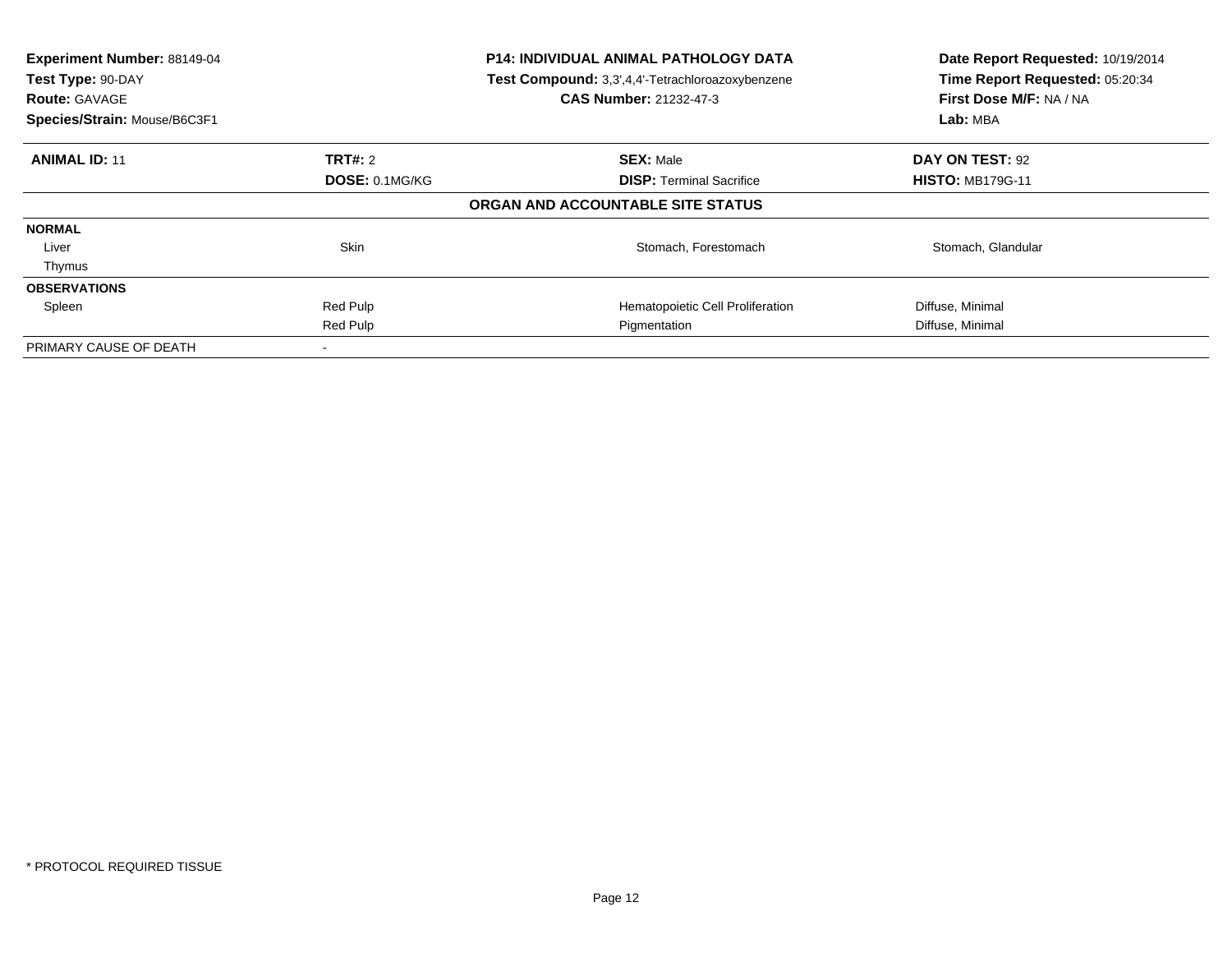| Experiment Number: 88149-04<br>Test Type: 90-DAY<br><b>Route: GAVAGE</b><br>Species/Strain: Mouse/B6C3F1 | <b>P14: INDIVIDUAL ANIMAL PATHOLOGY DATA</b><br>Test Compound: 3,3',4,4'-Tetrachloroazoxybenzene<br>CAS Number: 21232-47-3 |                                   | Date Report Requested: 10/19/2014<br>Time Report Requested: 05:20:34<br>First Dose M/F: NA / NA<br>Lab: MBA |
|----------------------------------------------------------------------------------------------------------|----------------------------------------------------------------------------------------------------------------------------|-----------------------------------|-------------------------------------------------------------------------------------------------------------|
| <b>ANIMAL ID: 12</b>                                                                                     | TRT#: 2                                                                                                                    | <b>SEX: Male</b>                  | DAY ON TEST: 92                                                                                             |
|                                                                                                          | <b>DOSE: 0.1MG/KG</b>                                                                                                      | <b>DISP:</b> Accidentally Killed  | <b>HISTO: MB179G-12</b>                                                                                     |
|                                                                                                          |                                                                                                                            | ORGAN AND ACCOUNTABLE SITE STATUS |                                                                                                             |
| <b>NORMAL</b>                                                                                            |                                                                                                                            |                                   |                                                                                                             |
| Liver                                                                                                    | Skin                                                                                                                       | Spleen                            | Stomach, Forestomach                                                                                        |
| Stomach, Glandular                                                                                       | Thymus                                                                                                                     |                                   |                                                                                                             |
| PRIMARY CAUSE OF DEATH                                                                                   |                                                                                                                            |                                   |                                                                                                             |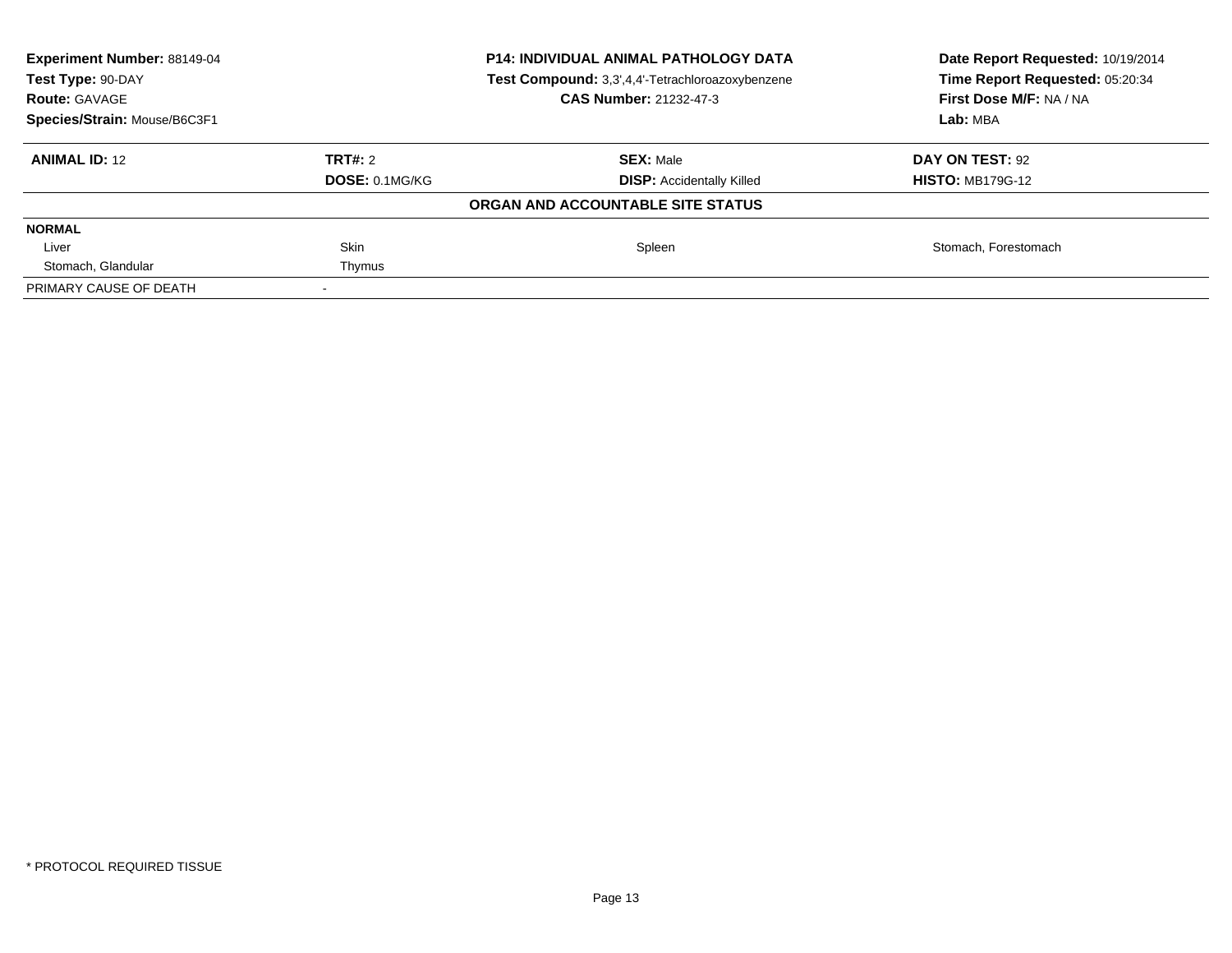| <b>Experiment Number: 88149-04</b><br>Test Type: 90-DAY<br><b>Route: GAVAGE</b> | <b>P14: INDIVIDUAL ANIMAL PATHOLOGY DATA</b><br>Test Compound: 3,3',4,4'-Tetrachloroazoxybenzene<br><b>CAS Number: 21232-47-3</b> |                                   | Date Report Requested: 10/19/2014<br>Time Report Requested: 05:20:34<br>First Dose M/F: NA / NA |
|---------------------------------------------------------------------------------|-----------------------------------------------------------------------------------------------------------------------------------|-----------------------------------|-------------------------------------------------------------------------------------------------|
| Species/Strain: Mouse/B6C3F1                                                    |                                                                                                                                   |                                   | Lab: MBA                                                                                        |
| <b>ANIMAL ID: 13</b>                                                            | <b>TRT#:</b> 2                                                                                                                    | <b>SEX: Male</b>                  | DAY ON TEST: 92                                                                                 |
|                                                                                 | <b>DOSE: 0.1MG/KG</b>                                                                                                             | <b>DISP:</b> Terminal Sacrifice   | <b>HISTO: MB179G-13</b>                                                                         |
|                                                                                 |                                                                                                                                   | ORGAN AND ACCOUNTABLE SITE STATUS |                                                                                                 |
| <b>NORMAL</b>                                                                   |                                                                                                                                   |                                   |                                                                                                 |
| Liver                                                                           | <b>Skin</b>                                                                                                                       | Spleen                            | Stomach, Forestomach                                                                            |
| Stomach, Glandular                                                              | Thymus                                                                                                                            |                                   |                                                                                                 |
| PRIMARY CAUSE OF DEATH                                                          |                                                                                                                                   |                                   |                                                                                                 |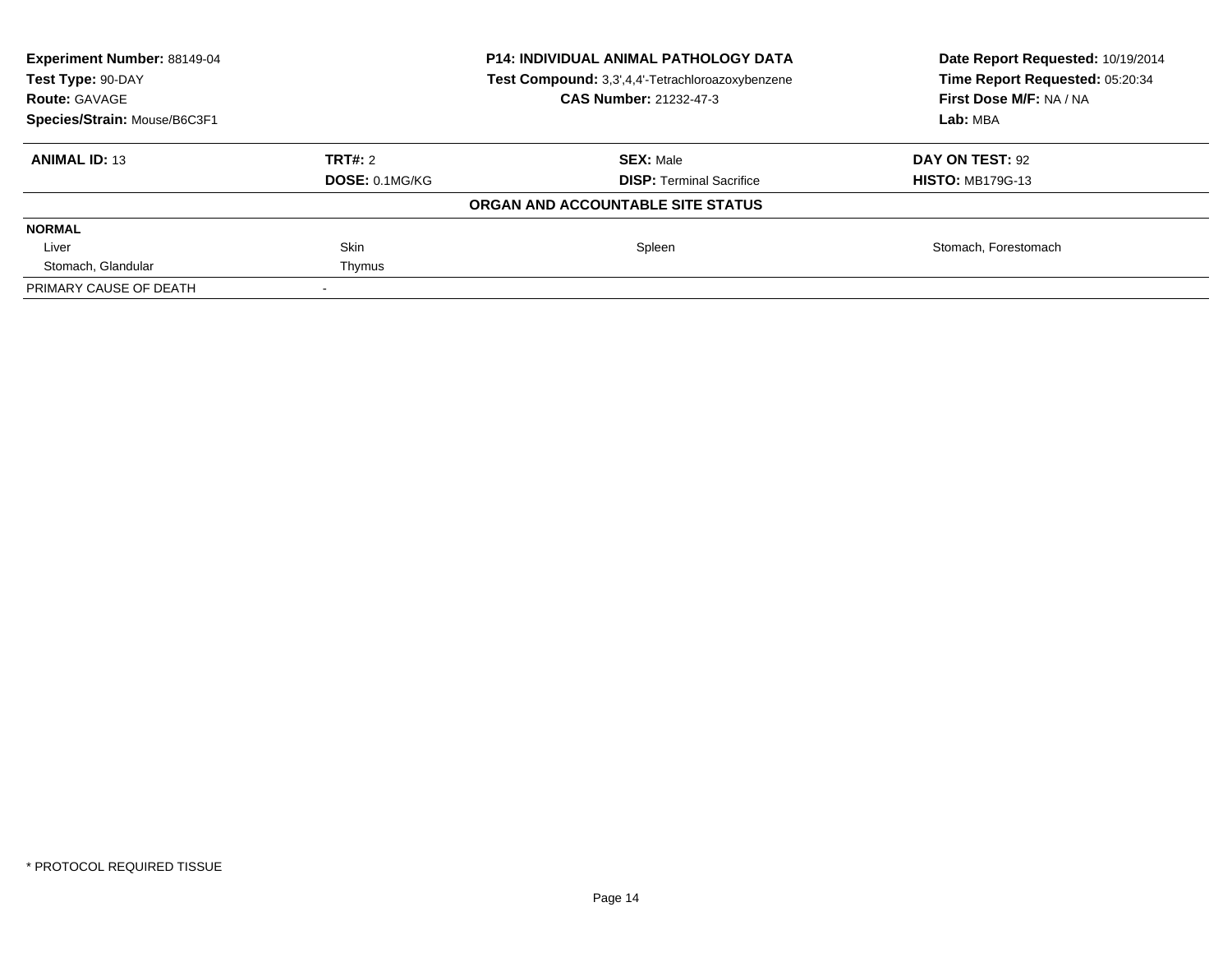| Experiment Number: 88149-04<br>Test Type: 90-DAY<br><b>Route: GAVAGE</b> | <b>P14: INDIVIDUAL ANIMAL PATHOLOGY DATA</b><br>Test Compound: 3,3',4,4'-Tetrachloroazoxybenzene<br>CAS Number: 21232-47-3 |                                   | Date Report Requested: 10/19/2014<br>Time Report Requested: 05:20:34<br>First Dose M/F: NA / NA |
|--------------------------------------------------------------------------|----------------------------------------------------------------------------------------------------------------------------|-----------------------------------|-------------------------------------------------------------------------------------------------|
| Species/Strain: Mouse/B6C3F1                                             |                                                                                                                            |                                   | Lab: MBA                                                                                        |
| <b>ANIMAL ID: 14</b>                                                     | TRT#: 2                                                                                                                    | <b>SEX: Male</b>                  | DAY ON TEST: 92                                                                                 |
|                                                                          | DOSE: 0.1MG/KG                                                                                                             | <b>DISP:</b> Terminal Sacrifice   | <b>HISTO: MB179G-14</b>                                                                         |
|                                                                          |                                                                                                                            | ORGAN AND ACCOUNTABLE SITE STATUS |                                                                                                 |
| <b>NORMAL</b>                                                            |                                                                                                                            |                                   |                                                                                                 |
| Liver                                                                    | Stomach, Forestomach                                                                                                       | Stomach, Glandular                | Thymus                                                                                          |
| <b>OBSERVATIONS</b>                                                      |                                                                                                                            |                                   |                                                                                                 |
| <b>Skin</b>                                                              | Hair Follicle                                                                                                              | <b>Dilatation</b>                 | Minimal                                                                                         |
| Spleen                                                                   | Red Pulp                                                                                                                   | Pigmentation                      | Diffuse, Minimal                                                                                |
| PRIMARY CAUSE OF DEATH                                                   |                                                                                                                            |                                   |                                                                                                 |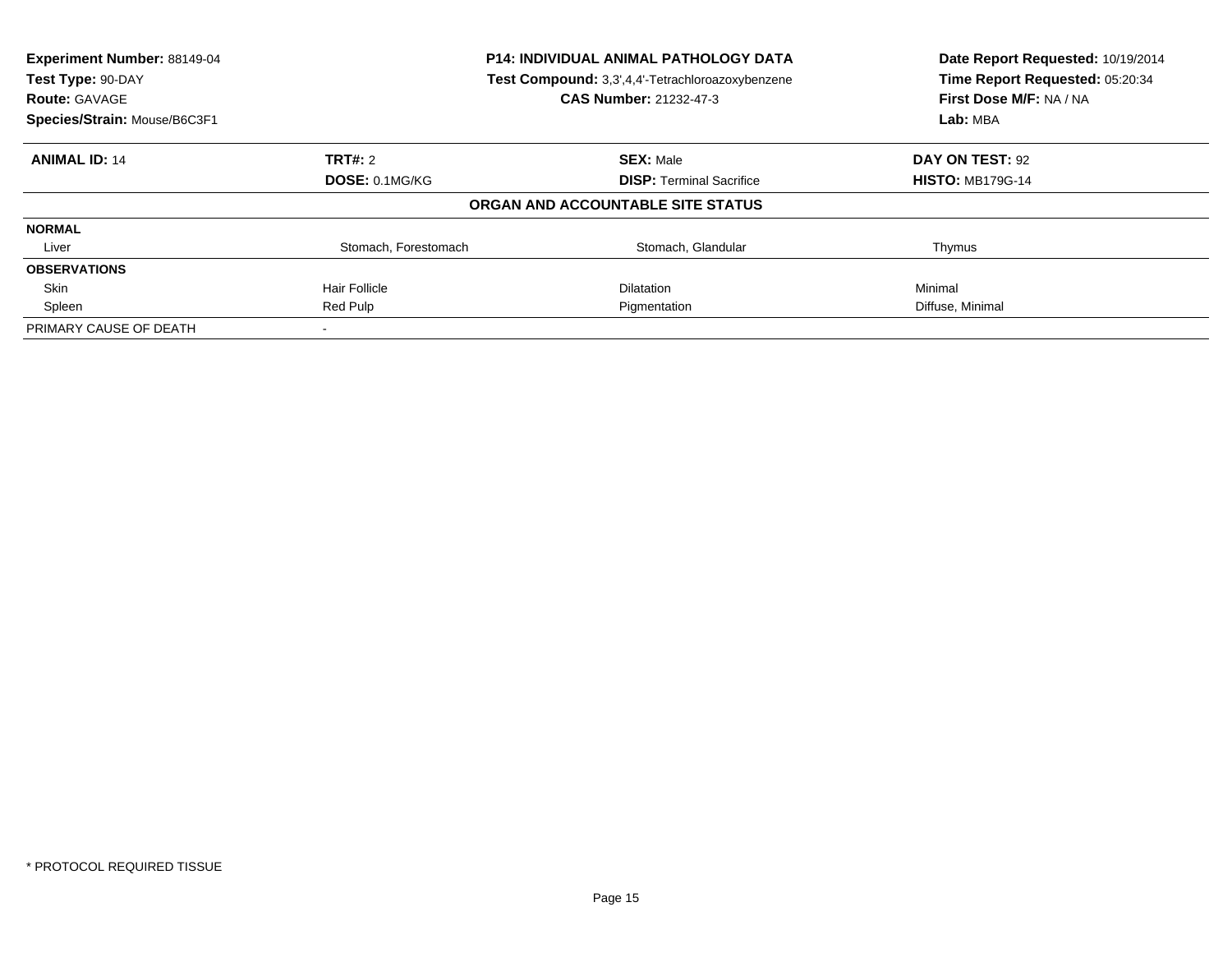| <b>Experiment Number: 88149-04</b><br>Test Type: 90-DAY<br><b>Route: GAVAGE</b> | <b>P14: INDIVIDUAL ANIMAL PATHOLOGY DATA</b><br>Test Compound: 3,3',4,4'-Tetrachloroazoxybenzene<br><b>CAS Number: 21232-47-3</b> |                                   | Date Report Requested: 10/19/2014<br>Time Report Requested: 05:20:34<br>First Dose M/F: NA / NA<br>Lab: MBA |
|---------------------------------------------------------------------------------|-----------------------------------------------------------------------------------------------------------------------------------|-----------------------------------|-------------------------------------------------------------------------------------------------------------|
| Species/Strain: Mouse/B6C3F1                                                    |                                                                                                                                   |                                   |                                                                                                             |
| <b>ANIMAL ID: 15</b>                                                            | <b>TRT#:</b> 2                                                                                                                    | <b>SEX: Male</b>                  | DAY ON TEST: 92                                                                                             |
|                                                                                 | <b>DOSE: 0.1MG/KG</b>                                                                                                             | <b>DISP:</b> Accidentally Killed  | <b>HISTO: MB179G-15</b>                                                                                     |
|                                                                                 |                                                                                                                                   | ORGAN AND ACCOUNTABLE SITE STATUS |                                                                                                             |
| <b>NORMAL</b>                                                                   |                                                                                                                                   |                                   |                                                                                                             |
| Liver                                                                           | <b>Skin</b>                                                                                                                       | Spleen                            | Stomach, Forestomach                                                                                        |
| Stomach, Glandular                                                              | Thymus                                                                                                                            |                                   |                                                                                                             |
| PRIMARY CAUSE OF DEATH                                                          |                                                                                                                                   |                                   |                                                                                                             |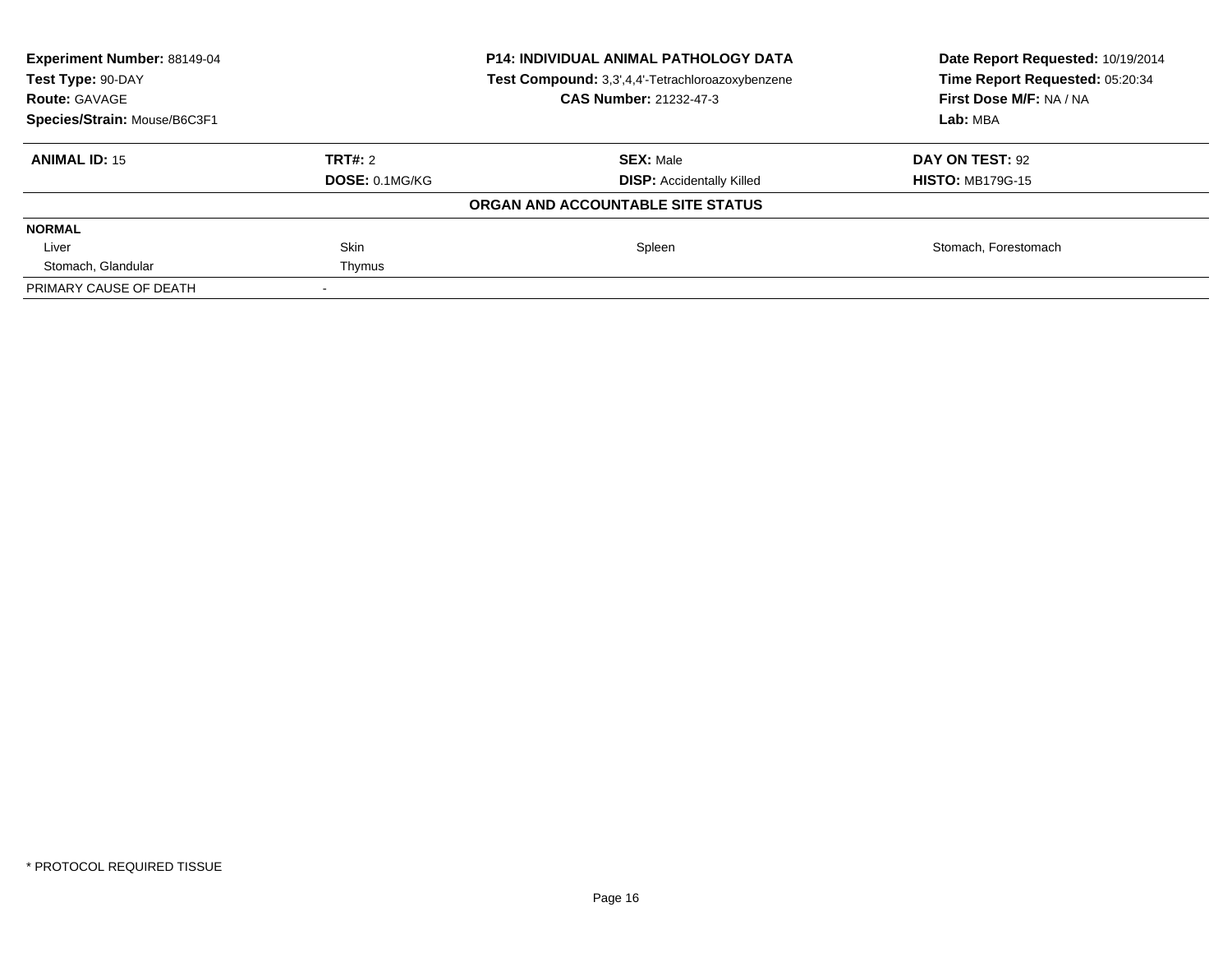| <b>Experiment Number: 88149-04</b><br>Test Type: 90-DAY<br><b>Route: GAVAGE</b> | <b>P14: INDIVIDUAL ANIMAL PATHOLOGY DATA</b><br>Test Compound: 3,3',4,4'-Tetrachloroazoxybenzene<br><b>CAS Number: 21232-47-3</b> |                                   | Date Report Requested: 10/19/2014<br>Time Report Requested: 05:20:34<br>First Dose M/F: NA / NA |
|---------------------------------------------------------------------------------|-----------------------------------------------------------------------------------------------------------------------------------|-----------------------------------|-------------------------------------------------------------------------------------------------|
| Species/Strain: Mouse/B6C3F1                                                    |                                                                                                                                   |                                   | Lab: MBA                                                                                        |
| <b>ANIMAL ID: 16</b>                                                            | <b>TRT#:</b> 2                                                                                                                    | <b>SEX: Male</b>                  | DAY ON TEST: 92                                                                                 |
|                                                                                 | <b>DOSE: 0.1MG/KG</b>                                                                                                             | <b>DISP:</b> Accidentally Killed  | <b>HISTO: MB179G-16</b>                                                                         |
|                                                                                 |                                                                                                                                   | ORGAN AND ACCOUNTABLE SITE STATUS |                                                                                                 |
| <b>NORMAL</b>                                                                   |                                                                                                                                   |                                   |                                                                                                 |
| Liver                                                                           | <b>Skin</b>                                                                                                                       | Spleen                            | Stomach, Forestomach                                                                            |
| Stomach, Glandular                                                              | Thymus                                                                                                                            |                                   |                                                                                                 |
| PRIMARY CAUSE OF DEATH                                                          |                                                                                                                                   |                                   |                                                                                                 |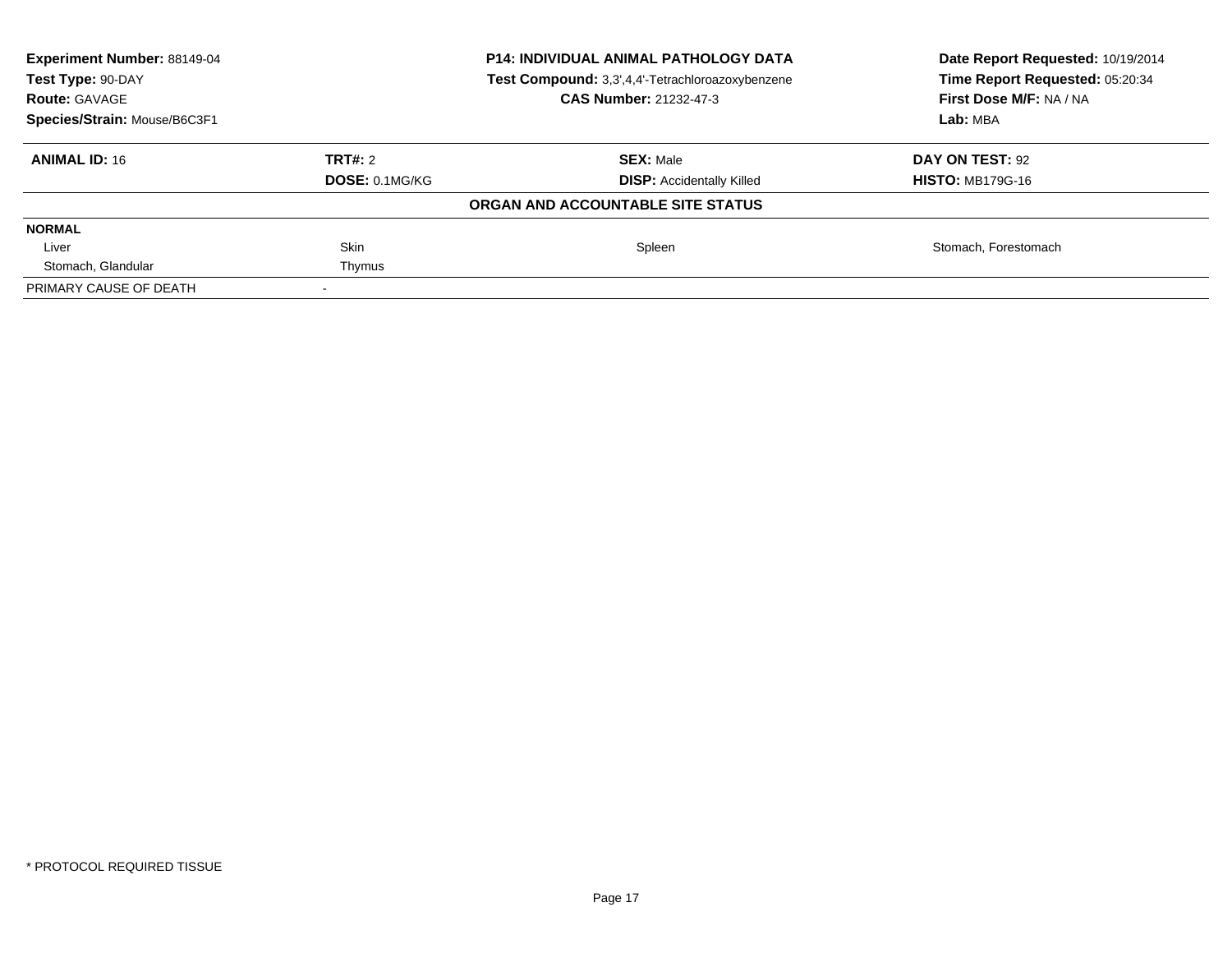| Experiment Number: 88149-04<br><b>P14: INDIVIDUAL ANIMAL PATHOLOGY DATA</b><br>Test Compound: 3,3',4,4'-Tetrachloroazoxybenzene<br>Test Type: 90-DAY<br><b>CAS Number: 21232-47-3</b><br><b>Route: GAVAGE</b> |                       | Date Report Requested: 10/19/2014<br>Time Report Requested: 05:20:34<br>First Dose M/F: NA / NA<br>Lab: MBA |                         |
|---------------------------------------------------------------------------------------------------------------------------------------------------------------------------------------------------------------|-----------------------|-------------------------------------------------------------------------------------------------------------|-------------------------|
| Species/Strain: Mouse/B6C3F1                                                                                                                                                                                  |                       |                                                                                                             |                         |
| <b>ANIMAL ID: 17</b>                                                                                                                                                                                          | TRT#: 2               | <b>SEX: Male</b>                                                                                            | DAY ON TEST: 92         |
|                                                                                                                                                                                                               | <b>DOSE: 0.1MG/KG</b> | <b>DISP:</b> Terminal Sacrifice                                                                             | <b>HISTO: MB179G-17</b> |
|                                                                                                                                                                                                               |                       | ORGAN AND ACCOUNTABLE SITE STATUS                                                                           |                         |
| <b>NORMAL</b>                                                                                                                                                                                                 |                       |                                                                                                             |                         |
| Liver                                                                                                                                                                                                         | Skin                  | Stomach, Forestomach                                                                                        | Stomach, Glandular      |
| Thymus                                                                                                                                                                                                        |                       |                                                                                                             |                         |
| <b>OBSERVATIONS</b>                                                                                                                                                                                           |                       |                                                                                                             |                         |
| Spleen                                                                                                                                                                                                        | Red Pulp              | Pigmentation                                                                                                | Diffuse, Minimal        |
| PRIMARY CAUSE OF DEATH                                                                                                                                                                                        |                       |                                                                                                             |                         |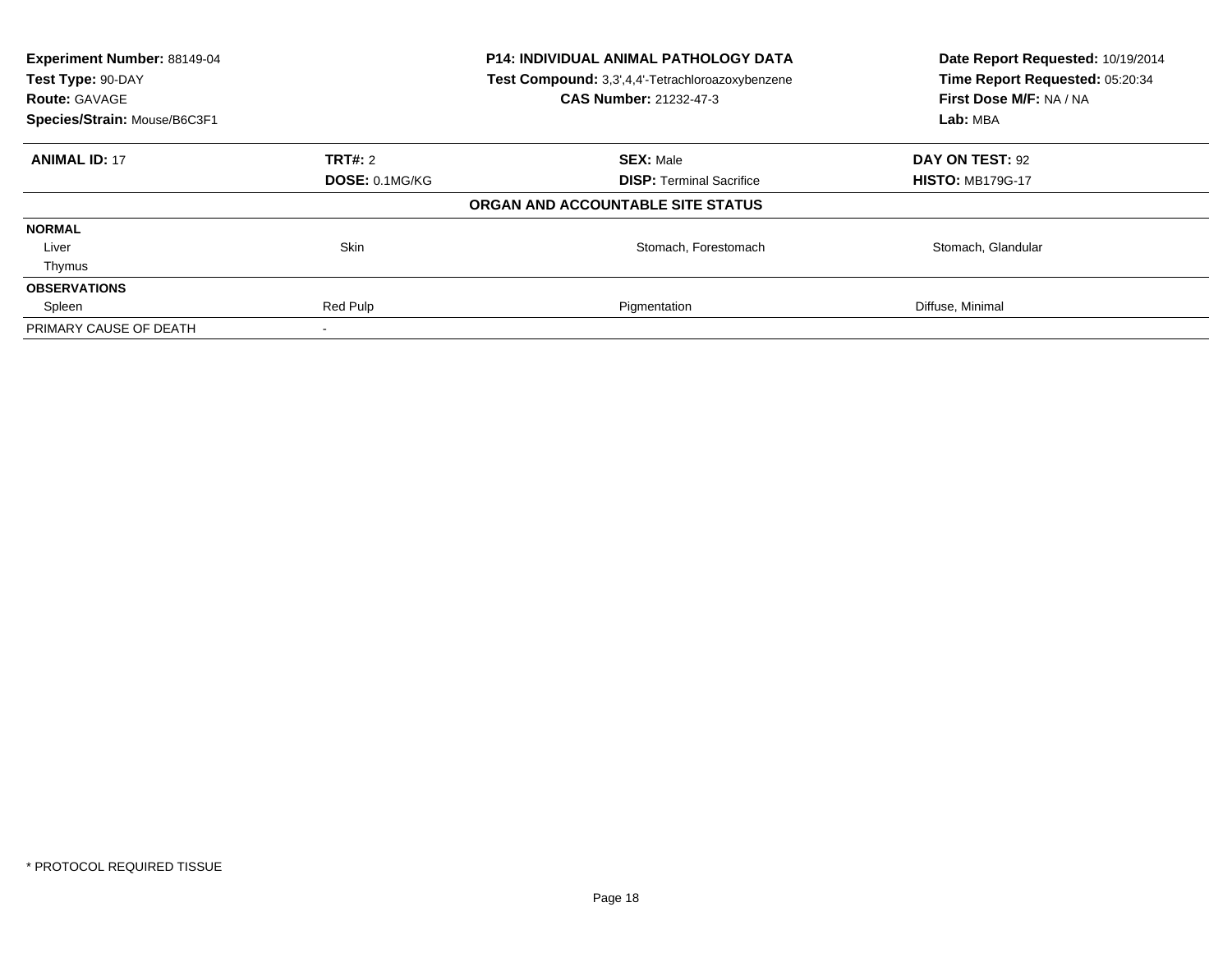| <b>Experiment Number: 88149-04</b><br>Test Type: 90-DAY<br><b>Route: GAVAGE</b> | <b>P14: INDIVIDUAL ANIMAL PATHOLOGY DATA</b><br>Test Compound: 3,3',4,4'-Tetrachloroazoxybenzene<br><b>CAS Number: 21232-47-3</b> |                                   | Date Report Requested: 10/19/2014<br>Time Report Requested: 05:20:34<br>First Dose M/F: NA / NA |
|---------------------------------------------------------------------------------|-----------------------------------------------------------------------------------------------------------------------------------|-----------------------------------|-------------------------------------------------------------------------------------------------|
| Species/Strain: Mouse/B6C3F1                                                    |                                                                                                                                   |                                   | Lab: MBA                                                                                        |
| <b>ANIMAL ID: 18</b>                                                            | <b>TRT#:</b> 2                                                                                                                    | <b>SEX: Male</b>                  | DAY ON TEST: 92                                                                                 |
|                                                                                 | <b>DOSE: 0.1MG/KG</b>                                                                                                             | <b>DISP:</b> Terminal Sacrifice   | <b>HISTO: MB179G-18</b>                                                                         |
|                                                                                 |                                                                                                                                   | ORGAN AND ACCOUNTABLE SITE STATUS |                                                                                                 |
| <b>NORMAL</b>                                                                   |                                                                                                                                   |                                   |                                                                                                 |
| Liver                                                                           | <b>Skin</b>                                                                                                                       | Spleen                            | Stomach, Forestomach                                                                            |
| Stomach, Glandular                                                              | Thymus                                                                                                                            |                                   |                                                                                                 |
| PRIMARY CAUSE OF DEATH                                                          |                                                                                                                                   |                                   |                                                                                                 |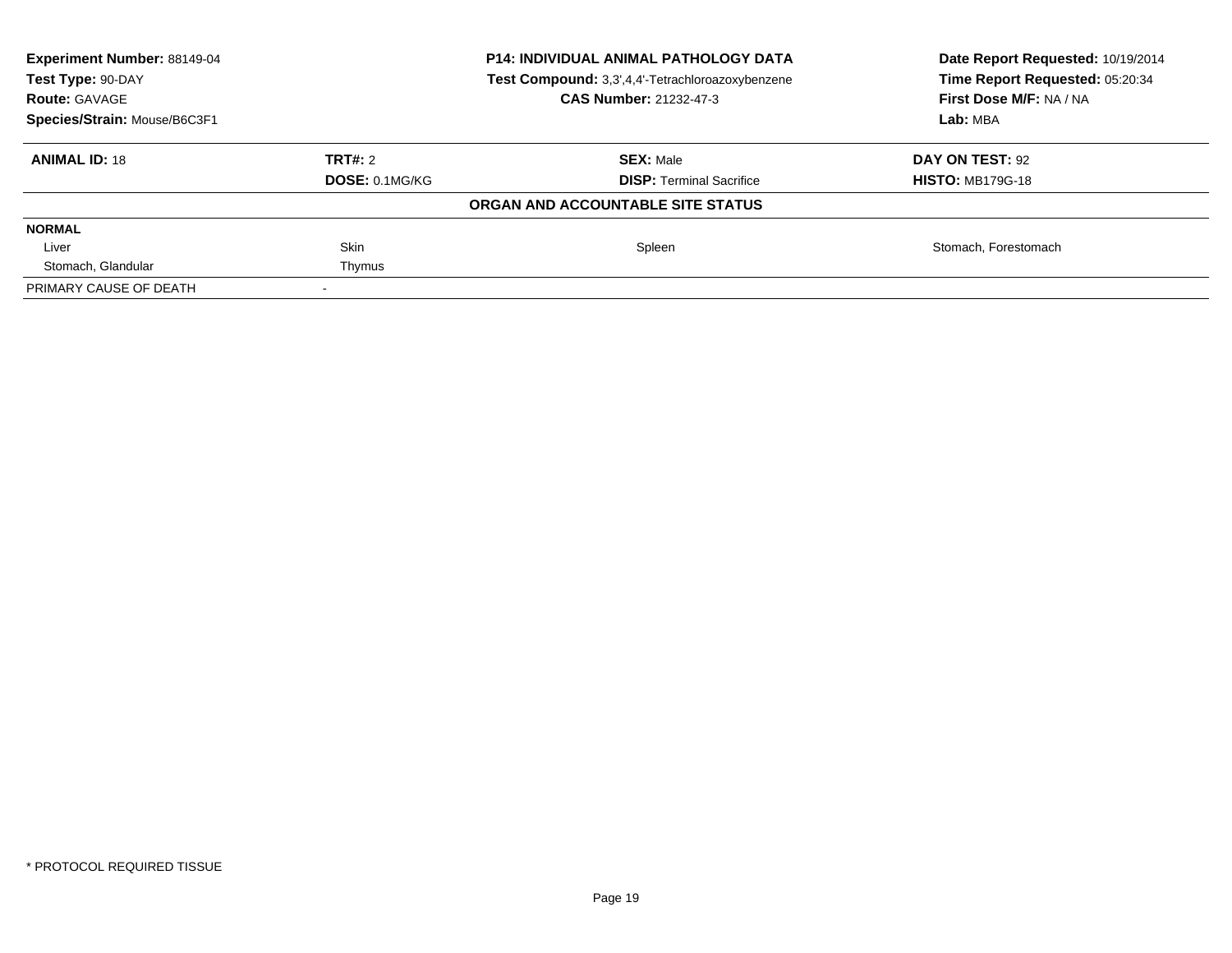| <b>Experiment Number: 88149-04</b><br>Test Type: 90-DAY<br><b>Route: GAVAGE</b> | <b>P14: INDIVIDUAL ANIMAL PATHOLOGY DATA</b><br>Test Compound: 3,3',4,4'-Tetrachloroazoxybenzene<br><b>CAS Number: 21232-47-3</b> |                                   | Date Report Requested: 10/19/2014<br>Time Report Requested: 05:20:34<br>First Dose M/F: NA / NA |
|---------------------------------------------------------------------------------|-----------------------------------------------------------------------------------------------------------------------------------|-----------------------------------|-------------------------------------------------------------------------------------------------|
| Species/Strain: Mouse/B6C3F1                                                    |                                                                                                                                   |                                   | Lab: MBA                                                                                        |
| <b>ANIMAL ID: 19</b>                                                            | <b>TRT#:</b> 2                                                                                                                    | <b>SEX: Male</b>                  | DAY ON TEST: 92                                                                                 |
|                                                                                 | <b>DOSE: 0.1MG/KG</b>                                                                                                             | <b>DISP:</b> Terminal Sacrifice   | <b>HISTO: MB179G-19</b>                                                                         |
|                                                                                 |                                                                                                                                   | ORGAN AND ACCOUNTABLE SITE STATUS |                                                                                                 |
| <b>NORMAL</b>                                                                   |                                                                                                                                   |                                   |                                                                                                 |
| Liver                                                                           | <b>Skin</b>                                                                                                                       | Spleen                            | Stomach, Forestomach                                                                            |
| Stomach, Glandular                                                              | Thymus                                                                                                                            |                                   |                                                                                                 |
| PRIMARY CAUSE OF DEATH                                                          |                                                                                                                                   |                                   |                                                                                                 |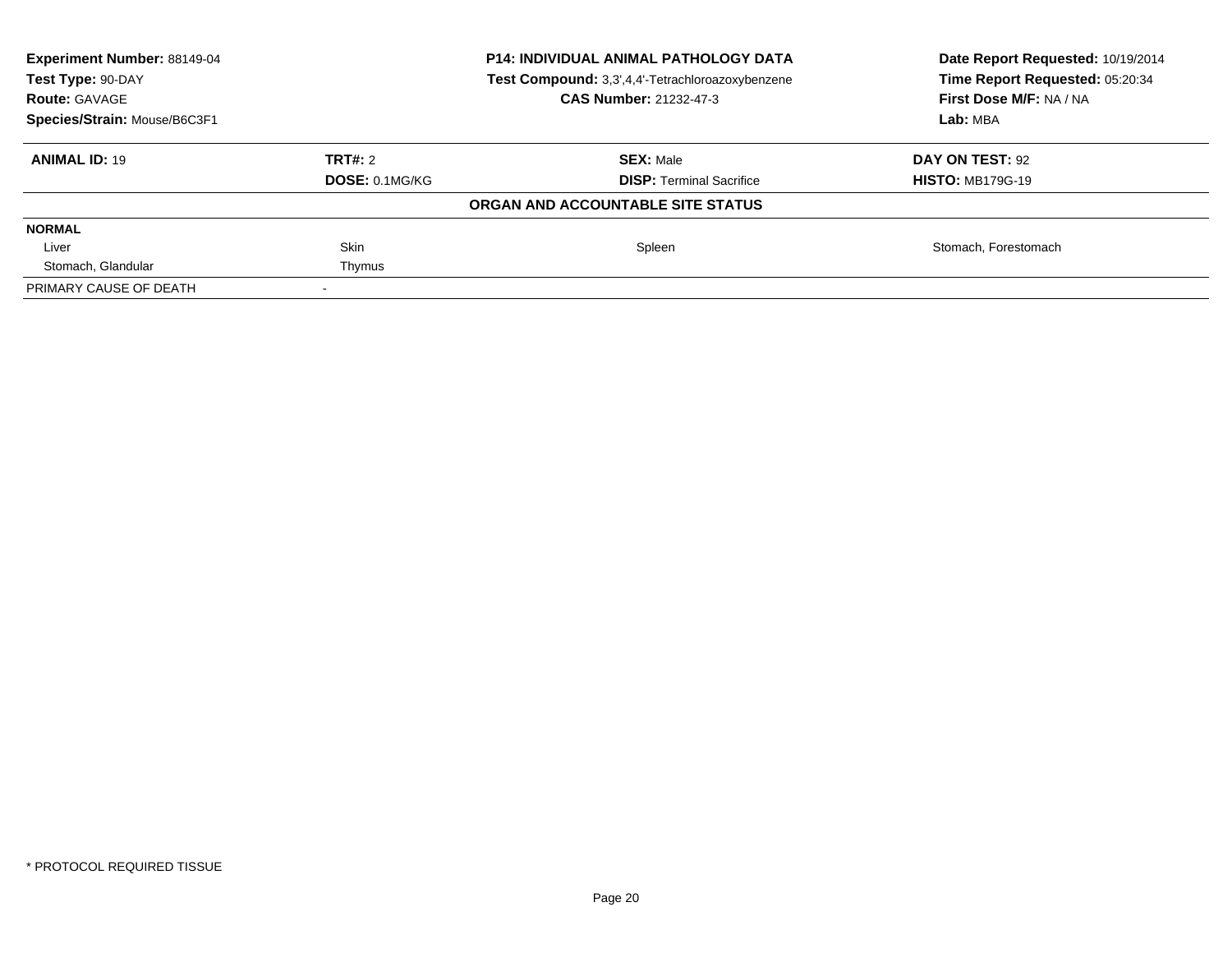| Experiment Number: 88149-04<br>Test Type: 90-DAY<br><b>Route: GAVAGE</b><br>Species/Strain: Mouse/B6C3F1 |                | <b>P14: INDIVIDUAL ANIMAL PATHOLOGY DATA</b><br>Test Compound: 3,3',4,4'-Tetrachloroazoxybenzene<br><b>CAS Number: 21232-47-3</b> | Date Report Requested: 10/19/2014<br>Time Report Requested: 05:20:34<br>First Dose M/F: NA / NA<br>Lab: MBA |
|----------------------------------------------------------------------------------------------------------|----------------|-----------------------------------------------------------------------------------------------------------------------------------|-------------------------------------------------------------------------------------------------------------|
| <b>ANIMAL ID: 20</b>                                                                                     | <b>TRT#:</b> 2 | <b>SEX: Male</b>                                                                                                                  | DAY ON TEST: 92                                                                                             |
|                                                                                                          | DOSE: 0.1MG/KG | <b>DISP:</b> Terminal Sacrifice                                                                                                   | <b>HISTO: MB179G-20</b>                                                                                     |
|                                                                                                          |                | ORGAN AND ACCOUNTABLE SITE STATUS                                                                                                 |                                                                                                             |
| <b>NORMAL</b>                                                                                            |                |                                                                                                                                   |                                                                                                             |
| Liver                                                                                                    | <b>Skin</b>    | Stomach, Forestomach                                                                                                              | Stomach, Glandular                                                                                          |
| Thymus                                                                                                   |                |                                                                                                                                   |                                                                                                             |
| <b>OBSERVATIONS</b>                                                                                      |                |                                                                                                                                   |                                                                                                             |
| Spleen                                                                                                   | Red Pulp       | Hematopoietic Cell Proliferation                                                                                                  | Diffuse, Minimal                                                                                            |
|                                                                                                          | Red Pulp       | Pigmentation                                                                                                                      | Diffuse, Minimal                                                                                            |
| PRIMARY CAUSE OF DEATH                                                                                   |                |                                                                                                                                   |                                                                                                             |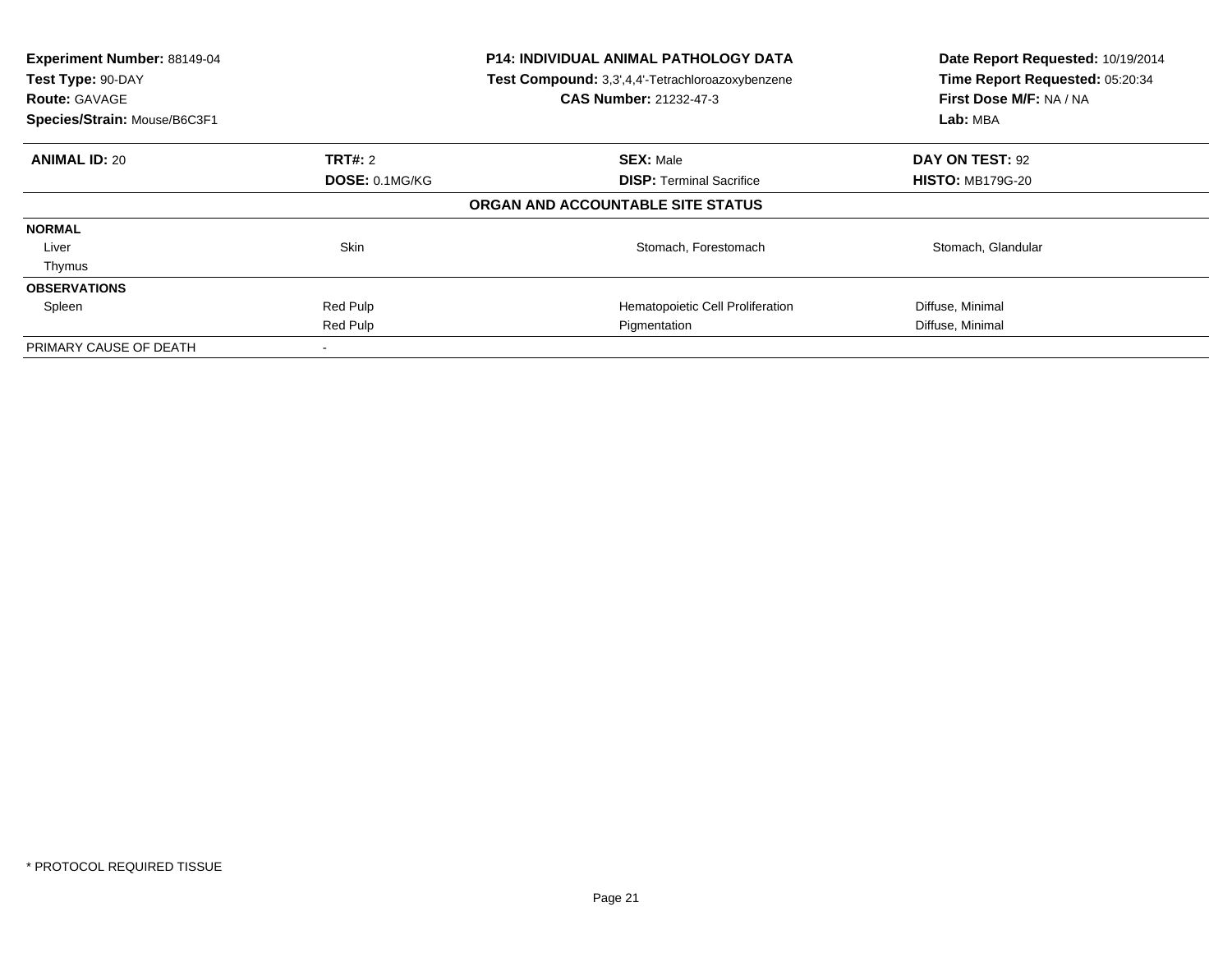| Experiment Number: 88149-04<br>Test Type: 90-DAY<br><b>Route: GAVAGE</b> |                      | P14: INDIVIDUAL ANIMAL PATHOLOGY DATA<br>Test Compound: 3,3',4,4'-Tetrachloroazoxybenzene<br><b>CAS Number: 21232-47-3</b> | Date Report Requested: 10/19/2014<br>Time Report Requested: 05:20:34<br>First Dose M/F: NA / NA |
|--------------------------------------------------------------------------|----------------------|----------------------------------------------------------------------------------------------------------------------------|-------------------------------------------------------------------------------------------------|
| Species/Strain: Mouse/B6C3F1                                             |                      |                                                                                                                            | Lab: MBA                                                                                        |
| <b>ANIMAL ID: 21</b>                                                     | TRT#: 3              | <b>SEX: Male</b>                                                                                                           | DAY ON TEST: 92                                                                                 |
|                                                                          | <b>DOSE: 1 MG/KG</b> | <b>DISP:</b> Terminal Sacrifice                                                                                            | <b>HISTO: MB179G-21</b>                                                                         |
|                                                                          |                      | ORGAN AND ACCOUNTABLE SITE STATUS                                                                                          |                                                                                                 |
| <b>NORMAL</b>                                                            |                      |                                                                                                                            |                                                                                                 |
| Liver                                                                    | Skin                 | Stomach, Forestomach                                                                                                       | Stomach, Glandular                                                                              |
| Thymus                                                                   |                      |                                                                                                                            |                                                                                                 |
| <b>OBSERVATIONS</b>                                                      |                      |                                                                                                                            |                                                                                                 |
| Spleen                                                                   | Red Pulp             | Pigmentation                                                                                                               | Diffuse, Minimal                                                                                |
| PRIMARY CAUSE OF DEATH                                                   |                      |                                                                                                                            |                                                                                                 |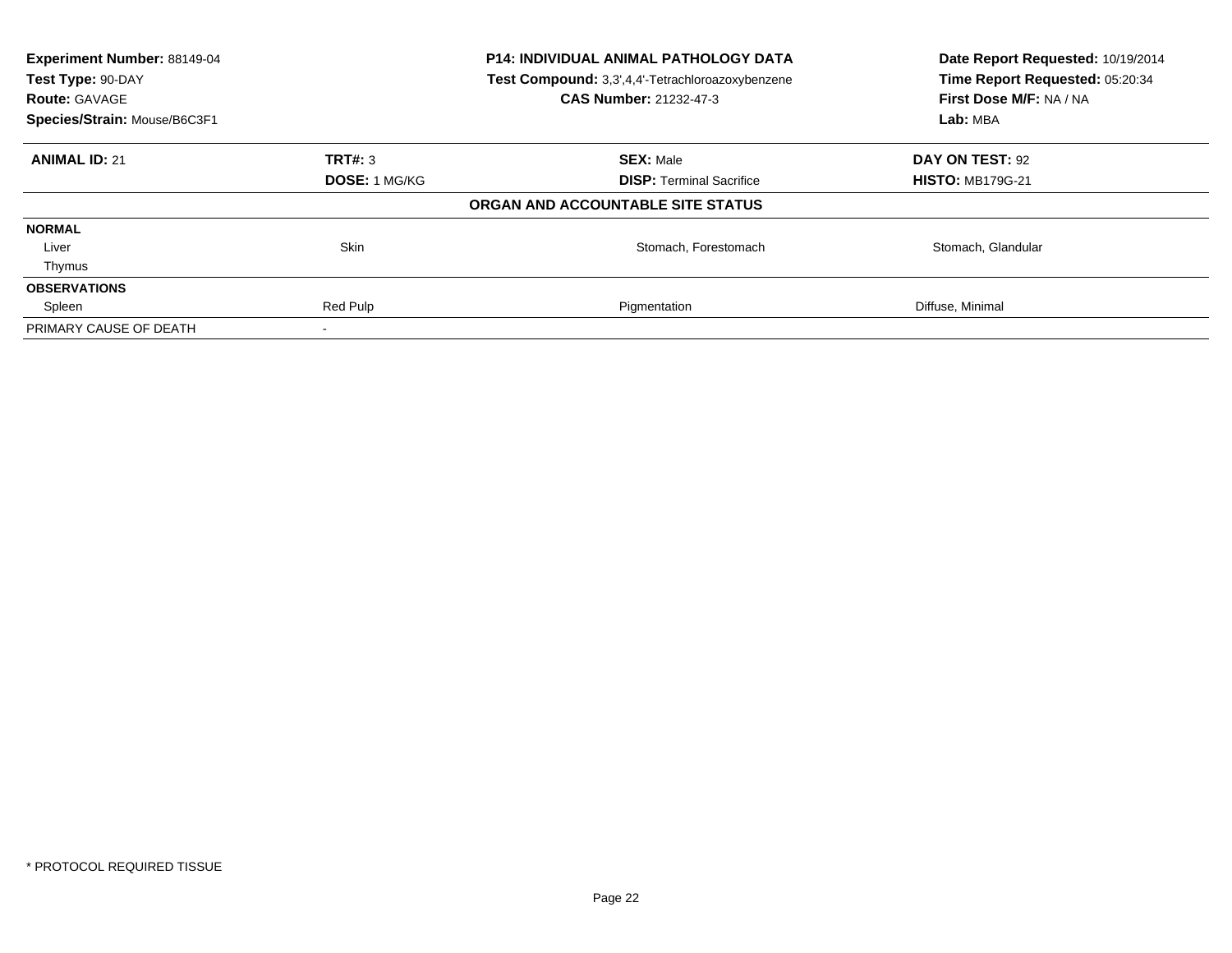| Experiment Number: 88149-04<br>Test Type: 90-DAY<br><b>Route: GAVAGE</b><br>Species/Strain: Mouse/B6C3F1 | <b>P14: INDIVIDUAL ANIMAL PATHOLOGY DATA</b><br>Test Compound: 3,3',4,4'-Tetrachloroazoxybenzene<br><b>CAS Number: 21232-47-3</b> |                                   | Date Report Requested: 10/19/2014<br>Time Report Requested: 05:20:34<br>First Dose M/F: NA / NA<br>Lab: MBA |
|----------------------------------------------------------------------------------------------------------|-----------------------------------------------------------------------------------------------------------------------------------|-----------------------------------|-------------------------------------------------------------------------------------------------------------|
| <b>ANIMAL ID: 22</b>                                                                                     | <b>TRT#: 3</b>                                                                                                                    | <b>SEX: Male</b>                  | DAY ON TEST: 92                                                                                             |
|                                                                                                          | <b>DOSE: 1 MG/KG</b>                                                                                                              | <b>DISP:</b> Terminal Sacrifice   | <b>HISTO: RB179G-22</b>                                                                                     |
|                                                                                                          |                                                                                                                                   | ORGAN AND ACCOUNTABLE SITE STATUS |                                                                                                             |
| <b>NORMAL</b>                                                                                            |                                                                                                                                   |                                   |                                                                                                             |
| Liver                                                                                                    | Stomach, Forestomach                                                                                                              | Stomach, Glandular                |                                                                                                             |
| <b>MISSING</b>                                                                                           |                                                                                                                                   |                                   |                                                                                                             |
| Thymus                                                                                                   |                                                                                                                                   |                                   |                                                                                                             |
| <b>OBSERVATIONS</b>                                                                                      |                                                                                                                                   |                                   |                                                                                                             |
| Skin                                                                                                     | <b>Hair Follicle</b>                                                                                                              | <b>Dilatation</b>                 | Minimal                                                                                                     |
| Spleen                                                                                                   | Red Pulp                                                                                                                          | Pigmentation                      | Diffuse, Minimal                                                                                            |
| PRIMARY CAUSE OF DEATH                                                                                   | $\,$                                                                                                                              |                                   |                                                                                                             |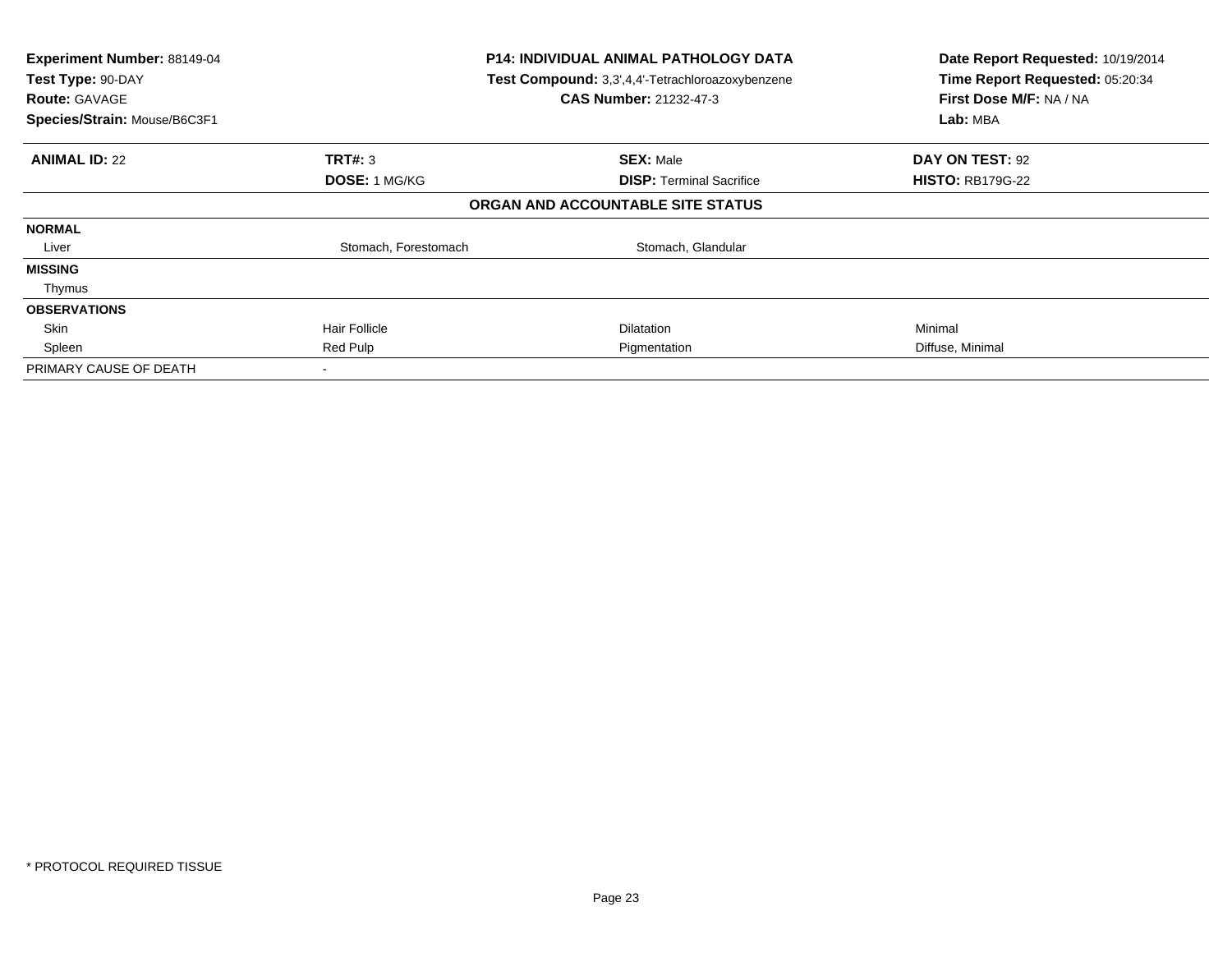| Experiment Number: 88149-04<br><b>P14: INDIVIDUAL ANIMAL PATHOLOGY DATA</b><br>Test Compound: 3,3',4,4'-Tetrachloroazoxybenzene<br>Test Type: 90-DAY<br><b>CAS Number: 21232-47-3</b><br><b>Route: GAVAGE</b><br>Species/Strain: Mouse/B6C3F1 |                      | Date Report Requested: 10/19/2014<br>Time Report Requested: 05:20:34<br>First Dose M/F: NA / NA<br>Lab: MBA |                         |
|-----------------------------------------------------------------------------------------------------------------------------------------------------------------------------------------------------------------------------------------------|----------------------|-------------------------------------------------------------------------------------------------------------|-------------------------|
| <b>ANIMAL ID: 23</b>                                                                                                                                                                                                                          | TRT#: 3              | <b>SEX: Male</b>                                                                                            | DAY ON TEST: 92         |
|                                                                                                                                                                                                                                               | <b>DOSE: 1 MG/KG</b> | <b>DISP:</b> Accidentally Killed                                                                            | <b>HISTO: MB179G-23</b> |
|                                                                                                                                                                                                                                               |                      | ORGAN AND ACCOUNTABLE SITE STATUS                                                                           |                         |
| <b>NORMAL</b>                                                                                                                                                                                                                                 |                      |                                                                                                             |                         |
| Liver                                                                                                                                                                                                                                         | Skin                 | Stomach, Forestomach                                                                                        | Stomach, Glandular      |
| Thymus                                                                                                                                                                                                                                        |                      |                                                                                                             |                         |
| <b>OBSERVATIONS</b>                                                                                                                                                                                                                           |                      |                                                                                                             |                         |
| Spleen                                                                                                                                                                                                                                        | Red Pulp             | Pigmentation                                                                                                | Diffuse, Minimal        |
| PRIMARY CAUSE OF DEATH                                                                                                                                                                                                                        |                      |                                                                                                             |                         |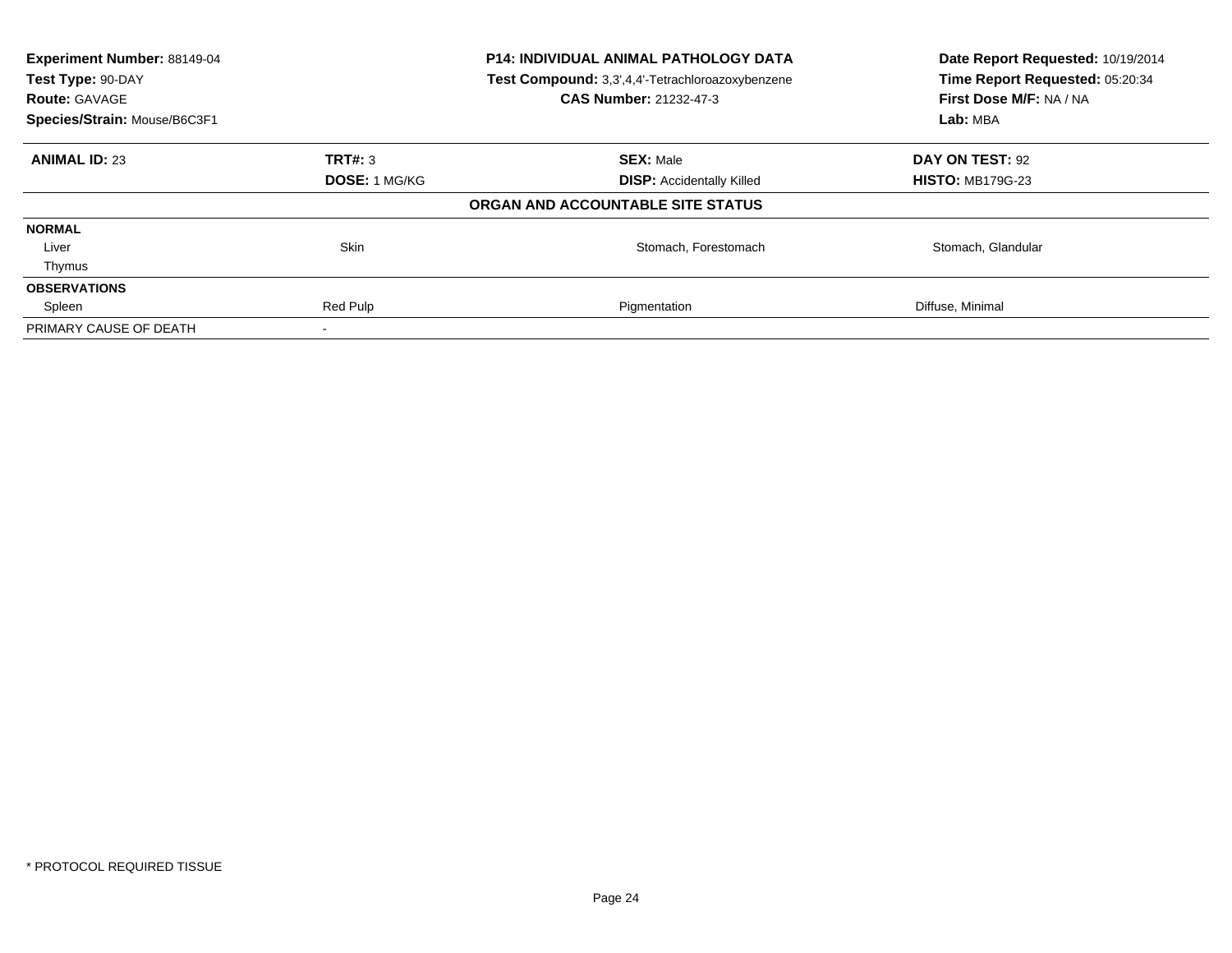| Experiment Number: 88149-04<br>Test Type: 90-DAY<br><b>Route: GAVAGE</b><br>Species/Strain: Mouse/B6C3F1 | <b>P14: INDIVIDUAL ANIMAL PATHOLOGY DATA</b><br>Test Compound: 3,3',4,4'-Tetrachloroazoxybenzene<br><b>CAS Number: 21232-47-3</b> |                                   | Date Report Requested: 10/19/2014<br>Time Report Requested: 05:20:34<br>First Dose M/F: NA / NA<br>Lab: MBA |
|----------------------------------------------------------------------------------------------------------|-----------------------------------------------------------------------------------------------------------------------------------|-----------------------------------|-------------------------------------------------------------------------------------------------------------|
| <b>ANIMAL ID: 24</b>                                                                                     | TRT#: 3                                                                                                                           | <b>SEX: Male</b>                  | DAY ON TEST: 92                                                                                             |
|                                                                                                          | <b>DOSE: 1 MG/KG</b>                                                                                                              | <b>DISP:</b> Accidentally Killed  | <b>HISTO: MB179G-24</b>                                                                                     |
|                                                                                                          |                                                                                                                                   | ORGAN AND ACCOUNTABLE SITE STATUS |                                                                                                             |
| <b>NORMAL</b>                                                                                            |                                                                                                                                   |                                   |                                                                                                             |
| Liver                                                                                                    | Skin                                                                                                                              | Stomach, Forestomach              | Stomach, Glandular                                                                                          |
| Thymus                                                                                                   |                                                                                                                                   |                                   |                                                                                                             |
| <b>OBSERVATIONS</b>                                                                                      |                                                                                                                                   |                                   |                                                                                                             |
| Spleen                                                                                                   | Red Pulp                                                                                                                          | Pigmentation                      | Diffuse, Minimal                                                                                            |
| PRIMARY CAUSE OF DEATH                                                                                   |                                                                                                                                   |                                   |                                                                                                             |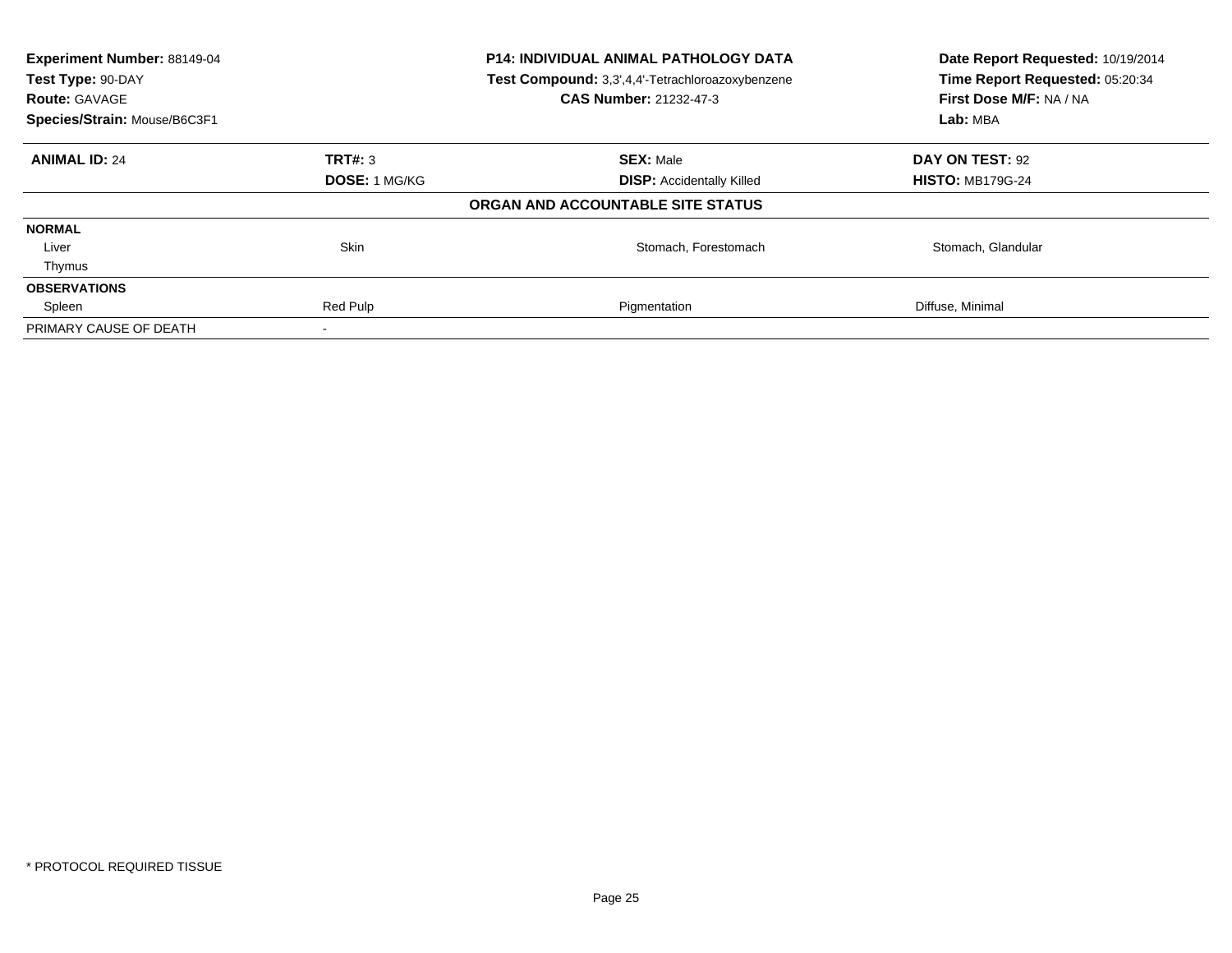| Experiment Number: 88149-04<br>Test Type: 90-DAY<br><b>Route: GAVAGE</b> |                      | P14: INDIVIDUAL ANIMAL PATHOLOGY DATA<br>Test Compound: 3,3',4,4'-Tetrachloroazoxybenzene<br><b>CAS Number: 21232-47-3</b> | Date Report Requested: 10/19/2014<br>Time Report Requested: 05:20:34<br>First Dose M/F: NA / NA |  |
|--------------------------------------------------------------------------|----------------------|----------------------------------------------------------------------------------------------------------------------------|-------------------------------------------------------------------------------------------------|--|
| Species/Strain: Mouse/B6C3F1                                             |                      |                                                                                                                            | Lab: MBA                                                                                        |  |
| <b>ANIMAL ID: 25</b>                                                     | TRT#: 3              | <b>SEX: Male</b>                                                                                                           | DAY ON TEST: 92                                                                                 |  |
|                                                                          | <b>DOSE: 1 MG/KG</b> | <b>DISP:</b> Terminal Sacrifice                                                                                            | <b>HISTO: MB179G-25</b>                                                                         |  |
|                                                                          |                      | ORGAN AND ACCOUNTABLE SITE STATUS                                                                                          |                                                                                                 |  |
| <b>NORMAL</b>                                                            |                      |                                                                                                                            |                                                                                                 |  |
| Liver                                                                    | Skin                 | Stomach, Forestomach                                                                                                       | Stomach, Glandular                                                                              |  |
| Thymus                                                                   |                      |                                                                                                                            |                                                                                                 |  |
| <b>OBSERVATIONS</b>                                                      |                      |                                                                                                                            |                                                                                                 |  |
| Spleen                                                                   | Red Pulp             | Pigmentation                                                                                                               | Diffuse, Minimal                                                                                |  |
| PRIMARY CAUSE OF DEATH                                                   |                      |                                                                                                                            |                                                                                                 |  |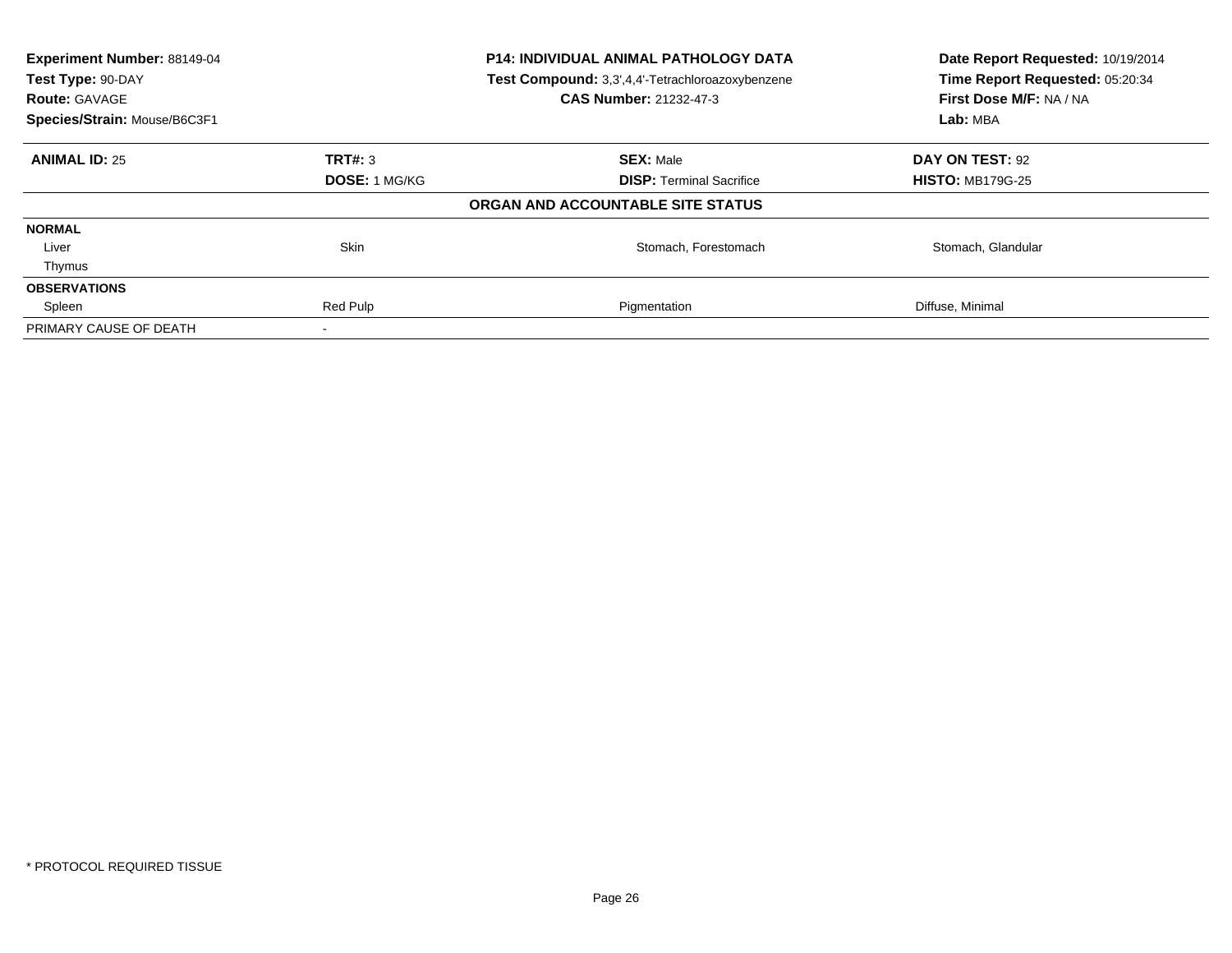| Experiment Number: 88149-04<br>Test Type: 90-DAY<br><b>Route: GAVAGE</b><br>Species/Strain: Mouse/B6C3F1 | <b>P14: INDIVIDUAL ANIMAL PATHOLOGY DATA</b><br>Test Compound: 3,3',4,4'-Tetrachloroazoxybenzene<br><b>CAS Number: 21232-47-3</b> |                                   | Date Report Requested: 10/19/2014<br>Time Report Requested: 05:20:34<br>First Dose M/F: NA / NA<br>Lab: MBA |
|----------------------------------------------------------------------------------------------------------|-----------------------------------------------------------------------------------------------------------------------------------|-----------------------------------|-------------------------------------------------------------------------------------------------------------|
| <b>ANIMAL ID: 26</b>                                                                                     | TRT#: 3                                                                                                                           | <b>SEX: Male</b>                  | DAY ON TEST: 92                                                                                             |
|                                                                                                          | <b>DOSE: 1 MG/KG</b>                                                                                                              | <b>DISP:</b> Accidentally Killed  | <b>HISTO: RB179G-26</b>                                                                                     |
|                                                                                                          |                                                                                                                                   | ORGAN AND ACCOUNTABLE SITE STATUS |                                                                                                             |
| <b>NORMAL</b>                                                                                            |                                                                                                                                   |                                   |                                                                                                             |
| Liver                                                                                                    | Skin                                                                                                                              | Stomach, Forestomach              | Stomach, Glandular                                                                                          |
| Thymus                                                                                                   |                                                                                                                                   |                                   |                                                                                                             |
| <b>OBSERVATIONS</b>                                                                                      |                                                                                                                                   |                                   |                                                                                                             |
| Spleen                                                                                                   | Red Pulp                                                                                                                          | Pigmentation                      | Diffuse, Minimal                                                                                            |
| PRIMARY CAUSE OF DEATH                                                                                   |                                                                                                                                   |                                   |                                                                                                             |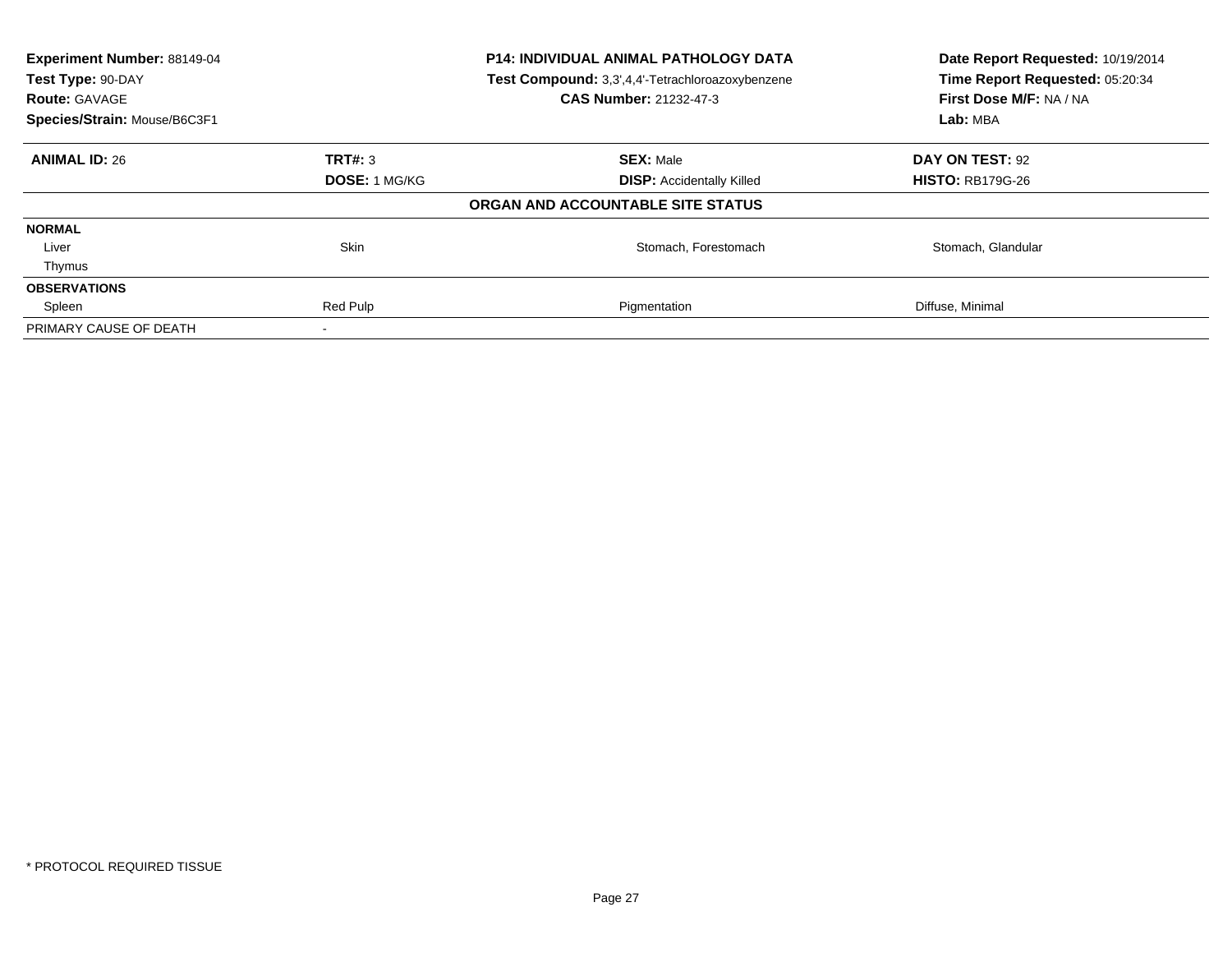| Experiment Number: 88149-04<br>Test Type: 90-DAY<br><b>Route: GAVAGE</b><br>Species/Strain: Mouse/B6C3F1 |                                                                | <b>P14: INDIVIDUAL ANIMAL PATHOLOGY DATA</b><br>Test Compound: 3,3',4,4'-Tetrachloroazoxybenzene<br><b>CAS Number: 21232-47-3</b> | Date Report Requested: 10/19/2014<br>Time Report Requested: 05:20:34<br>First Dose M/F: NA / NA<br>Lab: MBA |
|----------------------------------------------------------------------------------------------------------|----------------------------------------------------------------|-----------------------------------------------------------------------------------------------------------------------------------|-------------------------------------------------------------------------------------------------------------|
|                                                                                                          |                                                                |                                                                                                                                   |                                                                                                             |
| <b>ANIMAL ID: 27</b>                                                                                     | TRT#: 3                                                        | <b>SEX: Male</b>                                                                                                                  | DAY ON TEST: 92                                                                                             |
|                                                                                                          | <b>DOSE: 1 MG/KG</b>                                           | <b>DISP:</b> Terminal Sacrifice                                                                                                   | <b>HISTO: MB179G-27</b>                                                                                     |
|                                                                                                          |                                                                | ORGAN AND ACCOUNTABLE SITE STATUS                                                                                                 |                                                                                                             |
| <b>NORMAL</b>                                                                                            |                                                                |                                                                                                                                   |                                                                                                             |
| Liver                                                                                                    | Skin                                                           | Stomach, Glandular                                                                                                                | Thymus                                                                                                      |
| <b>OBSERVATIONS</b>                                                                                      |                                                                |                                                                                                                                   |                                                                                                             |
| Spleen                                                                                                   | Red Pulp                                                       | Hematopoietic Cell Proliferation                                                                                                  | Diffuse, Minimal                                                                                            |
|                                                                                                          | Red Pulp                                                       | Pigmentation                                                                                                                      | Diffuse, Mild                                                                                               |
| Stomach, Forestomach                                                                                     | Epithelium                                                     | Hyperplasia                                                                                                                       | Mild                                                                                                        |
|                                                                                                          | Note: THE EPITHELIAL HYPERPLASIA OCCURS AT THE MARGO PLICATUS. |                                                                                                                                   |                                                                                                             |
| PRIMARY CAUSE OF DEATH                                                                                   |                                                                |                                                                                                                                   |                                                                                                             |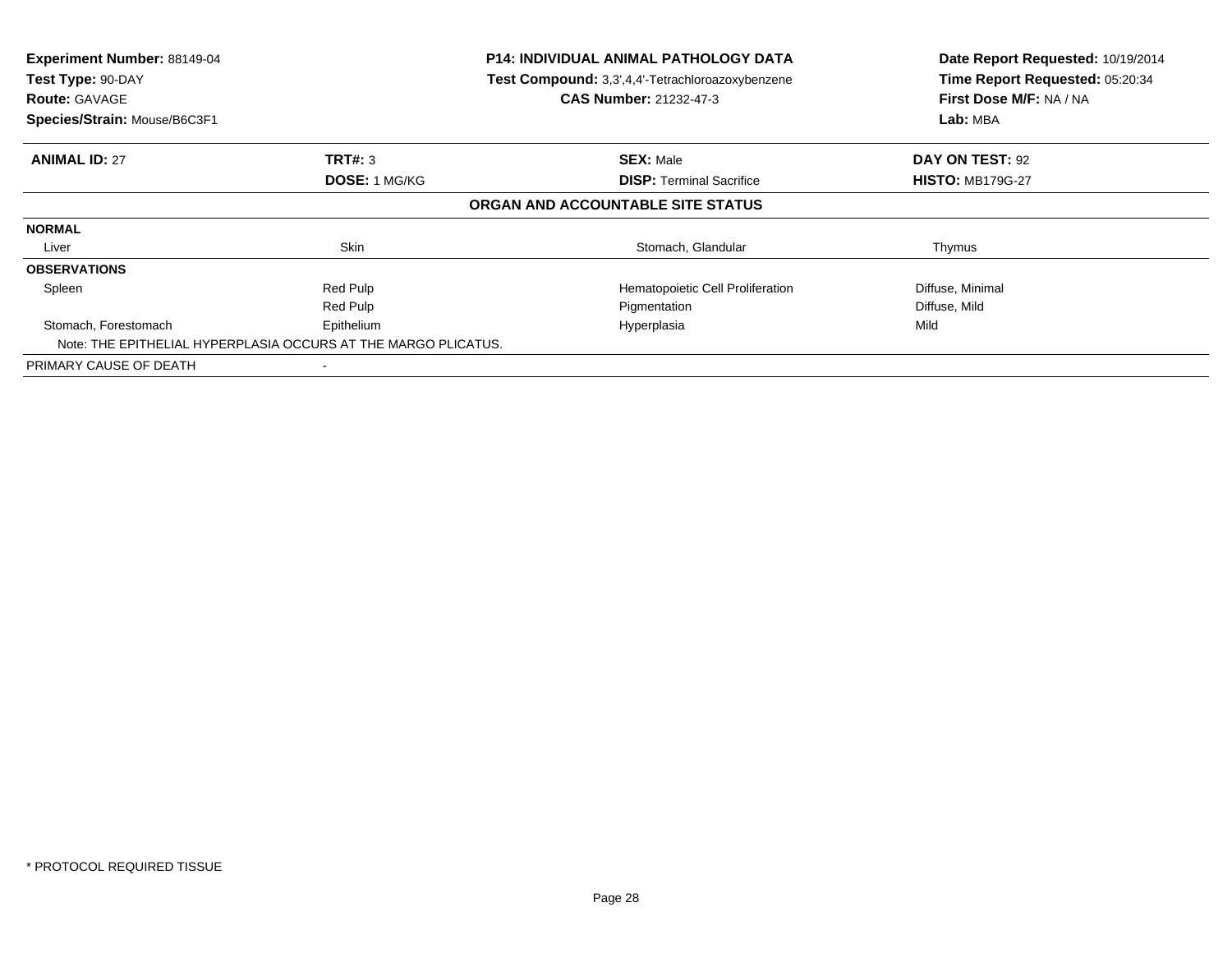| Experiment Number: 88149-04<br>Test Type: 90-DAY<br><b>Route: GAVAGE</b><br>Species/Strain: Mouse/B6C3F1 |                      | <b>P14: INDIVIDUAL ANIMAL PATHOLOGY DATA</b><br>Test Compound: 3,3',4,4'-Tetrachloroazoxybenzene<br><b>CAS Number: 21232-47-3</b> | Date Report Requested: 10/19/2014<br>Time Report Requested: 05:20:34<br>First Dose M/F: NA / NA<br>Lab: MBA |
|----------------------------------------------------------------------------------------------------------|----------------------|-----------------------------------------------------------------------------------------------------------------------------------|-------------------------------------------------------------------------------------------------------------|
| <b>ANIMAL ID: 28</b>                                                                                     | <b>TRT#: 3</b>       | <b>SEX: Male</b>                                                                                                                  | DAY ON TEST: 92                                                                                             |
|                                                                                                          | <b>DOSE: 1 MG/KG</b> | <b>DISP:</b> Terminal Sacrifice                                                                                                   | <b>HISTO: MB179G-28</b>                                                                                     |
|                                                                                                          |                      | ORGAN AND ACCOUNTABLE SITE STATUS                                                                                                 |                                                                                                             |
| <b>NORMAL</b>                                                                                            |                      |                                                                                                                                   |                                                                                                             |
| Liver                                                                                                    | <b>Skin</b>          | Stomach, Forestomach                                                                                                              | Stomach, Glandular                                                                                          |
| Thymus                                                                                                   |                      |                                                                                                                                   |                                                                                                             |
| <b>OBSERVATIONS</b>                                                                                      |                      |                                                                                                                                   |                                                                                                             |
| Spleen                                                                                                   | Red Pulp             | Hematopoietic Cell Proliferation                                                                                                  | Diffuse, Minimal                                                                                            |
|                                                                                                          | Red Pulp             | Pigmentation                                                                                                                      | Diffuse, Mild                                                                                               |
| PRIMARY CAUSE OF DEATH                                                                                   |                      |                                                                                                                                   |                                                                                                             |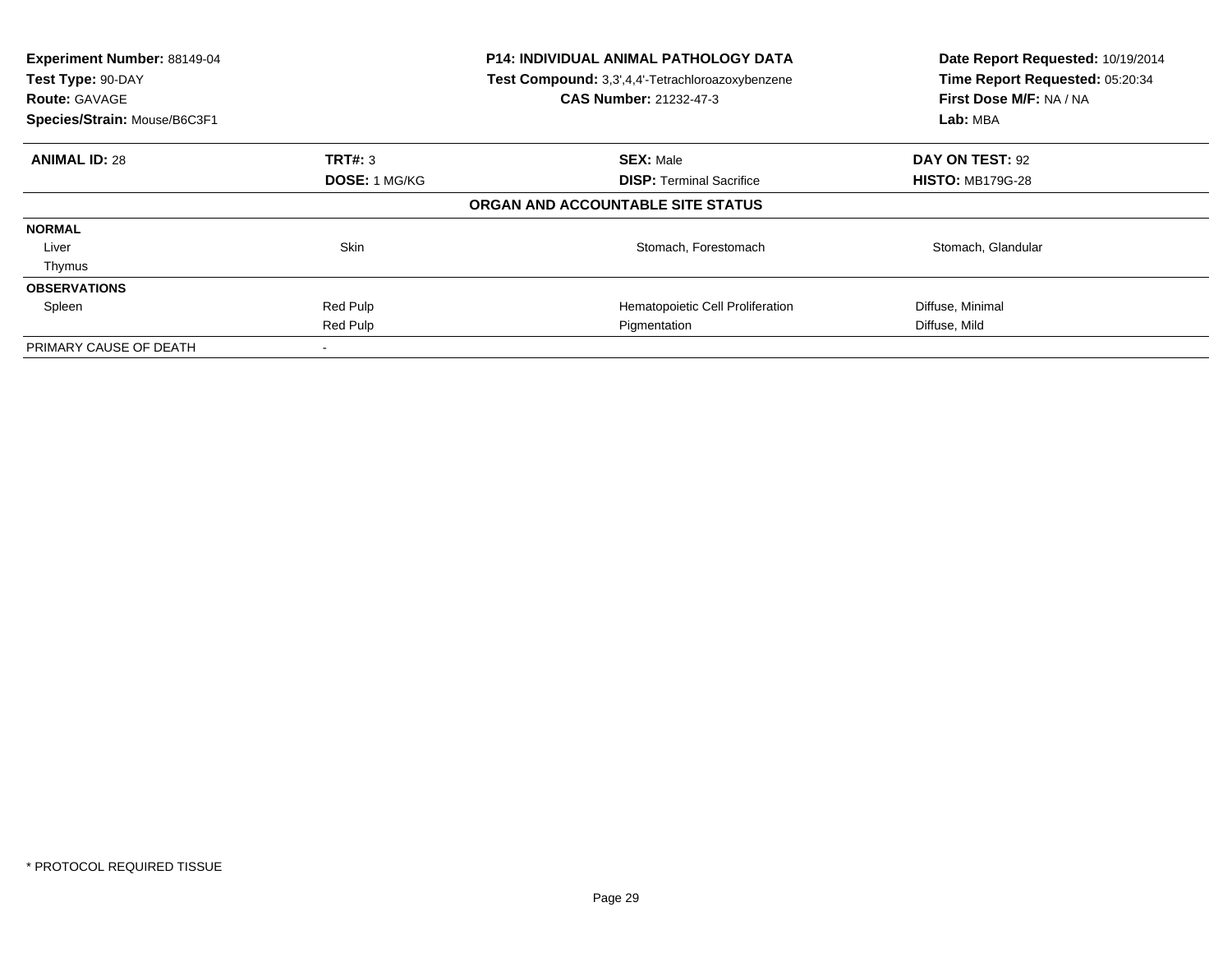| <b>Experiment Number: 88149-04</b><br>Test Type: 90-DAY<br><b>Route: GAVAGE</b> | <b>P14: INDIVIDUAL ANIMAL PATHOLOGY DATA</b><br>Test Compound: 3,3',4,4'-Tetrachloroazoxybenzene<br><b>CAS Number: 21232-47-3</b> |                                   | Date Report Requested: 10/19/2014<br>Time Report Requested: 05:20:34<br>First Dose M/F: NA / NA |
|---------------------------------------------------------------------------------|-----------------------------------------------------------------------------------------------------------------------------------|-----------------------------------|-------------------------------------------------------------------------------------------------|
| Species/Strain: Mouse/B6C3F1                                                    |                                                                                                                                   |                                   | Lab: MBA                                                                                        |
| <b>ANIMAL ID: 29</b>                                                            | TRT#: 3                                                                                                                           | <b>SEX: Male</b>                  | DAY ON TEST: 92                                                                                 |
|                                                                                 | <b>DOSE: 1 MG/KG</b>                                                                                                              | <b>DISP:</b> Terminal Sacrifice   | <b>HISTO: MB179G-29</b>                                                                         |
|                                                                                 |                                                                                                                                   | ORGAN AND ACCOUNTABLE SITE STATUS |                                                                                                 |
| <b>NORMAL</b>                                                                   |                                                                                                                                   |                                   |                                                                                                 |
| Liver                                                                           | <b>Skin</b>                                                                                                                       | Spleen                            | Stomach, Forestomach                                                                            |
| Stomach, Glandular                                                              | Thymus                                                                                                                            |                                   |                                                                                                 |
| PRIMARY CAUSE OF DEATH                                                          |                                                                                                                                   |                                   |                                                                                                 |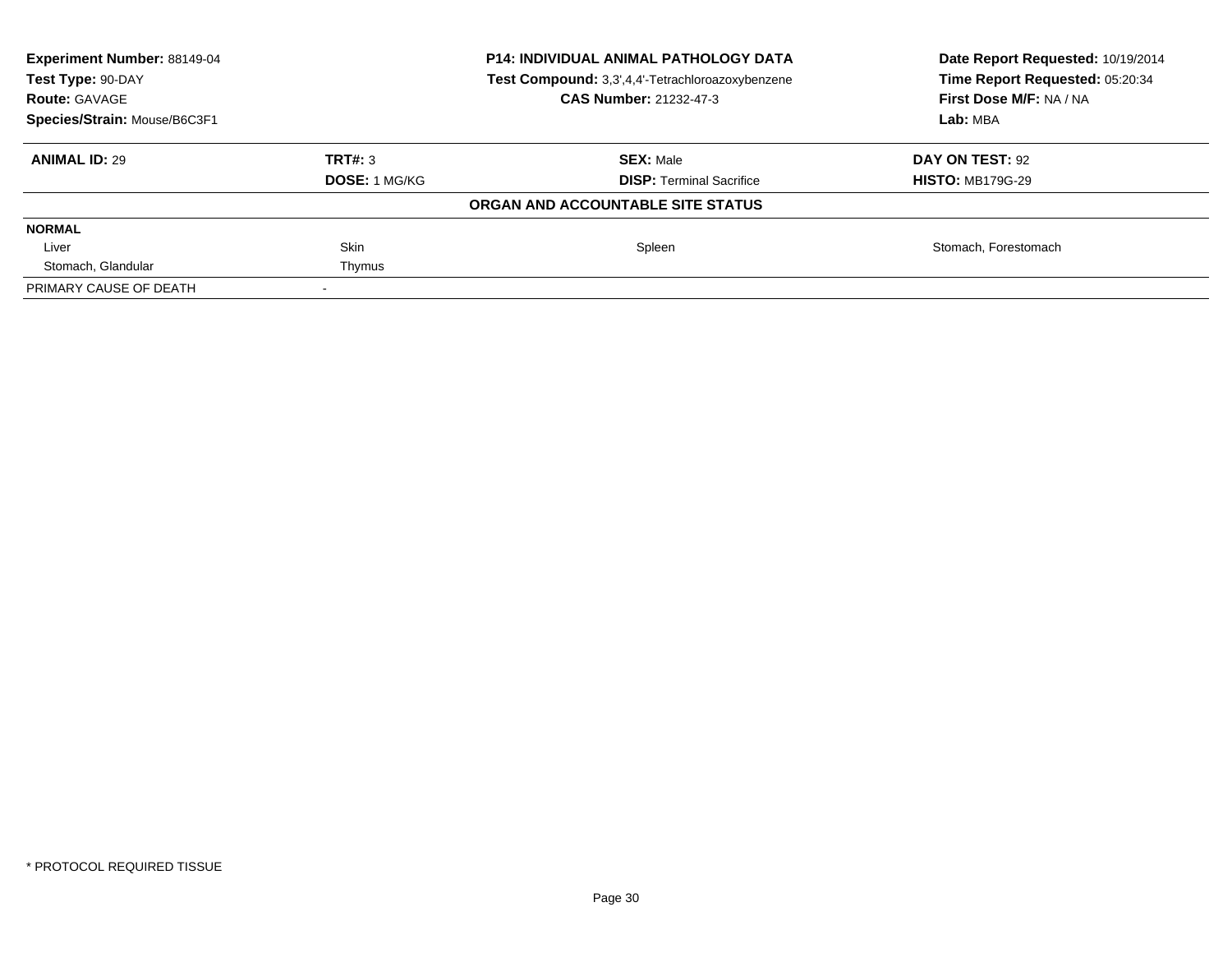| Experiment Number: 88149-04<br>Test Type: 90-DAY<br><b>Route: GAVAGE</b> |                      | P14: INDIVIDUAL ANIMAL PATHOLOGY DATA<br>Test Compound: 3,3',4,4'-Tetrachloroazoxybenzene<br><b>CAS Number: 21232-47-3</b> | Date Report Requested: 10/19/2014<br>Time Report Requested: 05:20:34<br>First Dose M/F: NA / NA |  |
|--------------------------------------------------------------------------|----------------------|----------------------------------------------------------------------------------------------------------------------------|-------------------------------------------------------------------------------------------------|--|
| Species/Strain: Mouse/B6C3F1                                             |                      |                                                                                                                            | Lab: MBA                                                                                        |  |
| <b>ANIMAL ID: 30</b>                                                     | TRT#: 3              | <b>SEX: Male</b>                                                                                                           | DAY ON TEST: 92                                                                                 |  |
|                                                                          | <b>DOSE: 1 MG/KG</b> | <b>DISP:</b> Terminal Sacrifice                                                                                            | <b>HISTO: MB179G-30</b>                                                                         |  |
|                                                                          |                      | ORGAN AND ACCOUNTABLE SITE STATUS                                                                                          |                                                                                                 |  |
| <b>NORMAL</b>                                                            |                      |                                                                                                                            |                                                                                                 |  |
| Liver                                                                    | Skin                 | Stomach, Forestomach                                                                                                       | Stomach, Glandular                                                                              |  |
| Thymus                                                                   |                      |                                                                                                                            |                                                                                                 |  |
| <b>OBSERVATIONS</b>                                                      |                      |                                                                                                                            |                                                                                                 |  |
| Spleen                                                                   | Red Pulp             | Pigmentation                                                                                                               | Diffuse, Minimal                                                                                |  |
| PRIMARY CAUSE OF DEATH                                                   |                      |                                                                                                                            |                                                                                                 |  |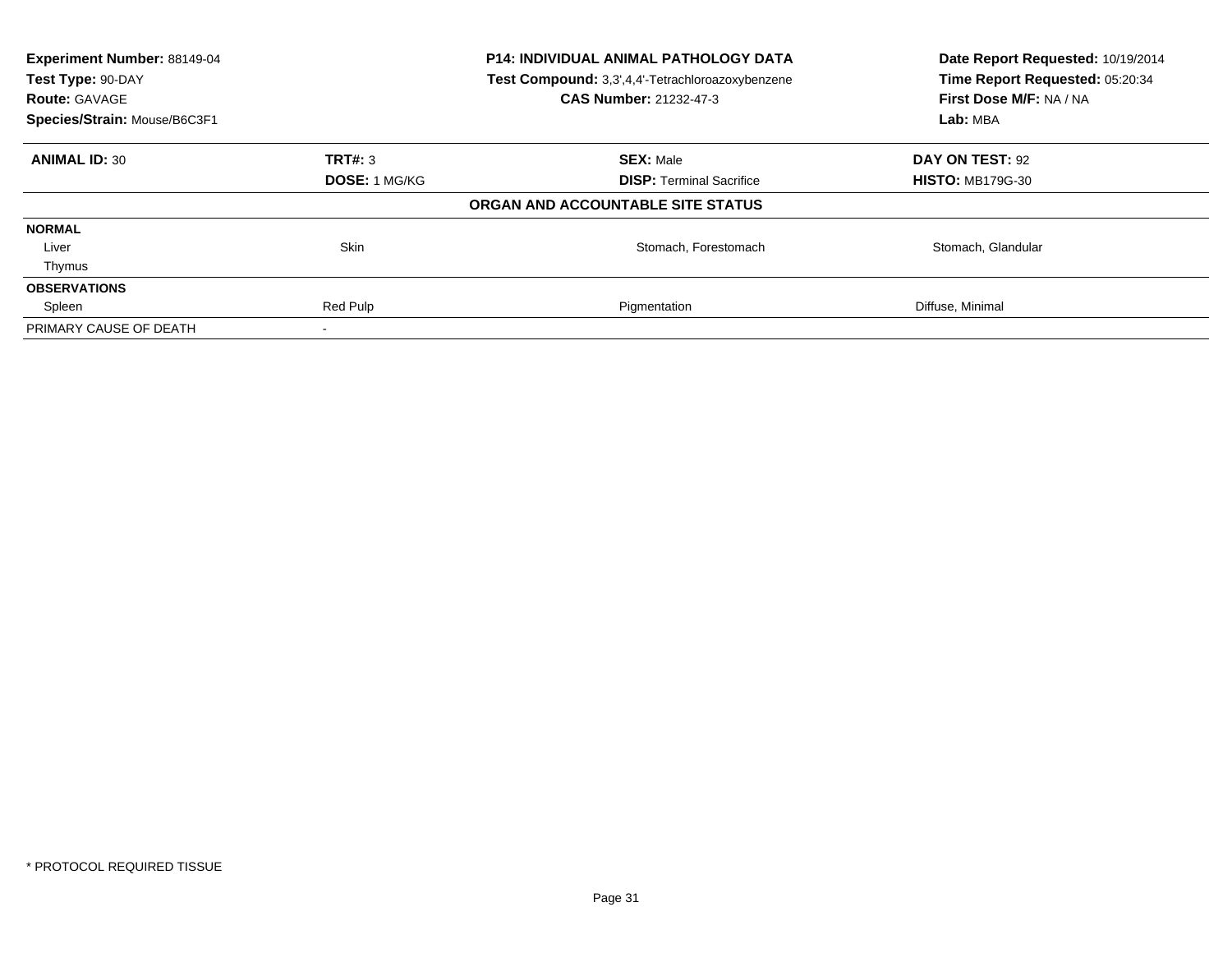| Experiment Number: 88149-04<br>Test Type: 90-DAY<br><b>Route: GAVAGE</b><br>Species/Strain: Mouse/B6C3F1 |                      | <b>P14: INDIVIDUAL ANIMAL PATHOLOGY DATA</b><br>Test Compound: 3,3',4,4'-Tetrachloroazoxybenzene<br><b>CAS Number: 21232-47-3</b> | Date Report Requested: 10/19/2014<br>Time Report Requested: 05:20:34<br>First Dose M/F: NA / NA<br>Lab: MBA |
|----------------------------------------------------------------------------------------------------------|----------------------|-----------------------------------------------------------------------------------------------------------------------------------|-------------------------------------------------------------------------------------------------------------|
| <b>ANIMAL ID: 31</b>                                                                                     | <b>TRT#: 4</b>       | <b>SEX: Male</b>                                                                                                                  | DAY ON TEST: 92                                                                                             |
|                                                                                                          | <b>DOSE: 3 MG/KG</b> | <b>DISP:</b> Terminal Sacrifice                                                                                                   | <b>HISTO: RB179G-31</b>                                                                                     |
|                                                                                                          |                      | ORGAN AND ACCOUNTABLE SITE STATUS                                                                                                 |                                                                                                             |
| <b>NORMAL</b>                                                                                            |                      |                                                                                                                                   |                                                                                                             |
| Liver                                                                                                    | <b>Skin</b>          | Stomach, Forestomach                                                                                                              | Stomach, Glandular                                                                                          |
| Thymus                                                                                                   |                      |                                                                                                                                   |                                                                                                             |
| <b>OBSERVATIONS</b>                                                                                      |                      |                                                                                                                                   |                                                                                                             |
| Spleen                                                                                                   | Red Pulp             | Hematopoietic Cell Proliferation                                                                                                  | Diffuse, Minimal                                                                                            |
|                                                                                                          | Red Pulp             | Pigmentation                                                                                                                      | Diffuse, Mild                                                                                               |
| PRIMARY CAUSE OF DEATH                                                                                   |                      |                                                                                                                                   |                                                                                                             |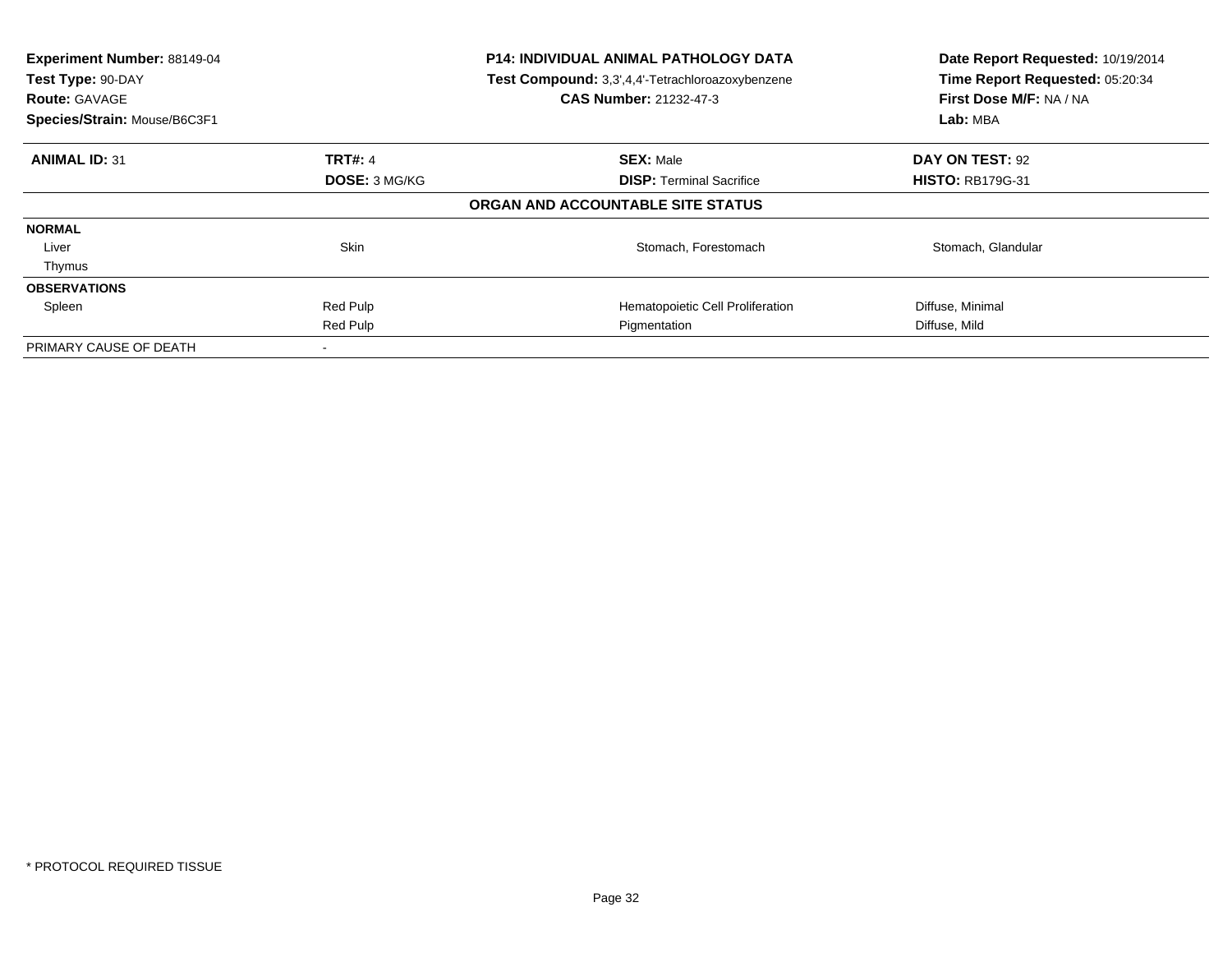| Experiment Number: 88149-04<br>Test Type: 90-DAY<br><b>Route: GAVAGE</b><br>Species/Strain: Mouse/B6C3F1 |                           | <b>P14: INDIVIDUAL ANIMAL PATHOLOGY DATA</b><br>Test Compound: 3,3',4,4'-Tetrachloroazoxybenzene<br><b>CAS Number: 21232-47-3</b> | Date Report Requested: 10/19/2014<br>Time Report Requested: 05:20:34<br>First Dose M/F: NA / NA<br>Lab: MBA |
|----------------------------------------------------------------------------------------------------------|---------------------------|-----------------------------------------------------------------------------------------------------------------------------------|-------------------------------------------------------------------------------------------------------------|
| <b>ANIMAL ID: 32</b>                                                                                     | <b>TRT#: 4</b>            | <b>SEX: Male</b>                                                                                                                  | DAY ON TEST: 92                                                                                             |
|                                                                                                          | DOSE: 3 MG/KG             | <b>DISP:</b> Terminal Sacrifice                                                                                                   | <b>HISTO: MB179G-32</b>                                                                                     |
|                                                                                                          |                           | ORGAN AND ACCOUNTABLE SITE STATUS                                                                                                 |                                                                                                             |
| <b>NORMAL</b>                                                                                            |                           |                                                                                                                                   |                                                                                                             |
| Stomach, Forestomach                                                                                     | Stomach, Glandular        | Thymus                                                                                                                            |                                                                                                             |
| <b>OBSERVATIONS</b>                                                                                      |                           |                                                                                                                                   |                                                                                                             |
| Liver                                                                                                    | Centrilobular, Hepatocyte | Hypertrophy                                                                                                                       | Minimal                                                                                                     |
| Skin                                                                                                     | <b>Hair Follicle</b>      | <b>Dilatation</b>                                                                                                                 | Minimal                                                                                                     |
| Spleen                                                                                                   | Red Pulp                  | Pigmentation                                                                                                                      | Diffuse, Mild                                                                                               |
| PRIMARY CAUSE OF DEATH                                                                                   |                           |                                                                                                                                   |                                                                                                             |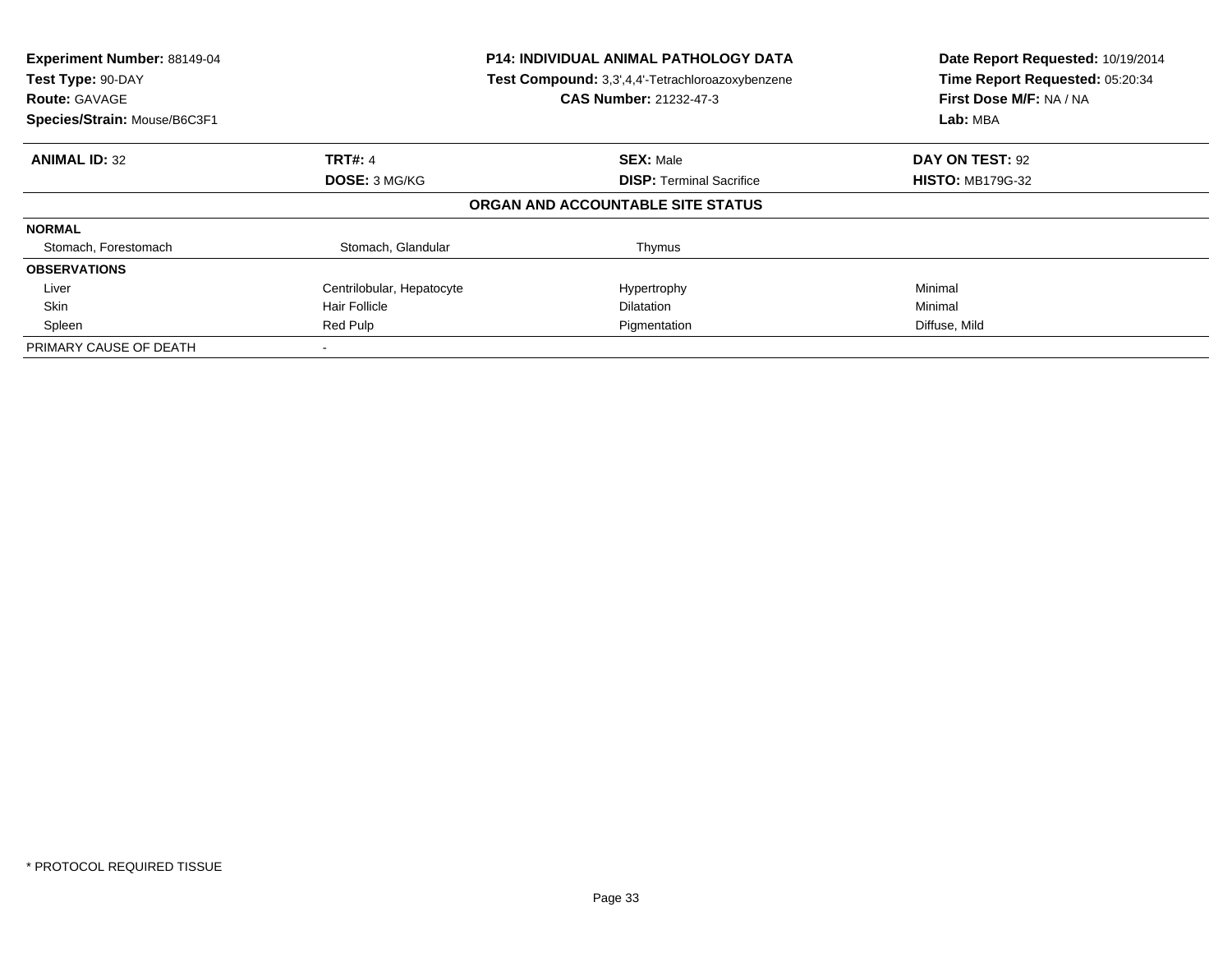| Experiment Number: 88149-04<br>Test Type: 90-DAY<br><b>Route: GAVAGE</b><br>Species/Strain: Mouse/B6C3F1 | <b>P14: INDIVIDUAL ANIMAL PATHOLOGY DATA</b><br>Test Compound: 3,3',4,4'-Tetrachloroazoxybenzene<br><b>CAS Number: 21232-47-3</b> |                                   | Date Report Requested: 10/19/2014<br>Time Report Requested: 05:20:34<br>First Dose M/F: NA / NA<br>Lab: MBA |
|----------------------------------------------------------------------------------------------------------|-----------------------------------------------------------------------------------------------------------------------------------|-----------------------------------|-------------------------------------------------------------------------------------------------------------|
| <b>ANIMAL ID: 33</b>                                                                                     | <b>TRT#: 4</b>                                                                                                                    | <b>SEX: Male</b>                  | DAY ON TEST: 92                                                                                             |
|                                                                                                          | DOSE: 3 MG/KG                                                                                                                     | <b>DISP:</b> Accidentally Killed  | <b>HISTO: MB179G-33</b>                                                                                     |
|                                                                                                          |                                                                                                                                   | ORGAN AND ACCOUNTABLE SITE STATUS |                                                                                                             |
| <b>NORMAL</b>                                                                                            |                                                                                                                                   |                                   |                                                                                                             |
| Liver                                                                                                    | Skin                                                                                                                              | Stomach, Forestomach              | Stomach, Glandular                                                                                          |
| Thymus                                                                                                   |                                                                                                                                   |                                   |                                                                                                             |
| <b>OBSERVATIONS</b>                                                                                      |                                                                                                                                   |                                   |                                                                                                             |
| Spleen                                                                                                   | Red Pulp                                                                                                                          | Pigmentation                      | Diffuse, Minimal                                                                                            |
| PRIMARY CAUSE OF DEATH                                                                                   |                                                                                                                                   |                                   |                                                                                                             |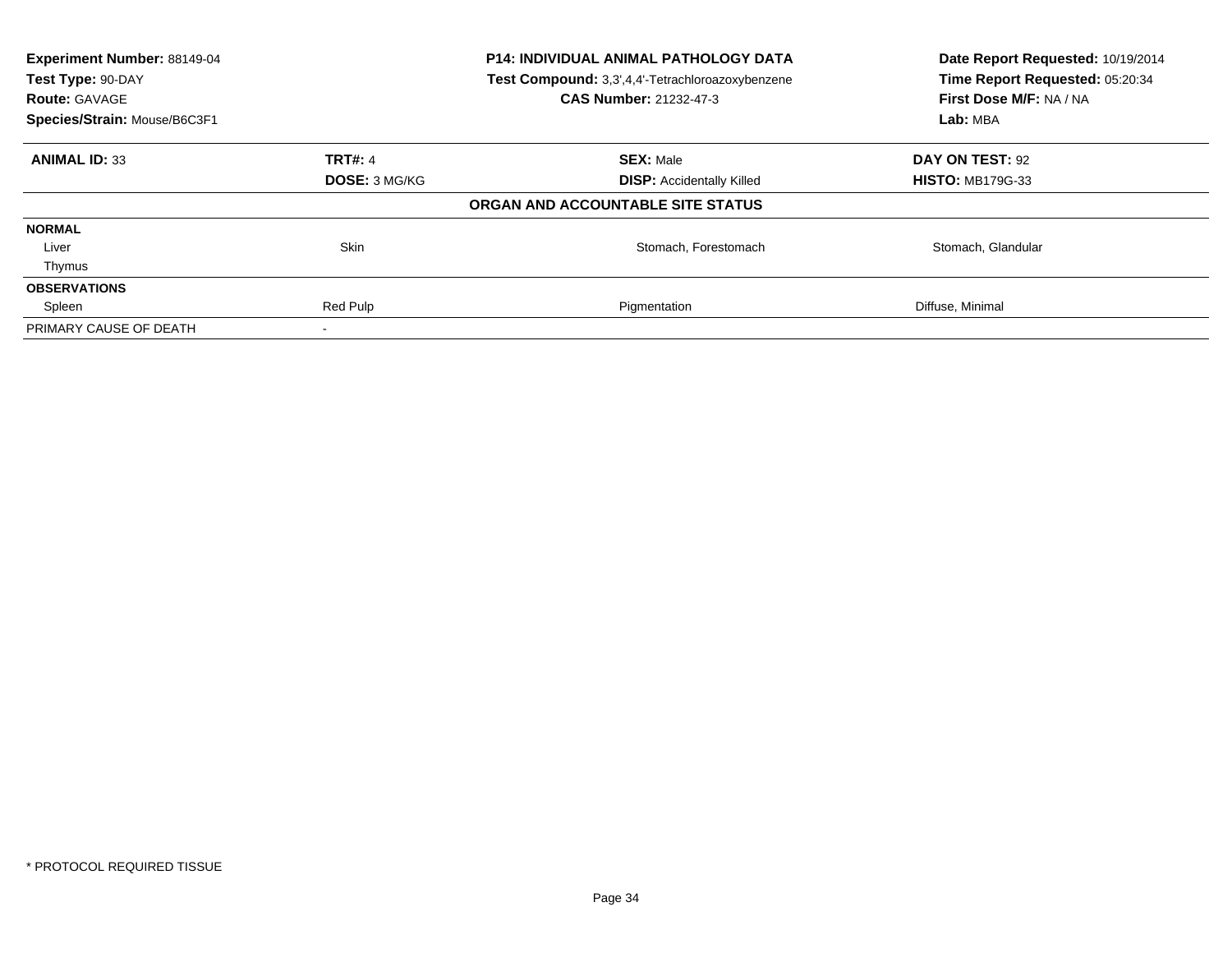| Experiment Number: 88149-04<br>Test Type: 90-DAY<br><b>Route: GAVAGE</b><br>Species/Strain: Mouse/B6C3F1 |                      | <b>P14: INDIVIDUAL ANIMAL PATHOLOGY DATA</b><br>Test Compound: 3,3',4,4'-Tetrachloroazoxybenzene<br><b>CAS Number: 21232-47-3</b> | Date Report Requested: 10/19/2014<br>Time Report Requested: 05:20:34<br>First Dose M/F: NA / NA<br>Lab: MBA |
|----------------------------------------------------------------------------------------------------------|----------------------|-----------------------------------------------------------------------------------------------------------------------------------|-------------------------------------------------------------------------------------------------------------|
|                                                                                                          |                      |                                                                                                                                   |                                                                                                             |
| <b>ANIMAL ID: 34</b>                                                                                     | <b>TRT#: 4</b>       | <b>SEX: Male</b>                                                                                                                  | DAY ON TEST: 92                                                                                             |
|                                                                                                          | <b>DOSE: 3 MG/KG</b> | <b>DISP:</b> Terminal Sacrifice                                                                                                   | <b>HISTO: MB179G-34</b>                                                                                     |
|                                                                                                          |                      | ORGAN AND ACCOUNTABLE SITE STATUS                                                                                                 |                                                                                                             |
| <b>NORMAL</b>                                                                                            |                      |                                                                                                                                   |                                                                                                             |
| Liver                                                                                                    | Skin                 | Stomach, Forestomach                                                                                                              | Stomach, Glandular                                                                                          |
| Thymus                                                                                                   |                      |                                                                                                                                   |                                                                                                             |
| <b>OBSERVATIONS</b>                                                                                      |                      |                                                                                                                                   |                                                                                                             |
| Spleen                                                                                                   | Red Pulp             | Pigmentation                                                                                                                      | Diffuse, Minimal                                                                                            |
| PRIMARY CAUSE OF DEATH                                                                                   |                      |                                                                                                                                   |                                                                                                             |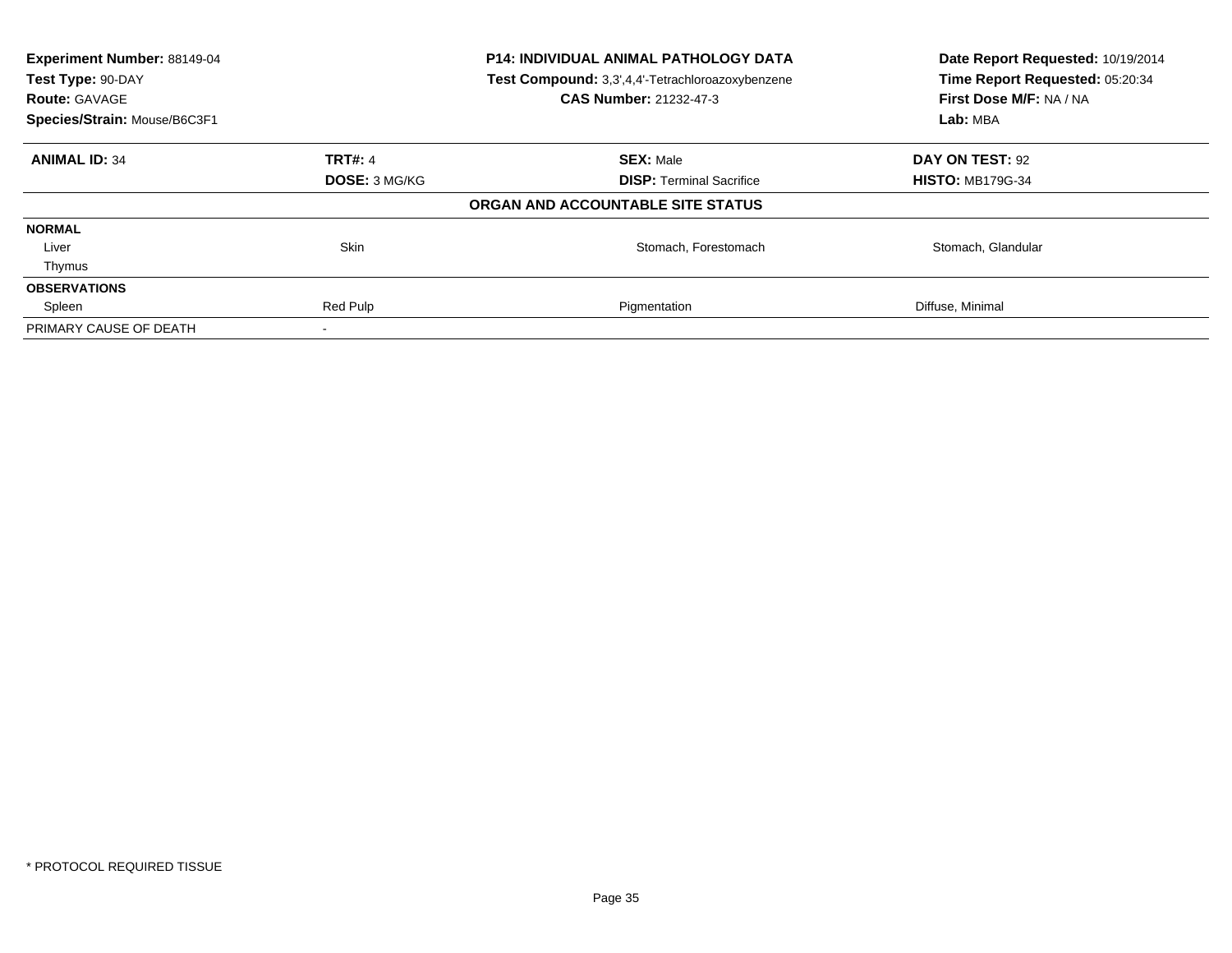| Experiment Number: 88149-04<br>Test Type: 90-DAY<br><b>Route: GAVAGE</b><br>Species/Strain: Mouse/B6C3F1 |                | <b>P14: INDIVIDUAL ANIMAL PATHOLOGY DATA</b><br>Test Compound: 3,3',4,4'-Tetrachloroazoxybenzene<br><b>CAS Number: 21232-47-3</b> | Date Report Requested: 10/19/2014<br>Time Report Requested: 05:20:34<br>First Dose M/F: NA / NA<br>Lab: MBA |
|----------------------------------------------------------------------------------------------------------|----------------|-----------------------------------------------------------------------------------------------------------------------------------|-------------------------------------------------------------------------------------------------------------|
| <b>ANIMAL ID: 35</b>                                                                                     | <b>TRT#: 4</b> | <b>SEX: Male</b>                                                                                                                  | DAY ON TEST: 92                                                                                             |
|                                                                                                          | DOSE: 3 MG/KG  | <b>DISP: Accidentally Killed</b>                                                                                                  | <b>HISTO: MB179G-35</b>                                                                                     |
|                                                                                                          |                | ORGAN AND ACCOUNTABLE SITE STATUS                                                                                                 |                                                                                                             |
| <b>NORMAL</b>                                                                                            |                |                                                                                                                                   |                                                                                                             |
| Liver                                                                                                    | <b>Skin</b>    | Stomach, Glandular                                                                                                                | Thymus                                                                                                      |
| <b>OBSERVATIONS</b>                                                                                      |                |                                                                                                                                   |                                                                                                             |
| Spleen                                                                                                   | Red Pulp       | Hematopoietic Cell Proliferation                                                                                                  | Diffuse, Minimal                                                                                            |
|                                                                                                          | Red Pulp       | Pigmentation                                                                                                                      | Diffuse, Mild                                                                                               |
| Stomach, Forestomach                                                                                     | Epithelium     | Hyperplasia                                                                                                                       | Minimal                                                                                                     |
| PRIMARY CAUSE OF DEATH                                                                                   |                |                                                                                                                                   |                                                                                                             |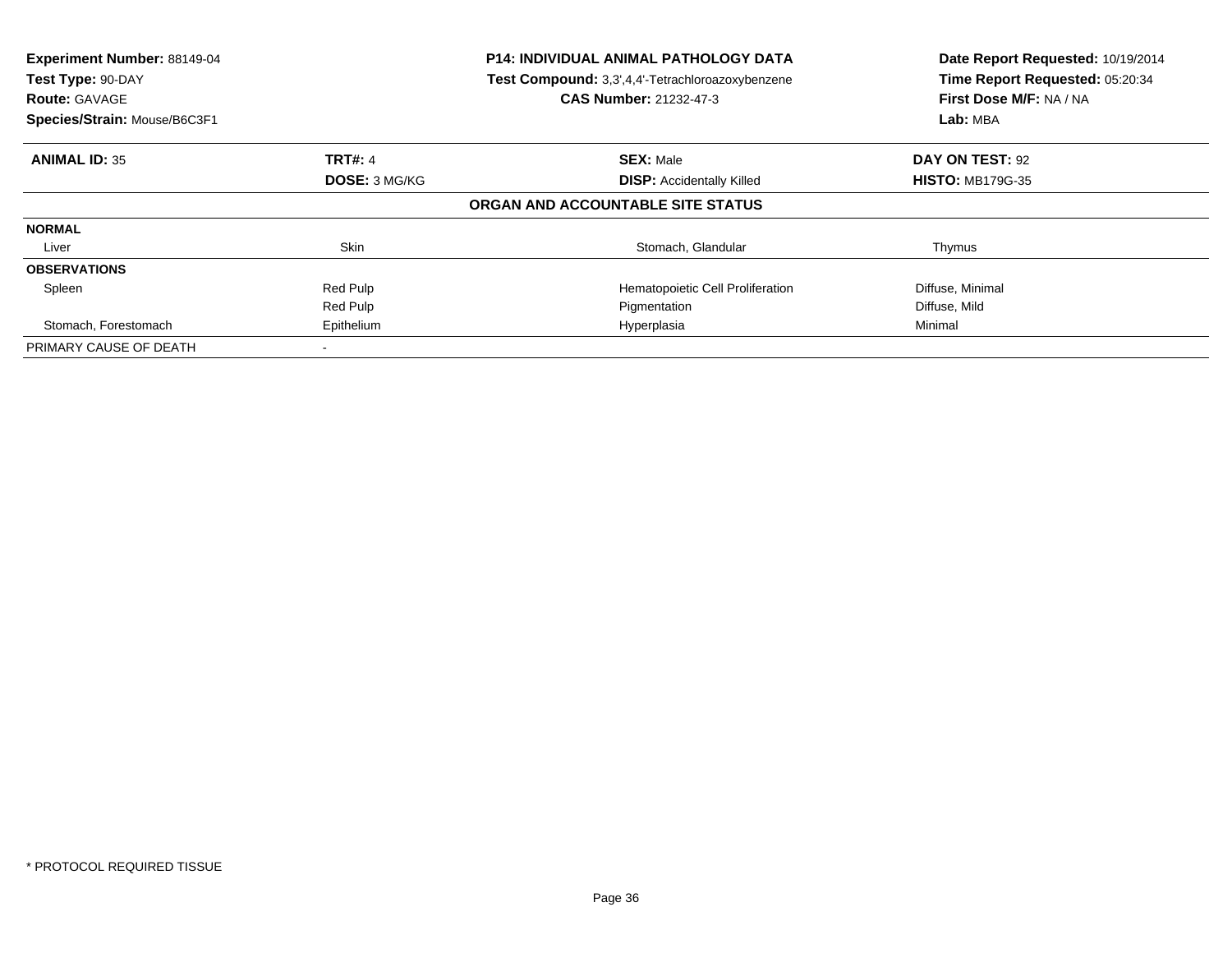| Experiment Number: 88149-04<br>Test Type: 90-DAY<br><b>Route: GAVAGE</b> | <b>P14: INDIVIDUAL ANIMAL PATHOLOGY DATA</b><br>Test Compound: 3,3',4,4'-Tetrachloroazoxybenzene<br><b>CAS Number: 21232-47-3</b> |                                   | Date Report Requested: 10/19/2014<br>Time Report Requested: 05:20:34<br>First Dose M/F: NA / NA |
|--------------------------------------------------------------------------|-----------------------------------------------------------------------------------------------------------------------------------|-----------------------------------|-------------------------------------------------------------------------------------------------|
| Species/Strain: Mouse/B6C3F1                                             |                                                                                                                                   |                                   | Lab: MBA                                                                                        |
| <b>ANIMAL ID: 36</b>                                                     | <b>TRT#: 4</b>                                                                                                                    | <b>SEX: Male</b>                  | DAY ON TEST: 92                                                                                 |
|                                                                          | <b>DOSE: 3 MG/KG</b>                                                                                                              | <b>DISP:</b> Accidentally Killed  | <b>HISTO: MB179G-36</b>                                                                         |
|                                                                          |                                                                                                                                   | ORGAN AND ACCOUNTABLE SITE STATUS |                                                                                                 |
| <b>NORMAL</b>                                                            |                                                                                                                                   |                                   |                                                                                                 |
| Skin                                                                     | Stomach, Forestomach                                                                                                              | Stomach, Glandular                | Thymus                                                                                          |
| <b>OBSERVATIONS</b>                                                      |                                                                                                                                   |                                   |                                                                                                 |
| Liver                                                                    | Centrilobular, Hepatocyte                                                                                                         | Hypertrophy                       | Minimal                                                                                         |
| Spleen                                                                   | Red Pulp                                                                                                                          | Pigmentation                      | Diffuse, Mild                                                                                   |
| PRIMARY CAUSE OF DEATH                                                   |                                                                                                                                   |                                   |                                                                                                 |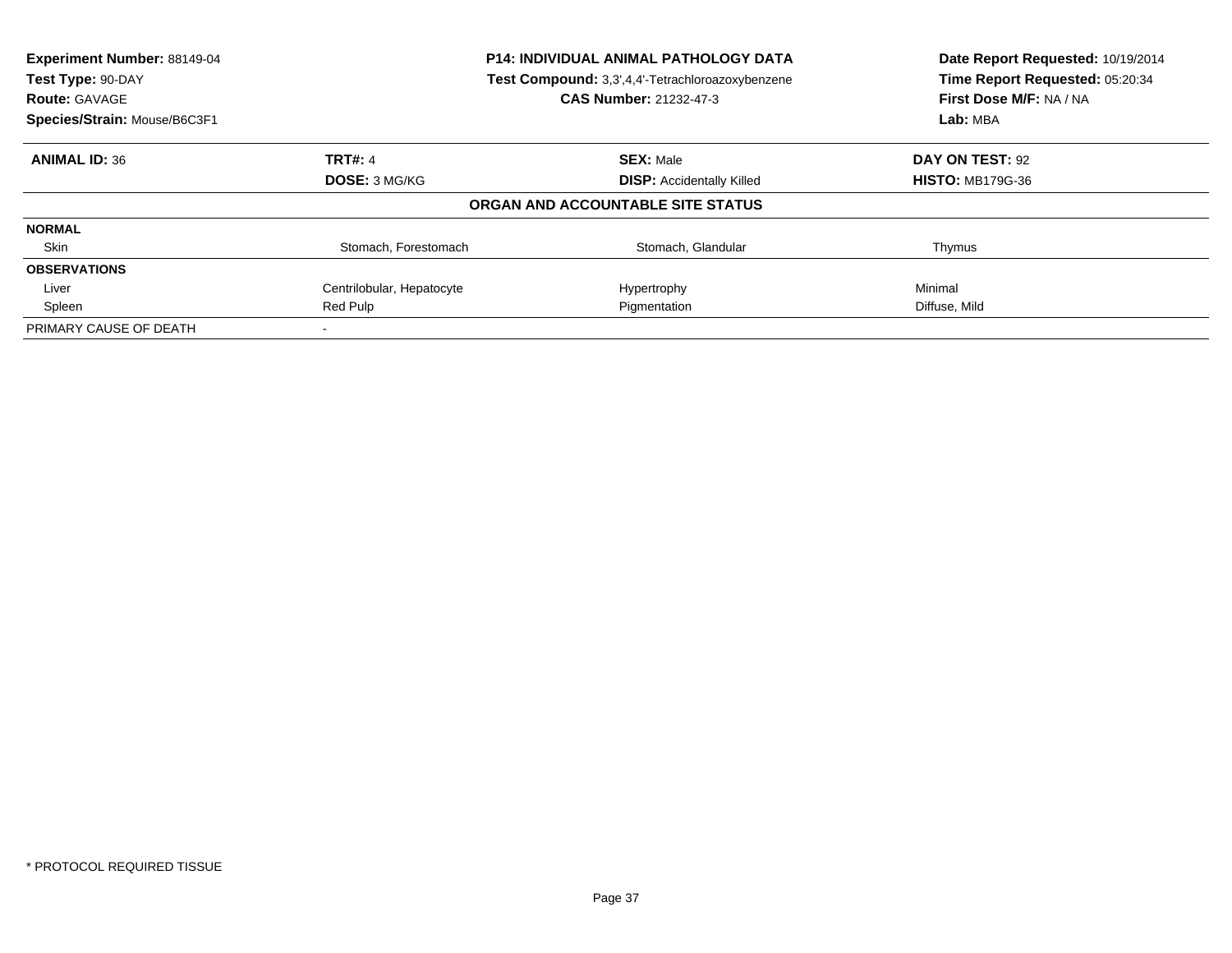| Experiment Number: 88149-04<br>Test Type: 90-DAY<br><b>Route: GAVAGE</b><br>Species/Strain: Mouse/B6C3F1 | <b>P14: INDIVIDUAL ANIMAL PATHOLOGY DATA</b><br>Test Compound: 3,3',4,4'-Tetrachloroazoxybenzene<br><b>CAS Number: 21232-47-3</b> |                                   | Date Report Requested: 10/19/2014<br>Time Report Requested: 05:20:34<br>First Dose M/F: NA / NA<br>Lab: MBA |
|----------------------------------------------------------------------------------------------------------|-----------------------------------------------------------------------------------------------------------------------------------|-----------------------------------|-------------------------------------------------------------------------------------------------------------|
| <b>ANIMAL ID: 37</b>                                                                                     | <b>TRT#: 4</b>                                                                                                                    | <b>SEX: Male</b>                  | DAY ON TEST: 92                                                                                             |
|                                                                                                          | DOSE: 3 MG/KG                                                                                                                     | <b>DISP:</b> Terminal Sacrifice   | <b>HISTO: MB179G-37</b>                                                                                     |
|                                                                                                          |                                                                                                                                   | ORGAN AND ACCOUNTABLE SITE STATUS |                                                                                                             |
| <b>NORMAL</b>                                                                                            |                                                                                                                                   |                                   |                                                                                                             |
| Stomach, Forestomach                                                                                     | Stomach, Glandular                                                                                                                | Thymus                            |                                                                                                             |
| <b>OBSERVATIONS</b>                                                                                      |                                                                                                                                   |                                   |                                                                                                             |
| Liver                                                                                                    | Centrilobular, Hepatocyte                                                                                                         | Hypertrophy                       | Minimal                                                                                                     |
| Skin                                                                                                     | <b>Hair Follicle</b>                                                                                                              | <b>Dilatation</b>                 | Minimal                                                                                                     |
| Spleen                                                                                                   | Red Pulp                                                                                                                          | Pigmentation                      | Diffuse, Minimal                                                                                            |
| PRIMARY CAUSE OF DEATH                                                                                   |                                                                                                                                   |                                   |                                                                                                             |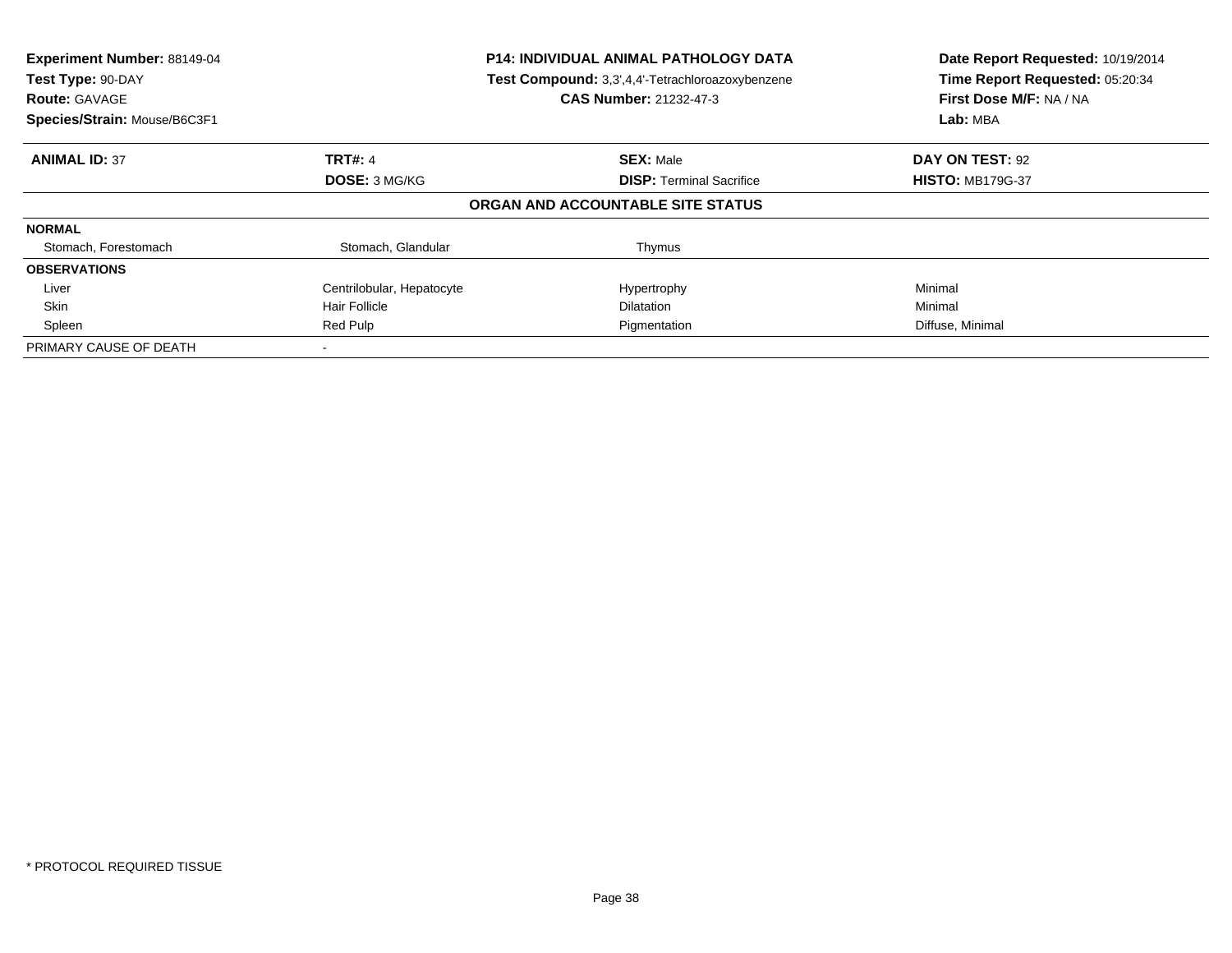| Experiment Number: 88149-04<br>Test Type: 90-DAY<br><b>Route: GAVAGE</b><br>Species/Strain: Mouse/B6C3F1 | <b>P14: INDIVIDUAL ANIMAL PATHOLOGY DATA</b><br>Test Compound: 3,3',4,4'-Tetrachloroazoxybenzene<br><b>CAS Number: 21232-47-3</b> |                                   | Date Report Requested: 10/19/2014<br>Time Report Requested: 05:20:34<br>First Dose M/F: NA / NA<br>Lab: MBA |
|----------------------------------------------------------------------------------------------------------|-----------------------------------------------------------------------------------------------------------------------------------|-----------------------------------|-------------------------------------------------------------------------------------------------------------|
| <b>ANIMAL ID: 38</b>                                                                                     | <b>TRT#: 4</b>                                                                                                                    | <b>SEX: Male</b>                  | DAY ON TEST: 92                                                                                             |
|                                                                                                          | DOSE: 3 MG/KG                                                                                                                     | <b>DISP: Terminal Sacrifice</b>   | <b>HISTO: MB179G-38</b>                                                                                     |
|                                                                                                          |                                                                                                                                   | ORGAN AND ACCOUNTABLE SITE STATUS |                                                                                                             |
| <b>NORMAL</b>                                                                                            |                                                                                                                                   |                                   |                                                                                                             |
| Liver                                                                                                    | Stomach, Forestomach                                                                                                              | Stomach, Glandular                | Thymus                                                                                                      |
| <b>OBSERVATIONS</b>                                                                                      |                                                                                                                                   |                                   |                                                                                                             |
| Skin                                                                                                     | Hair Follicle                                                                                                                     | <b>Dilatation</b>                 | Mild                                                                                                        |
| Spleen                                                                                                   | Red Pulp                                                                                                                          | Hematopoietic Cell Proliferation  | Diffuse, Minimal                                                                                            |
|                                                                                                          | Red Pulp                                                                                                                          | Pigmentation                      | Diffuse, Mild                                                                                               |
| PRIMARY CAUSE OF DEATH                                                                                   | $\,$                                                                                                                              |                                   |                                                                                                             |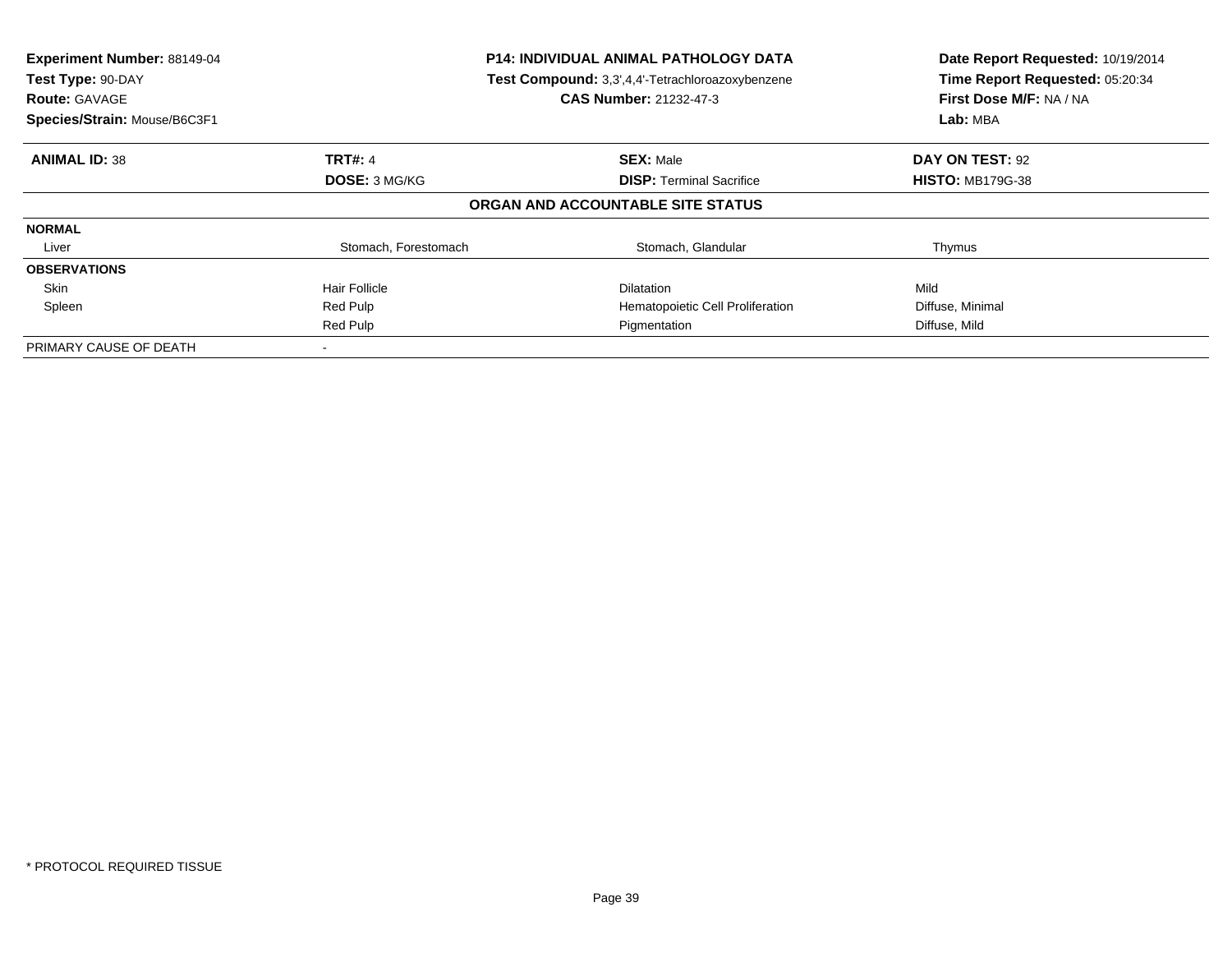| Experiment Number: 88149-04<br><b>P14: INDIVIDUAL ANIMAL PATHOLOGY DATA</b><br>Test Compound: 3,3',4,4'-Tetrachloroazoxybenzene<br>Test Type: 90-DAY<br><b>CAS Number: 21232-47-3</b><br><b>Route: GAVAGE</b><br>Species/Strain: Mouse/B6C3F1 |                | Date Report Requested: 10/19/2014<br>Time Report Requested: 05:20:34<br>First Dose M/F: NA / NA<br>Lab: MBA |                         |
|-----------------------------------------------------------------------------------------------------------------------------------------------------------------------------------------------------------------------------------------------|----------------|-------------------------------------------------------------------------------------------------------------|-------------------------|
| <b>ANIMAL ID: 39</b>                                                                                                                                                                                                                          | <b>TRT#: 4</b> | <b>SEX: Male</b>                                                                                            | DAY ON TEST: 92         |
|                                                                                                                                                                                                                                               | DOSE: 3 MG/KG  | <b>DISP:</b> Accidentally Killed                                                                            | <b>HISTO: MB179G-39</b> |
|                                                                                                                                                                                                                                               |                | ORGAN AND ACCOUNTABLE SITE STATUS                                                                           |                         |
| <b>NORMAL</b>                                                                                                                                                                                                                                 |                |                                                                                                             |                         |
| Liver                                                                                                                                                                                                                                         | Skin           | Stomach, Forestomach                                                                                        | Stomach, Glandular      |
| Thymus                                                                                                                                                                                                                                        |                |                                                                                                             |                         |
| <b>OBSERVATIONS</b>                                                                                                                                                                                                                           |                |                                                                                                             |                         |
| Spleen                                                                                                                                                                                                                                        | Red Pulp       | Pigmentation                                                                                                | Diffuse, Minimal        |
| PRIMARY CAUSE OF DEATH                                                                                                                                                                                                                        |                |                                                                                                             |                         |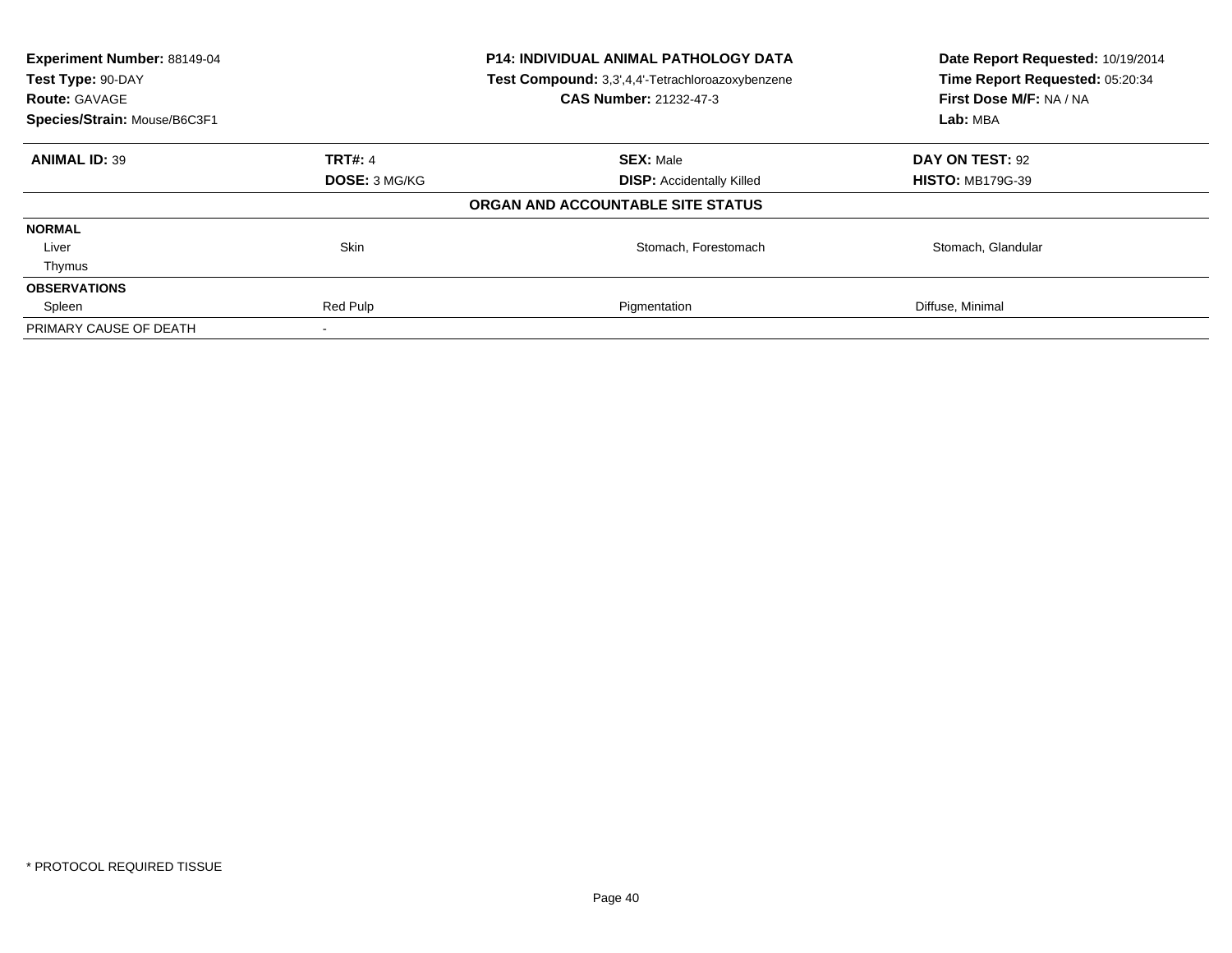| Experiment Number: 88149-04<br>Test Type: 90-DAY<br><b>Route: GAVAGE</b><br>Species/Strain: Mouse/B6C3F1 |                | <b>P14: INDIVIDUAL ANIMAL PATHOLOGY DATA</b><br>Test Compound: 3,3',4,4'-Tetrachloroazoxybenzene<br><b>CAS Number: 21232-47-3</b> | Date Report Requested: 10/19/2014<br>Time Report Requested: 05:20:34<br>First Dose M/F: NA / NA<br>Lab: MBA |
|----------------------------------------------------------------------------------------------------------|----------------|-----------------------------------------------------------------------------------------------------------------------------------|-------------------------------------------------------------------------------------------------------------|
| <b>ANIMAL ID: 40</b>                                                                                     | <b>TRT#: 4</b> | <b>SEX: Male</b>                                                                                                                  | DAY ON TEST: 92                                                                                             |
|                                                                                                          | DOSE: 3 MG/KG  | <b>DISP:</b> Terminal Sacrifice                                                                                                   | <b>HISTO: MB179G-40</b>                                                                                     |
|                                                                                                          |                | ORGAN AND ACCOUNTABLE SITE STATUS                                                                                                 |                                                                                                             |
| <b>NORMAL</b>                                                                                            |                |                                                                                                                                   |                                                                                                             |
| Liver                                                                                                    | Skin           | Stomach, Forestomach                                                                                                              | Stomach, Glandular                                                                                          |
| <b>OBSERVATIONS</b>                                                                                      |                |                                                                                                                                   |                                                                                                             |
| Spleen                                                                                                   | Red Pulp       | Hematopoietic Cell Proliferation                                                                                                  | Diffuse, Minimal                                                                                            |
|                                                                                                          | Red Pulp       | Pigmentation                                                                                                                      | Diffuse, Mild                                                                                               |
| Thymus                                                                                                   |                | Atrophy                                                                                                                           | Diffuse, Minimal                                                                                            |
| PRIMARY CAUSE OF DEATH                                                                                   |                |                                                                                                                                   |                                                                                                             |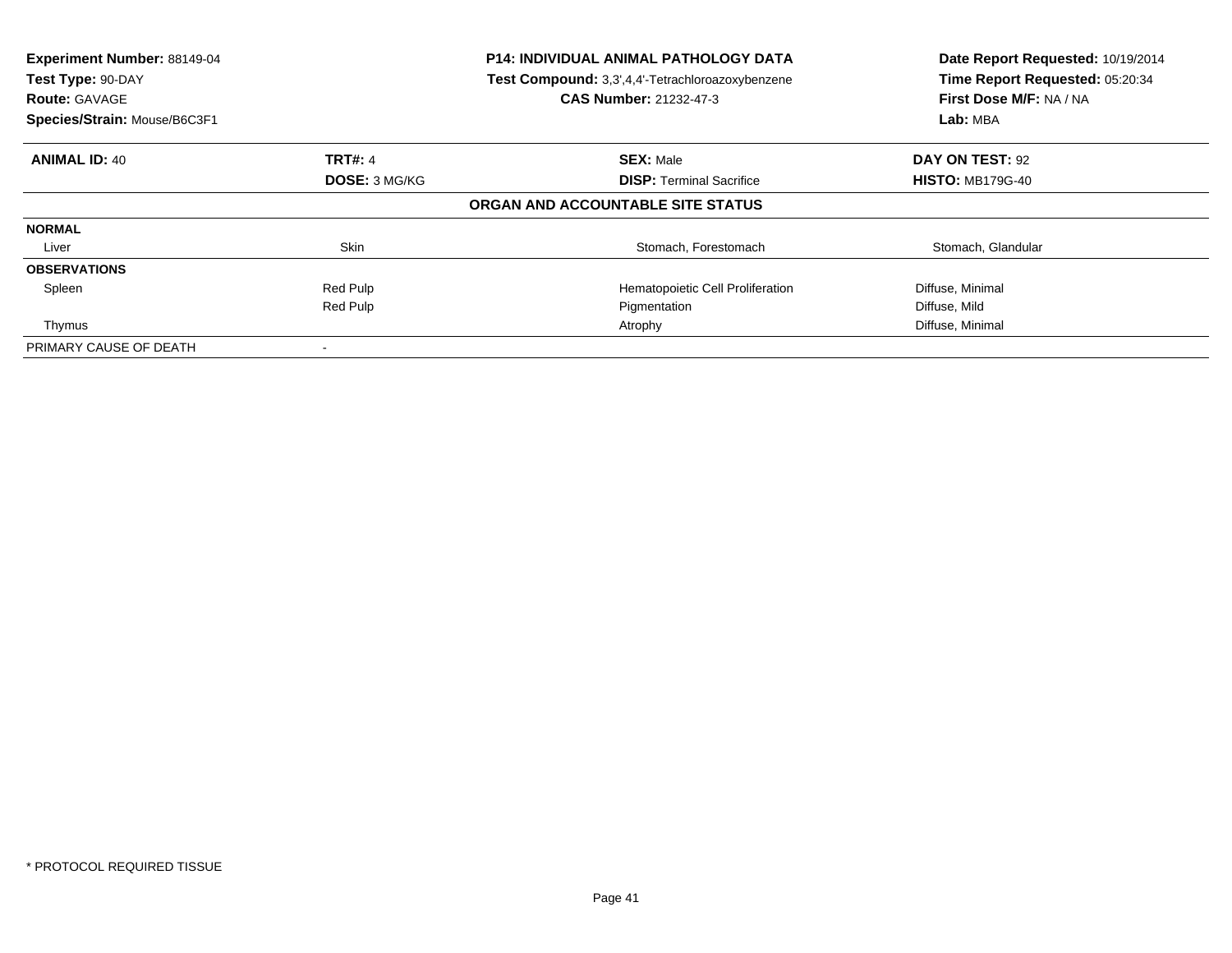| <b>Experiment Number: 88149-04</b><br>Test Type: 90-DAY<br><b>Route: GAVAGE</b><br>Species/Strain: Mouse/B6C3F1 |                           | P14: INDIVIDUAL ANIMAL PATHOLOGY DATA<br>Test Compound: 3,3',4,4'-Tetrachloroazoxybenzene<br><b>CAS Number: 21232-47-3</b> | Date Report Requested: 10/19/2014<br>Time Report Requested: 05:20:34<br>First Dose M/F: NA / NA<br>Lab: MBA |  |
|-----------------------------------------------------------------------------------------------------------------|---------------------------|----------------------------------------------------------------------------------------------------------------------------|-------------------------------------------------------------------------------------------------------------|--|
|                                                                                                                 |                           |                                                                                                                            |                                                                                                             |  |
| <b>ANIMAL ID: 41</b>                                                                                            | TRT#: 5                   | <b>SEX: Male</b>                                                                                                           | DAY ON TEST: 92                                                                                             |  |
|                                                                                                                 | DOSE: 10 MG/KG            | <b>DISP: Terminal Sacrifice</b>                                                                                            | <b>HISTO: MB179G-41</b>                                                                                     |  |
|                                                                                                                 |                           | ORGAN AND ACCOUNTABLE SITE STATUS                                                                                          |                                                                                                             |  |
| <b>NORMAL</b>                                                                                                   |                           |                                                                                                                            |                                                                                                             |  |
| Stomach, Glandular                                                                                              |                           |                                                                                                                            |                                                                                                             |  |
| <b>OBSERVATIONS</b>                                                                                             |                           |                                                                                                                            |                                                                                                             |  |
| Liver                                                                                                           | Centrilobular, Hepatocyte | Hypertrophy                                                                                                                | Minimal                                                                                                     |  |
| Skin                                                                                                            | <b>Hair Follicle</b>      | Dilatation                                                                                                                 | Minimal                                                                                                     |  |
| Spleen                                                                                                          | Red Pulp                  | Hematopoietic Cell Proliferation                                                                                           | Diffuse, Mild                                                                                               |  |
|                                                                                                                 | Red Pulp                  | Pigmentation                                                                                                               | Diffuse, Moderate                                                                                           |  |
| Stomach, Forestomach                                                                                            | Epithelium                | Hyperplasia                                                                                                                | Minimal                                                                                                     |  |
| Note: THE EPITHELIAL HYPERPLASIA OCCURS AT THE MARGO PLICATUS.                                                  |                           |                                                                                                                            |                                                                                                             |  |
| Thymus                                                                                                          | Thymocyte                 | Necrosis                                                                                                                   | Mild                                                                                                        |  |
| PRIMARY CAUSE OF DEATH                                                                                          |                           |                                                                                                                            |                                                                                                             |  |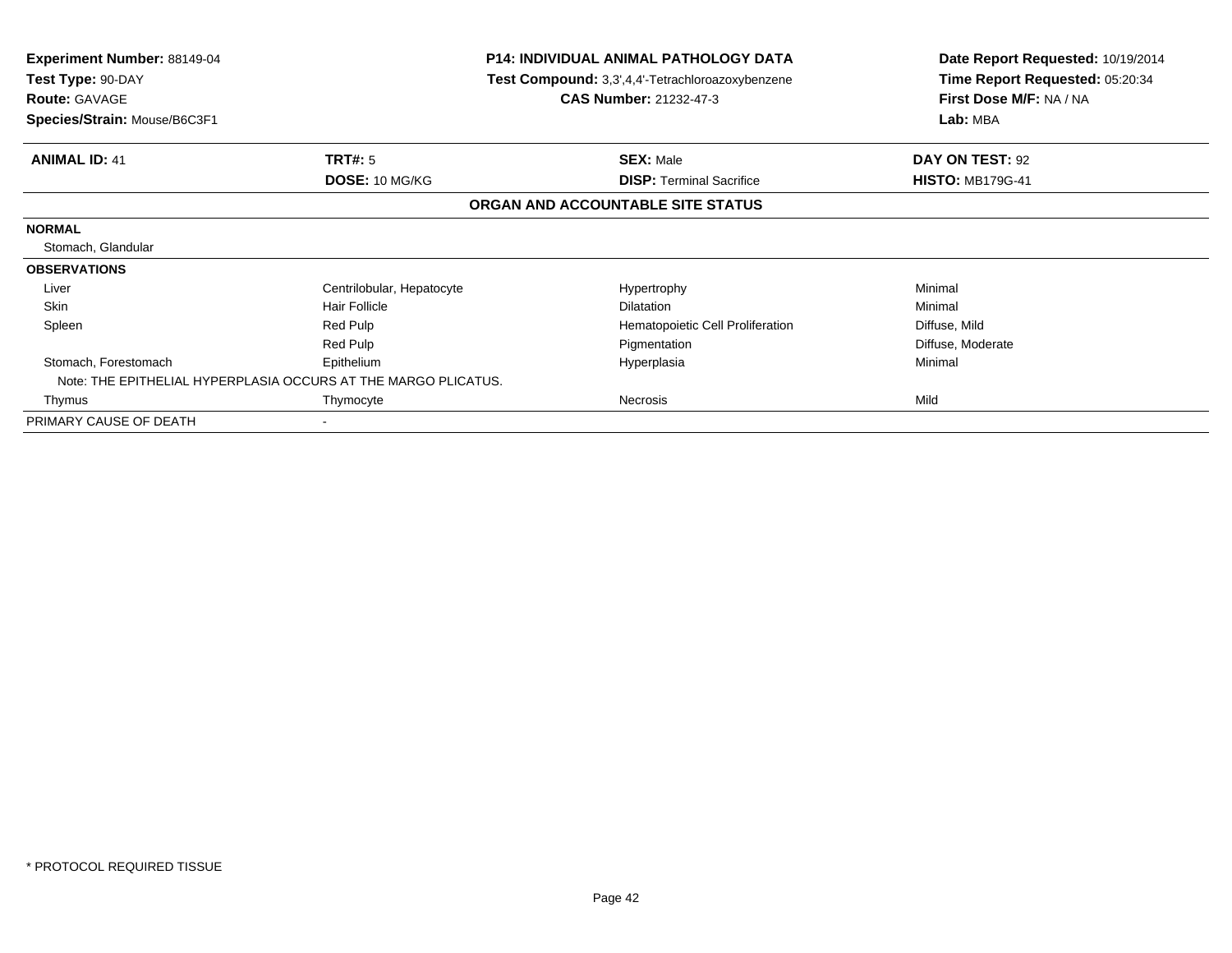| Experiment Number: 88149-04<br>Test Type: 90-DAY<br><b>Route: GAVAGE</b><br>Species/Strain: Mouse/B6C3F1 | <b>P14: INDIVIDUAL ANIMAL PATHOLOGY DATA</b><br>Test Compound: 3,3',4,4'-Tetrachloroazoxybenzene<br><b>CAS Number: 21232-47-3</b> |                                   | Date Report Requested: 10/19/2014<br>Time Report Requested: 05:20:34<br>First Dose M/F: NA / NA<br>Lab: MBA |
|----------------------------------------------------------------------------------------------------------|-----------------------------------------------------------------------------------------------------------------------------------|-----------------------------------|-------------------------------------------------------------------------------------------------------------|
| <b>ANIMAL ID: 42</b>                                                                                     | TRT#: 5                                                                                                                           | <b>SEX: Male</b>                  | DAY ON TEST: 92                                                                                             |
|                                                                                                          | DOSE: 10 MG/KG                                                                                                                    | <b>DISP:</b> Accidentally Killed  | <b>HISTO: MB179G-42</b>                                                                                     |
|                                                                                                          |                                                                                                                                   | ORGAN AND ACCOUNTABLE SITE STATUS |                                                                                                             |
| <b>NORMAL</b>                                                                                            |                                                                                                                                   |                                   |                                                                                                             |
| Liver                                                                                                    | Stomach, Glandular                                                                                                                | Thymus                            |                                                                                                             |
| <b>OBSERVATIONS</b>                                                                                      |                                                                                                                                   |                                   |                                                                                                             |
| Skin                                                                                                     | <b>Hair Follicle</b>                                                                                                              | <b>Dilatation</b>                 | Minimal                                                                                                     |
| Spleen                                                                                                   | Red Pulp                                                                                                                          | Pigmentation                      | Diffuse, Minimal                                                                                            |
| Stomach, Forestomach                                                                                     | Epithelium<br>Note: THE EPITHELIAL HYPERPLASIA OCCURS AT THE MARGO PLICATUS.                                                      | Hyperplasia                       | Minimal                                                                                                     |
| PRIMARY CAUSE OF DEATH                                                                                   |                                                                                                                                   |                                   |                                                                                                             |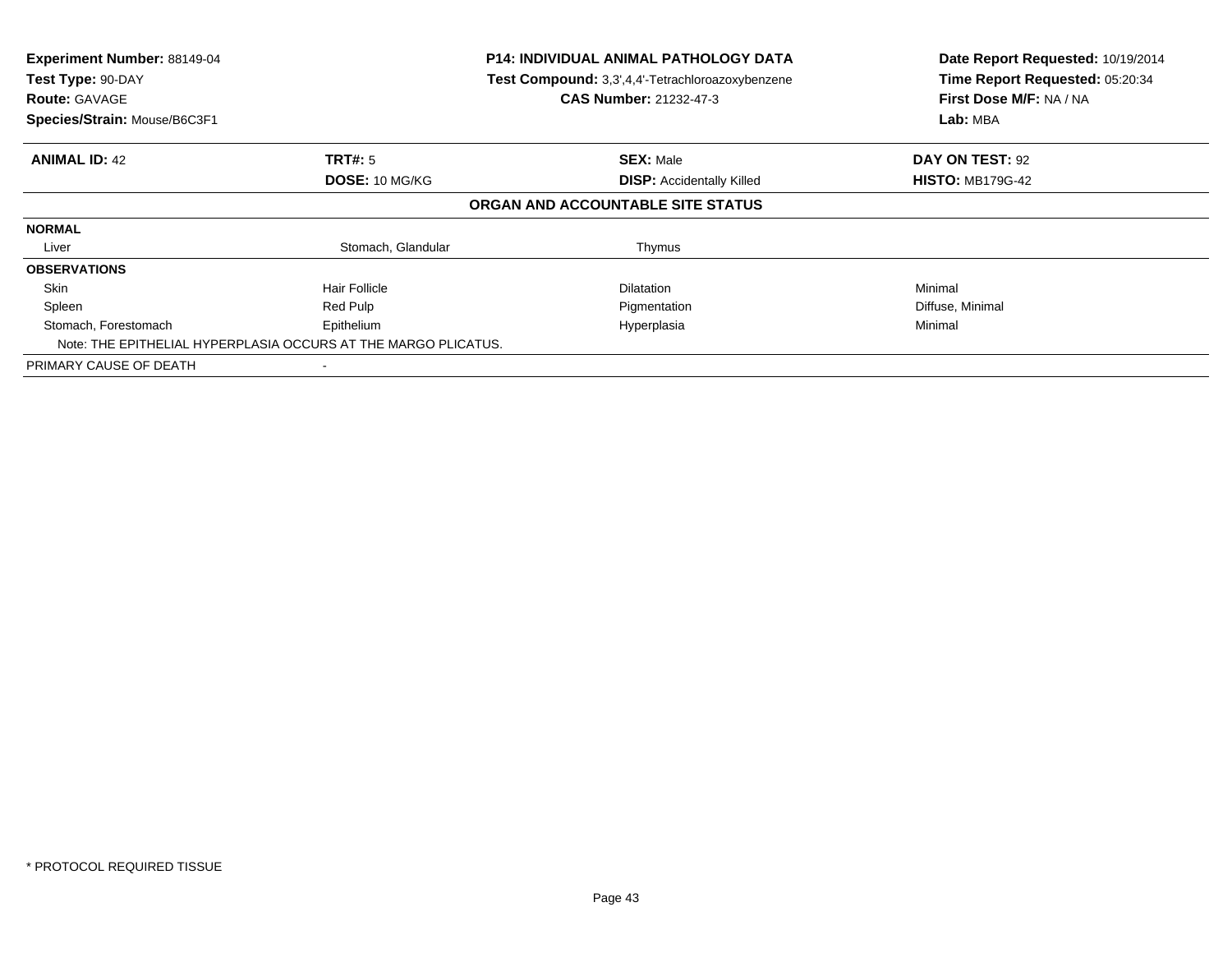| <b>Experiment Number: 88149-04</b><br>Test Type: 90-DAY<br><b>Route: GAVAGE</b> |                           | <b>P14: INDIVIDUAL ANIMAL PATHOLOGY DATA</b><br>Test Compound: 3,3',4,4'-Tetrachloroazoxybenzene<br><b>CAS Number: 21232-47-3</b> | Date Report Requested: 10/19/2014<br>Time Report Requested: 05:20:34<br>First Dose M/F: NA / NA<br>Lab: MBA |  |
|---------------------------------------------------------------------------------|---------------------------|-----------------------------------------------------------------------------------------------------------------------------------|-------------------------------------------------------------------------------------------------------------|--|
| Species/Strain: Mouse/B6C3F1                                                    |                           |                                                                                                                                   |                                                                                                             |  |
| <b>ANIMAL ID: 43</b>                                                            | TRT#: 5                   | <b>SEX: Male</b>                                                                                                                  | DAY ON TEST: 92                                                                                             |  |
|                                                                                 | DOSE: 10 MG/KG            | <b>DISP:</b> Terminal Sacrifice                                                                                                   | <b>HISTO: MB179G-43</b>                                                                                     |  |
|                                                                                 |                           | ORGAN AND ACCOUNTABLE SITE STATUS                                                                                                 |                                                                                                             |  |
| <b>NORMAL</b>                                                                   |                           |                                                                                                                                   |                                                                                                             |  |
| Stomach, Glandular                                                              |                           |                                                                                                                                   |                                                                                                             |  |
| <b>OBSERVATIONS</b>                                                             |                           |                                                                                                                                   |                                                                                                             |  |
| Liver                                                                           | Centrilobular, Hepatocyte | Hypertrophy                                                                                                                       | Minimal                                                                                                     |  |
| <b>Skin</b>                                                                     | <b>Hair Follicle</b>      | <b>Dilatation</b>                                                                                                                 | Minimal                                                                                                     |  |
| Spleen                                                                          | Red Pulp                  | Hematopoietic Cell Proliferation                                                                                                  | Diffuse, Minimal                                                                                            |  |
|                                                                                 | Red Pulp                  | Pigmentation                                                                                                                      | Diffuse, Mild                                                                                               |  |
| Stomach, Forestomach                                                            | Epithelium                | Hyperplasia                                                                                                                       | Minimal                                                                                                     |  |
| Note: THE EPITHELIAL HYPERPLASIA OCCURS AT THE MARGO PLICATUS.                  |                           |                                                                                                                                   |                                                                                                             |  |
| Thymus                                                                          | Thymocyte                 | Necrosis                                                                                                                          | Minimal                                                                                                     |  |
| PRIMARY CAUSE OF DEATH                                                          |                           |                                                                                                                                   |                                                                                                             |  |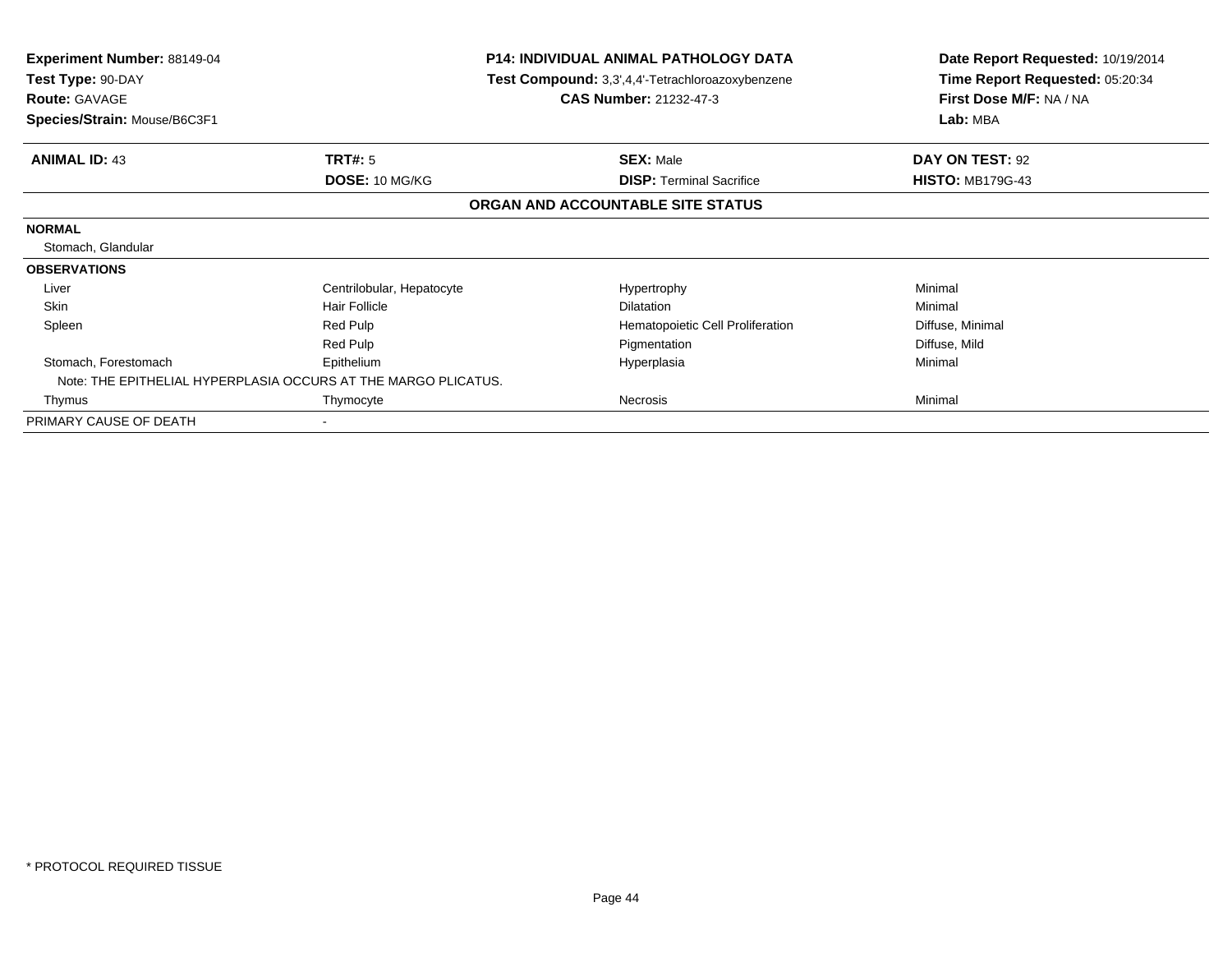| <b>Experiment Number: 88149-04</b><br>Test Type: 90-DAY<br><b>Route: GAVAGE</b> |                           | <b>P14: INDIVIDUAL ANIMAL PATHOLOGY DATA</b><br>Test Compound: 3,3',4,4'-Tetrachloroazoxybenzene<br><b>CAS Number: 21232-47-3</b> | Date Report Requested: 10/19/2014<br>Time Report Requested: 05:20:34<br>First Dose M/F: NA / NA |  |
|---------------------------------------------------------------------------------|---------------------------|-----------------------------------------------------------------------------------------------------------------------------------|-------------------------------------------------------------------------------------------------|--|
| Species/Strain: Mouse/B6C3F1                                                    |                           |                                                                                                                                   | Lab: MBA                                                                                        |  |
| <b>ANIMAL ID: 44</b>                                                            | TRT#: 5                   | <b>SEX: Male</b>                                                                                                                  | DAY ON TEST: 92                                                                                 |  |
|                                                                                 | DOSE: 10 MG/KG            | <b>DISP: Terminal Sacrifice</b>                                                                                                   | <b>HISTO: MB179G-44</b>                                                                         |  |
|                                                                                 |                           | ORGAN AND ACCOUNTABLE SITE STATUS                                                                                                 |                                                                                                 |  |
| <b>NORMAL</b>                                                                   |                           |                                                                                                                                   |                                                                                                 |  |
| Stomach, Glandular                                                              |                           |                                                                                                                                   |                                                                                                 |  |
| <b>OBSERVATIONS</b>                                                             |                           |                                                                                                                                   |                                                                                                 |  |
| Liver                                                                           | Centrilobular, Hepatocyte | Hypertrophy                                                                                                                       | Minimal                                                                                         |  |
| <b>Skin</b>                                                                     | <b>Hair Follicle</b>      | <b>Dilatation</b>                                                                                                                 | Minimal                                                                                         |  |
| Spleen                                                                          | Red Pulp                  | Hematopoietic Cell Proliferation                                                                                                  | Diffuse, Minimal                                                                                |  |
|                                                                                 | Red Pulp                  | Pigmentation                                                                                                                      | Diffuse, Mild                                                                                   |  |
| Stomach, Forestomach                                                            | Epithelium                | Hyperplasia                                                                                                                       | Minimal                                                                                         |  |
| Note: THE EPITHELIAL HYPERPLASIA OCCURS AT THE MARGO PLICATUS.                  |                           |                                                                                                                                   |                                                                                                 |  |
| Thymus                                                                          | Thymocyte                 | Necrosis                                                                                                                          | Minimal                                                                                         |  |
| PRIMARY CAUSE OF DEATH                                                          | $\,$                      |                                                                                                                                   |                                                                                                 |  |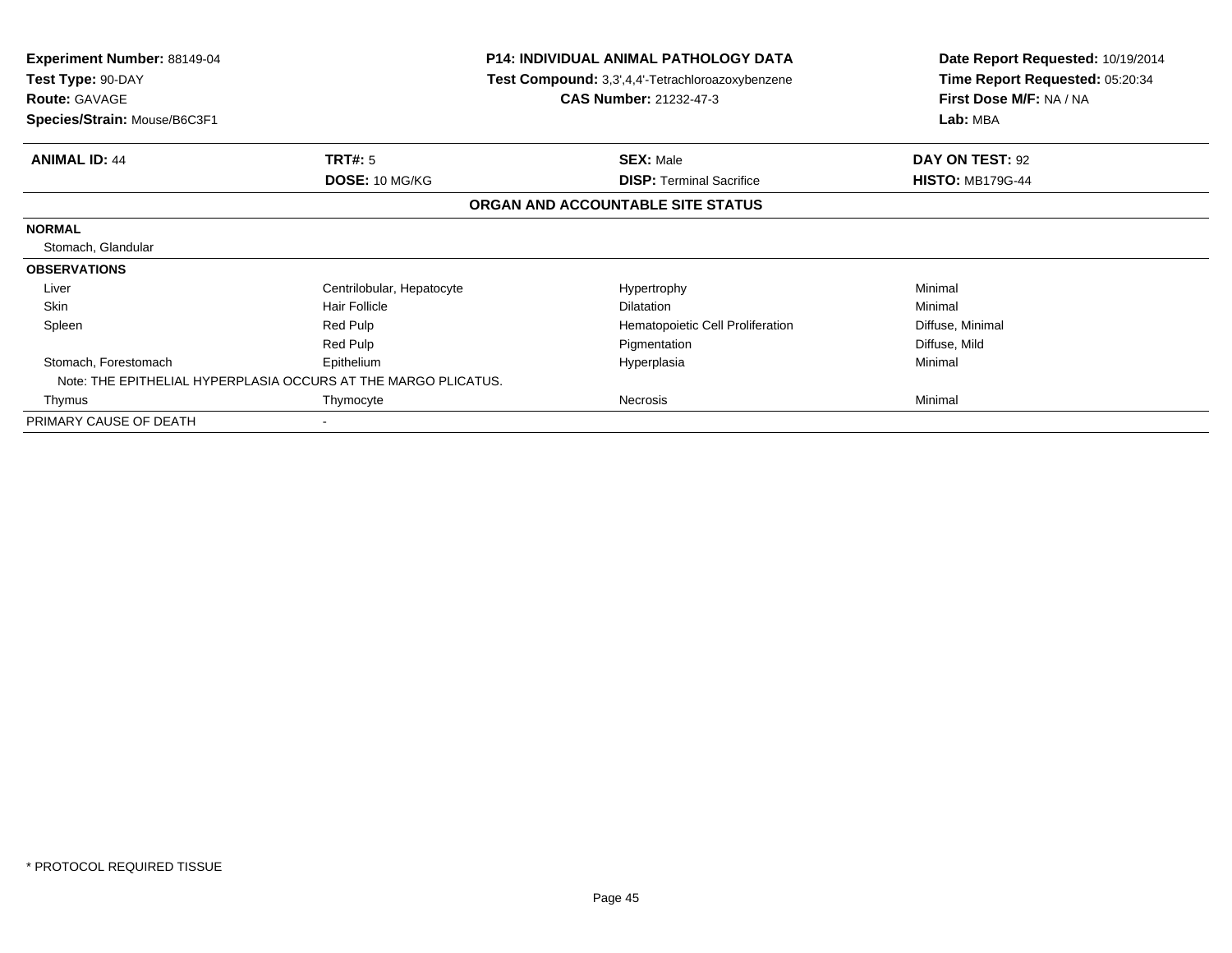| <b>Experiment Number: 88149-04</b><br>Test Type: 90-DAY<br><b>Route: GAVAGE</b><br>Species/Strain: Mouse/B6C3F1 | <b>P14: INDIVIDUAL ANIMAL PATHOLOGY DATA</b><br>Test Compound: 3,3',4,4'-Tetrachloroazoxybenzene<br><b>CAS Number: 21232-47-3</b> |                                   | Date Report Requested: 10/19/2014<br>Time Report Requested: 05:20:34<br>First Dose M/F: NA / NA<br>Lab: MBA |
|-----------------------------------------------------------------------------------------------------------------|-----------------------------------------------------------------------------------------------------------------------------------|-----------------------------------|-------------------------------------------------------------------------------------------------------------|
| <b>ANIMAL ID: 45</b>                                                                                            | TRT#: 5                                                                                                                           | <b>SEX: Male</b>                  | DAY ON TEST: 92                                                                                             |
|                                                                                                                 | DOSE: 10 MG/KG                                                                                                                    | <b>DISP:</b> Terminal Sacrifice   | <b>HISTO: MB179G-45</b>                                                                                     |
|                                                                                                                 |                                                                                                                                   | ORGAN AND ACCOUNTABLE SITE STATUS |                                                                                                             |
| <b>NORMAL</b>                                                                                                   |                                                                                                                                   |                                   |                                                                                                             |
| Stomach, Forestomach                                                                                            | Stomach, Glandular                                                                                                                | Thymus                            |                                                                                                             |
| <b>OBSERVATIONS</b>                                                                                             |                                                                                                                                   |                                   |                                                                                                             |
| Liver                                                                                                           | Centrilobular, Hepatocyte                                                                                                         | Hypertrophy                       | Minimal                                                                                                     |
| <b>Skin</b>                                                                                                     | Hair Follicle                                                                                                                     | <b>Dilatation</b>                 | Minimal                                                                                                     |
| Spleen                                                                                                          | Red Pulp                                                                                                                          | Hematopoietic Cell Proliferation  | Diffuse, Minimal                                                                                            |
|                                                                                                                 | Red Pulp                                                                                                                          | Pigmentation                      | Diffuse, Mild                                                                                               |
| PRIMARY CAUSE OF DEATH                                                                                          |                                                                                                                                   |                                   |                                                                                                             |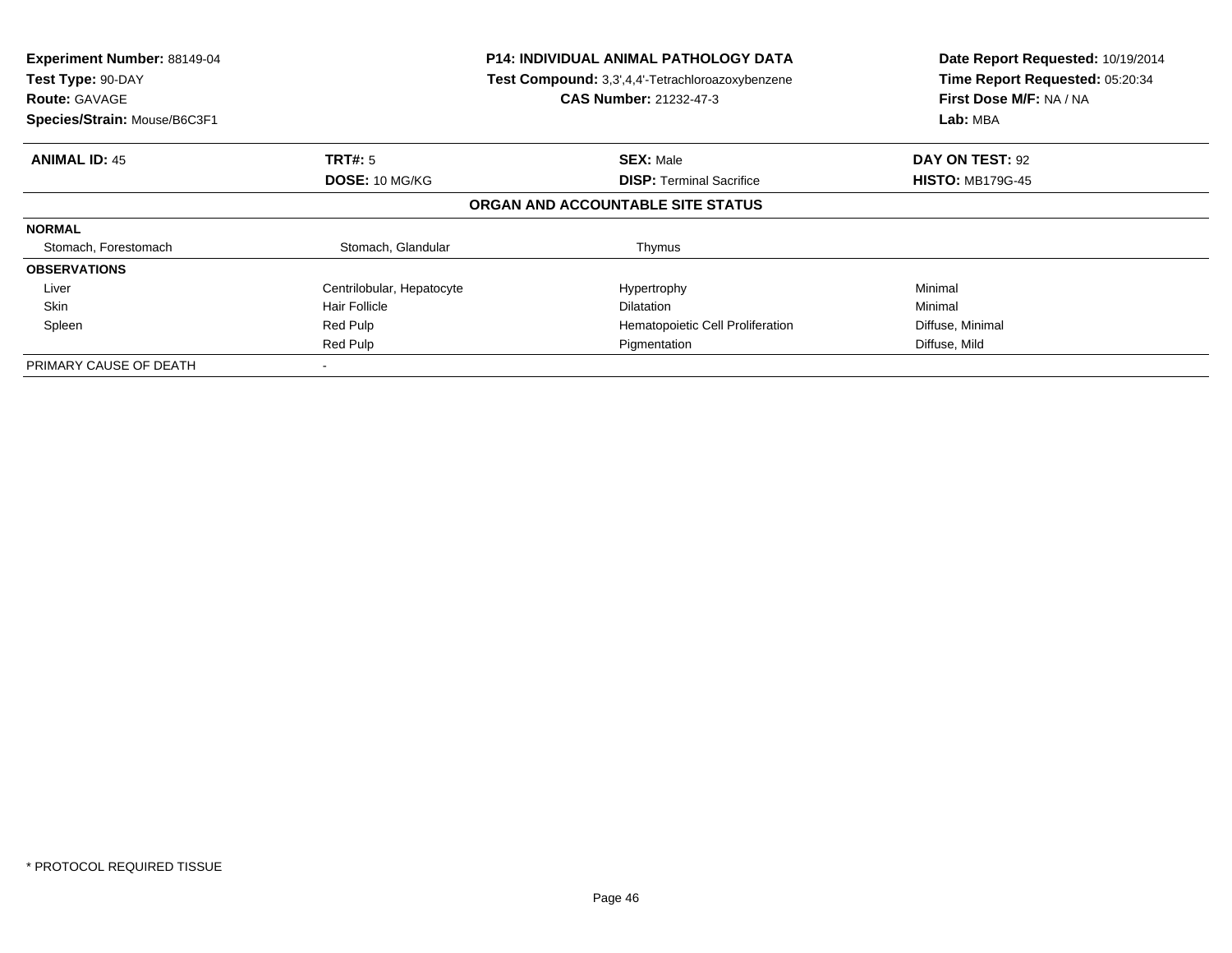| Experiment Number: 88149-04<br>Test Type: 90-DAY<br><b>Route: GAVAGE</b><br>Species/Strain: Mouse/B6C3F1 | <b>P14: INDIVIDUAL ANIMAL PATHOLOGY DATA</b><br>Test Compound: 3,3',4,4'-Tetrachloroazoxybenzene<br>CAS Number: 21232-47-3 |                                   | Date Report Requested: 10/19/2014<br>Time Report Requested: 05:20:34<br>First Dose M/F: NA / NA<br>Lab: MBA |
|----------------------------------------------------------------------------------------------------------|----------------------------------------------------------------------------------------------------------------------------|-----------------------------------|-------------------------------------------------------------------------------------------------------------|
| <b>ANIMAL ID: 46</b>                                                                                     | TRT#: 5                                                                                                                    | <b>SEX: Male</b>                  | DAY ON TEST: 92                                                                                             |
|                                                                                                          | DOSE: 10 MG/KG                                                                                                             | <b>DISP:</b> Terminal Sacrifice   | <b>HISTO: MB179G-46</b>                                                                                     |
|                                                                                                          |                                                                                                                            | ORGAN AND ACCOUNTABLE SITE STATUS |                                                                                                             |
| <b>NORMAL</b>                                                                                            |                                                                                                                            |                                   |                                                                                                             |
| Liver                                                                                                    | Stomach, Glandular                                                                                                         |                                   |                                                                                                             |
| <b>OBSERVATIONS</b>                                                                                      |                                                                                                                            |                                   |                                                                                                             |
| Skin                                                                                                     | <b>Hair Follicle</b>                                                                                                       | <b>Dilatation</b>                 | Minimal                                                                                                     |
| Spleen                                                                                                   | Red Pulp                                                                                                                   | Pigmentation                      | Diffuse, Minimal                                                                                            |
| Stomach, Forestomach                                                                                     | Epithelium                                                                                                                 | Hyperplasia                       | Minimal                                                                                                     |
| Thymus                                                                                                   | Thymocyte                                                                                                                  | Necrosis                          | Minimal                                                                                                     |
| PRIMARY CAUSE OF DEATH                                                                                   |                                                                                                                            |                                   |                                                                                                             |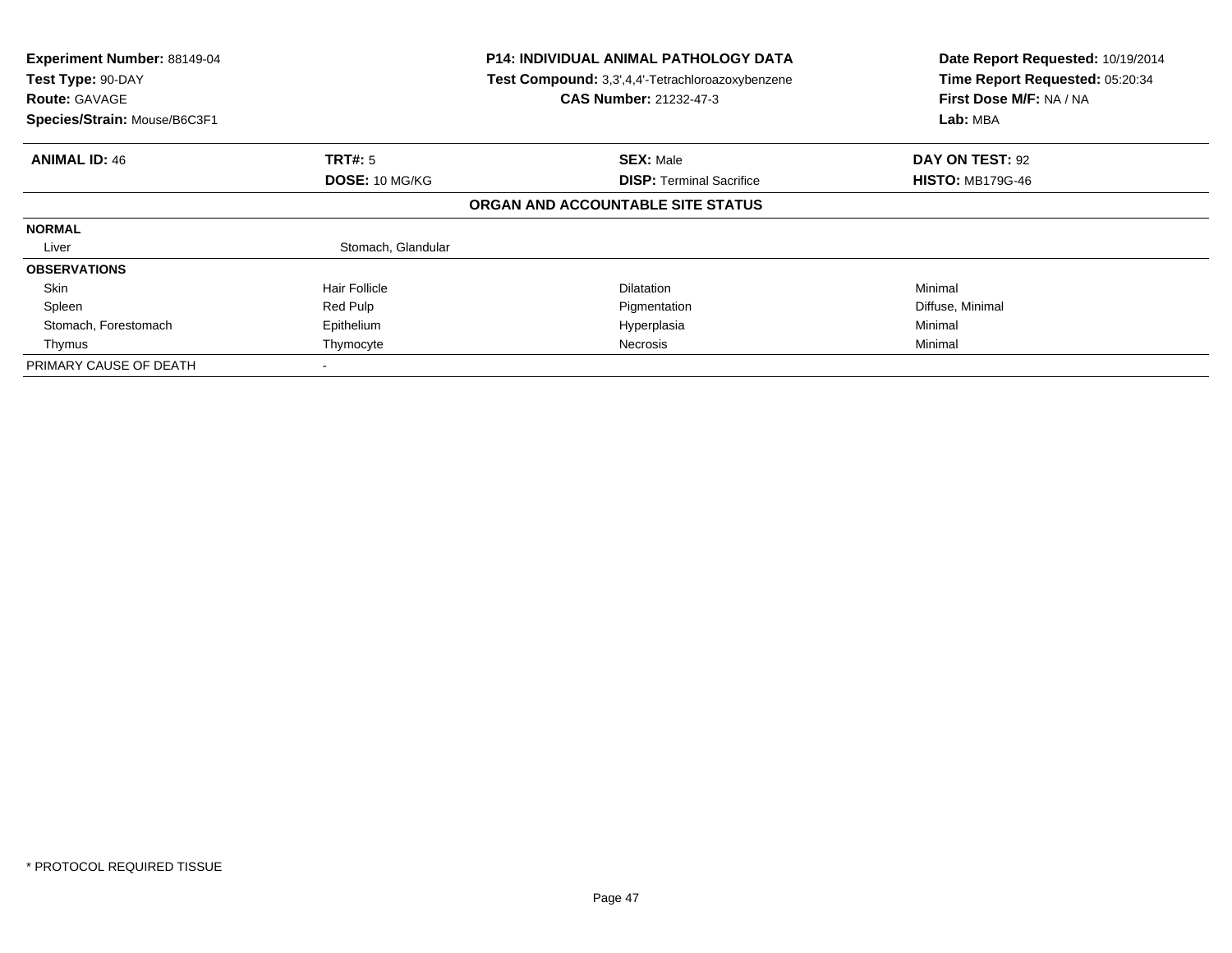| Experiment Number: 88149-04<br>Test Type: 90-DAY<br><b>Route: GAVAGE</b><br>Species/Strain: Mouse/B6C3F1 | <b>P14: INDIVIDUAL ANIMAL PATHOLOGY DATA</b><br>Test Compound: 3,3',4,4'-Tetrachloroazoxybenzene<br><b>CAS Number: 21232-47-3</b> |                                   | Date Report Requested: 10/19/2014<br>Time Report Requested: 05:20:34<br>First Dose M/F: NA / NA<br>Lab: MBA |
|----------------------------------------------------------------------------------------------------------|-----------------------------------------------------------------------------------------------------------------------------------|-----------------------------------|-------------------------------------------------------------------------------------------------------------|
| <b>ANIMAL ID: 47</b>                                                                                     | <b>TRT#:</b> 5                                                                                                                    | <b>SEX: Male</b>                  | DAY ON TEST: 92                                                                                             |
|                                                                                                          | <b>DOSE: 10 MG/KG</b>                                                                                                             | <b>DISP:</b> Accidentally Killed  | <b>HISTO: MB179G-47</b>                                                                                     |
|                                                                                                          |                                                                                                                                   | ORGAN AND ACCOUNTABLE SITE STATUS |                                                                                                             |
| <b>NORMAL</b>                                                                                            |                                                                                                                                   |                                   |                                                                                                             |
| Liver                                                                                                    | Stomach, Forestomach                                                                                                              | Stomach, Glandular                |                                                                                                             |
| <b>OBSERVATIONS</b>                                                                                      |                                                                                                                                   |                                   |                                                                                                             |
| Skin                                                                                                     | <b>Hair Follicle</b>                                                                                                              | <b>Dilatation</b>                 | Minimal                                                                                                     |
| Spleen                                                                                                   | Red Pulp                                                                                                                          | Pigmentation                      | Diffuse, Mild                                                                                               |
| Thymus                                                                                                   | Thymocyte                                                                                                                         | Necrosis                          | Minimal                                                                                                     |
| PRIMARY CAUSE OF DEATH                                                                                   |                                                                                                                                   |                                   |                                                                                                             |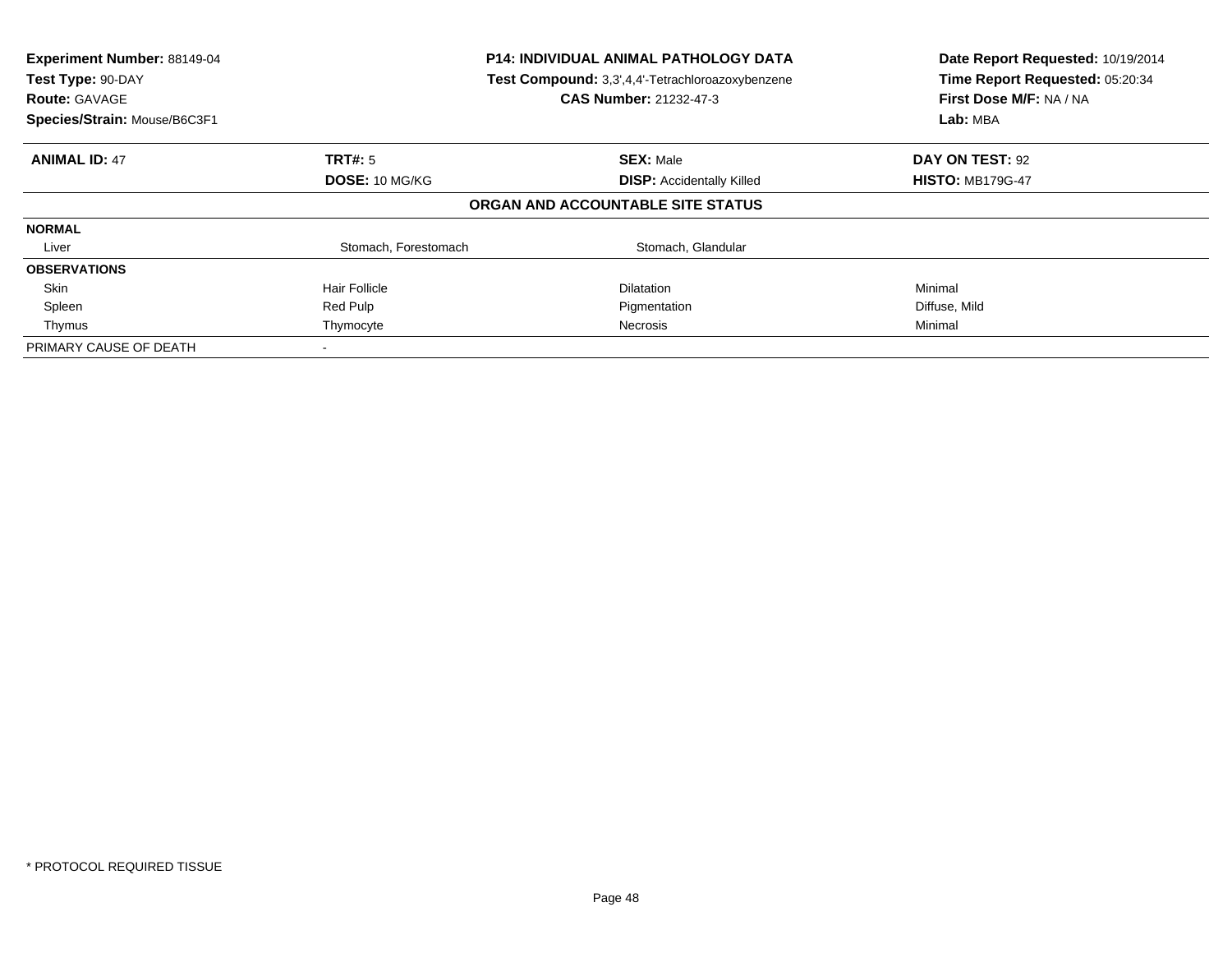| <b>Experiment Number: 88149-04</b><br>Test Type: 90-DAY<br><b>Route: GAVAGE</b> |                           | <b>P14: INDIVIDUAL ANIMAL PATHOLOGY DATA</b><br>Test Compound: 3,3',4,4'-Tetrachloroazoxybenzene<br><b>CAS Number: 21232-47-3</b> | Date Report Requested: 10/19/2014<br>Time Report Requested: 05:20:34<br>First Dose M/F: NA / NA |  |
|---------------------------------------------------------------------------------|---------------------------|-----------------------------------------------------------------------------------------------------------------------------------|-------------------------------------------------------------------------------------------------|--|
| Species/Strain: Mouse/B6C3F1                                                    |                           |                                                                                                                                   | Lab: MBA                                                                                        |  |
| <b>ANIMAL ID: 48</b>                                                            | TRT#: 5                   | <b>SEX: Male</b>                                                                                                                  | DAY ON TEST: 92                                                                                 |  |
|                                                                                 | DOSE: 10 MG/KG            | <b>DISP:</b> Terminal Sacrifice                                                                                                   | <b>HISTO: MB179G-48</b>                                                                         |  |
|                                                                                 |                           | ORGAN AND ACCOUNTABLE SITE STATUS                                                                                                 |                                                                                                 |  |
| <b>NORMAL</b>                                                                   |                           |                                                                                                                                   |                                                                                                 |  |
| Stomach, Glandular                                                              |                           |                                                                                                                                   |                                                                                                 |  |
| <b>OBSERVATIONS</b>                                                             |                           |                                                                                                                                   |                                                                                                 |  |
| Liver                                                                           | Centrilobular, Hepatocyte | Hypertrophy                                                                                                                       | Minimal                                                                                         |  |
| <b>Skin</b>                                                                     | <b>Hair Follicle</b>      | <b>Dilatation</b>                                                                                                                 | Minimal                                                                                         |  |
| Spleen                                                                          | Red Pulp                  | Hematopoietic Cell Proliferation                                                                                                  | Diffuse, Minimal                                                                                |  |
|                                                                                 | Red Pulp                  | Pigmentation                                                                                                                      | Diffuse, Mild                                                                                   |  |
| Stomach, Forestomach                                                            | Epithelium                | Hyperplasia                                                                                                                       | Minimal                                                                                         |  |
| Note: THE EPITHELIAL HYPERPLASIA OCCURS AT THE MARGO PLICATUS.                  |                           |                                                                                                                                   |                                                                                                 |  |
| Thymus                                                                          | Thymocyte                 | Necrosis                                                                                                                          | Minimal                                                                                         |  |
| PRIMARY CAUSE OF DEATH                                                          |                           |                                                                                                                                   |                                                                                                 |  |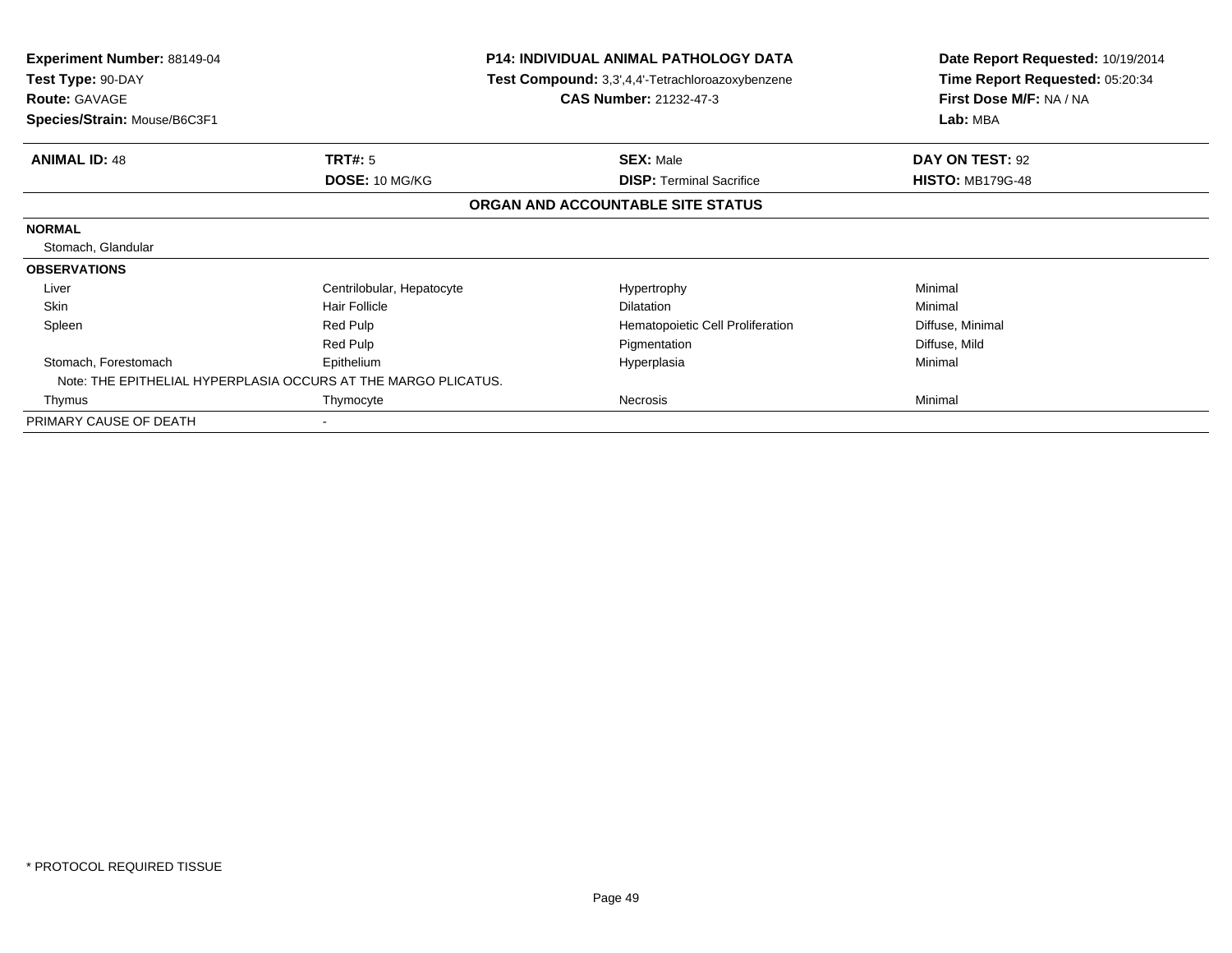| Experiment Number: 88149-04<br>Test Type: 90-DAY<br><b>Route: GAVAGE</b><br>Species/Strain: Mouse/B6C3F1 | <b>P14: INDIVIDUAL ANIMAL PATHOLOGY DATA</b><br>Test Compound: 3,3',4,4'-Tetrachloroazoxybenzene<br>CAS Number: 21232-47-3 |                                   | Date Report Requested: 10/19/2014<br>Time Report Requested: 05:20:34<br>First Dose M/F: NA / NA<br>Lab: MBA |
|----------------------------------------------------------------------------------------------------------|----------------------------------------------------------------------------------------------------------------------------|-----------------------------------|-------------------------------------------------------------------------------------------------------------|
| <b>ANIMAL ID: 49</b>                                                                                     | TRT#: 5                                                                                                                    | <b>SEX: Male</b>                  | DAY ON TEST: 92                                                                                             |
|                                                                                                          | DOSE: 10 MG/KG                                                                                                             | <b>DISP: Accidentally Killed</b>  | <b>HISTO: MB179G-49</b>                                                                                     |
|                                                                                                          |                                                                                                                            | ORGAN AND ACCOUNTABLE SITE STATUS |                                                                                                             |
| <b>NORMAL</b>                                                                                            |                                                                                                                            |                                   |                                                                                                             |
| Liver                                                                                                    | Stomach, Forestomach                                                                                                       | Stomach, Glandular                |                                                                                                             |
| <b>OBSERVATIONS</b>                                                                                      |                                                                                                                            |                                   |                                                                                                             |
| Skin                                                                                                     | <b>Hair Follicle</b>                                                                                                       | <b>Dilatation</b>                 | Minimal                                                                                                     |
| Spleen                                                                                                   | Red Pulp                                                                                                                   | Pigmentation                      | Diffuse, Mild                                                                                               |
| Thymus                                                                                                   | Thymocyte                                                                                                                  | Necrosis                          | Minimal                                                                                                     |
| PRIMARY CAUSE OF DEATH                                                                                   |                                                                                                                            |                                   |                                                                                                             |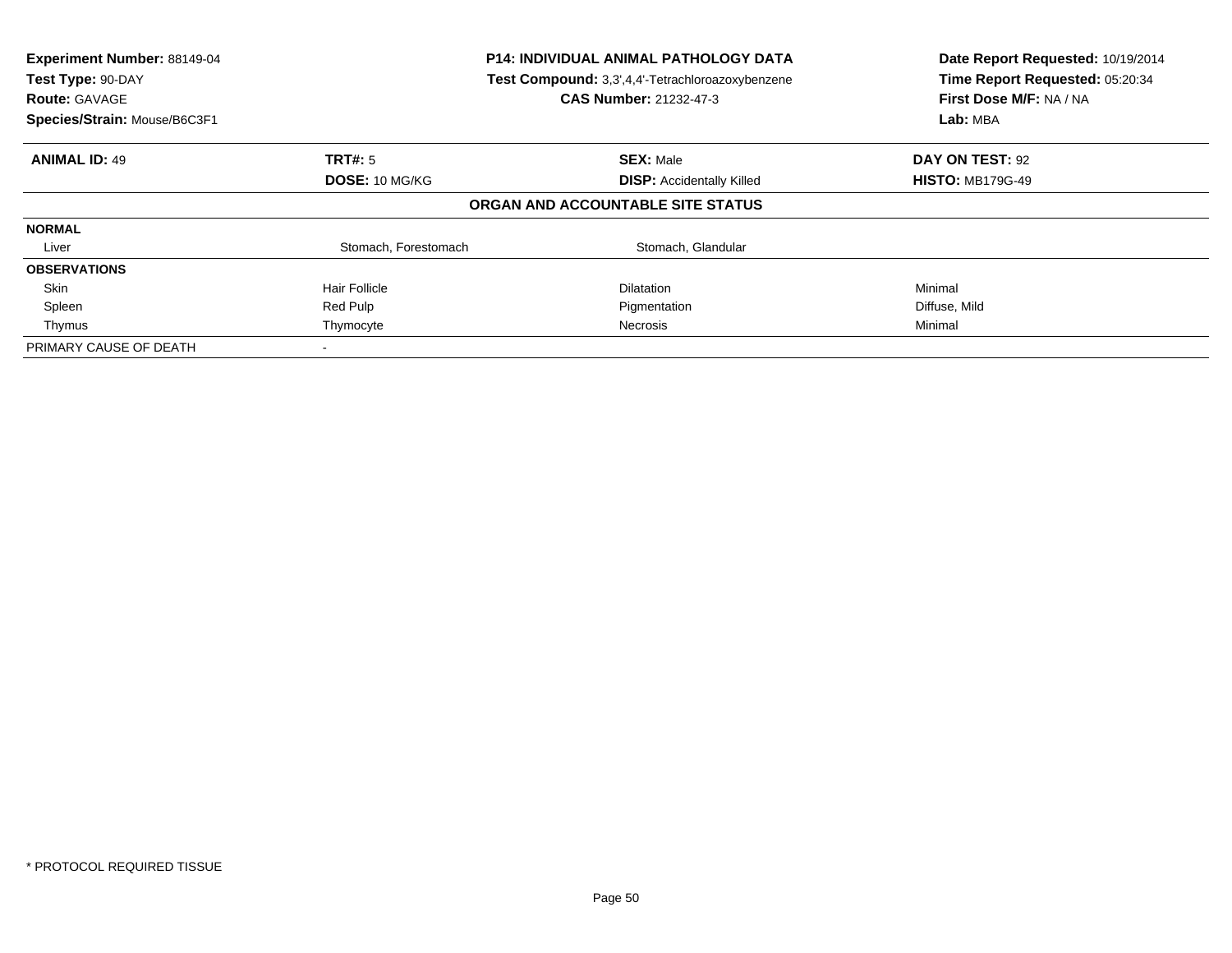| <b>Experiment Number: 88149-04</b><br>Test Type: 90-DAY<br><b>Route: GAVAGE</b> | <b>P14: INDIVIDUAL ANIMAL PATHOLOGY DATA</b><br>Test Compound: 3,3',4,4'-Tetrachloroazoxybenzene<br><b>CAS Number: 21232-47-3</b> |                                   | Date Report Requested: 10/19/2014<br>Time Report Requested: 05:20:34<br>First Dose M/F: NA / NA |  |
|---------------------------------------------------------------------------------|-----------------------------------------------------------------------------------------------------------------------------------|-----------------------------------|-------------------------------------------------------------------------------------------------|--|
| Species/Strain: Mouse/B6C3F1                                                    |                                                                                                                                   |                                   | Lab: MBA                                                                                        |  |
| <b>ANIMAL ID: 50</b>                                                            | TRT#: 5                                                                                                                           | <b>SEX: Male</b>                  | DAY ON TEST: 92                                                                                 |  |
|                                                                                 | DOSE: 10 MG/KG                                                                                                                    | <b>DISP:</b> Terminal Sacrifice   | <b>HISTO: MB179G-50</b>                                                                         |  |
|                                                                                 |                                                                                                                                   | ORGAN AND ACCOUNTABLE SITE STATUS |                                                                                                 |  |
| <b>NORMAL</b>                                                                   |                                                                                                                                   |                                   |                                                                                                 |  |
| Stomach, Glandular                                                              |                                                                                                                                   |                                   |                                                                                                 |  |
| <b>OBSERVATIONS</b>                                                             |                                                                                                                                   |                                   |                                                                                                 |  |
| Liver                                                                           | Centrilobular, Hepatocyte                                                                                                         | Hypertrophy                       | Minimal                                                                                         |  |
| <b>Skin</b>                                                                     | <b>Hair Follicle</b>                                                                                                              | <b>Dilatation</b>                 | Minimal                                                                                         |  |
| Spleen                                                                          | Red Pulp                                                                                                                          | Hematopoietic Cell Proliferation  | Diffuse, Minimal                                                                                |  |
|                                                                                 | Red Pulp                                                                                                                          | Pigmentation                      | Diffuse, Mild                                                                                   |  |
| Stomach, Forestomach                                                            | Epithelium                                                                                                                        | Hyperplasia                       | Minimal                                                                                         |  |
| Note: THE EPITHELIAL HYPERPLASIA OCCURS AT THE MARGO PLICATUS.                  |                                                                                                                                   |                                   |                                                                                                 |  |
| Thymus                                                                          | Thymocyte                                                                                                                         | Necrosis                          | Minimal                                                                                         |  |
| PRIMARY CAUSE OF DEATH                                                          |                                                                                                                                   |                                   |                                                                                                 |  |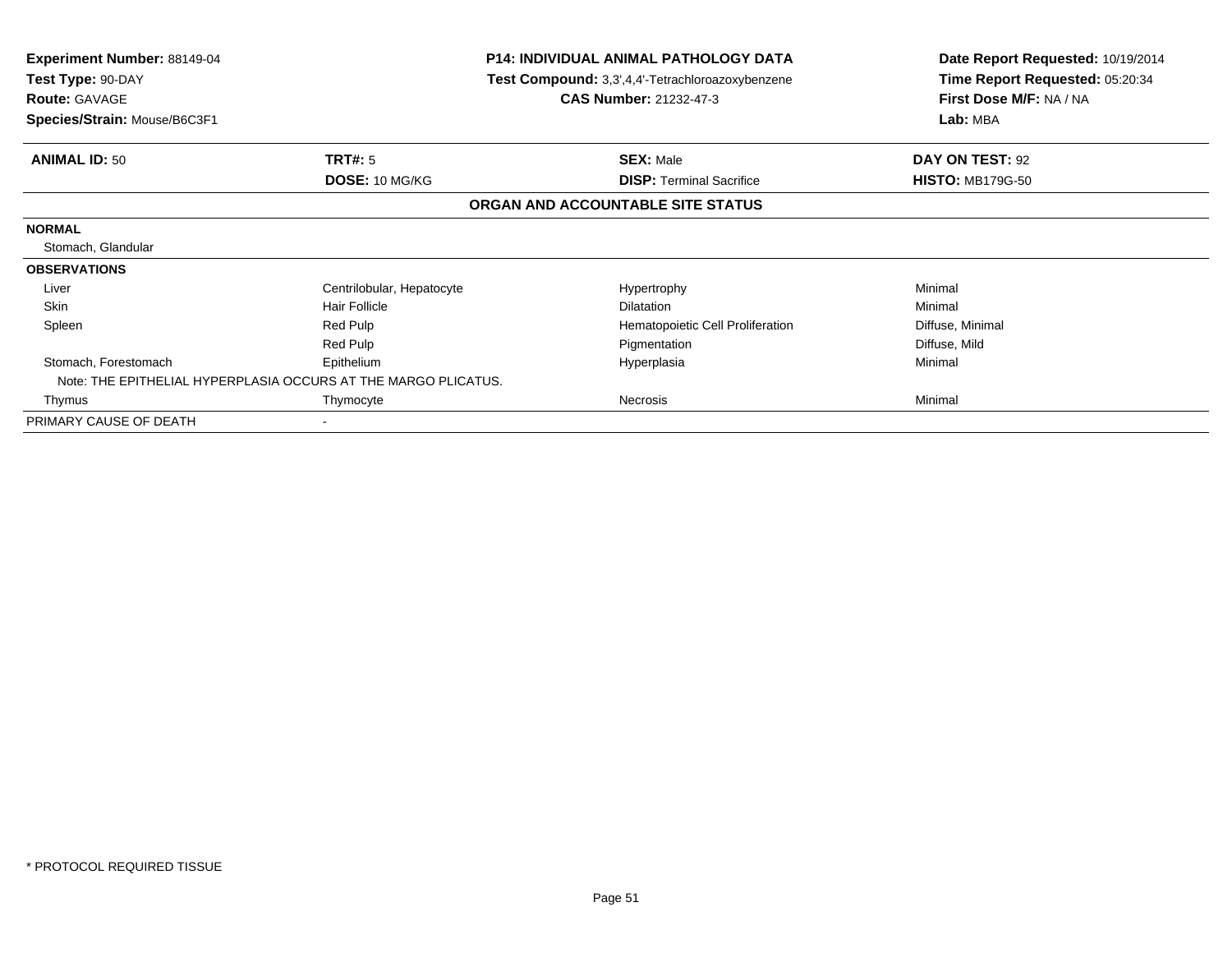| Experiment Number: 88149-04  |                                                                | <b>P14: INDIVIDUAL ANIMAL PATHOLOGY DATA</b>     | Date Report Requested: 10/19/2014 |
|------------------------------|----------------------------------------------------------------|--------------------------------------------------|-----------------------------------|
| Test Type: 90-DAY            |                                                                | Test Compound: 3,3',4,4'-Tetrachloroazoxybenzene |                                   |
| Route: GAVAGE                |                                                                | <b>CAS Number: 21232-47-3</b>                    | First Dose M/F: NA / NA           |
| Species/Strain: Mouse/B6C3F1 |                                                                |                                                  | Lab: MBA                          |
| <b>ANIMAL ID: 51</b>         | <b>TRT#: 6</b>                                                 | <b>SEX: Male</b>                                 | DAY ON TEST: 92                   |
|                              | DOSE: 30 MG/KG                                                 | <b>DISP: Terminal Sacrifice</b>                  | <b>HISTO: MB179G-51</b>           |
|                              |                                                                | ORGAN AND ACCOUNTABLE SITE STATUS                |                                   |
| <b>NORMAL</b>                |                                                                |                                                  |                                   |
| * Adrenal Cortex             | * Adrenal Medulla                                              | * Blood Vessel                                   | * Bone                            |
| * Bone Marrow                | * Brain                                                        | * Epididymis                                     | * Esophagus                       |
| * Gallbladder                | * Heart                                                        | * Intestine Large, Cecum                         | * Intestine Large, Colon          |
| * Intestine Large, Rectum    | * Intestine Small, Duodenum                                    | * Intestine Small, Ileum                         | * Intestine Small, Jejunum        |
| * Kidney                     | * Lung                                                         | * Lymph Node, Mandibular                         | * Lymph Node, Mesenteric          |
| * Nose                       | * Pancreas                                                     | * Parathyroid Gland                              | * Pituitary Gland                 |
| * Preputial Gland            | * Prostate                                                     | * Salivary Glands                                | * Seminal Vesicle                 |
| * Stomach, Glandular         | * Testes                                                       | * Thyroid Gland                                  | * Trachea                         |
| * Urinary Bladder            |                                                                |                                                  |                                   |
| <b>MISSING</b>               |                                                                |                                                  |                                   |
| * Mammary Gland              |                                                                |                                                  |                                   |
| <b>OBSERVATIONS</b>          |                                                                |                                                  |                                   |
| * Blood Vessel               |                                                                |                                                  |                                   |
| Note: AORTA IS NORMAL.       |                                                                |                                                  |                                   |
| * Liver                      | Centrilobular, Hepatocyte                                      | Hypertrophy                                      | Minimal                           |
| * Skin                       | <b>Hair Follicle</b>                                           | <b>Dilatation</b>                                | Minimal                           |
| * Spleen                     | Red Pulp                                                       | Pigmentation                                     | Diffuse, Mild                     |
| * Stomach, Forestomach       | Epithelium                                                     | Hyperplasia                                      | Minimal                           |
|                              | Note: THE EPITHELIAL HYPERPLASIA OCCURS AT THE MARGO PLICATUS. |                                                  |                                   |
| * Thymus                     | Thymocyte                                                      | Necrosis                                         | Minimal                           |
| PRIMARY CAUSE OF DEATH       |                                                                |                                                  |                                   |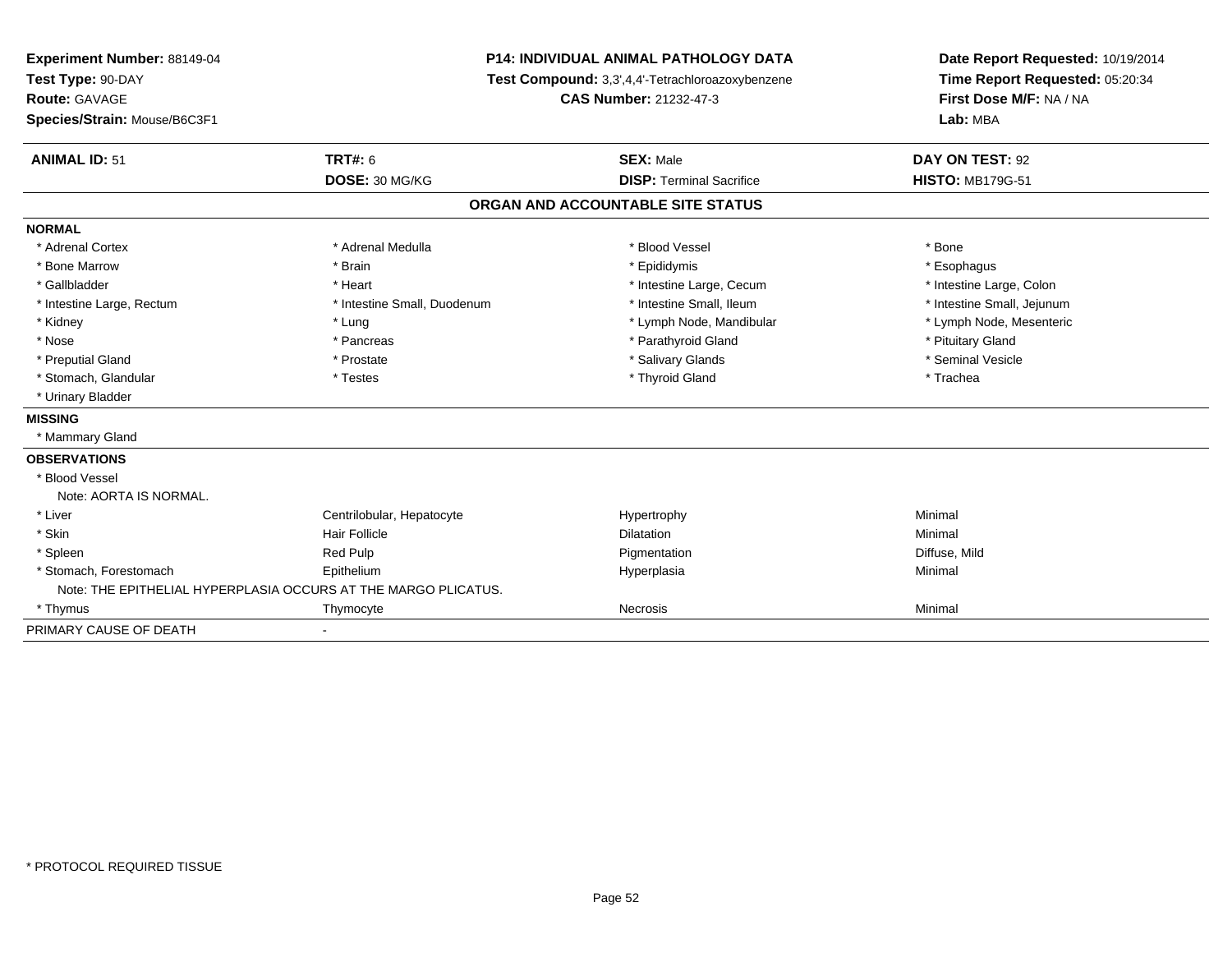| Experiment Number: 88149-04  |                                                               | P14: INDIVIDUAL ANIMAL PATHOLOGY DATA            | Date Report Requested: 10/19/2014 |  |
|------------------------------|---------------------------------------------------------------|--------------------------------------------------|-----------------------------------|--|
| Test Type: 90-DAY            |                                                               | Test Compound: 3,3',4,4'-Tetrachloroazoxybenzene | Time Report Requested: 05:20:34   |  |
| Route: GAVAGE                |                                                               | <b>CAS Number: 21232-47-3</b>                    | First Dose M/F: NA / NA           |  |
| Species/Strain: Mouse/B6C3F1 |                                                               |                                                  | Lab: MBA                          |  |
| <b>ANIMAL ID: 52</b>         | <b>TRT#: 6</b>                                                | <b>SEX: Male</b>                                 | DAY ON TEST: 92                   |  |
|                              | DOSE: 30 MG/KG                                                | <b>DISP: Terminal Sacrifice</b>                  | <b>HISTO: MB179G-52</b>           |  |
|                              |                                                               | ORGAN AND ACCOUNTABLE SITE STATUS                |                                   |  |
| <b>NORMAL</b>                |                                                               |                                                  |                                   |  |
| * Adrenal Cortex             | * Adrenal Medulla                                             | * Blood Vessel                                   | * Bone                            |  |
| * Bone Marrow                | * Brain                                                       | * Epididymis                                     | * Esophagus                       |  |
| * Gallbladder                | * Heart                                                       | * Intestine Large, Cecum                         | * Intestine Large, Colon          |  |
| * Intestine Large, Rectum    | * Intestine Small, Duodenum                                   | * Intestine Small, Ileum                         | * Intestine Small, Jejunum        |  |
| * Kidney                     | * Lung                                                        | * Lymph Node, Mandibular                         | * Lymph Node, Mesenteric          |  |
| * Nose                       | * Pancreas                                                    | * Pituitary Gland                                | * Preputial Gland                 |  |
| * Prostate                   | * Salivary Glands                                             | * Seminal Vesicle                                | * Stomach, Glandular              |  |
| * Testes                     | * Thyroid Gland                                               | * Trachea                                        | * Urinary Bladder                 |  |
| <b>MISSING</b>               |                                                               |                                                  |                                   |  |
| * Mammary Gland              | * Parathyroid Gland                                           |                                                  |                                   |  |
| <b>OBSERVATIONS</b>          |                                                               |                                                  |                                   |  |
| * Blood Vessel               |                                                               |                                                  |                                   |  |
| Note: AORTA IS NORMAL.       |                                                               |                                                  |                                   |  |
| * Liver                      | Centrilobular, Hepatocyte                                     | Hypertrophy                                      | Minimal                           |  |
| * Skin                       | <b>Hair Follicle</b>                                          | Dilatation                                       | Minimal                           |  |
| * Spleen                     | Red Pulp                                                      | Hematopoietic Cell Proliferation                 | Diffuse, Minimal                  |  |
|                              | Red Pulp                                                      | Pigmentation                                     | Diffuse, Mild                     |  |
| * Stomach, Forestomach       | Epithelium                                                    | Hyperplasia                                      | Mild                              |  |
|                              | Note: THE EPITHEIAL HYPERPLASIA OCCURS AT THE MARGO PLICATUS. |                                                  |                                   |  |
| * Thymus                     |                                                               | Atrophy                                          | Diffuse, Moderate                 |  |
| PRIMARY CAUSE OF DEATH       |                                                               |                                                  |                                   |  |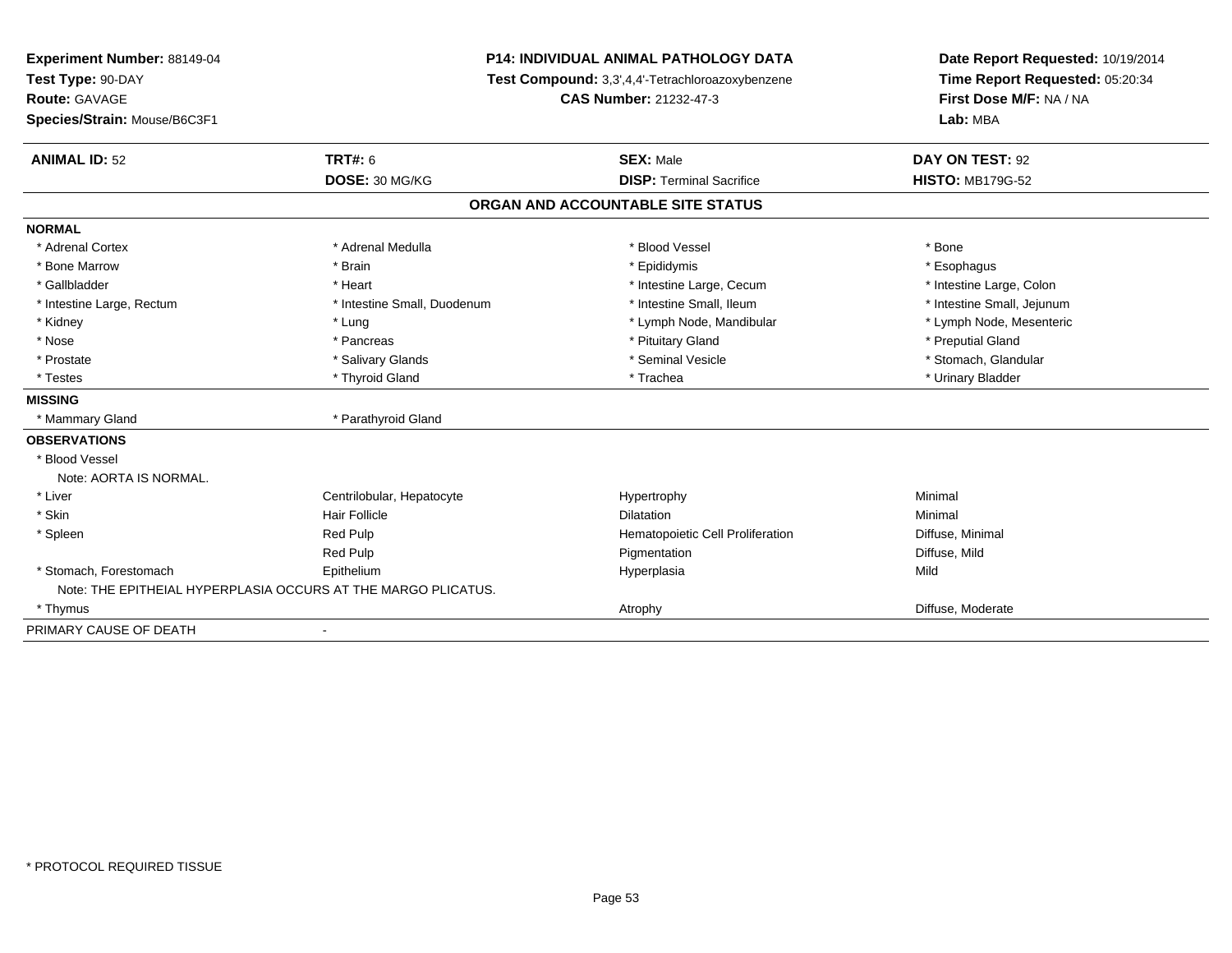| Experiment Number: 88149-04  |                                                                | <b>P14: INDIVIDUAL ANIMAL PATHOLOGY DATA</b>     | Date Report Requested: 10/19/2014 |  |
|------------------------------|----------------------------------------------------------------|--------------------------------------------------|-----------------------------------|--|
| Test Type: 90-DAY            |                                                                | Test Compound: 3,3',4,4'-Tetrachloroazoxybenzene |                                   |  |
| <b>Route: GAVAGE</b>         |                                                                | <b>CAS Number: 21232-47-3</b>                    | First Dose M/F: NA / NA           |  |
| Species/Strain: Mouse/B6C3F1 |                                                                |                                                  | Lab: MBA                          |  |
| <b>ANIMAL ID: 53</b>         | <b>TRT#: 6</b>                                                 | <b>SEX: Male</b>                                 | DAY ON TEST: 92                   |  |
|                              | DOSE: 30 MG/KG                                                 | <b>DISP: Terminal Sacrifice</b>                  | <b>HISTO: MB179G-53</b>           |  |
|                              |                                                                | ORGAN AND ACCOUNTABLE SITE STATUS                |                                   |  |
| <b>NORMAL</b>                |                                                                |                                                  |                                   |  |
| * Adrenal Cortex             | * Adrenal Medulla                                              | * Blood Vessel                                   | * Bone                            |  |
| * Bone Marrow                | * Brain                                                        | * Epididymis                                     | * Esophagus                       |  |
| * Gallbladder                | * Heart                                                        | * Intestine Large, Cecum                         | * Intestine Large, Colon          |  |
| * Intestine Large, Rectum    | * Intestine Small, Duodenum                                    | * Intestine Small, Ileum                         | * Intestine Small, Jejunum        |  |
| * Kidney                     | * Lung                                                         | * Lymph Node, Mandibular                         | * Lymph Node, Mesenteric          |  |
| * Nose                       | * Pancreas                                                     | * Pituitary Gland                                | * Preputial Gland                 |  |
| * Prostate                   | * Salivary Glands                                              | * Seminal Vesicle                                | * Stomach, Glandular              |  |
| * Testes                     | * Thyroid Gland                                                | * Trachea                                        | * Urinary Bladder                 |  |
| <b>MISSING</b>               |                                                                |                                                  |                                   |  |
| * Mammary Gland              | * Parathyroid Gland                                            |                                                  |                                   |  |
| <b>OBSERVATIONS</b>          |                                                                |                                                  |                                   |  |
| * Blood Vessel               |                                                                |                                                  |                                   |  |
| Note: AORTA IS NORMAL.       |                                                                |                                                  |                                   |  |
| * Liver                      | Centrilobular, Hepatocyte                                      | Hypertrophy                                      | Minimal                           |  |
| * Skin                       | Hair Follicle                                                  | <b>Dilatation</b>                                | Minimal                           |  |
| * Spleen                     | Red Pulp                                                       | Hematopoietic Cell Proliferation                 | Diffuse, Mild                     |  |
|                              | Red Pulp                                                       | Pigmentation                                     | Diffuse, Moderate                 |  |
| * Stomach, Forestomach       | Epithelium                                                     | Hyperplasia                                      | Mild                              |  |
|                              | Note: THE EPITHELIAL HYPERPLASIA OCCURS AT THE MARGO PLICATUS. |                                                  |                                   |  |
| * Thymus                     | Thymocyte                                                      | <b>Necrosis</b>                                  | Mild                              |  |
| PRIMARY CAUSE OF DEATH       |                                                                |                                                  |                                   |  |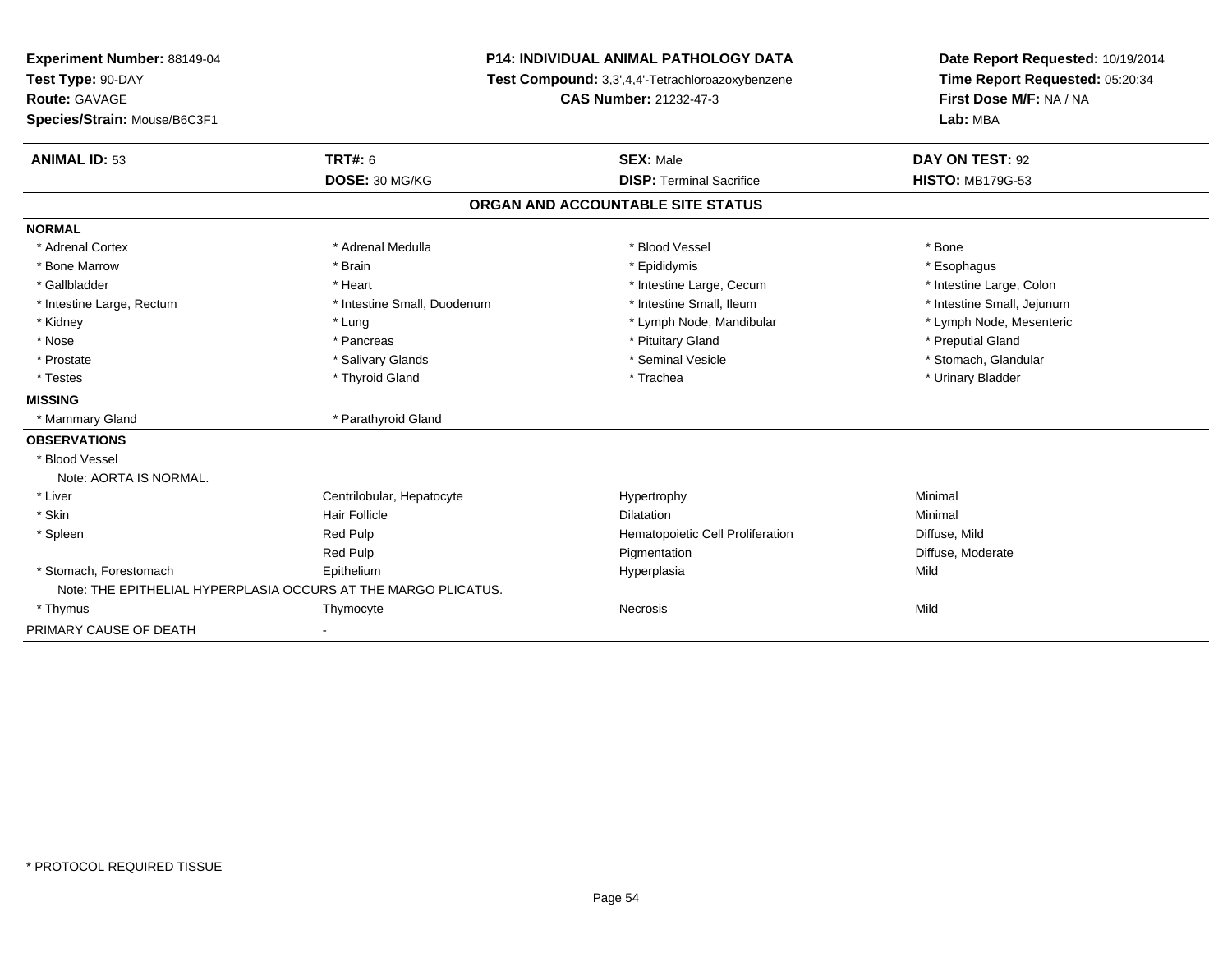| Experiment Number: 88149-04  |                                                                | <b>P14: INDIVIDUAL ANIMAL PATHOLOGY DATA</b>     | Date Report Requested: 10/19/2014 |
|------------------------------|----------------------------------------------------------------|--------------------------------------------------|-----------------------------------|
| Test Type: 90-DAY            |                                                                | Test Compound: 3,3',4,4'-Tetrachloroazoxybenzene |                                   |
| Route: GAVAGE                |                                                                | CAS Number: 21232-47-3                           | First Dose M/F: NA / NA           |
| Species/Strain: Mouse/B6C3F1 |                                                                |                                                  | Lab: MBA                          |
| <b>ANIMAL ID: 54</b>         | TRT#: 6                                                        | <b>SEX: Male</b>                                 | DAY ON TEST: 92                   |
|                              | DOSE: 30 MG/KG                                                 | <b>DISP: Terminal Sacrifice</b>                  | <b>HISTO: MB179G-54</b>           |
|                              |                                                                | ORGAN AND ACCOUNTABLE SITE STATUS                |                                   |
| <b>NORMAL</b>                |                                                                |                                                  |                                   |
| * Adrenal Cortex             | * Adrenal Medulla                                              | * Blood Vessel                                   | * Bone                            |
| * Bone Marrow                | * Brain                                                        | * Epididymis                                     | * Esophagus                       |
| * Gallbladder                | * Heart                                                        | * Intestine Large, Cecum                         | * Intestine Large, Colon          |
| * Intestine Large, Rectum    | * Intestine Small, Duodenum                                    | * Intestine Small, Ileum                         | * Intestine Small, Jejunum        |
| * Kidney                     | * Lung                                                         | * Lymph Node, Mandibular                         | * Lymph Node, Mesenteric          |
| * Nose                       | * Pancreas                                                     | * Parathyroid Gland                              | * Pituitary Gland                 |
| * Preputial Gland            | * Prostate                                                     | * Salivary Glands                                | * Seminal Vesicle                 |
| * Stomach, Glandular         | * Testes                                                       | * Thyroid Gland                                  | * Trachea                         |
| * Urinary Bladder            |                                                                |                                                  |                                   |
| <b>MISSING</b>               |                                                                |                                                  |                                   |
| * Mammary Gland              |                                                                |                                                  |                                   |
| <b>OBSERVATIONS</b>          |                                                                |                                                  |                                   |
| * Blood Vessel               |                                                                |                                                  |                                   |
| Note: AORTA IS NORMAL.       |                                                                |                                                  |                                   |
| * Liver                      | Centrilobular, Hepatocyte                                      | Hypertrophy                                      | Minimal                           |
| * Skin                       | <b>Hair Follicle</b>                                           | <b>Dilatation</b>                                | Mild                              |
| * Spleen                     | <b>Red Pulp</b>                                                | Pigmentation                                     | Diffuse, Mild                     |
| * Stomach, Forestomach       | Epithelium                                                     | Hyperplasia                                      | Mild                              |
|                              | Note: THE EPITHELIAL HYPERPLASIA OCCURS AT THE MARGO PLICATUS. |                                                  |                                   |
| * Thymus                     | Thymocyte                                                      | <b>Necrosis</b>                                  | Mild                              |
| PRIMARY CAUSE OF DEATH       |                                                                |                                                  |                                   |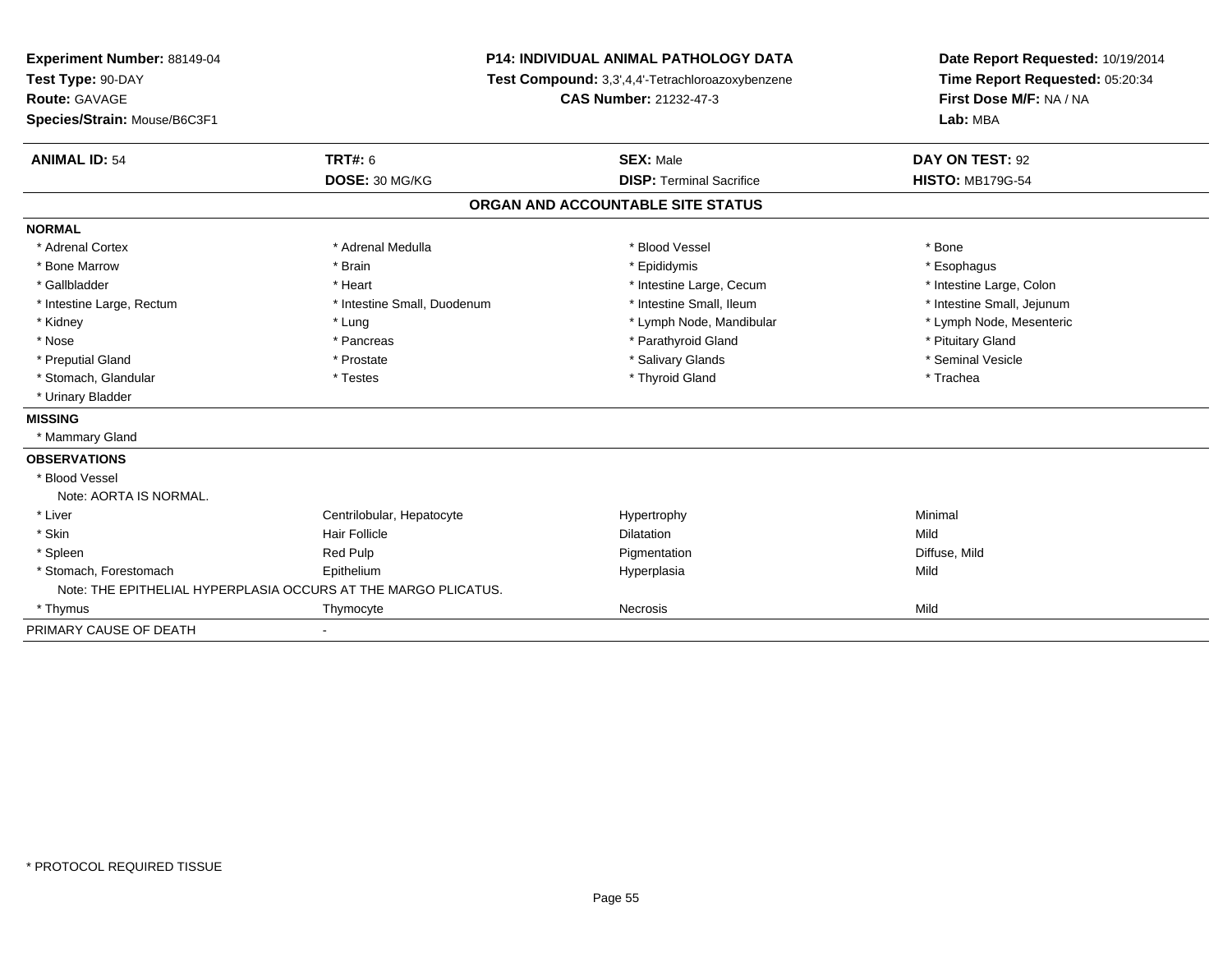| Experiment Number: 88149-04  | <b>P14: INDIVIDUAL ANIMAL PATHOLOGY DATA</b><br>Test Compound: 3,3',4,4'-Tetrachloroazoxybenzene |                                   | Date Report Requested: 10/19/2014 |  |
|------------------------------|--------------------------------------------------------------------------------------------------|-----------------------------------|-----------------------------------|--|
| Test Type: 90-DAY            |                                                                                                  |                                   | Time Report Requested: 05:20:34   |  |
| <b>Route: GAVAGE</b>         |                                                                                                  | <b>CAS Number: 21232-47-3</b>     | First Dose M/F: NA / NA           |  |
| Species/Strain: Mouse/B6C3F1 |                                                                                                  |                                   | Lab: MBA                          |  |
| <b>ANIMAL ID: 55</b>         | <b>TRT#: 6</b>                                                                                   | <b>SEX: Male</b>                  | DAY ON TEST: 92                   |  |
|                              | DOSE: 30 MG/KG                                                                                   | <b>DISP: Terminal Sacrifice</b>   | <b>HISTO: MB179G-55</b>           |  |
|                              |                                                                                                  | ORGAN AND ACCOUNTABLE SITE STATUS |                                   |  |
| <b>NORMAL</b>                |                                                                                                  |                                   |                                   |  |
| * Adrenal Cortex             | * Adrenal Medulla                                                                                | * Blood Vessel                    | * Bone                            |  |
| * Bone Marrow                | * Brain                                                                                          | * Epididymis                      | * Esophagus                       |  |
| * Gallbladder                | * Heart                                                                                          | * Intestine Large, Cecum          | * Intestine Large, Colon          |  |
| * Intestine Large, Rectum    | * Intestine Small, Duodenum                                                                      | * Intestine Small, Ileum          | * Intestine Small, Jejunum        |  |
| * Kidney                     | * Lung                                                                                           | * Lymph Node, Mandibular          | * Lymph Node, Mesenteric          |  |
| * Nose                       | * Pancreas                                                                                       | * Parathyroid Gland               | * Pituitary Gland                 |  |
| * Preputial Gland            | * Prostate                                                                                       | * Salivary Glands                 | * Seminal Vesicle                 |  |
| * Stomach, Glandular         | * Testes                                                                                         | * Thyroid Gland                   | * Trachea                         |  |
| * Urinary Bladder            |                                                                                                  |                                   |                                   |  |
| <b>MISSING</b>               |                                                                                                  |                                   |                                   |  |
| * Mammary Gland              | * Thymus                                                                                         |                                   |                                   |  |
| <b>OBSERVATIONS</b>          |                                                                                                  |                                   |                                   |  |
| * Blood Vessel               |                                                                                                  |                                   |                                   |  |
| Note: AORTA IS NORMAL.       |                                                                                                  |                                   |                                   |  |
| * Liver                      | Centrilobular, Hepatocyte                                                                        | Hypertrophy                       | Minimal                           |  |
| * Skin                       | <b>Hair Follicle</b>                                                                             | <b>Dilatation</b>                 | Mild                              |  |
| * Spleen                     | <b>Red Pulp</b>                                                                                  | Hematopoietic Cell Proliferation  | Diffuse, Mild                     |  |
|                              | Red Pulp                                                                                         | Pigmentation                      | Diffuse, Moderate                 |  |
| * Stomach, Forestomach       | Epithelium                                                                                       | Hyperplasia                       | Mild                              |  |
|                              | Note: THE EPITHELIAL HYPERPLASIA OCCURS AT THE MARGO PLICATUS.                                   |                                   |                                   |  |
| PRIMARY CAUSE OF DEATH       |                                                                                                  |                                   |                                   |  |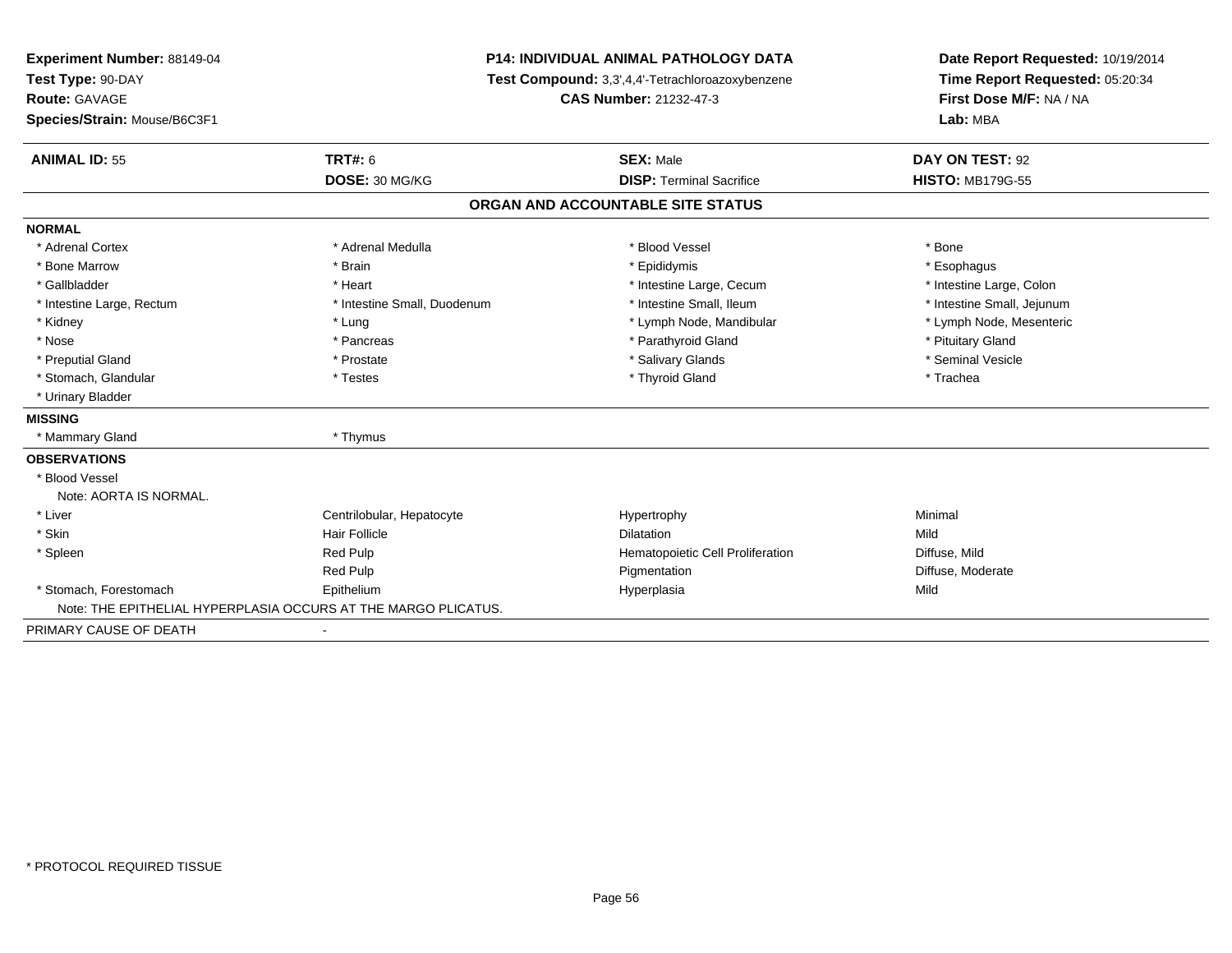| Experiment Number: 88149-04  | <b>P14: INDIVIDUAL ANIMAL PATHOLOGY DATA</b>                   |                                                  | Date Report Requested: 10/19/2014 |  |
|------------------------------|----------------------------------------------------------------|--------------------------------------------------|-----------------------------------|--|
| Test Type: 90-DAY            |                                                                | Test Compound: 3,3',4,4'-Tetrachloroazoxybenzene |                                   |  |
| Route: GAVAGE                |                                                                | <b>CAS Number: 21232-47-3</b>                    | First Dose M/F: NA / NA           |  |
| Species/Strain: Mouse/B6C3F1 |                                                                |                                                  | Lab: MBA                          |  |
| <b>ANIMAL ID: 56</b>         | <b>TRT#: 6</b>                                                 | <b>SEX: Male</b>                                 | DAY ON TEST: 92                   |  |
|                              | DOSE: 30 MG/KG                                                 | <b>DISP:</b> Accidentally Killed                 | <b>HISTO: MB179G-56</b>           |  |
|                              |                                                                | ORGAN AND ACCOUNTABLE SITE STATUS                |                                   |  |
| <b>NORMAL</b>                |                                                                |                                                  |                                   |  |
| * Adrenal Cortex             | * Adrenal Medulla                                              | * Blood Vessel                                   | * Bone                            |  |
| * Bone Marrow                | * Brain                                                        | * Epididymis                                     | * Esophagus                       |  |
| * Gallbladder                | * Heart                                                        | * Intestine Large, Cecum                         | * Intestine Large, Colon          |  |
| * Intestine Large, Rectum    | * Intestine Small, Duodenum                                    | * Intestine Small, Ileum                         | * Intestine Small, Jejunum        |  |
| * Kidney                     | * Lung                                                         | * Lymph Node, Mandibular                         | * Lymph Node, Mesenteric          |  |
| * Nose                       | * Pancreas                                                     | * Parathyroid Gland                              | * Pituitary Gland                 |  |
| * Preputial Gland            | * Prostate                                                     | * Salivary Glands                                | * Seminal Vesicle                 |  |
| * Stomach, Glandular         | * Testes                                                       | * Thyroid Gland                                  | * Trachea                         |  |
| * Urinary Bladder            |                                                                |                                                  |                                   |  |
| <b>MISSING</b>               |                                                                |                                                  |                                   |  |
| * Mammary Gland              |                                                                |                                                  |                                   |  |
| <b>OBSERVATIONS</b>          |                                                                |                                                  |                                   |  |
| * Blood Vessel               |                                                                |                                                  |                                   |  |
| Note: AORTA IS NORMAL.       |                                                                |                                                  |                                   |  |
| * Liver                      | Centrilobular, Hepatocyte                                      | Hypertrophy                                      | Minimal                           |  |
| * Skin                       | Hair Follicle                                                  | Dilatation                                       | Mild                              |  |
| * Spleen                     | <b>Red Pulp</b>                                                | Hematopoietic Cell Proliferation                 | Diffuse, Minimal                  |  |
|                              | <b>Red Pulp</b>                                                | Pigmentation                                     | Diffuse, Mild                     |  |
| * Stomach, Forestomach       | Epithelium                                                     | Hyperplasia                                      | Minimal                           |  |
|                              | Note: THE EPITHELIAL HYPERPLASIA OCCURS AT THE MARGO PLICATUS. |                                                  |                                   |  |
| * Thymus                     | Thymocyte                                                      | <b>Necrosis</b>                                  | Minimal                           |  |
| PRIMARY CAUSE OF DEATH       |                                                                |                                                  |                                   |  |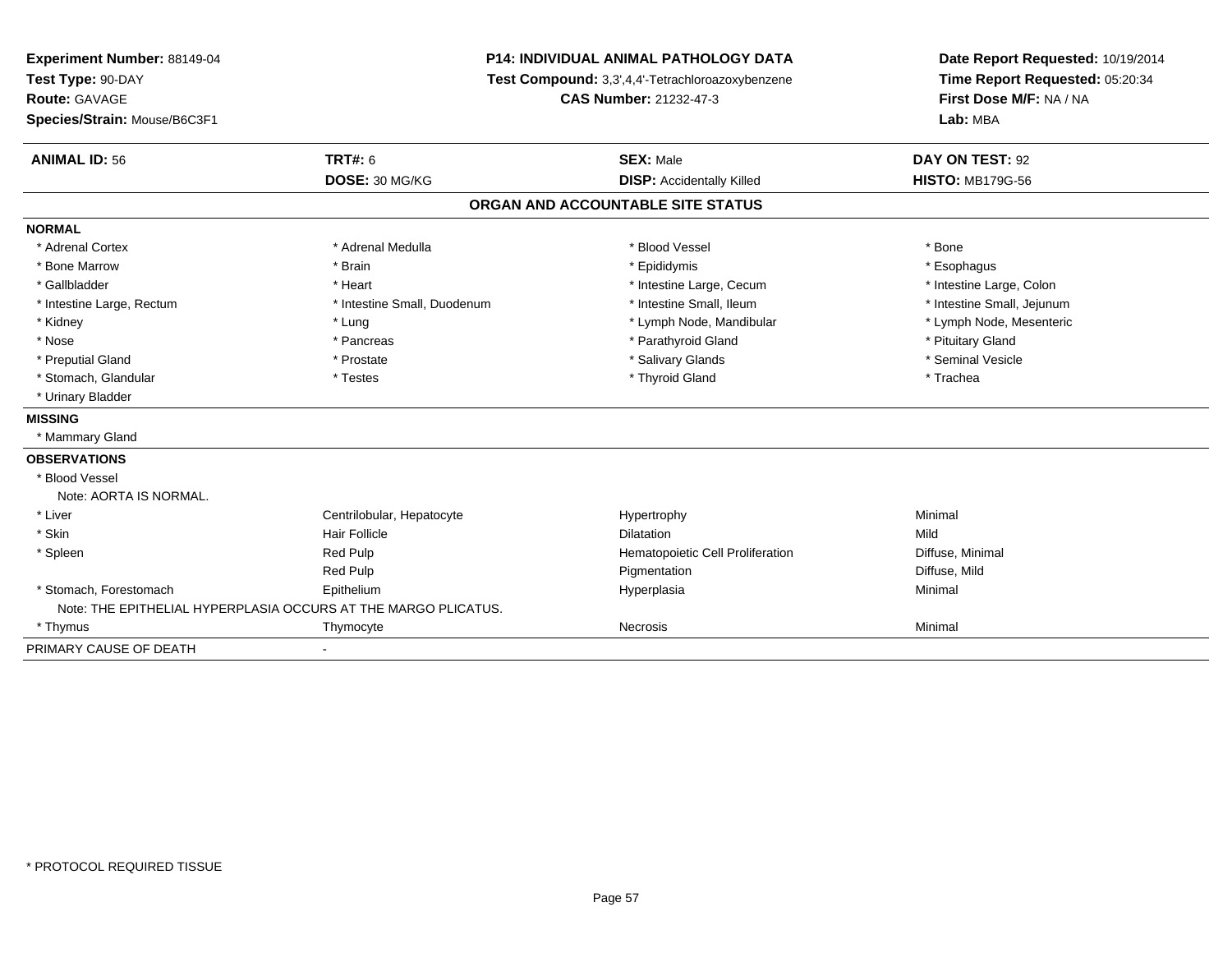| Experiment Number: 88149-04                            |                             | P14: INDIVIDUAL ANIMAL PATHOLOGY DATA            | Date Report Requested: 10/19/2014<br>Time Report Requested: 05:20:34 |  |
|--------------------------------------------------------|-----------------------------|--------------------------------------------------|----------------------------------------------------------------------|--|
| Test Type: 90-DAY                                      |                             | Test Compound: 3,3',4,4'-Tetrachloroazoxybenzene |                                                                      |  |
| Route: GAVAGE                                          |                             | <b>CAS Number: 21232-47-3</b>                    | First Dose M/F: NA / NA                                              |  |
| Species/Strain: Mouse/B6C3F1                           |                             |                                                  | Lab: MBA                                                             |  |
| <b>ANIMAL ID: 57</b>                                   | <b>TRT#: 6</b>              | <b>SEX: Male</b>                                 | DAY ON TEST: 92                                                      |  |
|                                                        | DOSE: 30 MG/KG              | <b>DISP: Terminal Sacrifice</b>                  | <b>HISTO: MB179G-57</b>                                              |  |
|                                                        |                             | ORGAN AND ACCOUNTABLE SITE STATUS                |                                                                      |  |
| <b>NORMAL</b>                                          |                             |                                                  |                                                                      |  |
| * Adrenal Cortex                                       | * Adrenal Medulla           | * Blood Vessel                                   | * Bone                                                               |  |
| * Bone Marrow                                          | * Brain                     | * Epididymis                                     | * Esophagus                                                          |  |
| * Gallbladder                                          | * Heart                     | * Intestine Large, Cecum                         | * Intestine Large, Colon                                             |  |
| * Intestine Large, Rectum                              | * Intestine Small, Duodenum | * Intestine Small, Ileum                         | * Intestine Small, Jejunum                                           |  |
| * Kidney                                               | * Lung                      | * Lymph Node, Mandibular                         | * Lymph Node, Mesenteric                                             |  |
| * Nose                                                 | * Pancreas                  | * Pituitary Gland                                | * Preputial Gland                                                    |  |
| * Prostate                                             | * Salivary Glands           | * Seminal Vesicle                                | * Stomach, Glandular                                                 |  |
| * Testes                                               | * Thyroid Gland             | * Trachea                                        | * Urinary Bladder                                                    |  |
| <b>MISSING</b>                                         |                             |                                                  |                                                                      |  |
| * Mammary Gland                                        | * Parathyroid Gland         |                                                  |                                                                      |  |
| <b>OBSERVATIONS</b>                                    |                             |                                                  |                                                                      |  |
| * Blood Vessel                                         |                             |                                                  |                                                                      |  |
| Note: AORTA IS NORMAL.                                 |                             |                                                  |                                                                      |  |
| * Liver                                                | Centrilobular, Hepatocyte   | Hypertrophy                                      | Minimal                                                              |  |
| * Skin                                                 | <b>Hair Follicle</b>        | <b>Dilatation</b>                                | Mild                                                                 |  |
| * Spleen                                               | Red Pulp                    | Hematopoietic Cell Proliferation                 | Diffuse, Mild                                                        |  |
|                                                        | Red Pulp                    | Pigmentation                                     | Diffuse, Mild                                                        |  |
| * Stomach, Forestomach                                 | Epithelium                  | Hyperplasia                                      | Mild                                                                 |  |
| Note: EPITHELIAL HYPERPLASIA OCCURS AT MARGO PLICATUS. |                             |                                                  |                                                                      |  |
| * Thymus                                               | Thymocyte                   | <b>Necrosis</b>                                  | Minimal                                                              |  |
| PRIMARY CAUSE OF DEATH                                 |                             |                                                  |                                                                      |  |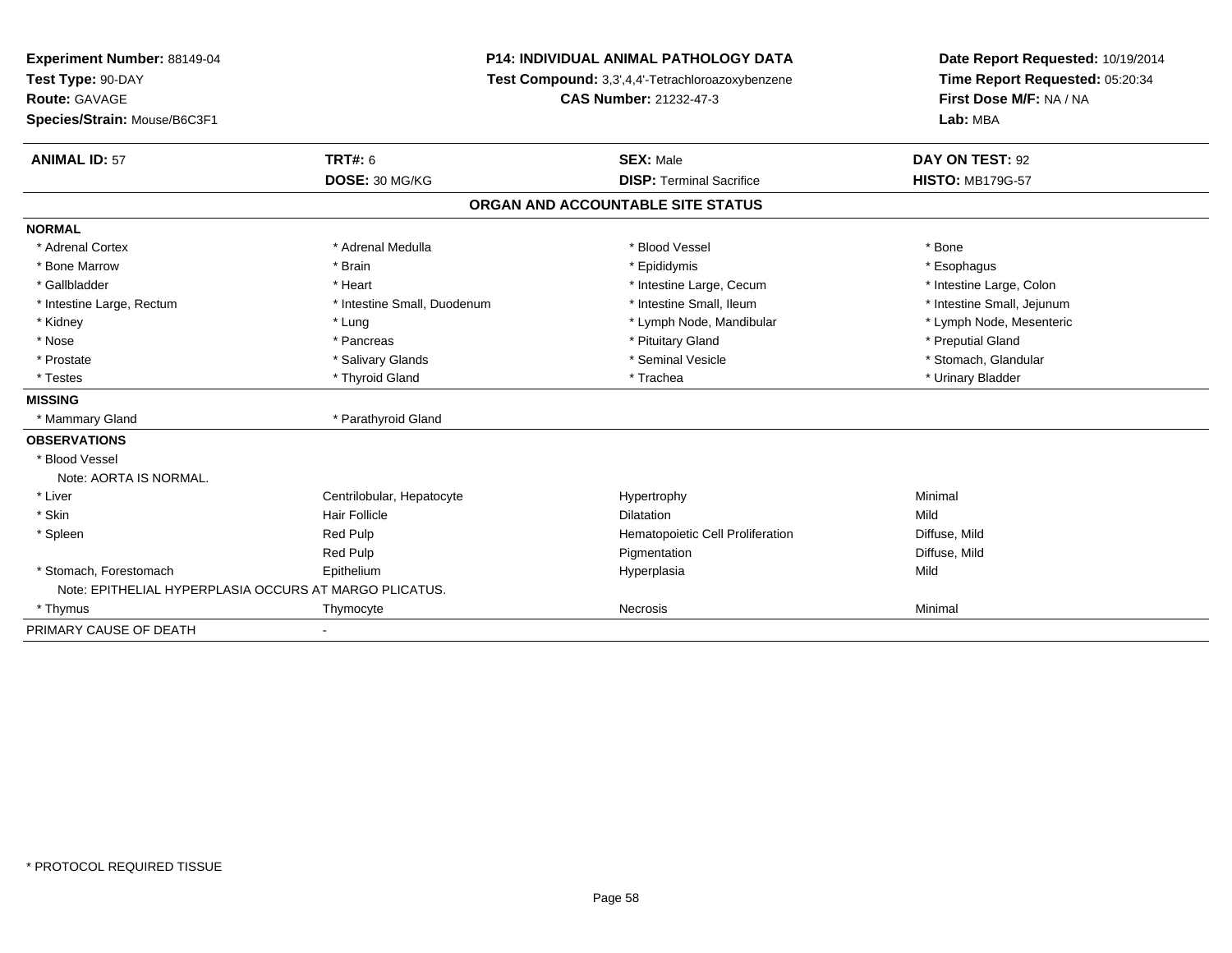| Experiment Number: 88149-04                            | <b>P14: INDIVIDUAL ANIMAL PATHOLOGY DATA</b><br>Test Compound: 3,3',4,4'-Tetrachloroazoxybenzene |                                   | Date Report Requested: 10/19/2014<br>Time Report Requested: 05:20:34 |  |
|--------------------------------------------------------|--------------------------------------------------------------------------------------------------|-----------------------------------|----------------------------------------------------------------------|--|
| Test Type: 90-DAY                                      |                                                                                                  |                                   |                                                                      |  |
| <b>Route: GAVAGE</b>                                   |                                                                                                  | <b>CAS Number: 21232-47-3</b>     |                                                                      |  |
| Species/Strain: Mouse/B6C3F1                           |                                                                                                  |                                   | Lab: MBA                                                             |  |
| <b>ANIMAL ID: 58</b>                                   | <b>TRT#: 6</b>                                                                                   | <b>SEX: Male</b>                  | DAY ON TEST: 92                                                      |  |
|                                                        | DOSE: 30 MG/KG                                                                                   | <b>DISP: Terminal Sacrifice</b>   | <b>HISTO: MB179G-58</b>                                              |  |
|                                                        |                                                                                                  | ORGAN AND ACCOUNTABLE SITE STATUS |                                                                      |  |
| <b>NORMAL</b>                                          |                                                                                                  |                                   |                                                                      |  |
| * Adrenal Cortex                                       | * Adrenal Medulla                                                                                | * Blood Vessel                    | * Bone                                                               |  |
| * Bone Marrow                                          | * Brain                                                                                          | * Epididymis                      | * Esophagus                                                          |  |
| * Heart                                                | * Intestine Large, Cecum                                                                         | * Intestine Large, Colon          | * Intestine Large, Rectum                                            |  |
| * Intestine Small, Duodenum                            | * Intestine Small, Ileum                                                                         | * Intestine Small, Jejunum        | * Kidney                                                             |  |
| * Lung                                                 | * Lymph Node, Mesenteric                                                                         | * Nose                            | * Pancreas                                                           |  |
| * Parathyroid Gland                                    | * Preputial Gland                                                                                | * Prostate                        | * Salivary Glands                                                    |  |
| * Seminal Vesicle                                      | * Stomach, Glandular                                                                             | * Testes                          | * Thymus                                                             |  |
| * Thyroid Gland                                        | * Trachea                                                                                        | * Urinary Bladder                 |                                                                      |  |
| <b>MISSING</b>                                         |                                                                                                  |                                   |                                                                      |  |
| * Gallbladder                                          | * Lymph Node, Mandibular                                                                         | * Mammary Gland                   | * Pituitary Gland                                                    |  |
| <b>OBSERVATIONS</b>                                    |                                                                                                  |                                   |                                                                      |  |
| * Blood Vessel                                         |                                                                                                  |                                   |                                                                      |  |
| Note: AORTA IS NORMAL.                                 |                                                                                                  |                                   |                                                                      |  |
| * Liver                                                | Centrilobular, Hepatocyte                                                                        | Hypertrophy                       | Minimal                                                              |  |
| * Skin                                                 | <b>Hair Follicle</b>                                                                             | <b>Dilatation</b>                 | Mild                                                                 |  |
| * Spleen                                               | <b>Red Pulp</b>                                                                                  | Hematopoietic Cell Proliferation  | Diffuse, Mild                                                        |  |
|                                                        | Red Pulp                                                                                         | Pigmentation                      | Diffuse, Mild                                                        |  |
| * Stomach, Forestomach                                 | Epithelium                                                                                       | Hyperplasia                       | Mild                                                                 |  |
| Note: EPITHELIAL HYPERPLASIA OCCURS AT MARGO PLICATUS. |                                                                                                  |                                   |                                                                      |  |
| PRIMARY CAUSE OF DEATH                                 |                                                                                                  |                                   |                                                                      |  |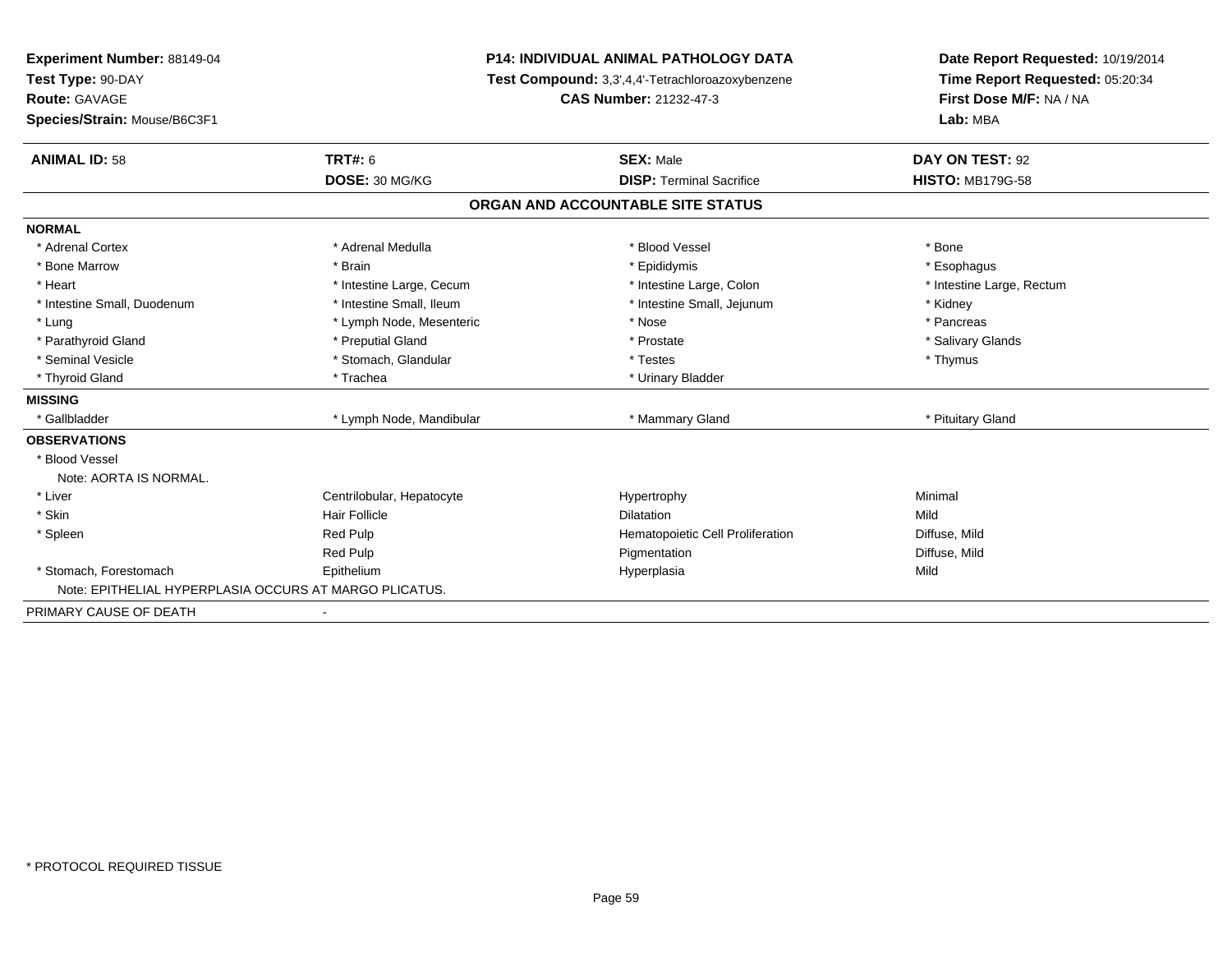| Experiment Number: 88149-04                            |                             | <b>P14: INDIVIDUAL ANIMAL PATHOLOGY DATA</b>     | Date Report Requested: 10/19/2014                          |
|--------------------------------------------------------|-----------------------------|--------------------------------------------------|------------------------------------------------------------|
| Test Type: 90-DAY                                      |                             | Test Compound: 3,3',4,4'-Tetrachloroazoxybenzene | Time Report Requested: 05:20:34<br>First Dose M/F: NA / NA |
| <b>Route: GAVAGE</b>                                   |                             | <b>CAS Number: 21232-47-3</b>                    |                                                            |
| Species/Strain: Mouse/B6C3F1                           |                             |                                                  | Lab: MBA                                                   |
| <b>ANIMAL ID: 59</b>                                   | <b>TRT#: 6</b>              | <b>SEX: Male</b>                                 | DAY ON TEST: 92                                            |
|                                                        | DOSE: 30 MG/KG              | <b>DISP: Terminal Sacrifice</b>                  | <b>HISTO: MB179G-59</b>                                    |
|                                                        |                             | ORGAN AND ACCOUNTABLE SITE STATUS                |                                                            |
| <b>NORMAL</b>                                          |                             |                                                  |                                                            |
| * Adrenal Cortex                                       | * Adrenal Medulla           | * Blood Vessel                                   | * Bone                                                     |
| * Bone Marrow                                          | * Brain                     | <b>Coagulating Gland</b>                         | * Epididymis                                               |
| * Esophagus                                            | * Heart                     | * Intestine Large, Cecum                         | * Intestine Large, Colon                                   |
| * Intestine Large, Rectum                              | * Intestine Small, Duodenum | * Intestine Small, Ileum                         | * Intestine Small, Jejunum                                 |
| * Kidney                                               | * Lung                      | * Lymph Node, Mandibular                         | * Lymph Node, Mesenteric                                   |
| * Nose                                                 | * Pancreas                  | * Pituitary Gland                                | * Prostate                                                 |
| * Salivary Glands                                      | * Seminal Vesicle           | * Stomach, Glandular                             | * Testes                                                   |
| * Thyroid Gland                                        | * Trachea                   | * Urinary Bladder                                |                                                            |
| <b>MISSING</b>                                         |                             |                                                  |                                                            |
| * Gallbladder                                          | * Mammary Gland             | * Parathyroid Gland                              |                                                            |
| <b>OBSERVATIONS</b>                                    |                             |                                                  |                                                            |
| * Blood Vessel                                         |                             |                                                  |                                                            |
| Note: AORTA IS NORMAL.                                 |                             |                                                  |                                                            |
| * Liver                                                | Centrilobular, Hepatocyte   | Hypertrophy                                      | Minimal                                                    |
| * Preputial Gland                                      |                             | Cyst                                             | Minimal                                                    |
| * Skin                                                 | <b>Hair Follicle</b>        | <b>Dilatation</b>                                | Minimal                                                    |
| * Spleen                                               | <b>Red Pulp</b>             | Hematopoietic Cell Proliferation                 | Diffuse, Minimal                                           |
|                                                        | Red Pulp                    | Pigmentation                                     | Diffuse, Mild                                              |
| * Stomach, Forestomach                                 | Epithelium                  | Hyperplasia                                      | Mild                                                       |
| Note: EPITHELIAL HYPERPLASIA OCCURS AT MARGO PLICATUS. |                             |                                                  |                                                            |
| * Thymus                                               |                             | Atrophy                                          | Diffuse, Minimal                                           |
| PRIMARY CAUSE OF DEATH                                 |                             |                                                  |                                                            |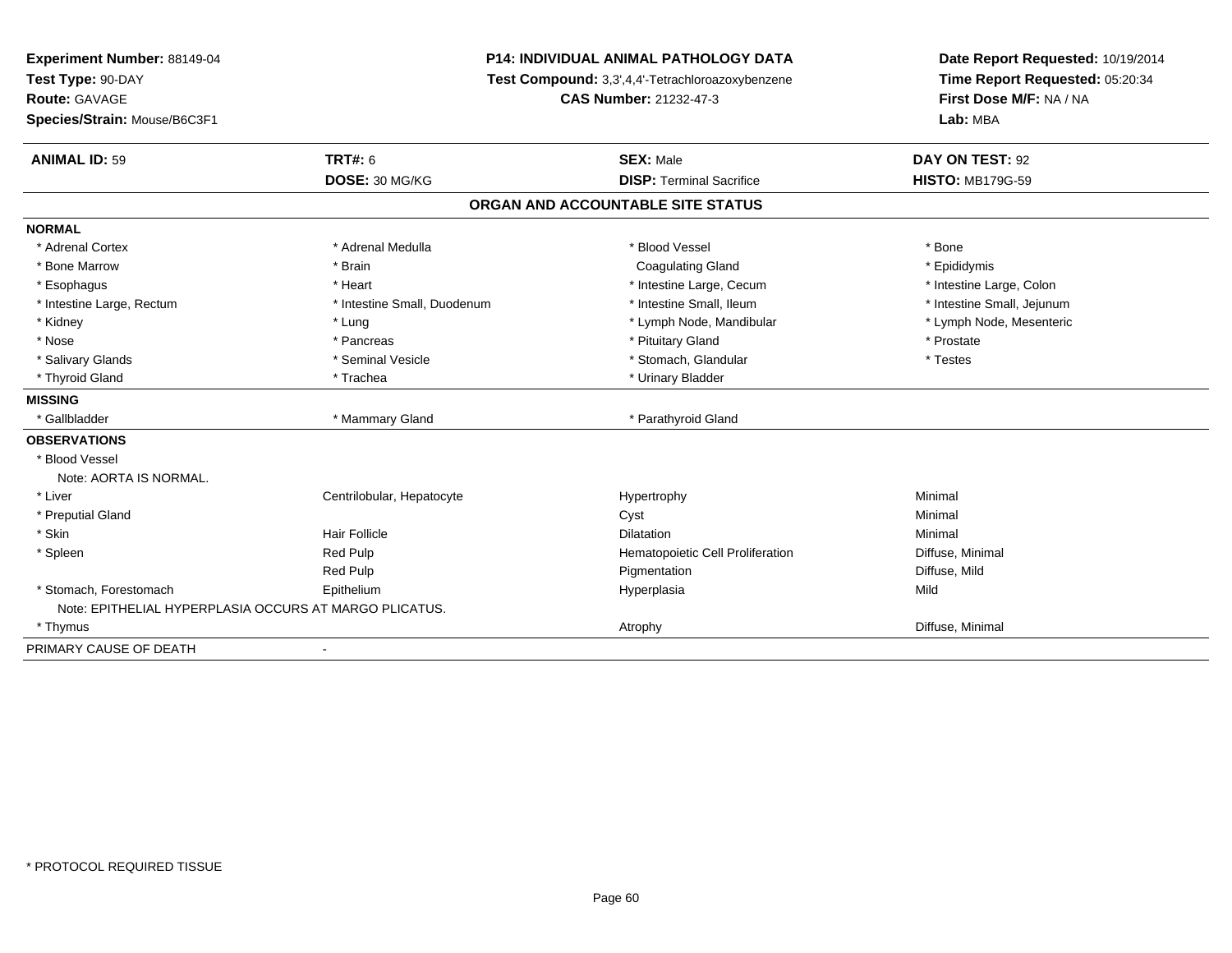| Experiment Number: 88149-04  |                                                            | <b>P14: INDIVIDUAL ANIMAL PATHOLOGY DATA</b>     | Date Report Requested: 10/19/2014 |  |
|------------------------------|------------------------------------------------------------|--------------------------------------------------|-----------------------------------|--|
| Test Type: 90-DAY            |                                                            | Test Compound: 3,3',4,4'-Tetrachloroazoxybenzene |                                   |  |
| Route: GAVAGE                |                                                            | <b>CAS Number: 21232-47-3</b>                    | First Dose M/F: NA / NA           |  |
| Species/Strain: Mouse/B6C3F1 |                                                            |                                                  | Lab: MBA                          |  |
| <b>ANIMAL ID: 60</b>         | <b>TRT#: 6</b>                                             | <b>SEX: Male</b>                                 | DAY ON TEST: 92                   |  |
|                              | DOSE: 30 MG/KG                                             | <b>DISP: Terminal Sacrifice</b>                  | <b>HISTO: MB179G-60</b>           |  |
|                              |                                                            | ORGAN AND ACCOUNTABLE SITE STATUS                |                                   |  |
| <b>NORMAL</b>                |                                                            |                                                  |                                   |  |
| * Adrenal Cortex             | * Adrenal Medulla                                          | * Blood Vessel                                   | * Bone                            |  |
| * Bone Marrow                | * Brain                                                    | * Epididymis                                     | * Esophagus                       |  |
| * Gallbladder                | * Heart                                                    | * Intestine Large, Cecum                         | * Intestine Large, Colon          |  |
| * Intestine Large, Rectum    | * Intestine Small, Duodenum                                | * Intestine Small, Ileum                         | * Intestine Small, Jejunum        |  |
| * Kidney                     | * Lung                                                     | * Lymph Node, Mandibular                         | * Lymph Node, Mesenteric          |  |
| * Nose                       | * Pancreas                                                 | * Pituitary Gland                                | * Preputial Gland                 |  |
| * Prostate                   | * Salivary Glands                                          | * Seminal Vesicle                                | * Stomach, Glandular              |  |
| * Testes                     | * Thyroid Gland                                            | * Trachea                                        | * Urinary Bladder                 |  |
| <b>MISSING</b>               |                                                            |                                                  |                                   |  |
| * Mammary Gland              | * Parathyroid Gland                                        |                                                  |                                   |  |
| <b>OBSERVATIONS</b>          |                                                            |                                                  |                                   |  |
| * Blood Vessel               |                                                            |                                                  |                                   |  |
| Note: AORTA IS NORMAL.       |                                                            |                                                  |                                   |  |
| * Liver                      | Centrilobular, Hepatocyte                                  | Hypertrophy                                      | Minimal                           |  |
| * Skin                       | Hair Follicle                                              | <b>Dilatation</b>                                | Mild                              |  |
| * Spleen                     | Red Pulp                                                   | Hematopoietic Cell Proliferation                 | Diffuse, Mild                     |  |
|                              | Red Pulp                                                   | Pigmentation                                     | Diffuse, Mild                     |  |
| * Stomach, Forestomach       | Epithelium                                                 | Hyperplasia                                      | Mild                              |  |
|                              | Note: EPITHELIAL HYPERPLASIA OCCURS AT THE MARGO PLICATUS. |                                                  |                                   |  |
| * Thymus                     | Thymocyte                                                  | <b>Necrosis</b>                                  | Mild                              |  |
| PRIMARY CAUSE OF DEATH       |                                                            |                                                  |                                   |  |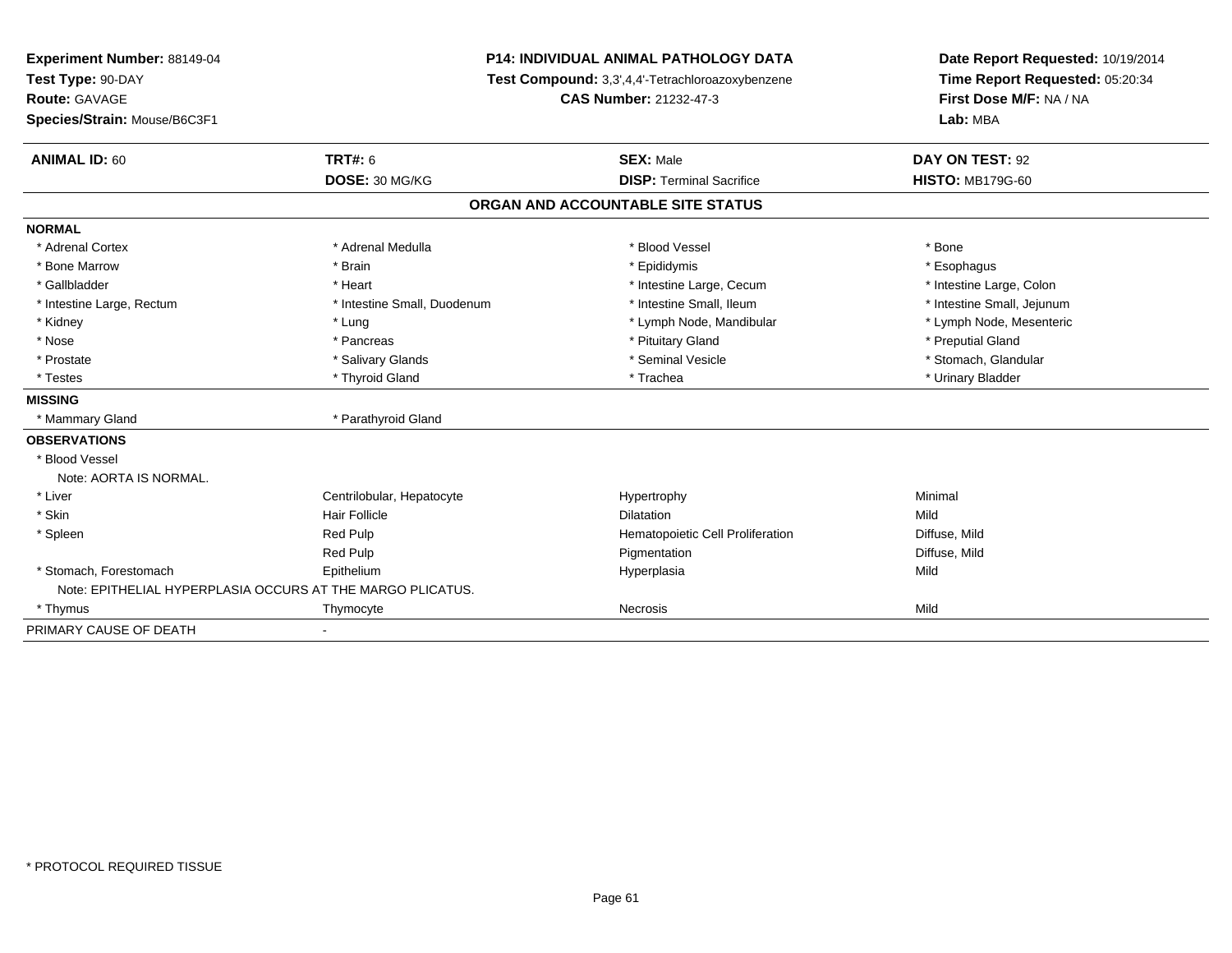| Experiment Number: 88149-04<br>Test Type: 90-DAY<br><b>Route: GAVAGE</b><br>Species/Strain: Mouse/B6C3F1 | <b>P14: INDIVIDUAL ANIMAL PATHOLOGY DATA</b><br>Test Compound: 3,3',4,4'-Tetrachloroazoxybenzene<br>CAS Number: 21232-47-3 |                                   | Date Report Requested: 10/19/2014<br>Time Report Requested: 05:20:34<br>First Dose M/F: NA / NA<br>Lab: MBA |
|----------------------------------------------------------------------------------------------------------|----------------------------------------------------------------------------------------------------------------------------|-----------------------------------|-------------------------------------------------------------------------------------------------------------|
| <b>ANIMAL ID: 61</b>                                                                                     | <b>TRT#: 7</b>                                                                                                             | <b>SEX: Female</b>                | DAY ON TEST: 92                                                                                             |
|                                                                                                          | DOSE: 0 MG/KG                                                                                                              | <b>DISP: Terminal Sacrifice</b>   | <b>HISTO: MB179G-61</b>                                                                                     |
|                                                                                                          |                                                                                                                            | ORGAN AND ACCOUNTABLE SITE STATUS |                                                                                                             |
| <b>NORMAL</b>                                                                                            |                                                                                                                            |                                   |                                                                                                             |
| * Adrenal Cortex                                                                                         | * Adrenal Medulla                                                                                                          | * Blood Vessel                    | * Bone                                                                                                      |
| * Bone Marrow                                                                                            | * Brain                                                                                                                    | * Clitoral Gland                  | * Esophagus                                                                                                 |
| * Gallbladder                                                                                            | * Heart                                                                                                                    | * Intestine Large, Cecum          | * Intestine Large, Colon                                                                                    |
| * Intestine Large, Rectum                                                                                | * Intestine Small, Duodenum                                                                                                | * Intestine Small, Ileum          | * Intestine Small, Jejunum                                                                                  |
| * Kidney                                                                                                 | * Liver                                                                                                                    | * Lung                            | * Lymph Node, Mandibular                                                                                    |
| * Lymph Node, Mesenteric                                                                                 | * Mammary Gland                                                                                                            | * Nose                            | * Ovary                                                                                                     |
| * Pancreas                                                                                               | * Pituitary Gland                                                                                                          | * Salivary Glands                 | * Skin                                                                                                      |
| * Stomach, Forestomach                                                                                   | * Stomach, Glandular                                                                                                       | * Thymus                          | * Trachea                                                                                                   |
| * Urinary Bladder                                                                                        | * Uterus                                                                                                                   |                                   |                                                                                                             |
| <b>MISSING</b>                                                                                           |                                                                                                                            |                                   |                                                                                                             |
| * Parathyroid Gland                                                                                      |                                                                                                                            |                                   |                                                                                                             |
| <b>OBSERVATIONS</b>                                                                                      |                                                                                                                            |                                   |                                                                                                             |
| * Blood Vessel                                                                                           |                                                                                                                            |                                   |                                                                                                             |
| Note: AORTA IS NORMAL.                                                                                   |                                                                                                                            |                                   |                                                                                                             |
| * Spleen                                                                                                 | <b>Red Pulp</b>                                                                                                            | Pigmentation                      | Diffuse, Minimal                                                                                            |
| PRIMARY CAUSE OF DEATH                                                                                   |                                                                                                                            |                                   |                                                                                                             |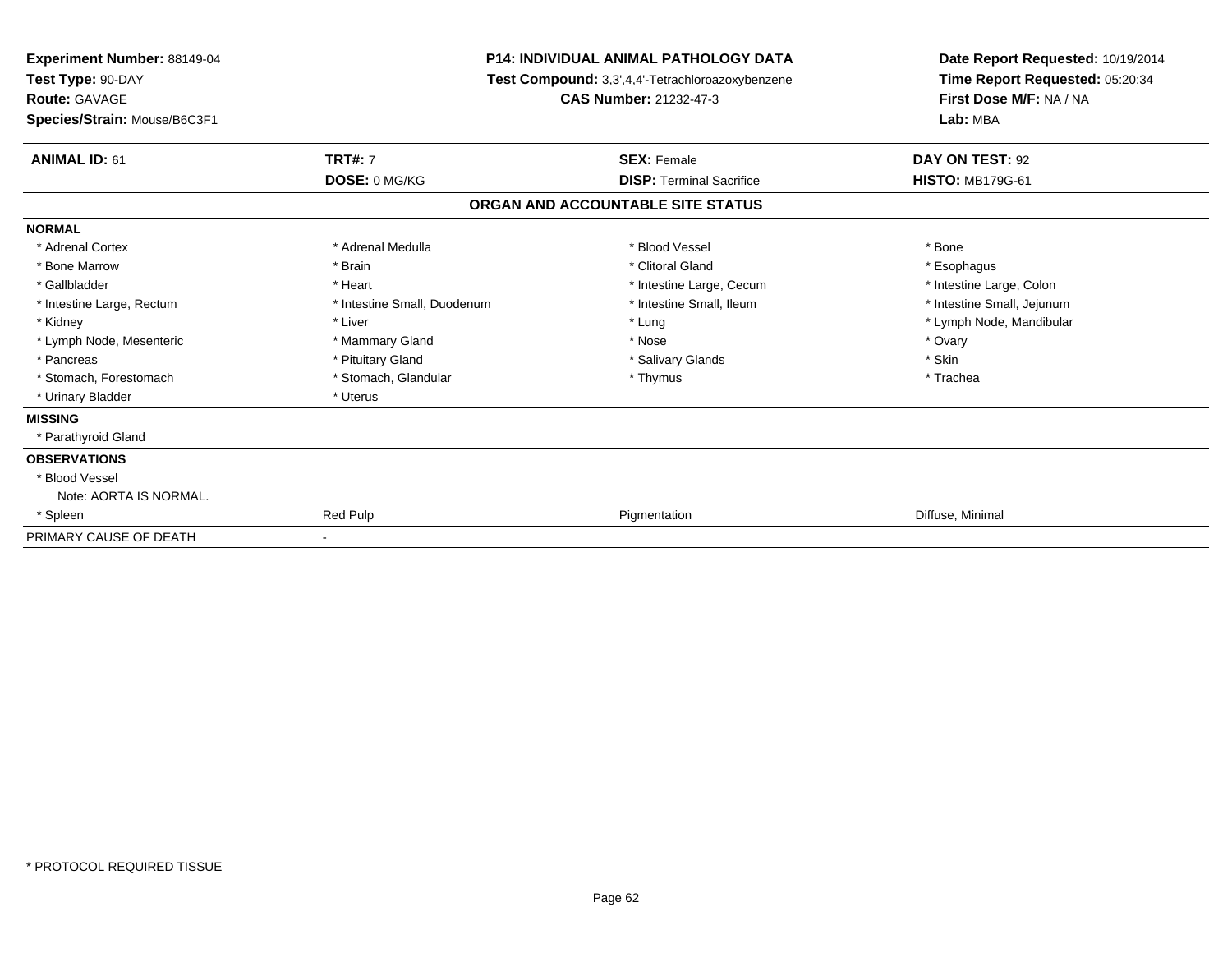| <b>Experiment Number: 88149-04</b><br>Test Type: 90-DAY<br><b>Route: GAVAGE</b><br>Species/Strain: Mouse/B6C3F1 |                             | <b>P14: INDIVIDUAL ANIMAL PATHOLOGY DATA</b><br>Test Compound: 3,3',4,4'-Tetrachloroazoxybenzene<br><b>CAS Number: 21232-47-3</b> | Date Report Requested: 10/19/2014<br>Time Report Requested: 05:20:34<br>First Dose M/F: NA / NA<br>Lab: MBA |
|-----------------------------------------------------------------------------------------------------------------|-----------------------------|-----------------------------------------------------------------------------------------------------------------------------------|-------------------------------------------------------------------------------------------------------------|
| <b>ANIMAL ID: 62</b>                                                                                            | <b>TRT#: 7</b>              | <b>SEX: Female</b>                                                                                                                | DAY ON TEST: 92                                                                                             |
|                                                                                                                 | DOSE: 0 MG/KG               | <b>DISP: Terminal Sacrifice</b>                                                                                                   | <b>HISTO: MB179G-62</b>                                                                                     |
|                                                                                                                 |                             | ORGAN AND ACCOUNTABLE SITE STATUS                                                                                                 |                                                                                                             |
| <b>NORMAL</b>                                                                                                   |                             |                                                                                                                                   |                                                                                                             |
| * Adrenal Cortex                                                                                                | * Adrenal Medulla           | * Blood Vessel                                                                                                                    | * Bone                                                                                                      |
| * Bone Marrow                                                                                                   | * Brain                     | * Clitoral Gland                                                                                                                  | * Esophagus                                                                                                 |
| * Gallbladder                                                                                                   | * Heart                     | * Intestine Large, Cecum                                                                                                          | * Intestine Large, Colon                                                                                    |
| * Intestine Large, Rectum                                                                                       | * Intestine Small, Duodenum | * Intestine Small, Ileum                                                                                                          | * Intestine Small, Jejunum                                                                                  |
| * Kidney                                                                                                        | * Liver                     | * Lung                                                                                                                            | * Lymph Node, Mandibular                                                                                    |
| * Lymph Node, Mesenteric                                                                                        | * Mammary Gland             | * Nose                                                                                                                            | * Ovarv                                                                                                     |
| * Pancreas                                                                                                      | * Salivary Glands           | * Skin                                                                                                                            | * Stomach, Forestomach                                                                                      |
| * Stomach, Glandular                                                                                            | * Thymus                    | * Thyroid Gland                                                                                                                   | * Trachea                                                                                                   |
| * Urinary Bladder                                                                                               | * Uterus                    |                                                                                                                                   |                                                                                                             |
| <b>MISSING</b>                                                                                                  |                             |                                                                                                                                   |                                                                                                             |
| * Pituitary Gland                                                                                               |                             |                                                                                                                                   |                                                                                                             |
| <b>OBSERVATIONS</b>                                                                                             |                             |                                                                                                                                   |                                                                                                             |
| * Blood Vessel                                                                                                  |                             |                                                                                                                                   |                                                                                                             |
| Note: AORTA IS NORMAL.                                                                                          |                             |                                                                                                                                   |                                                                                                             |
| * Parathyroid Gland                                                                                             |                             | <b>Infiltration Cellular</b>                                                                                                      | Lymphocyte, Moderate                                                                                        |
| * Spleen                                                                                                        | Red Pulp                    | Pigmentation                                                                                                                      | Diffuse, Minimal                                                                                            |
| PRIMARY CAUSE OF DEATH                                                                                          |                             |                                                                                                                                   |                                                                                                             |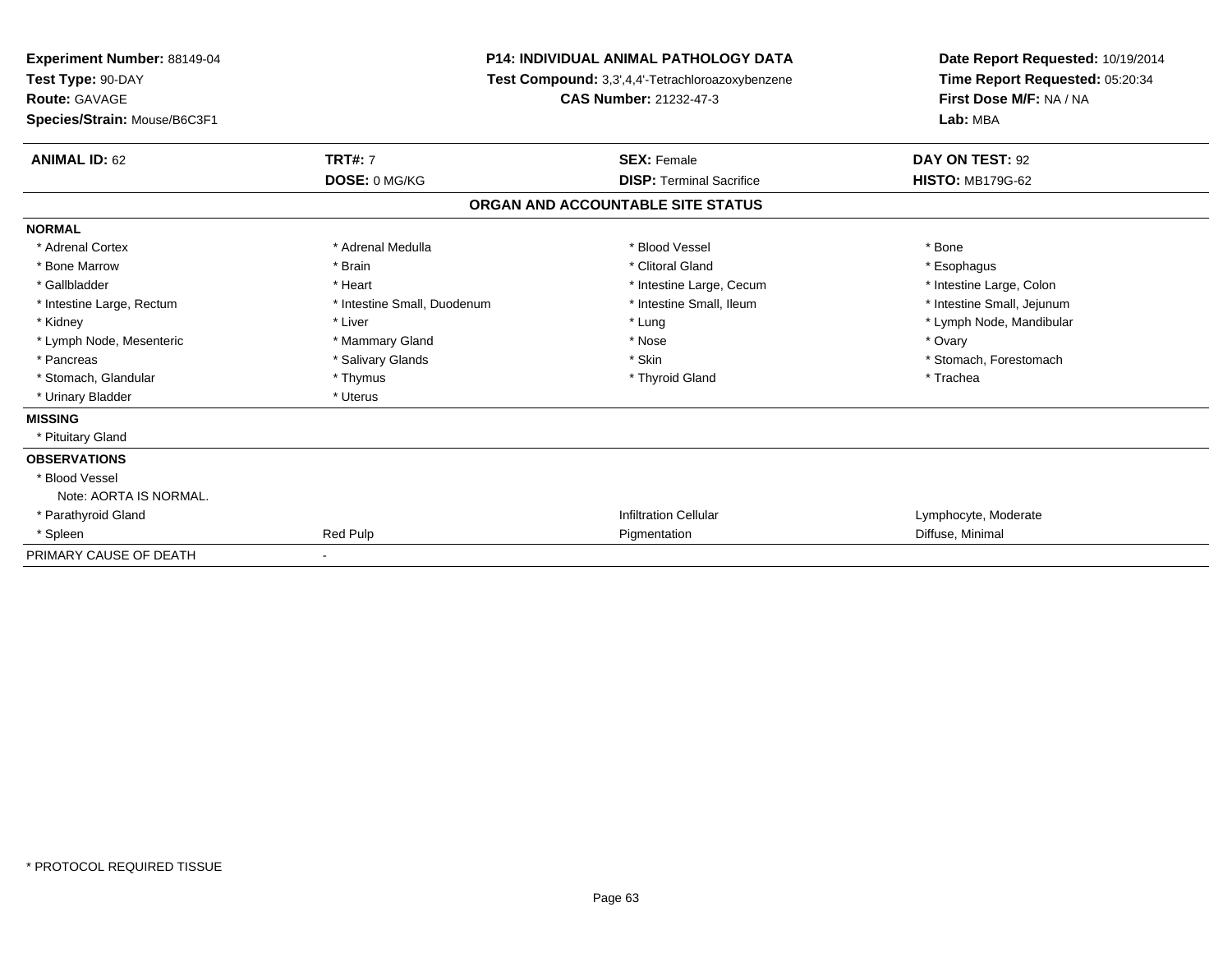| <b>Experiment Number: 88149-04</b><br>Test Type: 90-DAY |                             | <b>P14: INDIVIDUAL ANIMAL PATHOLOGY DATA</b><br>Test Compound: 3,3',4,4'-Tetrachloroazoxybenzene | Date Report Requested: 10/19/2014<br>Time Report Requested: 05:20:34 |  |
|---------------------------------------------------------|-----------------------------|--------------------------------------------------------------------------------------------------|----------------------------------------------------------------------|--|
| <b>Route: GAVAGE</b><br>Species/Strain: Mouse/B6C3F1    |                             | <b>CAS Number: 21232-47-3</b>                                                                    | First Dose M/F: NA / NA<br>Lab: MBA                                  |  |
| <b>ANIMAL ID: 63</b>                                    | <b>TRT#: 7</b>              | <b>SEX: Female</b>                                                                               | DAY ON TEST: 92                                                      |  |
|                                                         | DOSE: 0 MG/KG               | <b>DISP: Terminal Sacrifice</b>                                                                  | <b>HISTO: MB179G-63</b>                                              |  |
|                                                         |                             | ORGAN AND ACCOUNTABLE SITE STATUS                                                                |                                                                      |  |
| <b>NORMAL</b>                                           |                             |                                                                                                  |                                                                      |  |
| * Adrenal Cortex                                        | * Adrenal Medulla           | * Blood Vessel                                                                                   | * Bone                                                               |  |
| * Bone Marrow                                           | * Brain                     | * Clitoral Gland                                                                                 | * Esophagus                                                          |  |
| * Gallbladder                                           | * Heart                     | * Intestine Large, Cecum                                                                         | * Intestine Large, Colon                                             |  |
| * Intestine Large, Rectum                               | * Intestine Small, Duodenum | * Intestine Small, Ileum                                                                         | * Intestine Small, Jejunum                                           |  |
| * Kidney                                                | * Liver                     | * Lung                                                                                           | * Lymph Node, Mandibular                                             |  |
| * Lymph Node, Mesenteric                                | * Mammary Gland             | * Nose                                                                                           | * Ovary                                                              |  |
| * Pancreas                                              | * Pituitary Gland           | * Salivary Glands                                                                                | * Skin                                                               |  |
| * Stomach, Forestomach                                  | * Stomach, Glandular        | * Thymus                                                                                         | * Thyroid Gland                                                      |  |
| * Trachea                                               | * Urinary Bladder           | * Uterus                                                                                         |                                                                      |  |
| <b>OBSERVATIONS</b>                                     |                             |                                                                                                  |                                                                      |  |
| * Blood Vessel                                          |                             |                                                                                                  |                                                                      |  |
| Note: AORTA IS NORMAL.                                  |                             |                                                                                                  |                                                                      |  |
| * Parathyroid Gland                                     |                             | Inflammation                                                                                     | Granulomatous, Focal, Mild                                           |  |
| * Spleen                                                | Red Pulp                    | Pigmentation                                                                                     | Diffuse, Mild                                                        |  |
| PRIMARY CAUSE OF DEATH                                  |                             |                                                                                                  |                                                                      |  |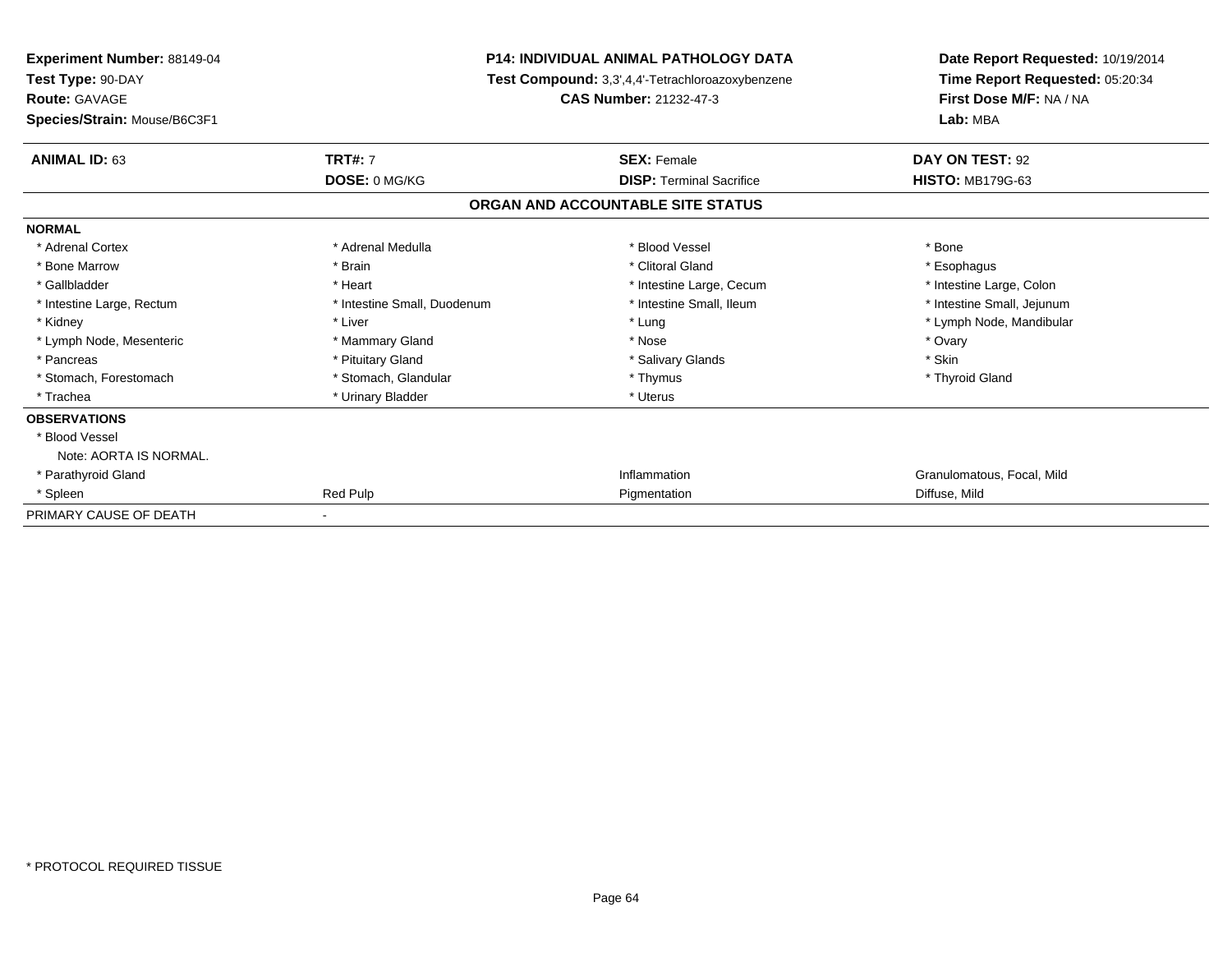| Experiment Number: 88149-04<br>Test Type: 90-DAY<br><b>Route: GAVAGE</b> |                             | <b>P14: INDIVIDUAL ANIMAL PATHOLOGY DATA</b><br>Test Compound: 3,3',4,4'-Tetrachloroazoxybenzene<br><b>CAS Number: 21232-47-3</b> | Date Report Requested: 10/19/2014<br>Time Report Requested: 05:20:34<br>First Dose M/F: NA / NA |
|--------------------------------------------------------------------------|-----------------------------|-----------------------------------------------------------------------------------------------------------------------------------|-------------------------------------------------------------------------------------------------|
| Species/Strain: Mouse/B6C3F1                                             |                             |                                                                                                                                   | Lab: MBA                                                                                        |
| <b>ANIMAL ID: 64</b>                                                     | <b>TRT#: 7</b>              | <b>SEX: Female</b>                                                                                                                | DAY ON TEST: 92                                                                                 |
|                                                                          | DOSE: 0 MG/KG               | <b>DISP: Terminal Sacrifice</b>                                                                                                   | <b>HISTO: MB179G-64</b>                                                                         |
|                                                                          |                             | ORGAN AND ACCOUNTABLE SITE STATUS                                                                                                 |                                                                                                 |
| <b>NORMAL</b>                                                            |                             |                                                                                                                                   |                                                                                                 |
| * Adrenal Cortex                                                         | * Adrenal Medulla           | * Blood Vessel                                                                                                                    | * Bone                                                                                          |
| * Bone Marrow                                                            | * Brain                     | * Clitoral Gland                                                                                                                  | * Esophagus                                                                                     |
| * Gallbladder                                                            | * Heart                     | * Intestine Large, Cecum                                                                                                          | * Intestine Large, Colon                                                                        |
| * Intestine Large, Rectum                                                | * Intestine Small, Duodenum | * Intestine Small, Ileum                                                                                                          | * Intestine Small, Jejunum                                                                      |
| * Kidney                                                                 | * Liver                     | * Lung                                                                                                                            | * Lymph Node, Mandibular                                                                        |
| * Lymph Node, Mesenteric                                                 | * Mammary Gland             | * Nose                                                                                                                            | * Ovary                                                                                         |
| * Pancreas                                                               | * Pituitary Gland           | * Salivary Glands                                                                                                                 | * Skin                                                                                          |
| * Stomach, Forestomach                                                   | * Stomach, Glandular        | * Thymus                                                                                                                          | * Thyroid Gland                                                                                 |
| * Trachea                                                                | * Urinary Bladder           | * Uterus                                                                                                                          |                                                                                                 |
| <b>MISSING</b>                                                           |                             |                                                                                                                                   |                                                                                                 |
| * Parathyroid Gland                                                      |                             |                                                                                                                                   |                                                                                                 |
| <b>OBSERVATIONS</b>                                                      |                             |                                                                                                                                   |                                                                                                 |
| * Blood Vessel                                                           |                             |                                                                                                                                   |                                                                                                 |
| Note: AORTA IS NORMAL.                                                   |                             |                                                                                                                                   |                                                                                                 |
| * Spleen                                                                 | Red Pulp                    | Pigmentation                                                                                                                      | Diffuse, Minimal                                                                                |
| PRIMARY CAUSE OF DEATH                                                   |                             |                                                                                                                                   |                                                                                                 |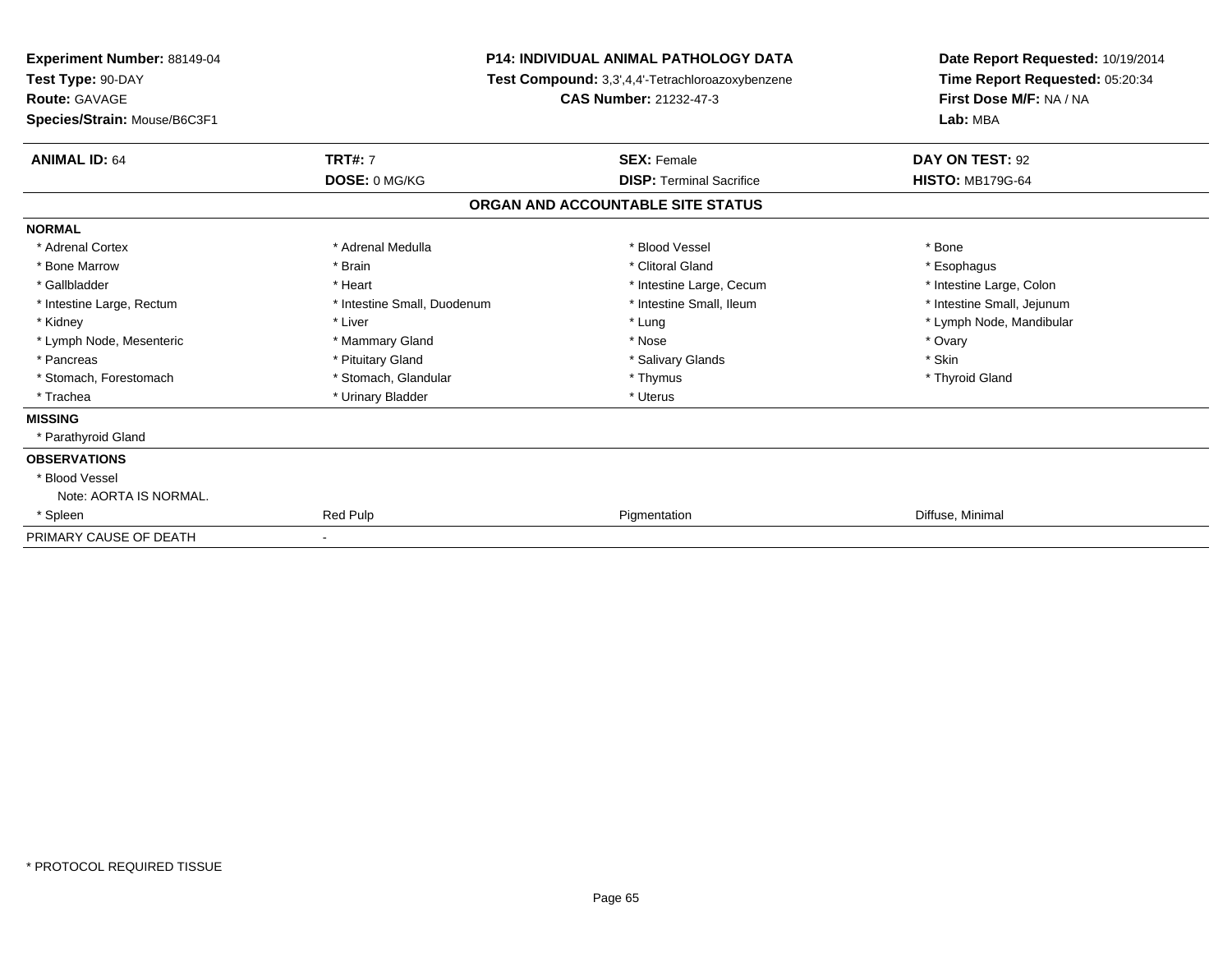| Experiment Number: 88149-04<br>Test Type: 90-DAY<br><b>Route: GAVAGE</b> |                             | <b>P14: INDIVIDUAL ANIMAL PATHOLOGY DATA</b><br>Test Compound: 3,3',4,4'-Tetrachloroazoxybenzene<br><b>CAS Number: 21232-47-3</b> | Date Report Requested: 10/19/2014<br>Time Report Requested: 05:20:34<br>First Dose M/F: NA / NA |
|--------------------------------------------------------------------------|-----------------------------|-----------------------------------------------------------------------------------------------------------------------------------|-------------------------------------------------------------------------------------------------|
| Species/Strain: Mouse/B6C3F1                                             |                             |                                                                                                                                   | Lab: MBA                                                                                        |
| <b>ANIMAL ID: 65</b>                                                     | <b>TRT#: 7</b>              | <b>SEX: Female</b>                                                                                                                | DAY ON TEST: 92                                                                                 |
|                                                                          | DOSE: 0 MG/KG               | <b>DISP: Terminal Sacrifice</b>                                                                                                   | <b>HISTO: MB179G-65</b>                                                                         |
|                                                                          |                             | ORGAN AND ACCOUNTABLE SITE STATUS                                                                                                 |                                                                                                 |
| <b>NORMAL</b>                                                            |                             |                                                                                                                                   |                                                                                                 |
| * Adrenal Cortex                                                         | * Adrenal Medulla           | * Blood Vessel                                                                                                                    | * Bone                                                                                          |
| * Bone Marrow                                                            | * Brain                     | * Clitoral Gland                                                                                                                  | * Esophagus                                                                                     |
| * Gallbladder                                                            | * Heart                     | * Intestine Large, Cecum                                                                                                          | * Intestine Large, Colon                                                                        |
| * Intestine Large, Rectum                                                | * Intestine Small, Duodenum | * Intestine Small, Ileum                                                                                                          | * Intestine Small, Jejunum                                                                      |
| * Kidney                                                                 | * Liver                     | * Lung                                                                                                                            | * Lymph Node, Mandibular                                                                        |
| * Lymph Node, Mesenteric                                                 | * Mammary Gland             | * Nose                                                                                                                            | * Ovary                                                                                         |
| * Pancreas                                                               | * Pituitary Gland           | * Salivary Glands                                                                                                                 | * Skin                                                                                          |
| * Stomach, Forestomach                                                   | * Stomach, Glandular        | * Thymus                                                                                                                          | * Thyroid Gland                                                                                 |
| * Trachea                                                                | * Urinary Bladder           | * Uterus                                                                                                                          |                                                                                                 |
| <b>MISSING</b>                                                           |                             |                                                                                                                                   |                                                                                                 |
| * Parathyroid Gland                                                      |                             |                                                                                                                                   |                                                                                                 |
| <b>OBSERVATIONS</b>                                                      |                             |                                                                                                                                   |                                                                                                 |
| * Blood Vessel                                                           |                             |                                                                                                                                   |                                                                                                 |
| Note: AORTA IS NORMAL.                                                   |                             |                                                                                                                                   |                                                                                                 |
| * Spleen                                                                 | Red Pulp                    | Pigmentation                                                                                                                      | Diffuse, Minimal                                                                                |
| PRIMARY CAUSE OF DEATH                                                   |                             |                                                                                                                                   |                                                                                                 |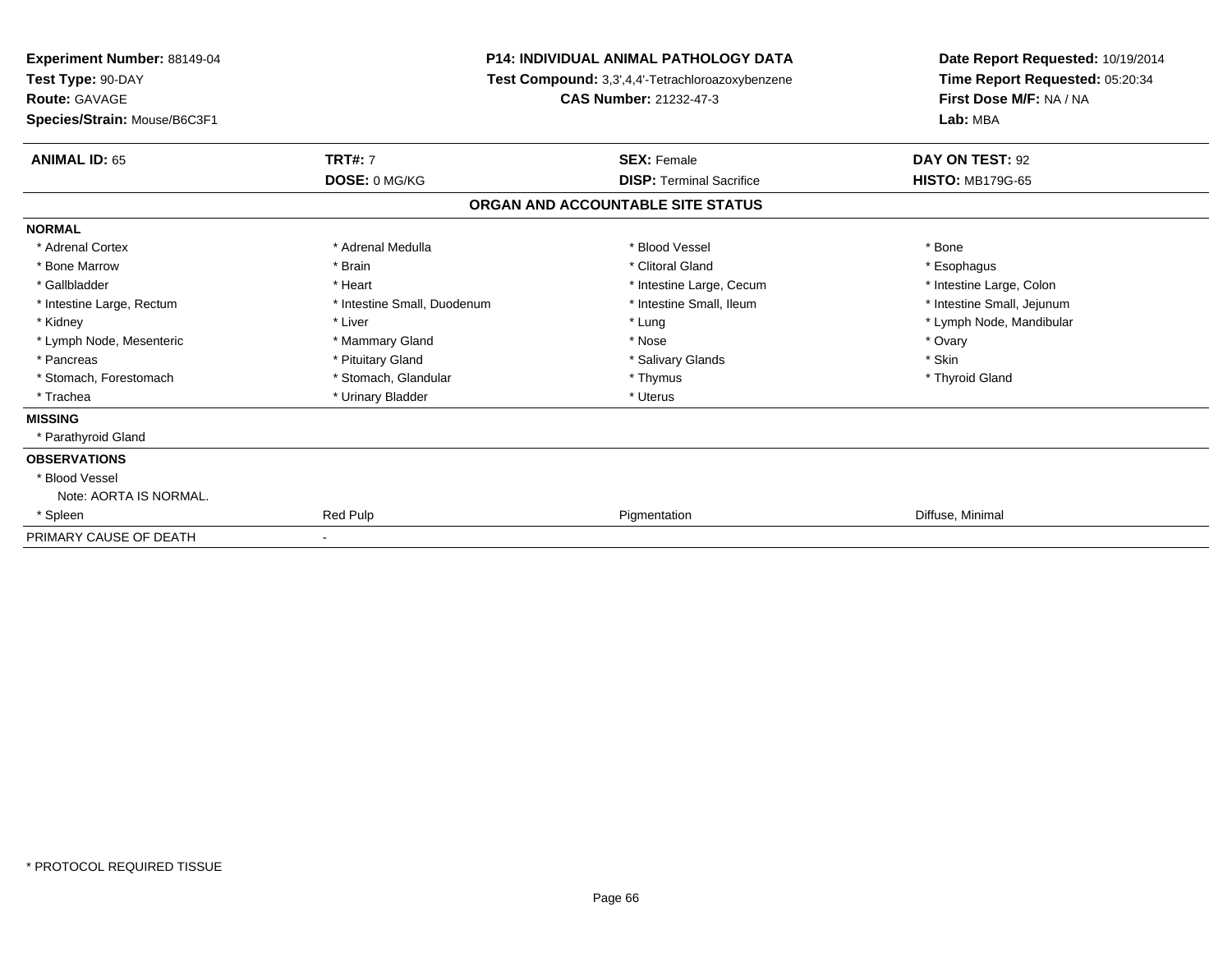| <b>Experiment Number: 88149-04</b><br>Test Type: 90-DAY<br><b>Route: GAVAGE</b> |                             | <b>P14: INDIVIDUAL ANIMAL PATHOLOGY DATA</b><br>Test Compound: 3,3',4,4'-Tetrachloroazoxybenzene<br><b>CAS Number: 21232-47-3</b> | Date Report Requested: 10/19/2014<br>Time Report Requested: 05:20:34<br>First Dose M/F: NA / NA |  |
|---------------------------------------------------------------------------------|-----------------------------|-----------------------------------------------------------------------------------------------------------------------------------|-------------------------------------------------------------------------------------------------|--|
| Species/Strain: Mouse/B6C3F1                                                    |                             |                                                                                                                                   | Lab: MBA                                                                                        |  |
| <b>ANIMAL ID: 66</b>                                                            | <b>TRT#: 7</b>              | <b>SEX: Female</b>                                                                                                                | DAY ON TEST: 92                                                                                 |  |
|                                                                                 | DOSE: 0 MG/KG               | <b>DISP: Terminal Sacrifice</b>                                                                                                   | <b>HISTO: MB179G-66</b>                                                                         |  |
|                                                                                 |                             | ORGAN AND ACCOUNTABLE SITE STATUS                                                                                                 |                                                                                                 |  |
| <b>NORMAL</b>                                                                   |                             |                                                                                                                                   |                                                                                                 |  |
| * Adrenal Cortex                                                                | * Adrenal Medulla           | * Blood Vessel                                                                                                                    | * Bone                                                                                          |  |
| * Bone Marrow                                                                   | * Brain                     | * Clitoral Gland                                                                                                                  | * Esophagus                                                                                     |  |
| * Gallbladder                                                                   | * Heart                     | * Intestine Large, Cecum                                                                                                          | * Intestine Large, Colon                                                                        |  |
| * Intestine Large, Rectum                                                       | * Intestine Small, Duodenum | * Intestine Small, Ileum                                                                                                          | * Intestine Small, Jejunum                                                                      |  |
| * Kidney                                                                        | * Liver                     | * Lung                                                                                                                            | * Lymph Node, Mandibular                                                                        |  |
| * Lymph Node, Mesenteric                                                        | * Mammary Gland             | * Nose                                                                                                                            | * Ovary                                                                                         |  |
| * Pancreas                                                                      | * Pituitary Gland           | * Salivary Glands                                                                                                                 | * Skin                                                                                          |  |
| * Stomach, Forestomach                                                          | * Stomach, Glandular        | * Thymus                                                                                                                          | * Thyroid Gland                                                                                 |  |
| * Trachea                                                                       | * Urinary Bladder           | * Uterus                                                                                                                          |                                                                                                 |  |
| <b>MISSING</b>                                                                  |                             |                                                                                                                                   |                                                                                                 |  |
| * Parathyroid Gland                                                             |                             |                                                                                                                                   |                                                                                                 |  |
| <b>OBSERVATIONS</b>                                                             |                             |                                                                                                                                   |                                                                                                 |  |
| * Blood Vessel                                                                  |                             |                                                                                                                                   |                                                                                                 |  |
| Note: AORTA IS NORMAL.                                                          |                             |                                                                                                                                   |                                                                                                 |  |
| * Spleen                                                                        | Red Pulp                    | Pigmentation                                                                                                                      | Diffuse, Minimal                                                                                |  |
| PRIMARY CAUSE OF DEATH                                                          |                             |                                                                                                                                   |                                                                                                 |  |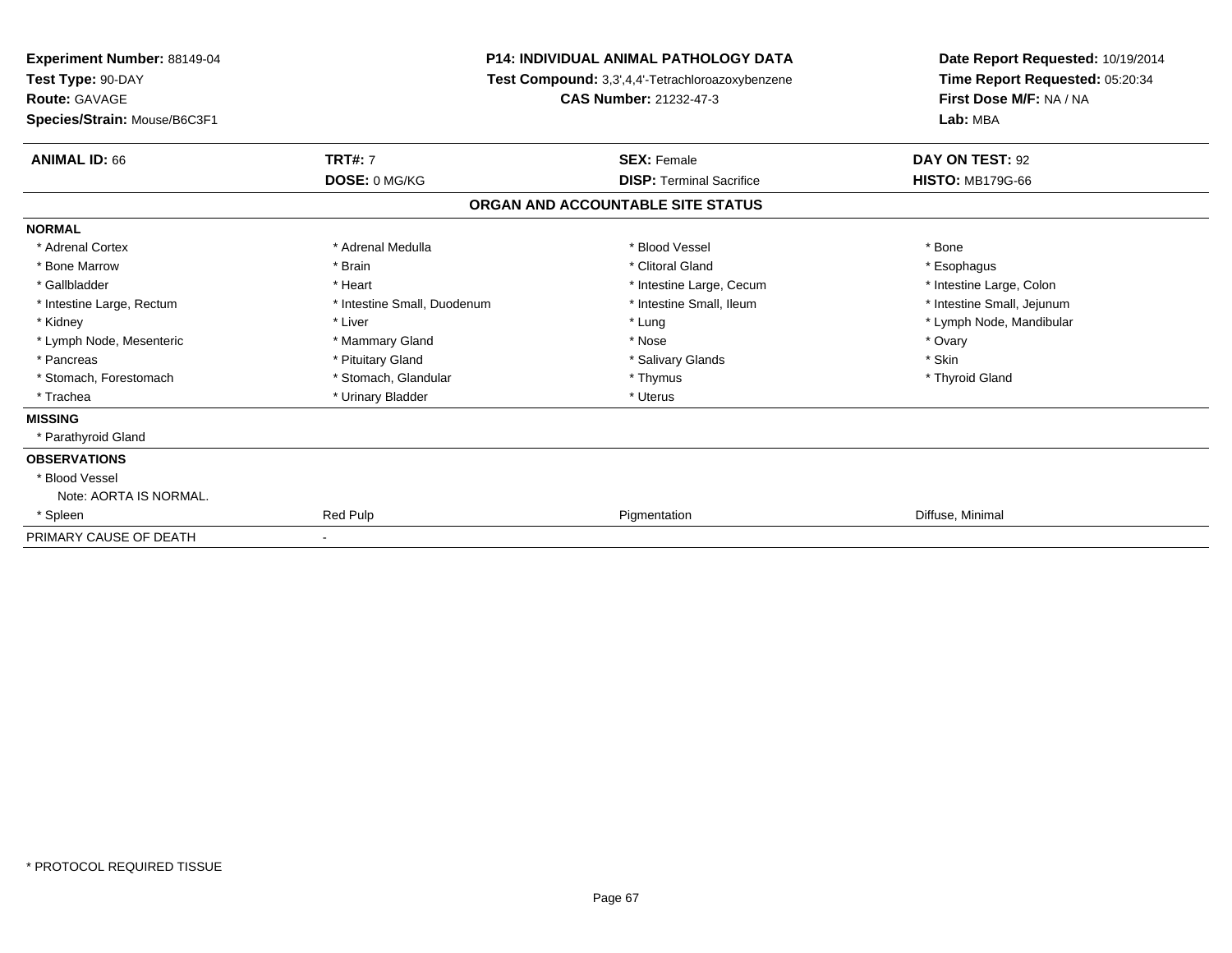| Experiment Number: 88149-04<br>Test Type: 90-DAY<br><b>Route: GAVAGE</b><br>Species/Strain: Mouse/B6C3F1 |                             | <b>P14: INDIVIDUAL ANIMAL PATHOLOGY DATA</b><br>Test Compound: 3,3',4,4'-Tetrachloroazoxybenzene<br><b>CAS Number: 21232-47-3</b> | Date Report Requested: 10/19/2014<br>Time Report Requested: 05:20:34<br>First Dose M/F: NA / NA<br>Lab: MBA |
|----------------------------------------------------------------------------------------------------------|-----------------------------|-----------------------------------------------------------------------------------------------------------------------------------|-------------------------------------------------------------------------------------------------------------|
|                                                                                                          |                             |                                                                                                                                   |                                                                                                             |
| <b>ANIMAL ID: 67</b>                                                                                     | <b>TRT#: 7</b>              | <b>SEX: Female</b>                                                                                                                | DAY ON TEST: 92                                                                                             |
|                                                                                                          | DOSE: 0 MG/KG               | <b>DISP: Terminal Sacrifice</b>                                                                                                   | <b>HISTO: MB179G-67</b>                                                                                     |
|                                                                                                          |                             | ORGAN AND ACCOUNTABLE SITE STATUS                                                                                                 |                                                                                                             |
| <b>NORMAL</b>                                                                                            |                             |                                                                                                                                   |                                                                                                             |
| * Adrenal Cortex                                                                                         | * Adrenal Medulla           | * Blood Vessel                                                                                                                    | * Bone                                                                                                      |
| * Bone Marrow                                                                                            | * Brain                     | * Clitoral Gland                                                                                                                  | * Esophagus                                                                                                 |
| * Gallbladder                                                                                            | * Heart                     | * Intestine Large, Cecum                                                                                                          | * Intestine Large, Colon                                                                                    |
| * Intestine Large, Rectum                                                                                | * Intestine Small, Duodenum | * Intestine Small, Ileum                                                                                                          | * Intestine Small, Jejunum                                                                                  |
| * Kidney                                                                                                 | * Liver                     | * Lung                                                                                                                            | * Lymph Node, Mandibular                                                                                    |
| * Lymph Node, Mesenteric                                                                                 | * Mammary Gland             | * Nose                                                                                                                            | * Ovary                                                                                                     |
| * Pancreas                                                                                               | * Pituitary Gland           | * Salivary Glands                                                                                                                 | * Skin                                                                                                      |
| * Stomach, Forestomach                                                                                   | * Stomach, Glandular        | * Thymus                                                                                                                          | * Thyroid Gland                                                                                             |
| * Trachea                                                                                                | * Urinary Bladder           | * Uterus                                                                                                                          |                                                                                                             |
| <b>MISSING</b>                                                                                           |                             |                                                                                                                                   |                                                                                                             |
| * Parathyroid Gland                                                                                      |                             |                                                                                                                                   |                                                                                                             |
| <b>OBSERVATIONS</b>                                                                                      |                             |                                                                                                                                   |                                                                                                             |
| * Blood Vessel                                                                                           |                             |                                                                                                                                   |                                                                                                             |
| Note: AORTA IS NORMAL.                                                                                   |                             |                                                                                                                                   |                                                                                                             |
| * Spleen                                                                                                 | Red Pulp                    | Hematopoietic Cell Proliferation                                                                                                  | Diffuse, Minimal                                                                                            |
|                                                                                                          | Red Pulp                    | Pigmentation                                                                                                                      | Diffuse, Mild                                                                                               |
| PRIMARY CAUSE OF DEATH                                                                                   |                             |                                                                                                                                   |                                                                                                             |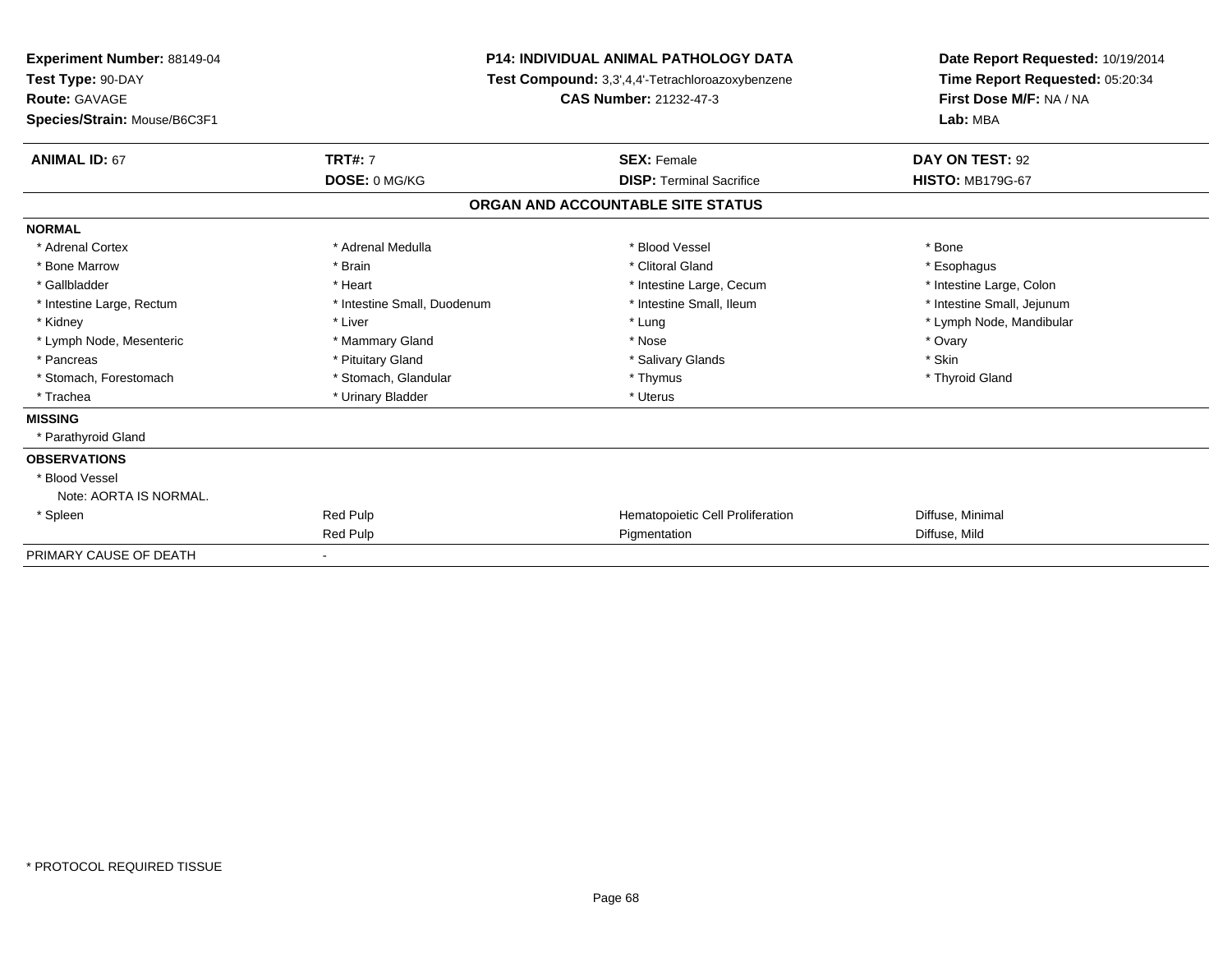| Experiment Number: 88149-04<br>Test Type: 90-DAY<br><b>Route: GAVAGE</b><br><b>CAS Number: 21232-47-3</b><br>Species/Strain: Mouse/B6C3F1 |                          | <b>P14: INDIVIDUAL ANIMAL PATHOLOGY DATA</b><br>Test Compound: 3,3',4,4'-Tetrachloroazoxybenzene | Date Report Requested: 10/19/2014<br>Time Report Requested: 05:20:34<br>First Dose M/F: NA / NA<br>Lab: MBA |
|-------------------------------------------------------------------------------------------------------------------------------------------|--------------------------|--------------------------------------------------------------------------------------------------|-------------------------------------------------------------------------------------------------------------|
| <b>ANIMAL ID: 68</b>                                                                                                                      | <b>TRT#: 7</b>           | <b>SEX: Female</b>                                                                               | DAY ON TEST: 92                                                                                             |
|                                                                                                                                           | DOSE: 0 MG/KG            | <b>DISP: Terminal Sacrifice</b>                                                                  | <b>HISTO: MB179G-68</b>                                                                                     |
|                                                                                                                                           |                          | ORGAN AND ACCOUNTABLE SITE STATUS                                                                |                                                                                                             |
| <b>NORMAL</b>                                                                                                                             |                          |                                                                                                  |                                                                                                             |
| * Adrenal Medulla                                                                                                                         | * Blood Vessel           | * Bone                                                                                           | * Bone Marrow                                                                                               |
| * Brain                                                                                                                                   | * Clitoral Gland         | * Esophagus                                                                                      | * Gallbladder                                                                                               |
| * Heart                                                                                                                                   | * Intestine Large, Cecum | * Intestine Large, Colon                                                                         | * Intestine Large, Rectum                                                                                   |
| * Intestine Small, Duodenum                                                                                                               | * Intestine Small, Ileum | * Intestine Small, Jejunum                                                                       | * Kidney                                                                                                    |
| * Liver                                                                                                                                   | * Lung                   | * Lymph Node, Mandibular                                                                         | * Lymph Node, Mesenteric                                                                                    |
| * Mammary Gland                                                                                                                           | * Nose                   | * Ovary                                                                                          | * Pancreas                                                                                                  |
| * Pituitary Gland                                                                                                                         | * Salivary Glands        | * Skin                                                                                           | * Stomach, Forestomach                                                                                      |
| * Stomach, Glandular                                                                                                                      | * Thymus                 | * Thyroid Gland                                                                                  | * Trachea                                                                                                   |
| * Urinary Bladder                                                                                                                         | * Uterus                 |                                                                                                  |                                                                                                             |
| <b>MISSING</b>                                                                                                                            |                          |                                                                                                  |                                                                                                             |
| * Parathyroid Gland                                                                                                                       |                          |                                                                                                  |                                                                                                             |
| <b>OBSERVATIONS</b>                                                                                                                       |                          |                                                                                                  |                                                                                                             |
| * Adrenal Cortex                                                                                                                          |                          | Hemorrhage                                                                                       | Acute, Mild                                                                                                 |
| * Blood Vessel                                                                                                                            |                          |                                                                                                  |                                                                                                             |
| Note: AORTA IS NORMAL.                                                                                                                    |                          |                                                                                                  |                                                                                                             |
| * Spleen                                                                                                                                  | Red Pulp                 | Pigmentation                                                                                     | Diffuse, Mild                                                                                               |
| PRIMARY CAUSE OF DEATH                                                                                                                    | $\sim$                   |                                                                                                  |                                                                                                             |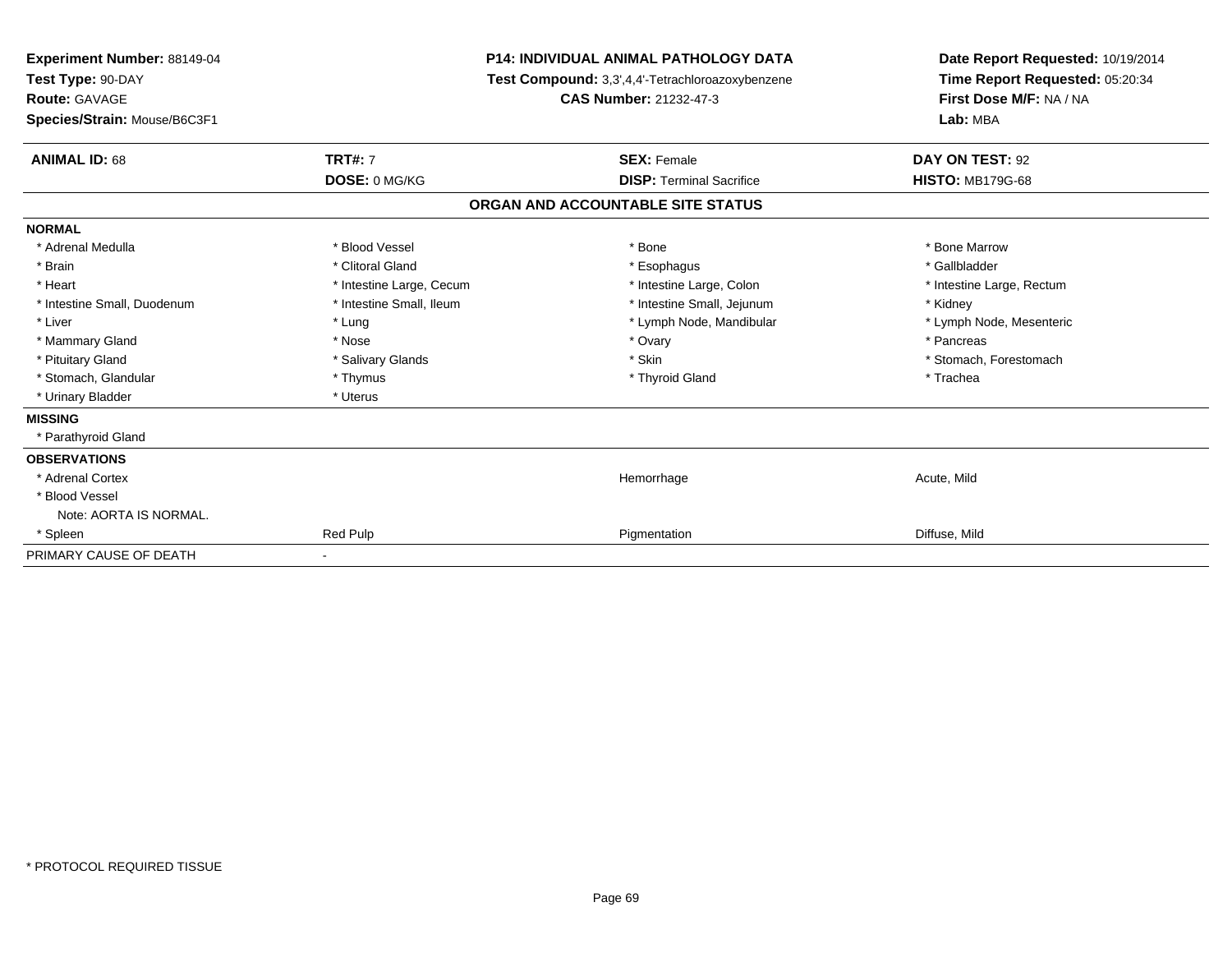| Experiment Number: 88149-04<br>Test Type: 90-DAY<br><b>Route: GAVAGE</b> |                             | <b>P14: INDIVIDUAL ANIMAL PATHOLOGY DATA</b>                                      | Date Report Requested: 10/19/2014<br>Time Report Requested: 05:20:34<br>First Dose M/F: NA / NA |
|--------------------------------------------------------------------------|-----------------------------|-----------------------------------------------------------------------------------|-------------------------------------------------------------------------------------------------|
|                                                                          |                             | Test Compound: 3,3',4,4'-Tetrachloroazoxybenzene<br><b>CAS Number: 21232-47-3</b> |                                                                                                 |
| Species/Strain: Mouse/B6C3F1                                             |                             |                                                                                   | Lab: MBA                                                                                        |
| <b>ANIMAL ID: 69</b>                                                     | <b>TRT#: 7</b>              | <b>SEX: Female</b>                                                                | DAY ON TEST: 92                                                                                 |
|                                                                          | DOSE: 0 MG/KG               | <b>DISP: Terminal Sacrifice</b>                                                   | <b>HISTO: MB179G-69</b>                                                                         |
|                                                                          |                             | ORGAN AND ACCOUNTABLE SITE STATUS                                                 |                                                                                                 |
| <b>NORMAL</b>                                                            |                             |                                                                                   |                                                                                                 |
| * Adrenal Cortex                                                         | * Adrenal Medulla           | * Blood Vessel                                                                    | * Bone                                                                                          |
| * Bone Marrow                                                            | * Brain                     | * Clitoral Gland                                                                  | * Esophagus                                                                                     |
| * Gallbladder                                                            | * Heart                     | * Intestine Large, Cecum                                                          | * Intestine Large, Colon                                                                        |
| * Intestine Large, Rectum                                                | * Intestine Small, Duodenum | * Intestine Small, Ileum                                                          | * Intestine Small, Jejunum                                                                      |
| * Kidney                                                                 | * Liver                     | * Lung                                                                            | * Lymph Node, Mandibular                                                                        |
| * Lymph Node, Mesenteric                                                 | * Mammary Gland             | * Nose                                                                            | * Ovary                                                                                         |
| * Pancreas                                                               | * Parathyroid Gland         | * Pituitary Gland                                                                 | * Salivary Glands                                                                               |
| * Skin                                                                   | * Stomach, Forestomach      | * Stomach, Glandular                                                              | * Thyroid Gland                                                                                 |
| * Trachea                                                                | * Urinary Bladder           | * Uterus                                                                          |                                                                                                 |
| <b>OBSERVATIONS</b>                                                      |                             |                                                                                   |                                                                                                 |
| * Blood Vessel                                                           |                             |                                                                                   |                                                                                                 |
| Note: AORTA IS NORMAL.                                                   |                             |                                                                                   |                                                                                                 |
| * Spleen                                                                 | Red Pulp                    | Pigmentation                                                                      | Diffuse, Minimal                                                                                |
| * Thymus                                                                 | Thymocyte                   | Necrosis                                                                          | Minimal                                                                                         |
| PRIMARY CAUSE OF DEATH                                                   |                             |                                                                                   |                                                                                                 |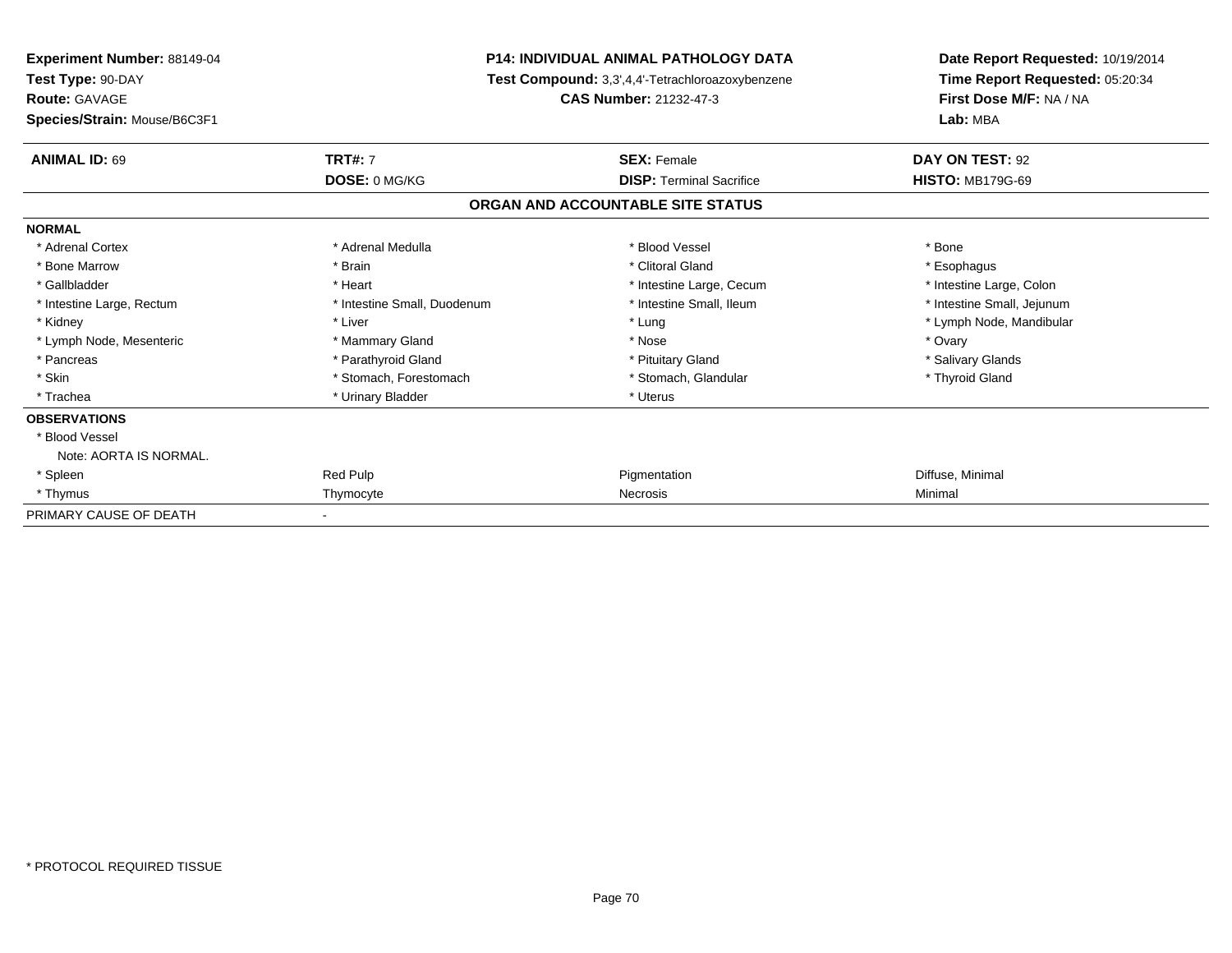| <b>Experiment Number: 88149-04</b><br>Test Type: 90-DAY<br><b>Route: GAVAGE</b> |                             | <b>P14: INDIVIDUAL ANIMAL PATHOLOGY DATA</b>                                      | Date Report Requested: 10/19/2014<br>Time Report Requested: 05:20:34<br>First Dose M/F: NA / NA |
|---------------------------------------------------------------------------------|-----------------------------|-----------------------------------------------------------------------------------|-------------------------------------------------------------------------------------------------|
|                                                                                 |                             | Test Compound: 3,3',4,4'-Tetrachloroazoxybenzene<br><b>CAS Number: 21232-47-3</b> |                                                                                                 |
| Species/Strain: Mouse/B6C3F1                                                    |                             |                                                                                   | Lab: MBA                                                                                        |
| <b>ANIMAL ID: 70</b>                                                            | <b>TRT#: 7</b>              | <b>SEX: Female</b>                                                                | DAY ON TEST: 92                                                                                 |
|                                                                                 | DOSE: 0 MG/KG               | <b>DISP: Terminal Sacrifice</b>                                                   | <b>HISTO: MB179G-70</b>                                                                         |
|                                                                                 |                             | ORGAN AND ACCOUNTABLE SITE STATUS                                                 |                                                                                                 |
| <b>NORMAL</b>                                                                   |                             |                                                                                   |                                                                                                 |
| * Adrenal Cortex                                                                | * Adrenal Medulla           | * Blood Vessel                                                                    | * Bone                                                                                          |
| * Bone Marrow                                                                   | * Brain                     | * Clitoral Gland                                                                  | * Esophagus                                                                                     |
| * Gallbladder                                                                   | * Heart                     | * Intestine Large, Cecum                                                          | * Intestine Large, Colon                                                                        |
| * Intestine Large, Rectum                                                       | * Intestine Small, Duodenum | * Intestine Small, Ileum                                                          | * Intestine Small, Jejunum                                                                      |
| * Kidney                                                                        | * Liver                     | * Lung                                                                            | * Lymph Node, Mandibular                                                                        |
| * Lymph Node, Mesenteric                                                        | * Mammary Gland             | * Nose                                                                            | * Ovary                                                                                         |
| * Pancreas                                                                      | * Parathyroid Gland         | * Pituitary Gland                                                                 | * Salivary Glands                                                                               |
| * Skin                                                                          | * Stomach, Forestomach      | * Stomach, Glandular                                                              | * Thymus                                                                                        |
| * Thyroid Gland                                                                 | * Trachea                   | * Urinary Bladder                                                                 | * Uterus                                                                                        |
| <b>OBSERVATIONS</b>                                                             |                             |                                                                                   |                                                                                                 |
| * Blood Vessel                                                                  |                             |                                                                                   |                                                                                                 |
| Note: AORTA IS NORMAL.                                                          |                             |                                                                                   |                                                                                                 |
| * Spleen                                                                        | Red Pulp                    | Hematopoietic Cell Proliferation                                                  | Diffuse, Minimal                                                                                |
|                                                                                 | Red Pulp                    | Pigmentation                                                                      | Diffuse, Mild                                                                                   |
| PRIMARY CAUSE OF DEATH                                                          |                             |                                                                                   |                                                                                                 |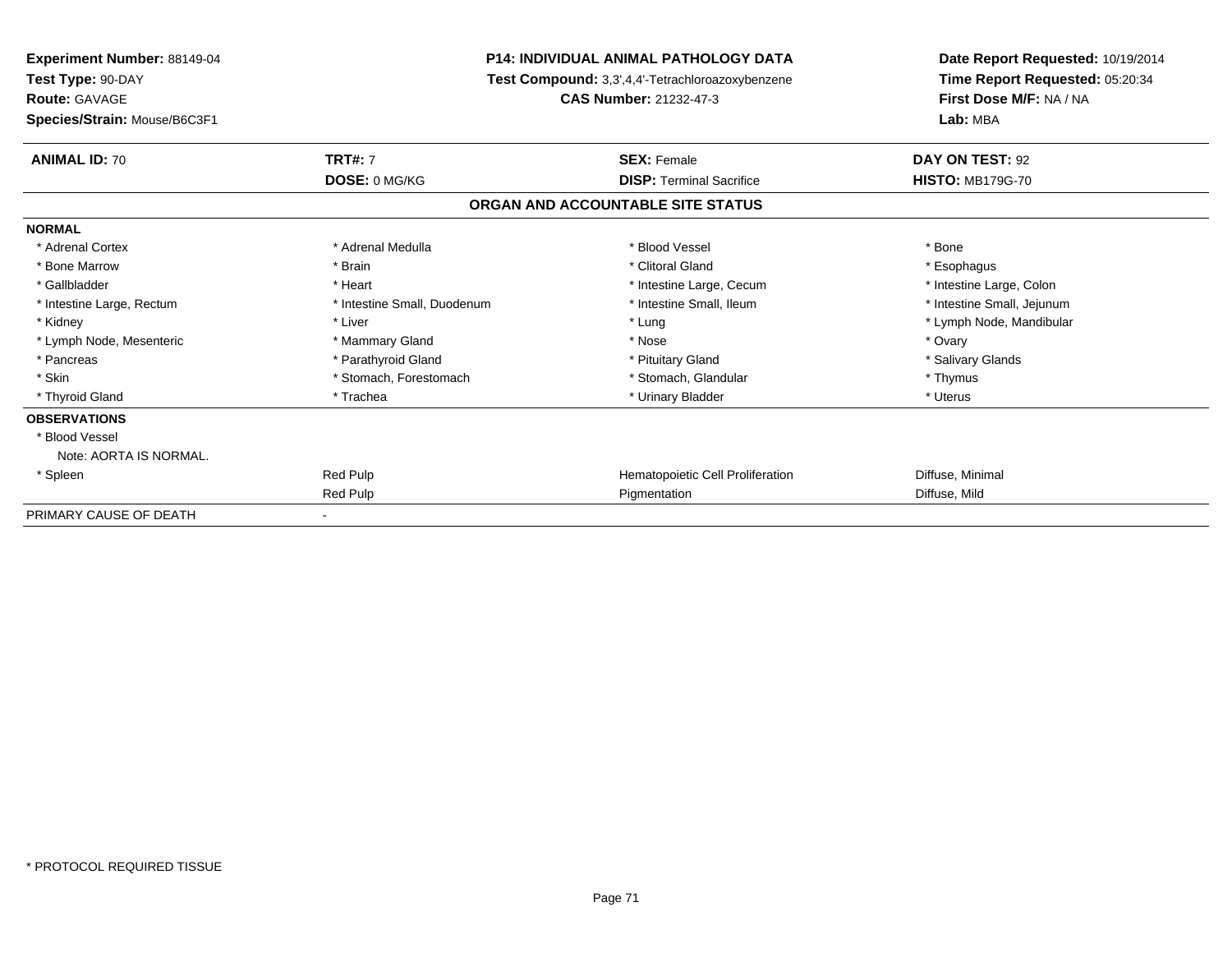| Experiment Number: 88149-04<br>Test Type: 90-DAY<br><b>Route: GAVAGE</b><br>Species/Strain: Mouse/B6C3F1 |                | <b>P14: INDIVIDUAL ANIMAL PATHOLOGY DATA</b><br>Test Compound: 3,3',4,4'-Tetrachloroazoxybenzene<br><b>CAS Number: 21232-47-3</b> | Date Report Requested: 10/19/2014<br>Time Report Requested: 05:20:34<br>First Dose M/F: NA / NA<br>Lab: MBA |
|----------------------------------------------------------------------------------------------------------|----------------|-----------------------------------------------------------------------------------------------------------------------------------|-------------------------------------------------------------------------------------------------------------|
| <b>ANIMAL ID: 71</b>                                                                                     | <b>TRT#: 8</b> | <b>SEX: Female</b>                                                                                                                | DAY ON TEST: 92                                                                                             |
|                                                                                                          | DOSE: 0.1MG/KG | <b>DISP:</b> Terminal Sacrifice                                                                                                   | <b>HISTO: MB179G-71</b>                                                                                     |
|                                                                                                          |                | ORGAN AND ACCOUNTABLE SITE STATUS                                                                                                 |                                                                                                             |
| <b>NORMAL</b>                                                                                            |                |                                                                                                                                   |                                                                                                             |
| Liver                                                                                                    | <b>Skin</b>    | Stomach, Forestomach                                                                                                              | Stomach, Glandular                                                                                          |
| Thymus                                                                                                   |                |                                                                                                                                   |                                                                                                             |
| <b>OBSERVATIONS</b>                                                                                      |                |                                                                                                                                   |                                                                                                             |
| Spleen                                                                                                   | Red Pulp       | Hematopoietic Cell Proliferation                                                                                                  | Diffuse, Minimal                                                                                            |
|                                                                                                          | Red Pulp       | Pigmentation                                                                                                                      | Diffuse, Mild                                                                                               |
| PRIMARY CAUSE OF DEATH                                                                                   |                |                                                                                                                                   |                                                                                                             |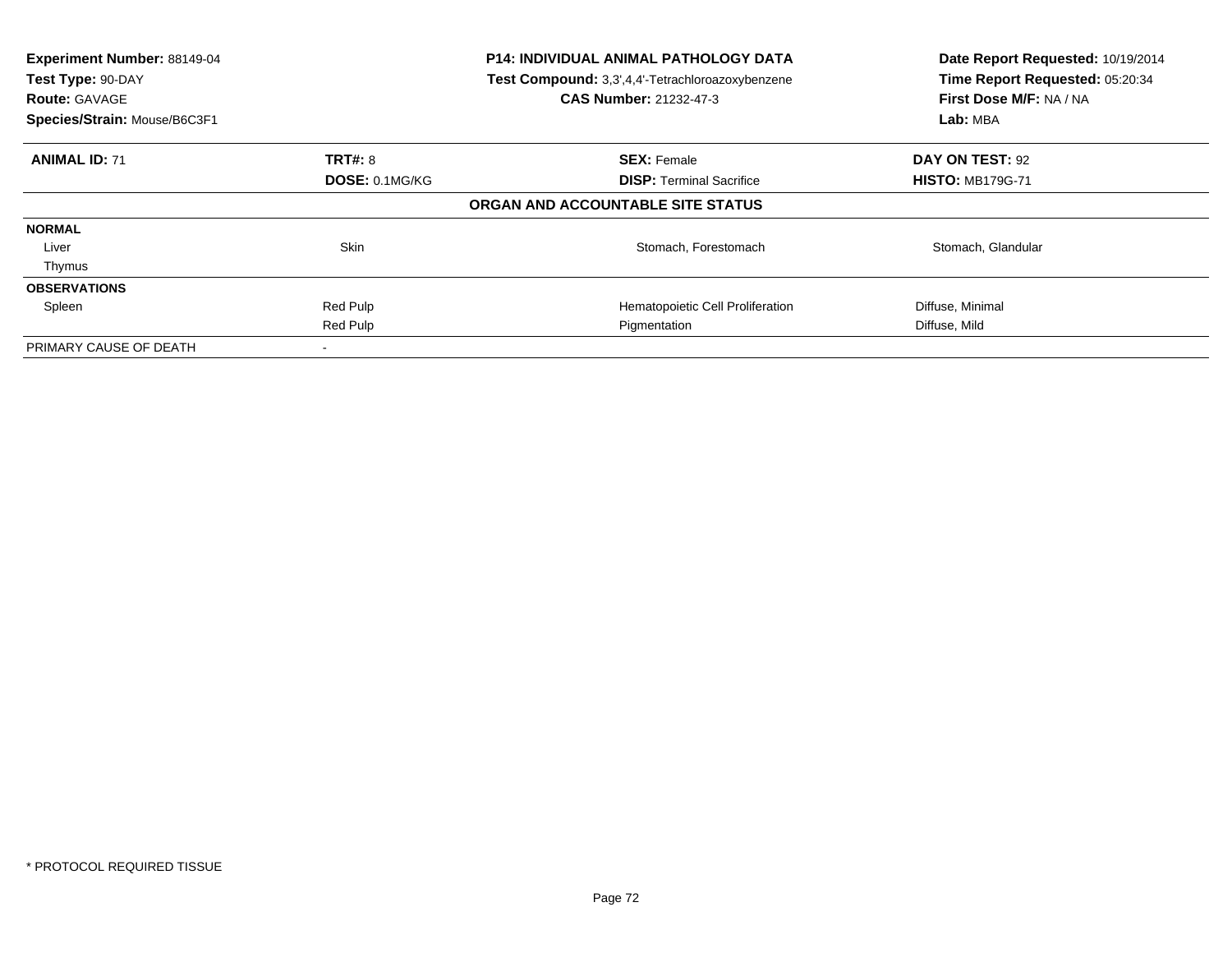| Experiment Number: 88149-04<br>Test Type: 90-DAY<br><b>Route: GAVAGE</b><br>Species/Strain: Mouse/B6C3F1 |                | <b>P14: INDIVIDUAL ANIMAL PATHOLOGY DATA</b><br>Test Compound: 3,3',4,4'-Tetrachloroazoxybenzene<br><b>CAS Number: 21232-47-3</b> | Date Report Requested: 10/19/2014<br>Time Report Requested: 05:20:34<br>First Dose M/F: NA / NA<br>Lab: MBA |
|----------------------------------------------------------------------------------------------------------|----------------|-----------------------------------------------------------------------------------------------------------------------------------|-------------------------------------------------------------------------------------------------------------|
| <b>ANIMAL ID: 72</b>                                                                                     | <b>TRT#: 8</b> | <b>SEX: Female</b>                                                                                                                | DAY ON TEST: 92                                                                                             |
|                                                                                                          | DOSE: 0.1MG/KG | <b>DISP:</b> Terminal Sacrifice                                                                                                   | <b>HISTO: MB179G-72</b>                                                                                     |
|                                                                                                          |                | ORGAN AND ACCOUNTABLE SITE STATUS                                                                                                 |                                                                                                             |
| <b>NORMAL</b>                                                                                            |                |                                                                                                                                   |                                                                                                             |
| Liver                                                                                                    | <b>Skin</b>    | Stomach, Forestomach                                                                                                              | Stomach, Glandular                                                                                          |
| Thymus                                                                                                   |                |                                                                                                                                   |                                                                                                             |
| <b>OBSERVATIONS</b>                                                                                      |                |                                                                                                                                   |                                                                                                             |
| Spleen                                                                                                   | Red Pulp       | Hematopoietic Cell Proliferation                                                                                                  | Diffuse, Minimal                                                                                            |
|                                                                                                          | Red Pulp       | Pigmentation                                                                                                                      | Diffuse, Mild                                                                                               |
| PRIMARY CAUSE OF DEATH                                                                                   |                |                                                                                                                                   |                                                                                                             |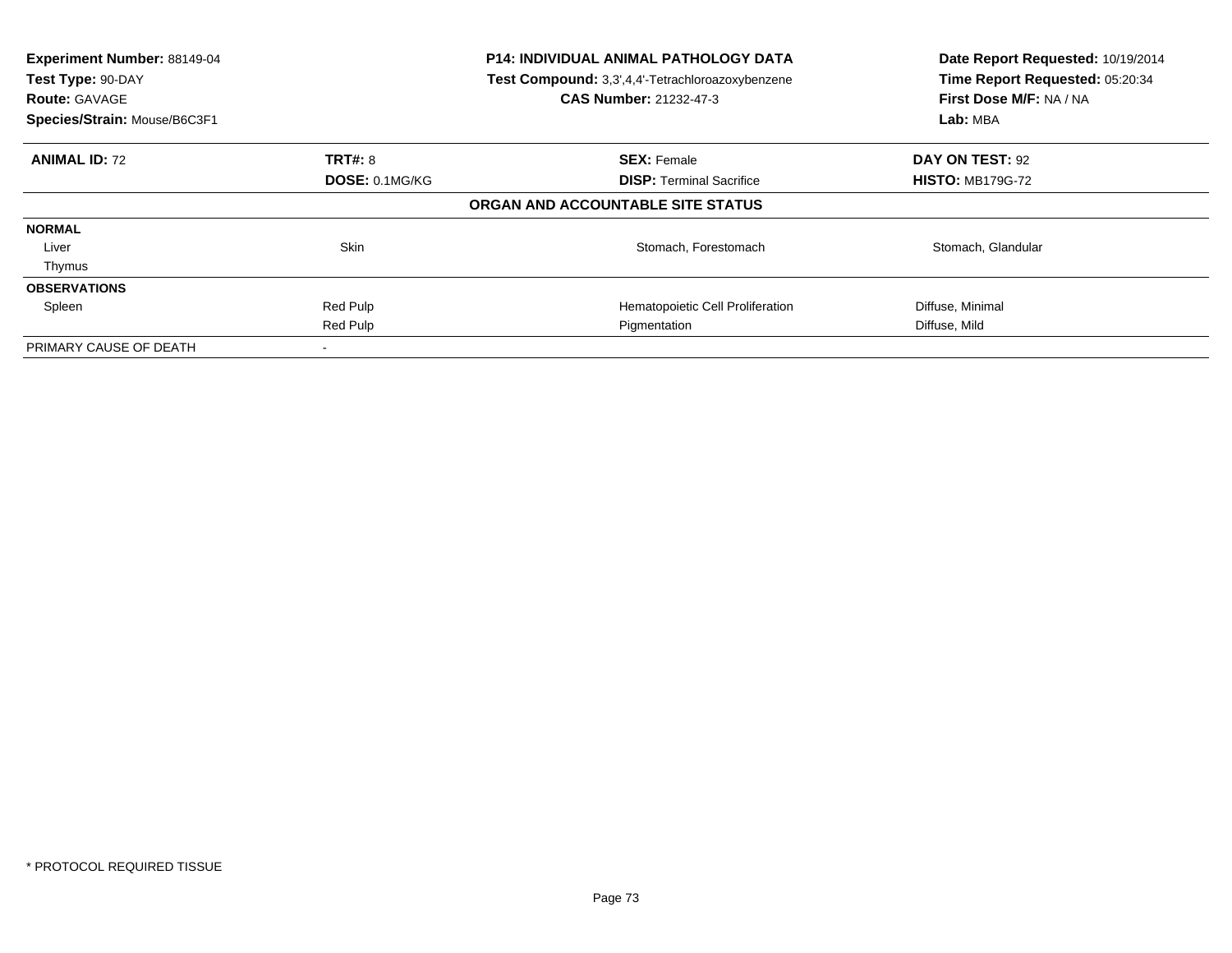| Experiment Number: 88149-04<br>Test Type: 90-DAY<br><b>Route: GAVAGE</b><br>Species/Strain: Mouse/B6C3F1 |                | <b>P14: INDIVIDUAL ANIMAL PATHOLOGY DATA</b><br>Test Compound: 3,3',4,4'-Tetrachloroazoxybenzene<br><b>CAS Number: 21232-47-3</b> | Date Report Requested: 10/19/2014<br>Time Report Requested: 05:20:34<br>First Dose M/F: NA / NA<br>Lab: MBA |
|----------------------------------------------------------------------------------------------------------|----------------|-----------------------------------------------------------------------------------------------------------------------------------|-------------------------------------------------------------------------------------------------------------|
| <b>ANIMAL ID: 73</b>                                                                                     | <b>TRT#: 8</b> | <b>SEX: Female</b>                                                                                                                | DAY ON TEST: 92                                                                                             |
|                                                                                                          | DOSE: 0.1MG/KG | <b>DISP:</b> Terminal Sacrifice                                                                                                   | <b>HISTO: MB179G-73</b>                                                                                     |
|                                                                                                          |                | ORGAN AND ACCOUNTABLE SITE STATUS                                                                                                 |                                                                                                             |
| <b>NORMAL</b>                                                                                            |                |                                                                                                                                   |                                                                                                             |
| Liver                                                                                                    | <b>Skin</b>    | Stomach, Forestomach                                                                                                              | Stomach, Glandular                                                                                          |
| Thymus                                                                                                   |                |                                                                                                                                   |                                                                                                             |
| <b>OBSERVATIONS</b>                                                                                      |                |                                                                                                                                   |                                                                                                             |
| Spleen                                                                                                   | Red Pulp       | Hematopoietic Cell Proliferation                                                                                                  | Diffuse, Minimal                                                                                            |
|                                                                                                          | Red Pulp       | Pigmentation                                                                                                                      | Diffuse, Mild                                                                                               |
| PRIMARY CAUSE OF DEATH                                                                                   |                |                                                                                                                                   |                                                                                                             |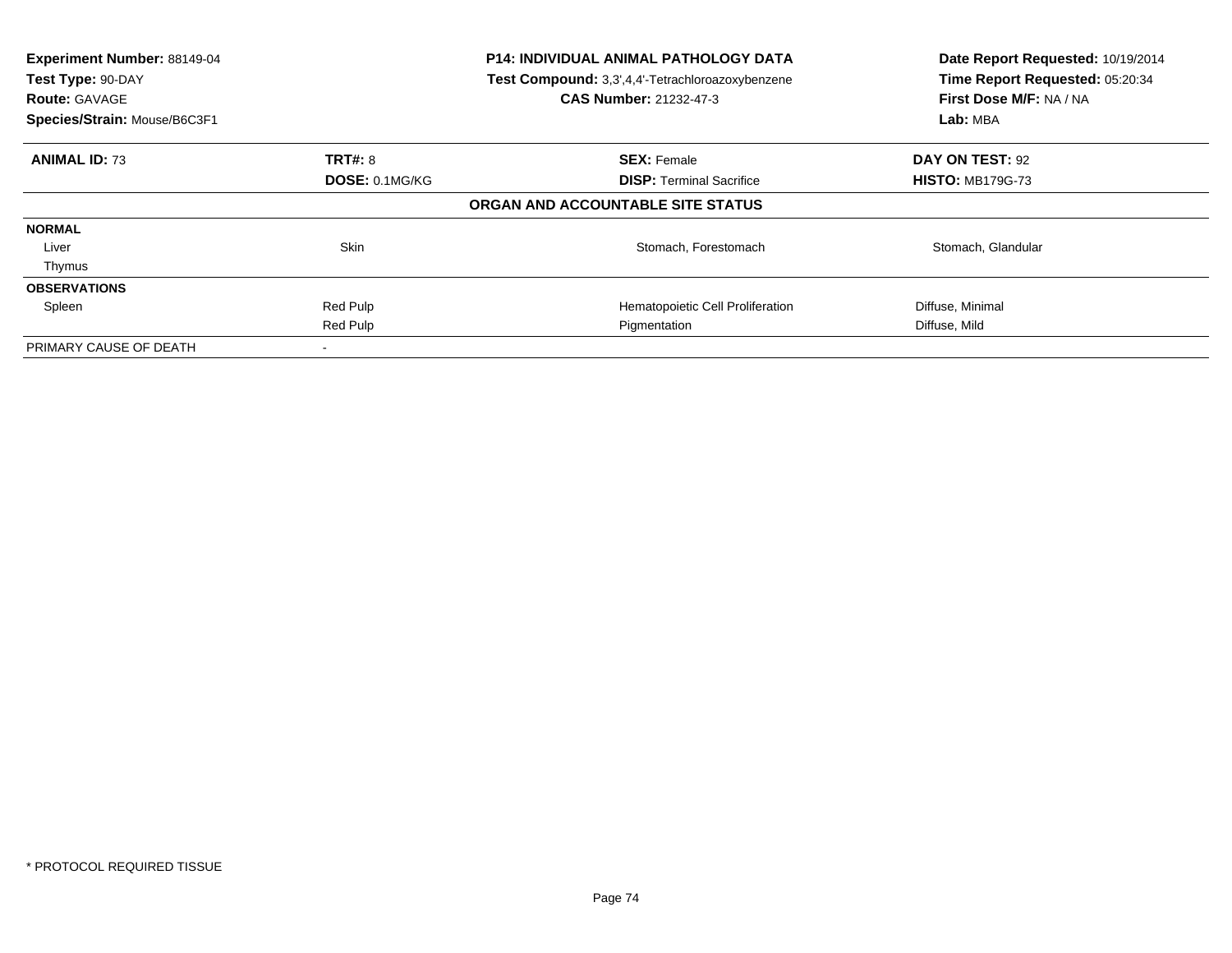| Experiment Number: 88149-04<br>Test Type: 90-DAY<br><b>Route: GAVAGE</b><br>Species/Strain: Mouse/B6C3F1 |                | <b>P14: INDIVIDUAL ANIMAL PATHOLOGY DATA</b><br>Test Compound: 3,3',4,4'-Tetrachloroazoxybenzene<br><b>CAS Number: 21232-47-3</b> | Date Report Requested: 10/19/2014<br>Time Report Requested: 05:20:34<br>First Dose M/F: NA / NA<br>Lab: MBA |
|----------------------------------------------------------------------------------------------------------|----------------|-----------------------------------------------------------------------------------------------------------------------------------|-------------------------------------------------------------------------------------------------------------|
| <b>ANIMAL ID: 74</b>                                                                                     | <b>TRT#: 8</b> | <b>SEX: Female</b>                                                                                                                | DAY ON TEST: 92                                                                                             |
|                                                                                                          | DOSE: 0.1MG/KG | <b>DISP:</b> Terminal Sacrifice                                                                                                   | <b>HISTO: MB179G-74</b>                                                                                     |
|                                                                                                          |                | ORGAN AND ACCOUNTABLE SITE STATUS                                                                                                 |                                                                                                             |
| <b>NORMAL</b>                                                                                            |                |                                                                                                                                   |                                                                                                             |
| Liver                                                                                                    | <b>Skin</b>    | Stomach, Forestomach                                                                                                              | Stomach, Glandular                                                                                          |
| Thymus                                                                                                   |                |                                                                                                                                   |                                                                                                             |
| <b>OBSERVATIONS</b>                                                                                      |                |                                                                                                                                   |                                                                                                             |
| Spleen                                                                                                   | Red Pulp       | Hematopoietic Cell Proliferation                                                                                                  | Diffuse, Minimal                                                                                            |
|                                                                                                          | Red Pulp       | Pigmentation                                                                                                                      | Diffuse, Minimal                                                                                            |
| PRIMARY CAUSE OF DEATH                                                                                   |                |                                                                                                                                   |                                                                                                             |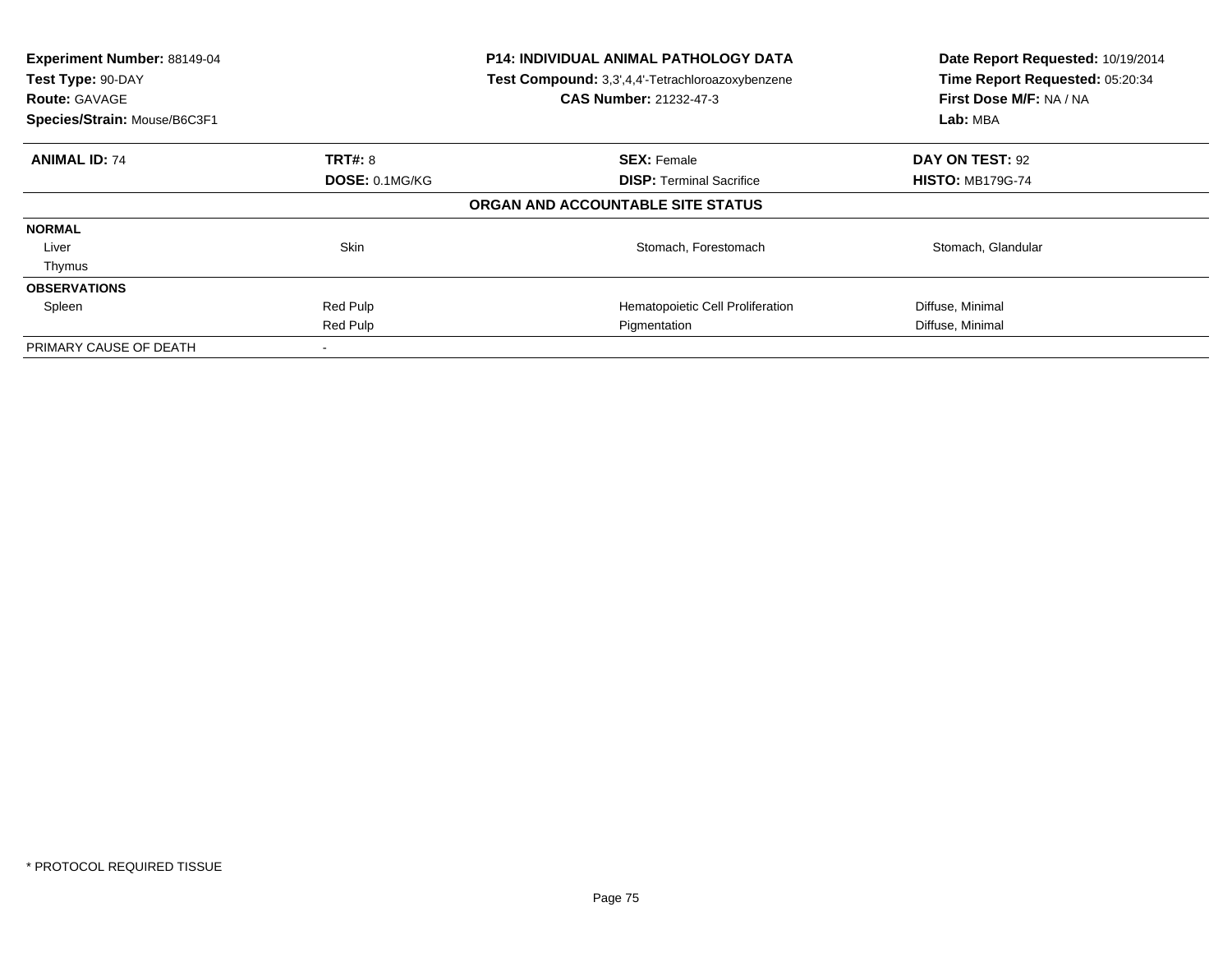| Experiment Number: 88149-04<br>Test Type: 90-DAY<br><b>Route: GAVAGE</b><br>Species/Strain: Mouse/B6C3F1 |                | <b>P14: INDIVIDUAL ANIMAL PATHOLOGY DATA</b><br>Test Compound: 3,3',4,4'-Tetrachloroazoxybenzene<br><b>CAS Number: 21232-47-3</b> | Date Report Requested: 10/19/2014<br>Time Report Requested: 05:20:34<br>First Dose M/F: NA / NA<br>Lab: MBA |
|----------------------------------------------------------------------------------------------------------|----------------|-----------------------------------------------------------------------------------------------------------------------------------|-------------------------------------------------------------------------------------------------------------|
| <b>ANIMAL ID: 75</b>                                                                                     | <b>TRT#: 8</b> | <b>SEX: Female</b>                                                                                                                | DAY ON TEST: 92                                                                                             |
|                                                                                                          | DOSE: 0.1MG/KG | <b>DISP:</b> Accidentally Killed                                                                                                  | <b>HISTO: MB179G-75</b>                                                                                     |
|                                                                                                          |                | ORGAN AND ACCOUNTABLE SITE STATUS                                                                                                 |                                                                                                             |
| <b>NORMAL</b>                                                                                            |                |                                                                                                                                   |                                                                                                             |
| Liver                                                                                                    | <b>Skin</b>    | Stomach, Forestomach                                                                                                              | Stomach, Glandular                                                                                          |
| Thymus                                                                                                   |                |                                                                                                                                   |                                                                                                             |
| <b>OBSERVATIONS</b>                                                                                      |                |                                                                                                                                   |                                                                                                             |
| Spleen                                                                                                   | Red Pulp       | Hematopoietic Cell Proliferation                                                                                                  | Diffuse, Minimal                                                                                            |
|                                                                                                          | Red Pulp       | Pigmentation                                                                                                                      | Diffuse, Minimal                                                                                            |
| PRIMARY CAUSE OF DEATH                                                                                   |                |                                                                                                                                   |                                                                                                             |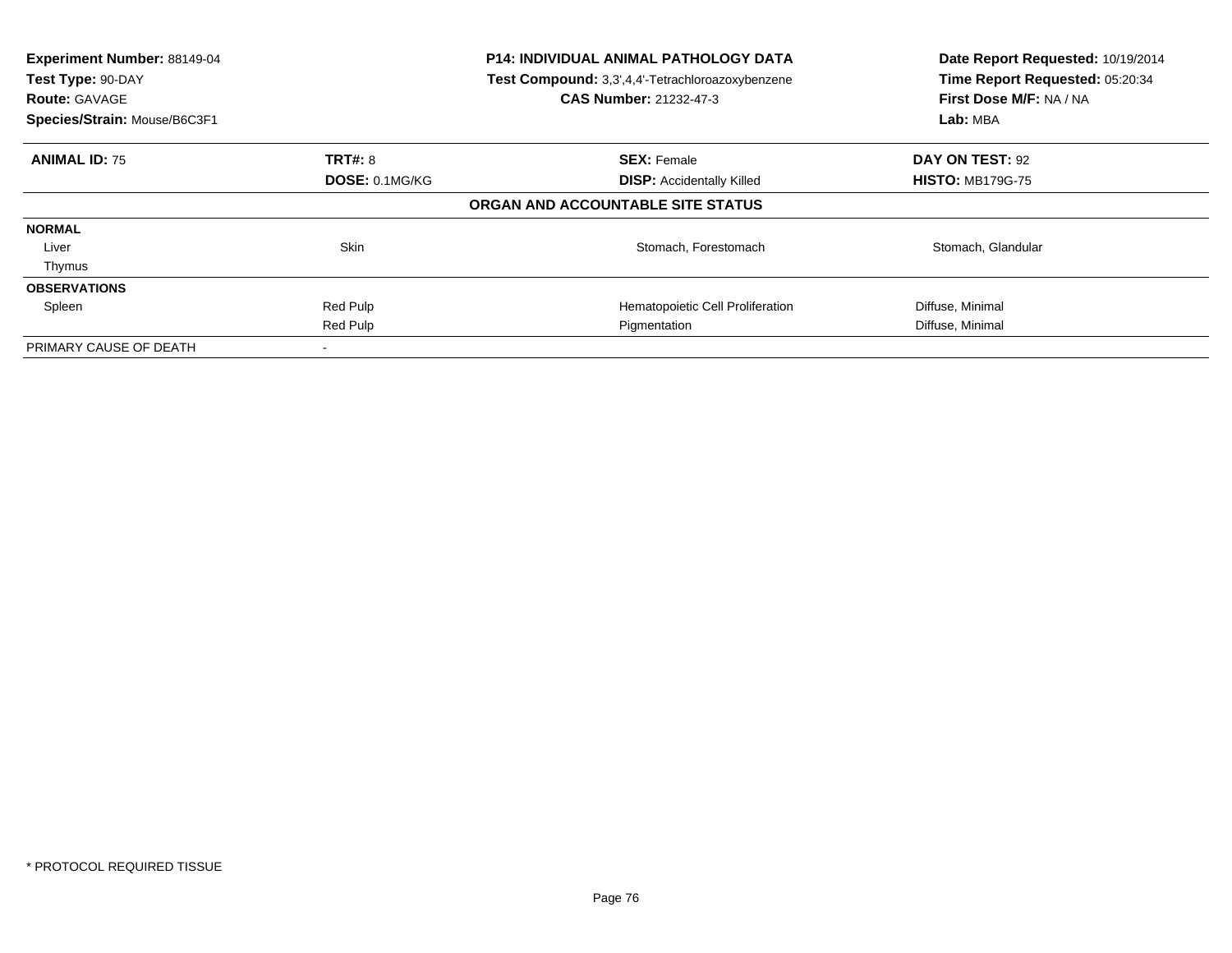| Experiment Number: 88149-04<br>Test Type: 90-DAY<br><b>Route: GAVAGE</b> |                | P14: INDIVIDUAL ANIMAL PATHOLOGY DATA<br>Test Compound: 3,3',4,4'-Tetrachloroazoxybenzene<br><b>CAS Number: 21232-47-3</b> | Date Report Requested: 10/19/2014<br>Time Report Requested: 05:20:34<br>First Dose M/F: NA / NA |
|--------------------------------------------------------------------------|----------------|----------------------------------------------------------------------------------------------------------------------------|-------------------------------------------------------------------------------------------------|
| Species/Strain: Mouse/B6C3F1                                             |                |                                                                                                                            | Lab: MBA                                                                                        |
| <b>ANIMAL ID: 76</b>                                                     | <b>TRT#: 8</b> | <b>SEX: Female</b>                                                                                                         | DAY ON TEST: 92                                                                                 |
|                                                                          | DOSE: 0.1MG/KG | <b>DISP:</b> Terminal Sacrifice                                                                                            | <b>HISTO: MB179G-76</b>                                                                         |
|                                                                          |                | ORGAN AND ACCOUNTABLE SITE STATUS                                                                                          |                                                                                                 |
| <b>NORMAL</b>                                                            |                |                                                                                                                            |                                                                                                 |
| Liver                                                                    | <b>Skin</b>    | Stomach, Forestomach                                                                                                       | Stomach, Glandular                                                                              |
| Thymus                                                                   |                |                                                                                                                            |                                                                                                 |
| <b>OBSERVATIONS</b>                                                      |                |                                                                                                                            |                                                                                                 |
| Spleen                                                                   | Red Pulp       | Pigmentation                                                                                                               | Diffuse, Minimal                                                                                |
| PRIMARY CAUSE OF DEATH                                                   |                |                                                                                                                            |                                                                                                 |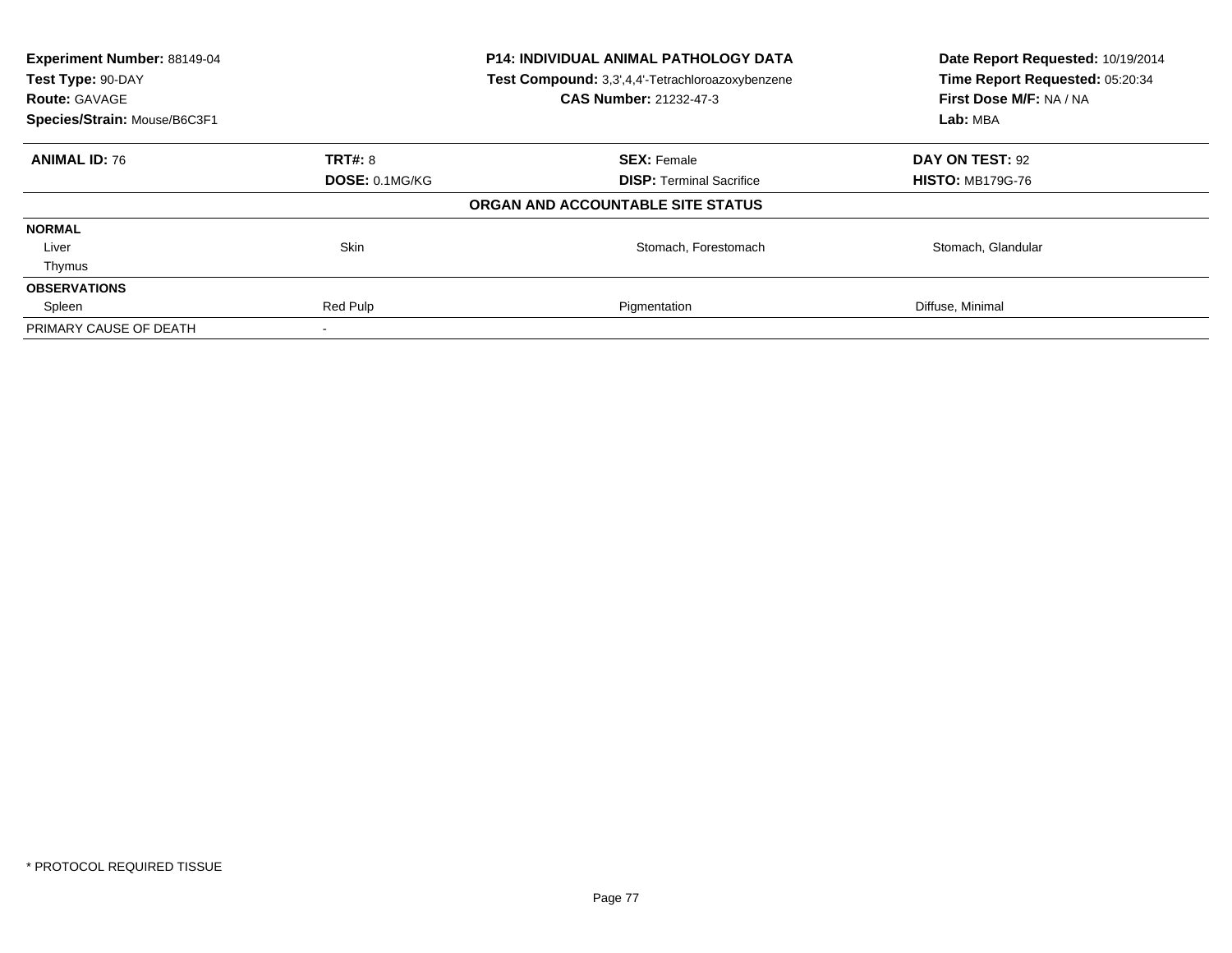| Experiment Number: 88149-04<br>Test Type: 90-DAY<br><b>Route: GAVAGE</b> |                | <b>P14: INDIVIDUAL ANIMAL PATHOLOGY DATA</b><br>Test Compound: 3,3',4,4'-Tetrachloroazoxybenzene<br><b>CAS Number: 21232-47-3</b> | Date Report Requested: 10/19/2014<br>Time Report Requested: 05:20:34<br>First Dose M/F: NA / NA |
|--------------------------------------------------------------------------|----------------|-----------------------------------------------------------------------------------------------------------------------------------|-------------------------------------------------------------------------------------------------|
| Species/Strain: Mouse/B6C3F1                                             |                |                                                                                                                                   | Lab: MBA                                                                                        |
| <b>ANIMAL ID: 77</b>                                                     | <b>TRT#: 8</b> | <b>SEX: Female</b>                                                                                                                | DAY ON TEST: 92                                                                                 |
|                                                                          | DOSE: 0.1MG/KG | <b>DISP:</b> Terminal Sacrifice                                                                                                   | <b>HISTO: MB179G-77</b>                                                                         |
|                                                                          |                | ORGAN AND ACCOUNTABLE SITE STATUS                                                                                                 |                                                                                                 |
| <b>NORMAL</b>                                                            |                |                                                                                                                                   |                                                                                                 |
| Liver                                                                    | Skin           | Stomach, Forestomach                                                                                                              | Stomach, Glandular                                                                              |
| <b>OBSERVATIONS</b>                                                      |                |                                                                                                                                   |                                                                                                 |
| Spleen                                                                   | Red Pulp       | Pigmentation                                                                                                                      | Diffuse, Minimal                                                                                |
| Thymus                                                                   | Thymocyte      | Necrosis                                                                                                                          | Minimal                                                                                         |
| PRIMARY CAUSE OF DEATH                                                   |                |                                                                                                                                   |                                                                                                 |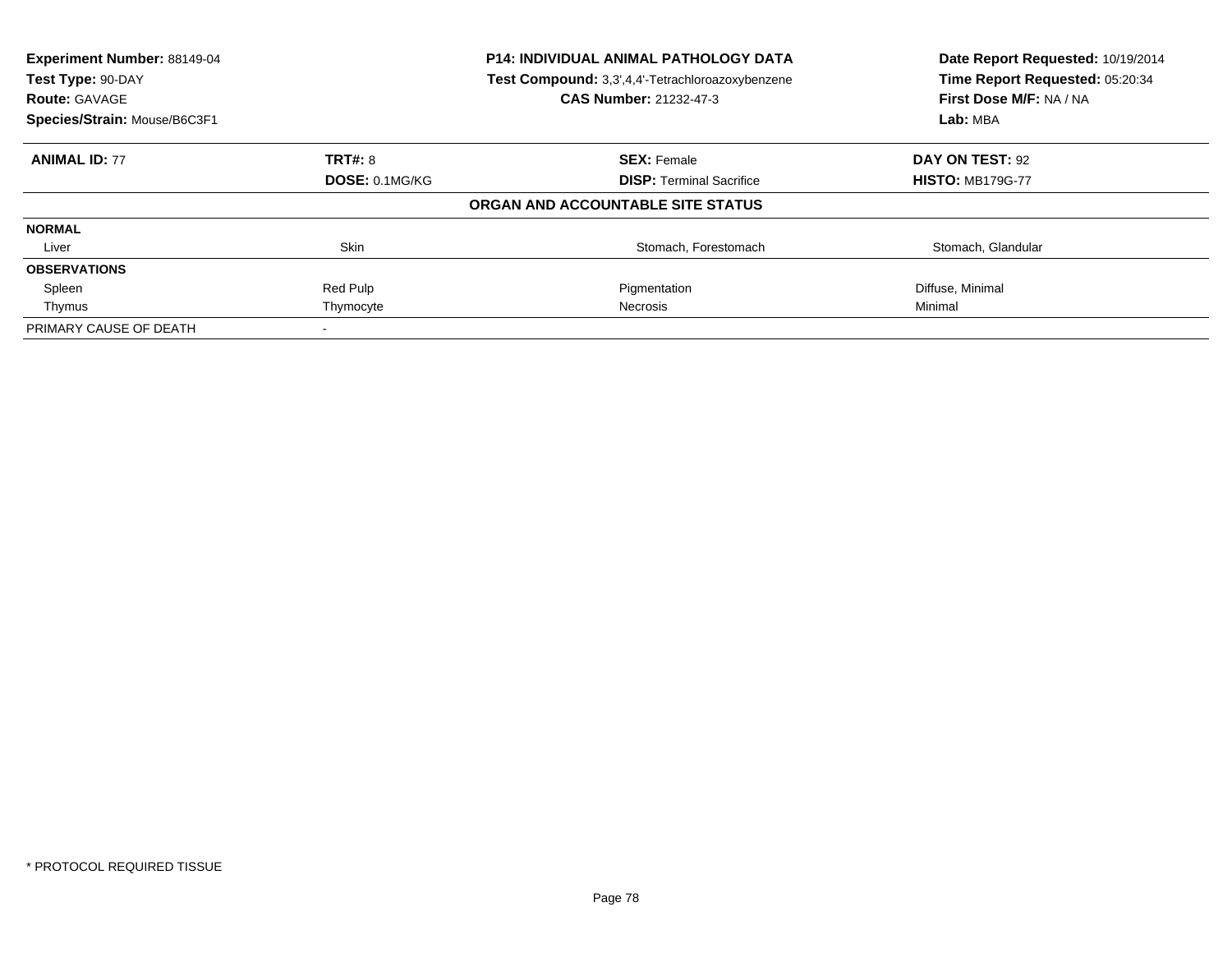| Experiment Number: 88149-04<br>Test Type: 90-DAY<br><b>Route: GAVAGE</b> |                | P14: INDIVIDUAL ANIMAL PATHOLOGY DATA<br>Test Compound: 3,3',4,4'-Tetrachloroazoxybenzene<br><b>CAS Number: 21232-47-3</b> | Date Report Requested: 10/19/2014<br>Time Report Requested: 05:20:34<br>First Dose M/F: NA / NA |
|--------------------------------------------------------------------------|----------------|----------------------------------------------------------------------------------------------------------------------------|-------------------------------------------------------------------------------------------------|
| Species/Strain: Mouse/B6C3F1                                             |                |                                                                                                                            | Lab: MBA                                                                                        |
| <b>ANIMAL ID: 78</b>                                                     | <b>TRT#: 8</b> | <b>SEX: Female</b>                                                                                                         | DAY ON TEST: 92                                                                                 |
|                                                                          | DOSE: 0.1MG/KG | <b>DISP:</b> Terminal Sacrifice                                                                                            | <b>HISTO: MB179G-78</b>                                                                         |
|                                                                          |                | ORGAN AND ACCOUNTABLE SITE STATUS                                                                                          |                                                                                                 |
| <b>NORMAL</b>                                                            |                |                                                                                                                            |                                                                                                 |
| Liver                                                                    | <b>Skin</b>    | Stomach, Forestomach                                                                                                       | Stomach, Glandular                                                                              |
| Thymus                                                                   |                |                                                                                                                            |                                                                                                 |
| <b>OBSERVATIONS</b>                                                      |                |                                                                                                                            |                                                                                                 |
| Spleen                                                                   | Red Pulp       | Pigmentation                                                                                                               | Diffuse, Mild                                                                                   |
| PRIMARY CAUSE OF DEATH                                                   |                |                                                                                                                            |                                                                                                 |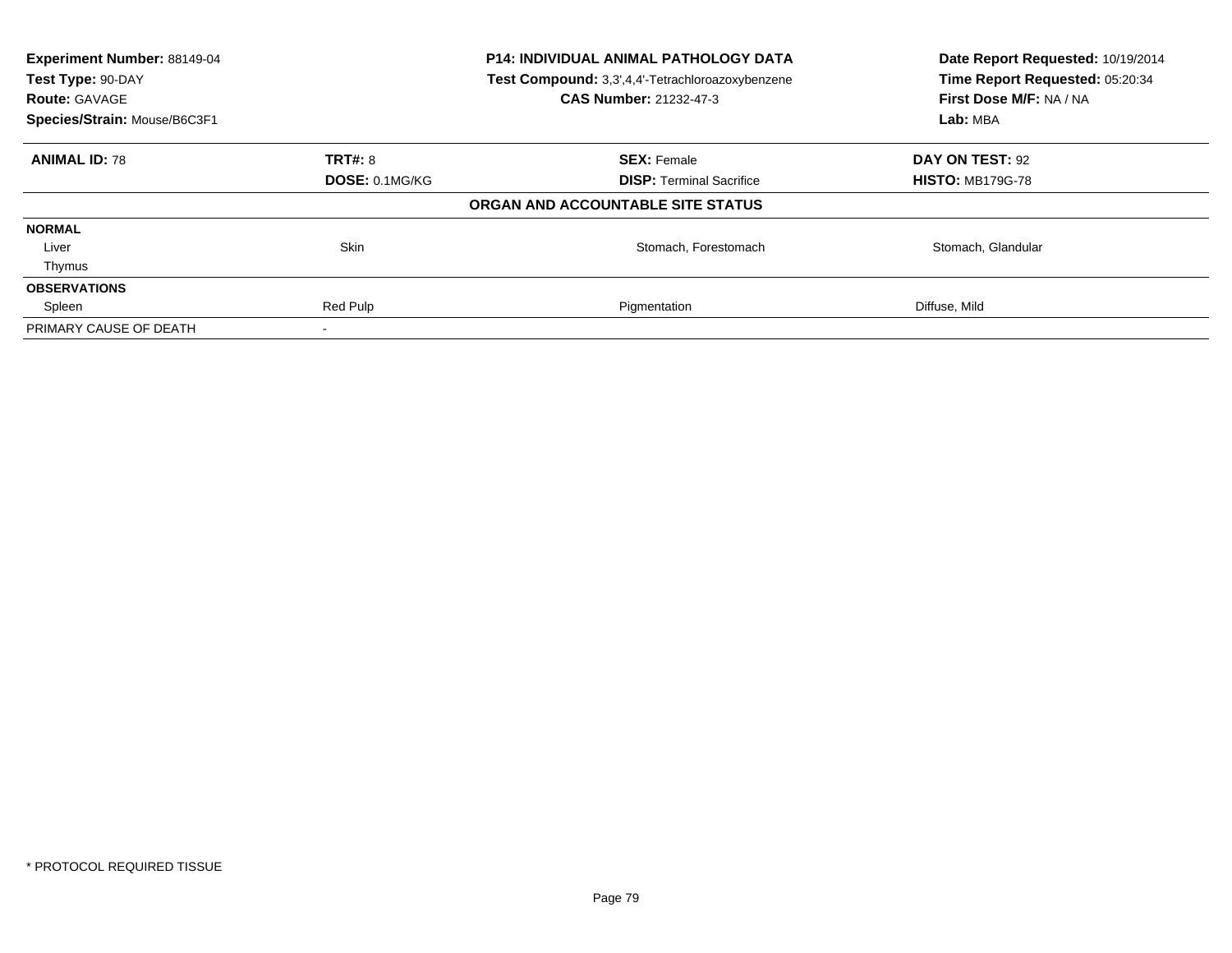| Experiment Number: 88149-04<br>Test Type: 90-DAY<br><b>Route: GAVAGE</b> |                | P14: INDIVIDUAL ANIMAL PATHOLOGY DATA<br>Test Compound: 3,3',4,4'-Tetrachloroazoxybenzene<br><b>CAS Number: 21232-47-3</b> | Date Report Requested: 10/19/2014<br>Time Report Requested: 05:20:34<br>First Dose M/F: NA / NA |
|--------------------------------------------------------------------------|----------------|----------------------------------------------------------------------------------------------------------------------------|-------------------------------------------------------------------------------------------------|
| Species/Strain: Mouse/B6C3F1                                             |                |                                                                                                                            | Lab: MBA                                                                                        |
| <b>ANIMAL ID: 79</b>                                                     | <b>TRT#: 8</b> | <b>SEX: Female</b>                                                                                                         | DAY ON TEST: 92                                                                                 |
|                                                                          | DOSE: 0.1MG/KG | <b>DISP:</b> Terminal Sacrifice                                                                                            | <b>HISTO: MB179G-79</b>                                                                         |
|                                                                          |                | ORGAN AND ACCOUNTABLE SITE STATUS                                                                                          |                                                                                                 |
| <b>NORMAL</b>                                                            |                |                                                                                                                            |                                                                                                 |
| Liver                                                                    | <b>Skin</b>    | Stomach, Forestomach                                                                                                       | Stomach, Glandular                                                                              |
| Thymus                                                                   |                |                                                                                                                            |                                                                                                 |
| <b>OBSERVATIONS</b>                                                      |                |                                                                                                                            |                                                                                                 |
| Spleen                                                                   | Red Pulp       | Pigmentation                                                                                                               | Diffuse, Minimal                                                                                |
| PRIMARY CAUSE OF DEATH                                                   |                |                                                                                                                            |                                                                                                 |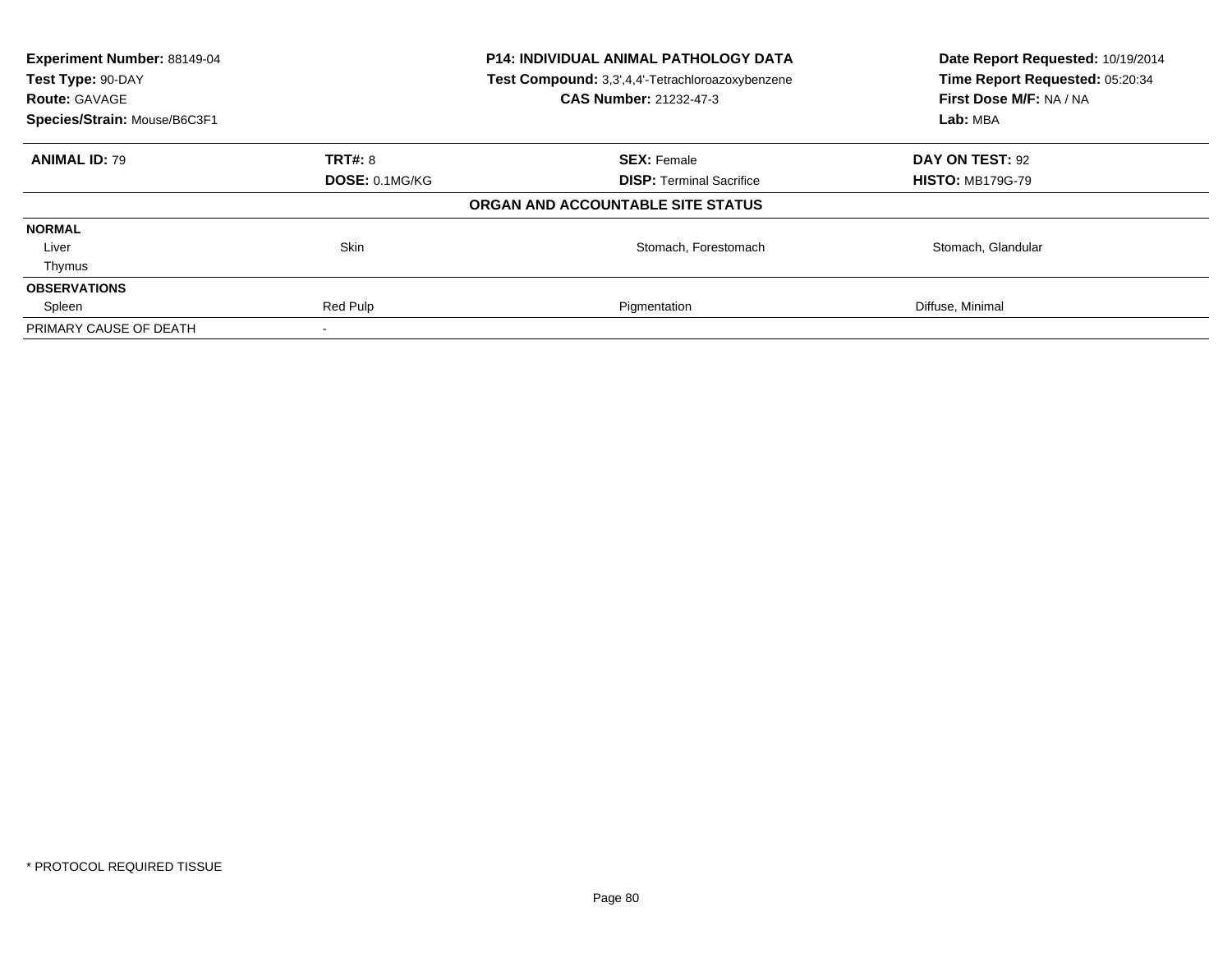| Experiment Number: 88149-04<br>Test Type: 90-DAY<br><b>Route: GAVAGE</b><br>Species/Strain: Mouse/B6C3F1 |                | <b>P14: INDIVIDUAL ANIMAL PATHOLOGY DATA</b><br>Test Compound: 3,3',4,4'-Tetrachloroazoxybenzene<br><b>CAS Number: 21232-47-3</b> | Date Report Requested: 10/19/2014<br>Time Report Requested: 05:20:34<br>First Dose M/F: NA / NA<br>Lab: MBA |
|----------------------------------------------------------------------------------------------------------|----------------|-----------------------------------------------------------------------------------------------------------------------------------|-------------------------------------------------------------------------------------------------------------|
| <b>ANIMAL ID: 80</b>                                                                                     | <b>TRT#: 8</b> | <b>SEX: Female</b>                                                                                                                | DAY ON TEST: 92                                                                                             |
|                                                                                                          | DOSE: 0.1MG/KG | <b>DISP:</b> Terminal Sacrifice                                                                                                   | <b>HISTO: MB179G-80</b>                                                                                     |
|                                                                                                          |                | ORGAN AND ACCOUNTABLE SITE STATUS                                                                                                 |                                                                                                             |
| <b>NORMAL</b>                                                                                            |                |                                                                                                                                   |                                                                                                             |
| Liver                                                                                                    | <b>Skin</b>    | Stomach, Forestomach                                                                                                              | Stomach, Glandular                                                                                          |
| Thymus                                                                                                   |                |                                                                                                                                   |                                                                                                             |
| <b>OBSERVATIONS</b>                                                                                      |                |                                                                                                                                   |                                                                                                             |
| Spleen                                                                                                   | Red Pulp       | Hematopoietic Cell Proliferation                                                                                                  | Diffuse, Minimal                                                                                            |
|                                                                                                          | Red Pulp       | Pigmentation                                                                                                                      | Diffuse, Mild                                                                                               |
| PRIMARY CAUSE OF DEATH                                                                                   |                |                                                                                                                                   |                                                                                                             |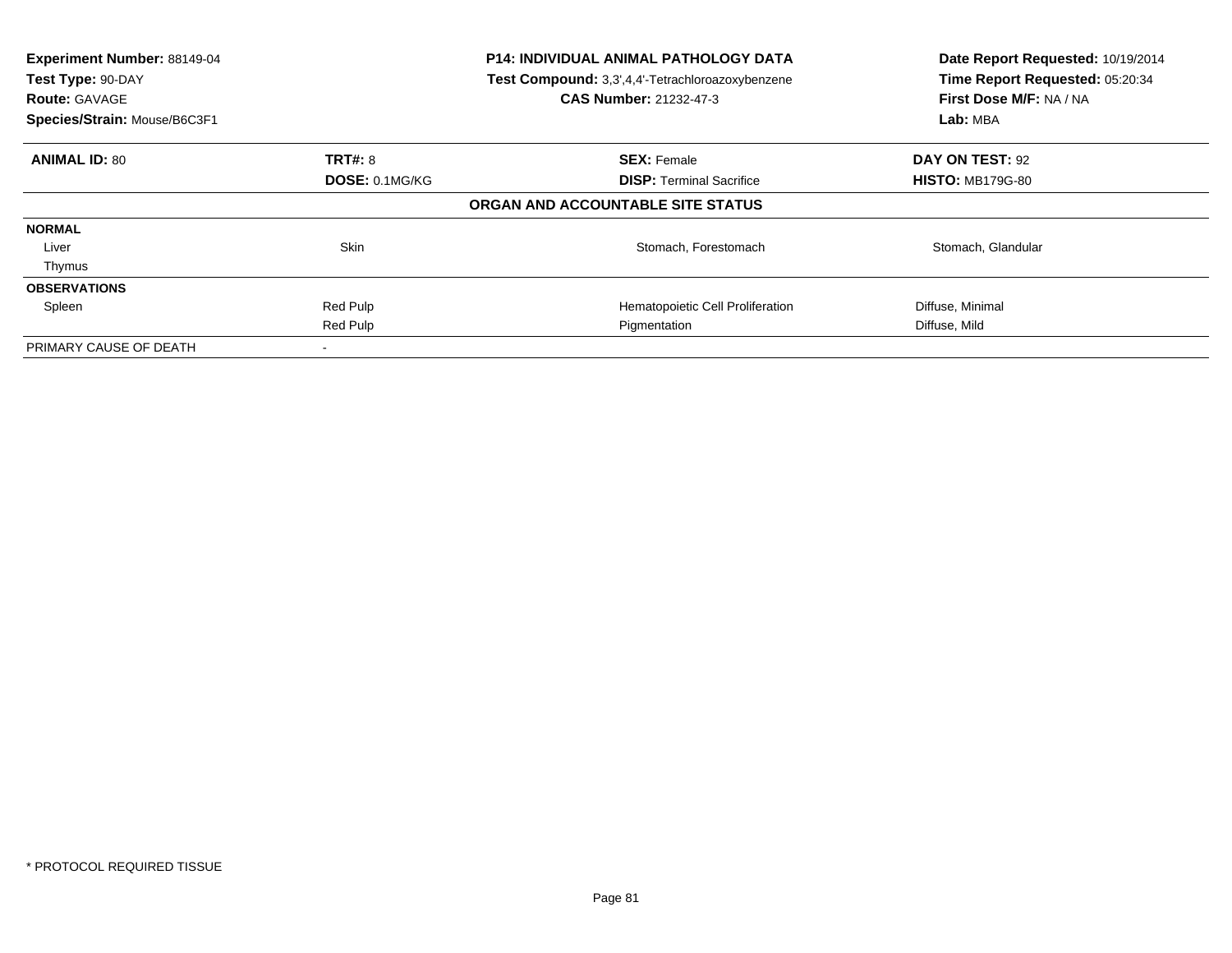| Experiment Number: 88149-04<br>Test Type: 90-DAY<br><b>Route: GAVAGE</b><br>Species/Strain: Mouse/B6C3F1 |                      | <b>P14: INDIVIDUAL ANIMAL PATHOLOGY DATA</b><br>Test Compound: 3,3',4,4'-Tetrachloroazoxybenzene<br><b>CAS Number: 21232-47-3</b> | Date Report Requested: 10/19/2014<br>Time Report Requested: 05:20:34<br>First Dose M/F: NA / NA<br>Lab: MBA |
|----------------------------------------------------------------------------------------------------------|----------------------|-----------------------------------------------------------------------------------------------------------------------------------|-------------------------------------------------------------------------------------------------------------|
| <b>ANIMAL ID: 81</b>                                                                                     | <b>TRT#:</b> 9       | <b>SEX: Female</b>                                                                                                                | DAY ON TEST: 92                                                                                             |
|                                                                                                          | <b>DOSE: 1 MG/KG</b> | <b>DISP:</b> Terminal Sacrifice                                                                                                   | <b>HISTO: MB179G-81</b>                                                                                     |
|                                                                                                          |                      | ORGAN AND ACCOUNTABLE SITE STATUS                                                                                                 |                                                                                                             |
| <b>NORMAL</b>                                                                                            |                      |                                                                                                                                   |                                                                                                             |
| Liver                                                                                                    | <b>Skin</b>          | Stomach, Forestomach                                                                                                              | Stomach, Glandular                                                                                          |
| Thymus                                                                                                   |                      |                                                                                                                                   |                                                                                                             |
| <b>OBSERVATIONS</b>                                                                                      |                      |                                                                                                                                   |                                                                                                             |
| Spleen                                                                                                   | Red Pulp             | Hematopoietic Cell Proliferation                                                                                                  | Diffuse, Minimal                                                                                            |
|                                                                                                          | Red Pulp             | Pigmentation                                                                                                                      | Diffuse, Mild                                                                                               |
| PRIMARY CAUSE OF DEATH                                                                                   |                      |                                                                                                                                   |                                                                                                             |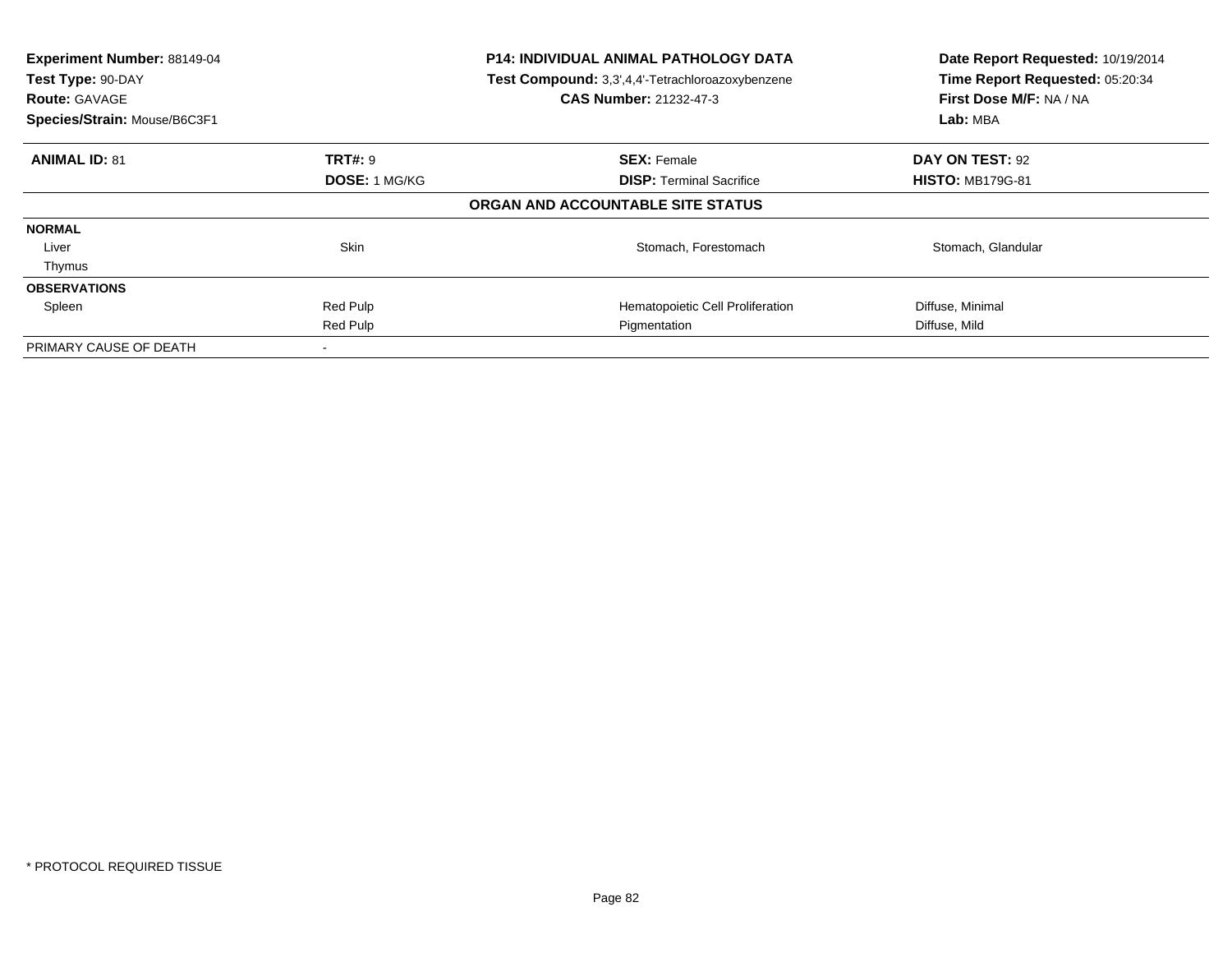| Experiment Number: 88149-04<br>Test Type: 90-DAY<br><b>Route: GAVAGE</b><br>Species/Strain: Mouse/B6C3F1 |                      | <b>P14: INDIVIDUAL ANIMAL PATHOLOGY DATA</b><br>Test Compound: 3,3',4,4'-Tetrachloroazoxybenzene<br><b>CAS Number: 21232-47-3</b> | Date Report Requested: 10/19/2014<br>Time Report Requested: 05:20:34<br>First Dose M/F: NA / NA<br>Lab: MBA |
|----------------------------------------------------------------------------------------------------------|----------------------|-----------------------------------------------------------------------------------------------------------------------------------|-------------------------------------------------------------------------------------------------------------|
| <b>ANIMAL ID: 82</b>                                                                                     | <b>TRT#: 9</b>       | <b>SEX: Female</b>                                                                                                                | DAY ON TEST: 92                                                                                             |
|                                                                                                          | <b>DOSE: 1 MG/KG</b> | <b>DISP:</b> Terminal Sacrifice                                                                                                   | <b>HISTO: MB179G-82</b>                                                                                     |
|                                                                                                          |                      | ORGAN AND ACCOUNTABLE SITE STATUS                                                                                                 |                                                                                                             |
| <b>NORMAL</b>                                                                                            |                      |                                                                                                                                   |                                                                                                             |
| Liver                                                                                                    | Skin                 | Stomach, Forestomach                                                                                                              | Stomach, Glandular                                                                                          |
| <b>MISSING</b>                                                                                           |                      |                                                                                                                                   |                                                                                                             |
| Thymus                                                                                                   |                      |                                                                                                                                   |                                                                                                             |
| <b>OBSERVATIONS</b>                                                                                      |                      |                                                                                                                                   |                                                                                                             |
| Spleen                                                                                                   | Red Pulp             | Hematopoietic Cell Proliferation                                                                                                  | Diffuse, Minimal                                                                                            |
|                                                                                                          | Red Pulp             | Pigmentation                                                                                                                      | Diffuse, Minimal                                                                                            |
| PRIMARY CAUSE OF DEATH                                                                                   |                      |                                                                                                                                   |                                                                                                             |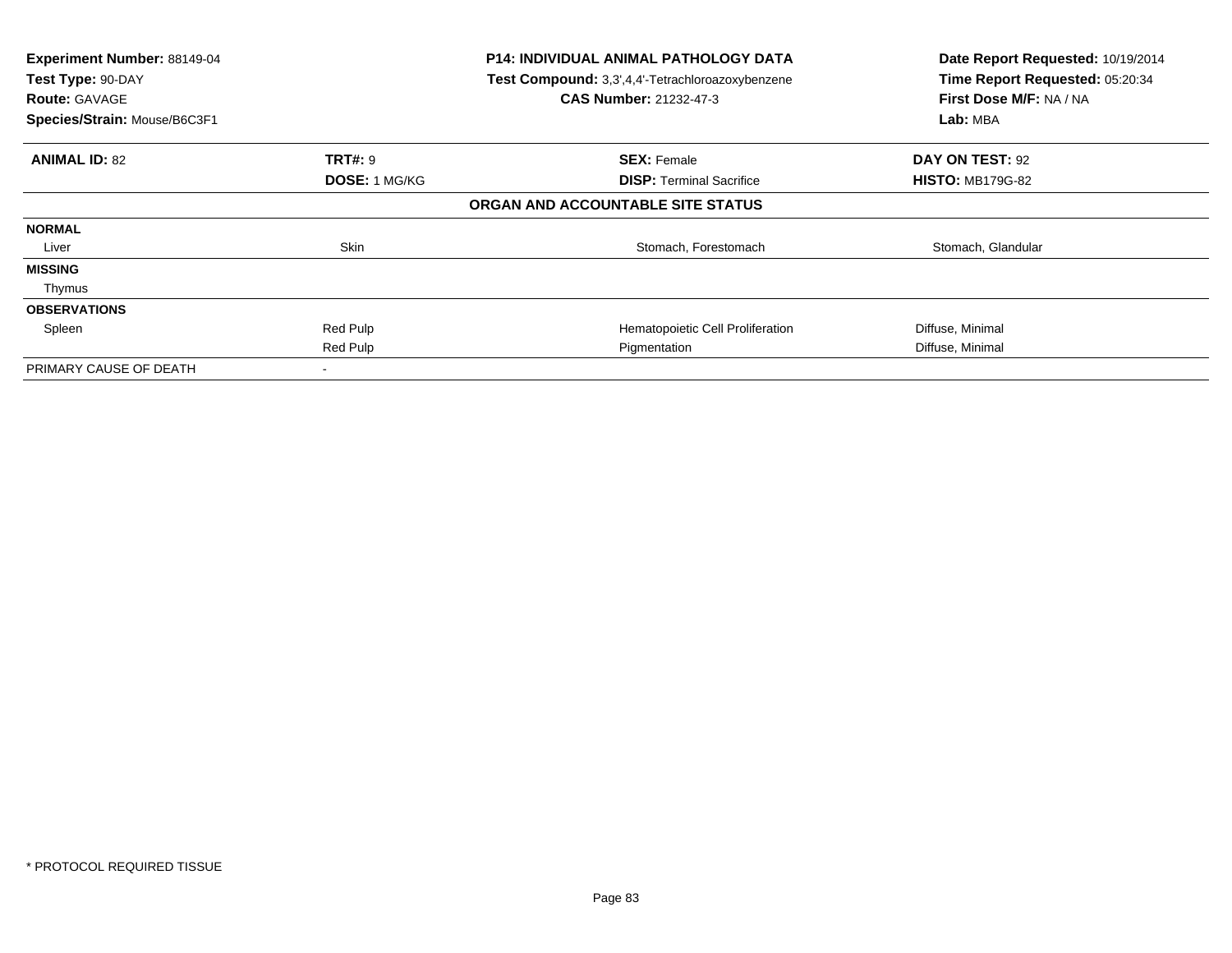| Experiment Number: 88149-04<br>Test Type: 90-DAY<br><b>Route: GAVAGE</b><br>Species/Strain: Mouse/B6C3F1 |                      | <b>P14: INDIVIDUAL ANIMAL PATHOLOGY DATA</b><br>Test Compound: 3,3',4,4'-Tetrachloroazoxybenzene<br><b>CAS Number: 21232-47-3</b> | Date Report Requested: 10/19/2014<br>Time Report Requested: 05:20:34<br>First Dose M/F: NA / NA<br>Lab: MBA |
|----------------------------------------------------------------------------------------------------------|----------------------|-----------------------------------------------------------------------------------------------------------------------------------|-------------------------------------------------------------------------------------------------------------|
| <b>ANIMAL ID: 83</b>                                                                                     | <b>TRT#:</b> 9       | <b>SEX: Female</b>                                                                                                                | DAY ON TEST: 92                                                                                             |
|                                                                                                          | <b>DOSE: 1 MG/KG</b> | <b>DISP:</b> Accidentally Killed                                                                                                  | <b>HISTO: MB179G-83</b>                                                                                     |
|                                                                                                          |                      | ORGAN AND ACCOUNTABLE SITE STATUS                                                                                                 |                                                                                                             |
| <b>NORMAL</b>                                                                                            |                      |                                                                                                                                   |                                                                                                             |
| Liver                                                                                                    | <b>Skin</b>          | Stomach, Forestomach                                                                                                              | Stomach, Glandular                                                                                          |
| Thymus                                                                                                   |                      |                                                                                                                                   |                                                                                                             |
| <b>OBSERVATIONS</b>                                                                                      |                      |                                                                                                                                   |                                                                                                             |
| Spleen                                                                                                   | Red Pulp             | Hematopoietic Cell Proliferation                                                                                                  | Diffuse, Minimal                                                                                            |
|                                                                                                          | Red Pulp             | Pigmentation                                                                                                                      | Diffuse, Mild                                                                                               |
| PRIMARY CAUSE OF DEATH                                                                                   |                      |                                                                                                                                   |                                                                                                             |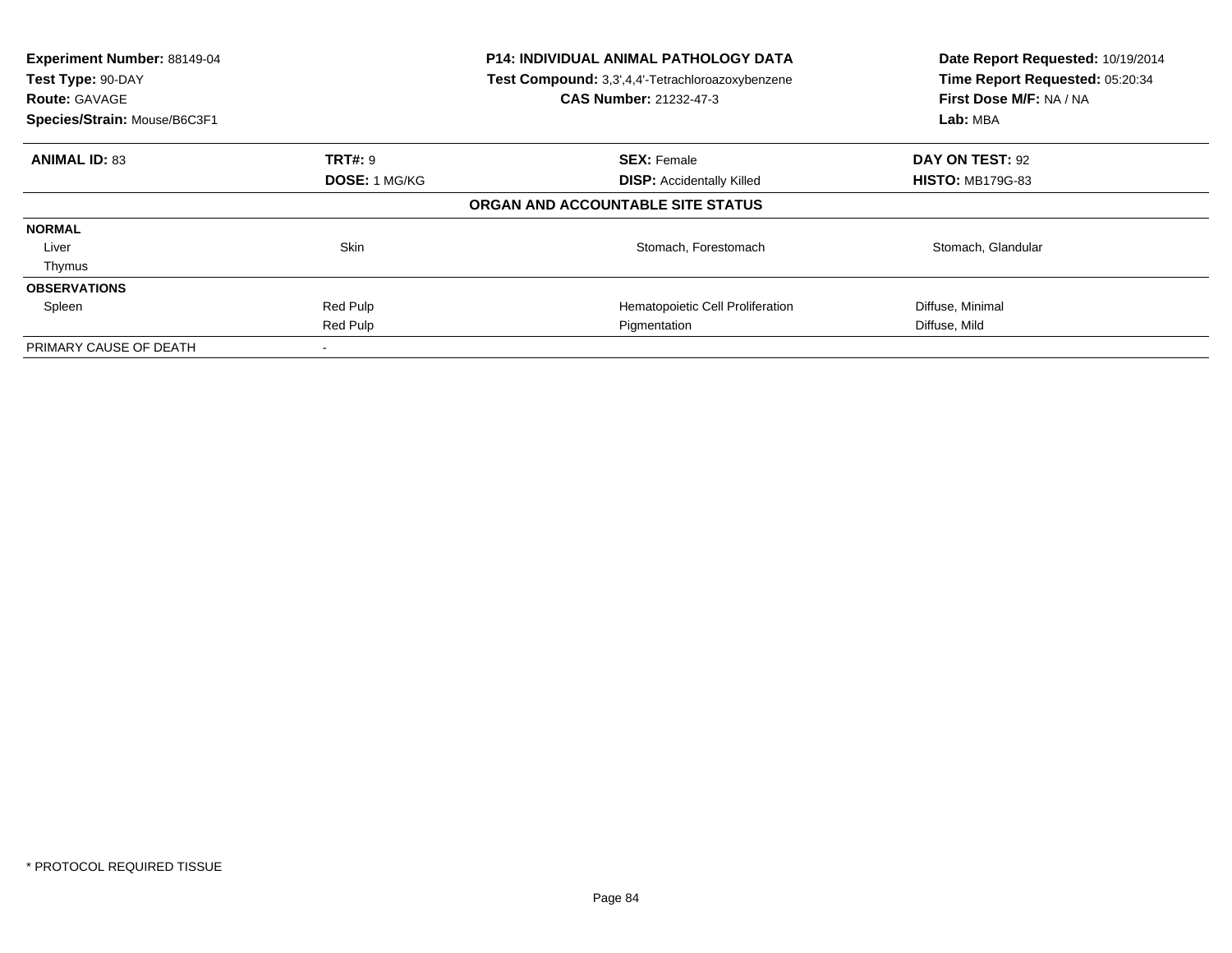| Experiment Number: 88149-04<br>Test Type: 90-DAY<br><b>Route: GAVAGE</b><br>Species/Strain: Mouse/B6C3F1 |                      | <b>P14: INDIVIDUAL ANIMAL PATHOLOGY DATA</b><br>Test Compound: 3,3',4,4'-Tetrachloroazoxybenzene<br><b>CAS Number: 21232-47-3</b> | Date Report Requested: 10/19/2014<br>Time Report Requested: 05:20:34<br>First Dose M/F: NA / NA<br>Lab: MBA |
|----------------------------------------------------------------------------------------------------------|----------------------|-----------------------------------------------------------------------------------------------------------------------------------|-------------------------------------------------------------------------------------------------------------|
| <b>ANIMAL ID: 84</b>                                                                                     | <b>TRT#:</b> 9       | <b>SEX: Female</b>                                                                                                                | DAY ON TEST: 92                                                                                             |
|                                                                                                          | <b>DOSE: 1 MG/KG</b> | <b>DISP:</b> Terminal Sacrifice                                                                                                   | <b>HISTO: MB179G-84</b>                                                                                     |
|                                                                                                          |                      | ORGAN AND ACCOUNTABLE SITE STATUS                                                                                                 |                                                                                                             |
| <b>NORMAL</b>                                                                                            |                      |                                                                                                                                   |                                                                                                             |
| Liver                                                                                                    | <b>Skin</b>          | Stomach, Forestomach                                                                                                              | Stomach, Glandular                                                                                          |
| Thymus                                                                                                   |                      |                                                                                                                                   |                                                                                                             |
| <b>OBSERVATIONS</b>                                                                                      |                      |                                                                                                                                   |                                                                                                             |
| Spleen                                                                                                   | Red Pulp             | Hematopoietic Cell Proliferation                                                                                                  | Diffuse, Minimal                                                                                            |
|                                                                                                          | Red Pulp             | Pigmentation                                                                                                                      | Diffuse, Moderate                                                                                           |
| PRIMARY CAUSE OF DEATH                                                                                   |                      |                                                                                                                                   |                                                                                                             |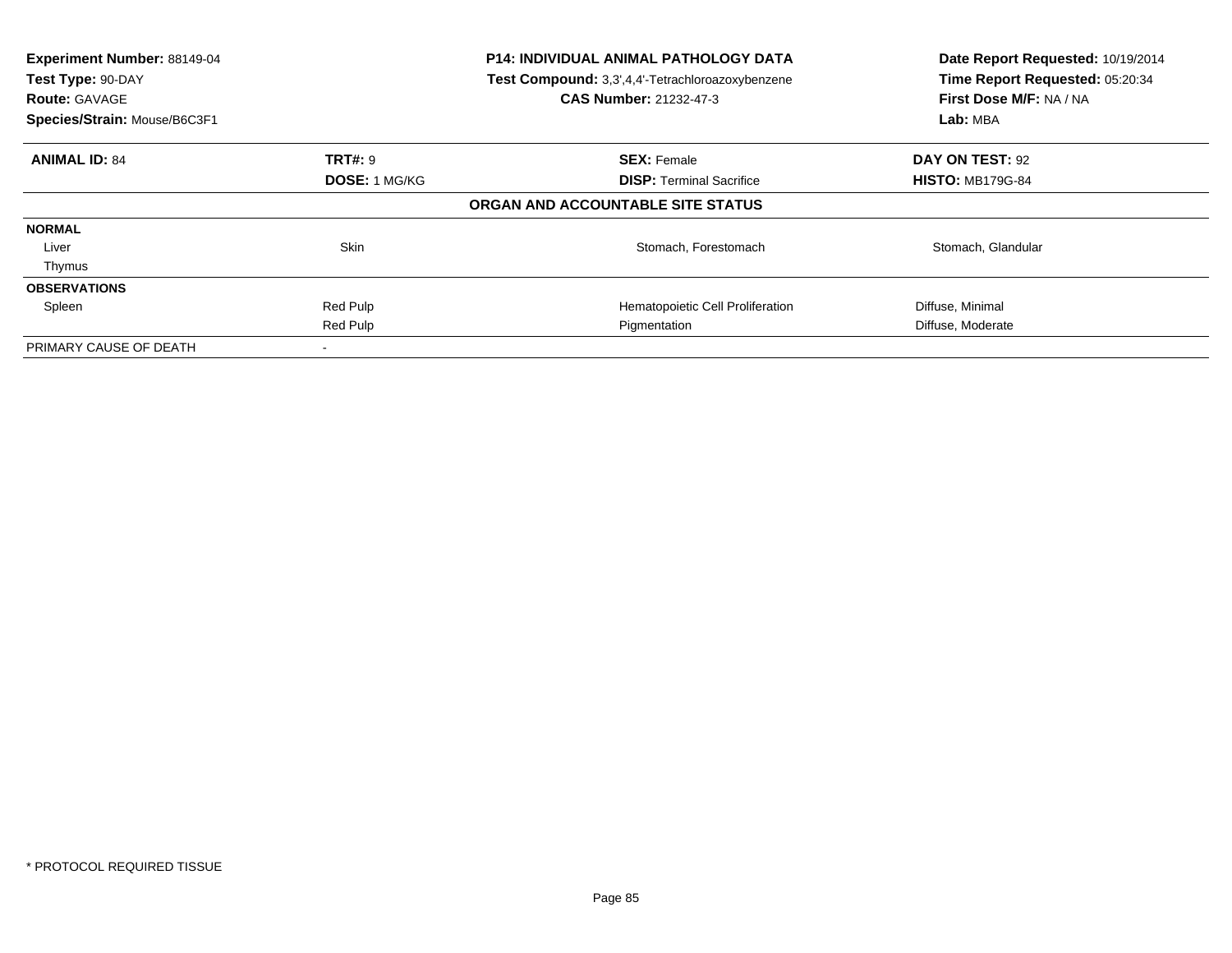| Experiment Number: 88149-04<br><b>P14: INDIVIDUAL ANIMAL PATHOLOGY DATA</b><br>Test Compound: 3,3',4,4'-Tetrachloroazoxybenzene<br>Test Type: 90-DAY<br>CAS Number: 21232-47-3<br><b>Route: GAVAGE</b> |                      |                                   | Date Report Requested: 10/19/2014<br>Time Report Requested: 05:20:34<br>First Dose M/F: NA / NA |
|--------------------------------------------------------------------------------------------------------------------------------------------------------------------------------------------------------|----------------------|-----------------------------------|-------------------------------------------------------------------------------------------------|
| Species/Strain: Mouse/B6C3F1                                                                                                                                                                           |                      |                                   | Lab: MBA                                                                                        |
| <b>ANIMAL ID: 85</b>                                                                                                                                                                                   | <b>TRT#: 9</b>       | <b>SEX: Female</b>                | DAY ON TEST: 92                                                                                 |
|                                                                                                                                                                                                        | <b>DOSE: 1 MG/KG</b> | <b>DISP:</b> Terminal Sacrifice   | <b>HISTO: MB179G-85</b>                                                                         |
|                                                                                                                                                                                                        |                      | ORGAN AND ACCOUNTABLE SITE STATUS |                                                                                                 |
| <b>NORMAL</b>                                                                                                                                                                                          |                      |                                   |                                                                                                 |
| Liver                                                                                                                                                                                                  | <b>Skin</b>          | Stomach, Forestomach              | Stomach, Glandular                                                                              |
| Thymus                                                                                                                                                                                                 |                      |                                   |                                                                                                 |
| <b>OBSERVATIONS</b>                                                                                                                                                                                    |                      |                                   |                                                                                                 |
| Spleen                                                                                                                                                                                                 | Red Pulp             | Pigmentation                      | Diffuse, Moderate                                                                               |
| PRIMARY CAUSE OF DEATH                                                                                                                                                                                 |                      |                                   |                                                                                                 |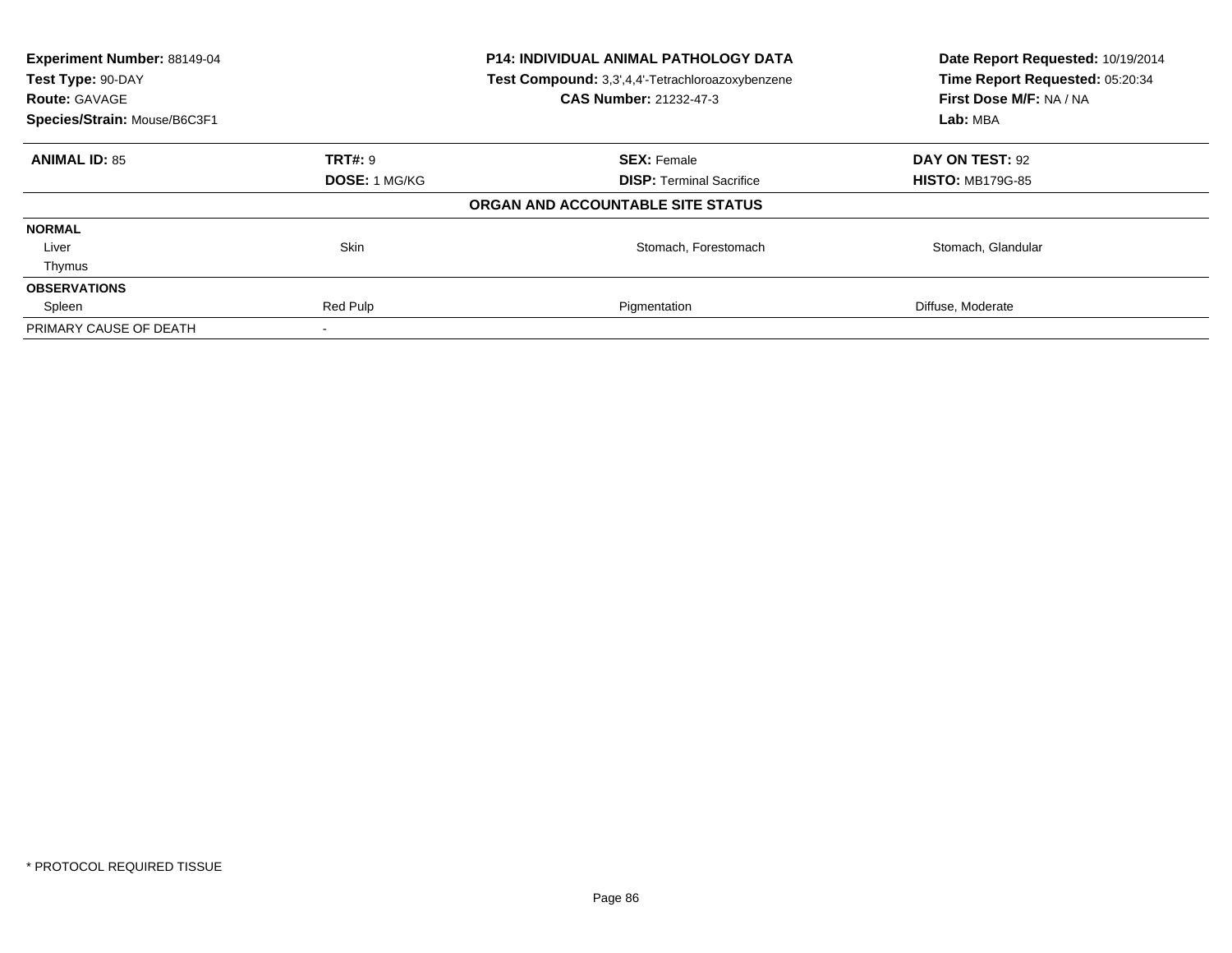| Experiment Number: 88149-04<br>Test Type: 90-DAY<br><b>Route: GAVAGE</b><br>Species/Strain: Mouse/B6C3F1 |                      | <b>P14: INDIVIDUAL ANIMAL PATHOLOGY DATA</b><br>Test Compound: 3,3',4,4'-Tetrachloroazoxybenzene<br><b>CAS Number: 21232-47-3</b> | Date Report Requested: 10/19/2014<br>Time Report Requested: 05:20:34<br>First Dose M/F: NA / NA<br>Lab: MBA |
|----------------------------------------------------------------------------------------------------------|----------------------|-----------------------------------------------------------------------------------------------------------------------------------|-------------------------------------------------------------------------------------------------------------|
| <b>ANIMAL ID: 86</b>                                                                                     | <b>TRT#:</b> 9       | <b>SEX: Female</b>                                                                                                                | DAY ON TEST: 92                                                                                             |
|                                                                                                          | <b>DOSE: 1 MG/KG</b> | <b>DISP:</b> Terminal Sacrifice                                                                                                   | <b>HISTO: MB179G-86</b>                                                                                     |
|                                                                                                          |                      | ORGAN AND ACCOUNTABLE SITE STATUS                                                                                                 |                                                                                                             |
| <b>NORMAL</b>                                                                                            |                      |                                                                                                                                   |                                                                                                             |
| Liver                                                                                                    | <b>Skin</b>          | Stomach, Forestomach                                                                                                              | Stomach, Glandular                                                                                          |
| Thymus                                                                                                   |                      |                                                                                                                                   |                                                                                                             |
| <b>OBSERVATIONS</b>                                                                                      |                      |                                                                                                                                   |                                                                                                             |
| Spleen                                                                                                   | Red Pulp             | Hematopoietic Cell Proliferation                                                                                                  | Diffuse, Minimal                                                                                            |
|                                                                                                          | Red Pulp             | Pigmentation                                                                                                                      | Diffuse, Mild                                                                                               |
| PRIMARY CAUSE OF DEATH                                                                                   |                      |                                                                                                                                   |                                                                                                             |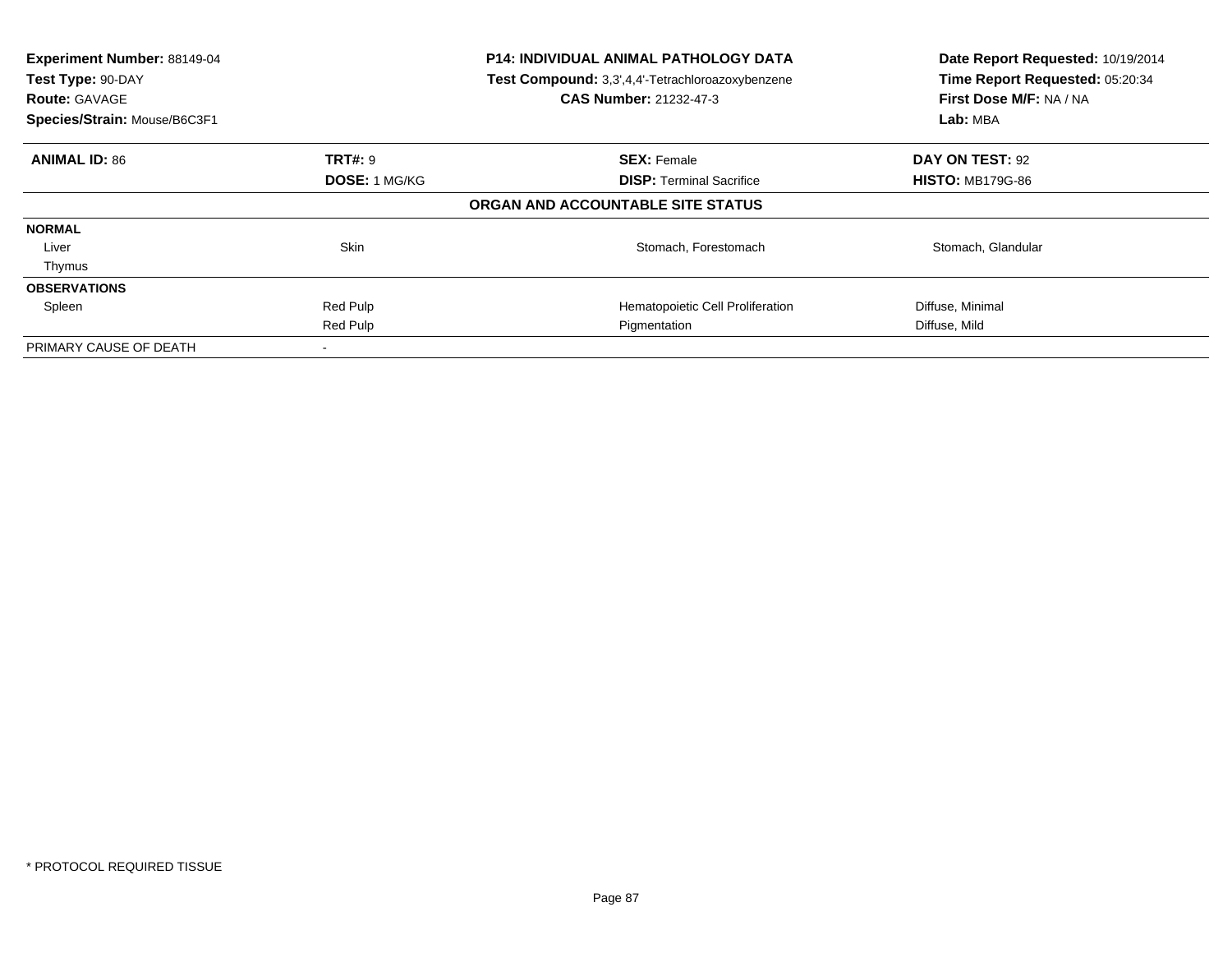| Experiment Number: 88149-04<br><b>P14: INDIVIDUAL ANIMAL PATHOLOGY DATA</b><br>Test Compound: 3,3',4,4'-Tetrachloroazoxybenzene<br>Test Type: 90-DAY<br><b>CAS Number: 21232-47-3</b><br><b>Route: GAVAGE</b><br>Species/Strain: Mouse/B6C3F1 |                      |                                   | Date Report Requested: 10/19/2014<br>Time Report Requested: 05:20:34<br>First Dose M/F: NA / NA<br>Lab: MBA |
|-----------------------------------------------------------------------------------------------------------------------------------------------------------------------------------------------------------------------------------------------|----------------------|-----------------------------------|-------------------------------------------------------------------------------------------------------------|
| <b>ANIMAL ID: 87</b>                                                                                                                                                                                                                          | <b>TRT#: 9</b>       | <b>SEX: Female</b>                | DAY ON TEST: 92                                                                                             |
|                                                                                                                                                                                                                                               | <b>DOSE: 1 MG/KG</b> | <b>DISP:</b> Terminal Sacrifice   | <b>HISTO: MB179G-87</b>                                                                                     |
|                                                                                                                                                                                                                                               |                      | ORGAN AND ACCOUNTABLE SITE STATUS |                                                                                                             |
| <b>NORMAL</b>                                                                                                                                                                                                                                 |                      |                                   |                                                                                                             |
| Liver                                                                                                                                                                                                                                         | Skin                 | Stomach, Forestomach              | Stomach, Glandular                                                                                          |
| Thymus                                                                                                                                                                                                                                        |                      |                                   |                                                                                                             |
| <b>OBSERVATIONS</b>                                                                                                                                                                                                                           |                      |                                   |                                                                                                             |
| Spleen                                                                                                                                                                                                                                        | Red Pulp             | Pigmentation                      | Diffuse, Mild                                                                                               |
| PRIMARY CAUSE OF DEATH                                                                                                                                                                                                                        |                      |                                   |                                                                                                             |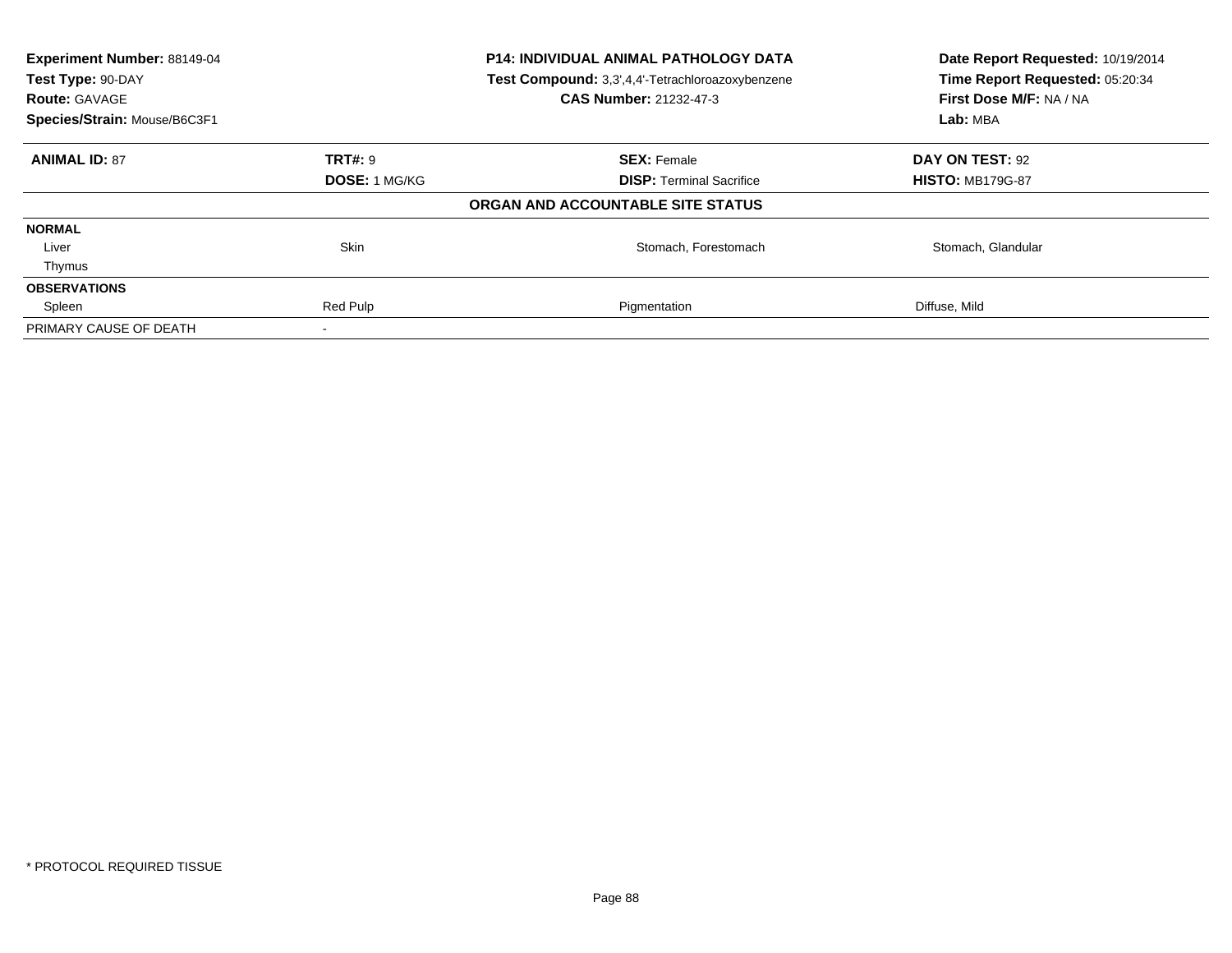| Experiment Number: 88149-04<br>Test Type: 90-DAY<br><b>Route: GAVAGE</b> |                      | P14: INDIVIDUAL ANIMAL PATHOLOGY DATA<br>Test Compound: 3,3',4,4'-Tetrachloroazoxybenzene<br><b>CAS Number: 21232-47-3</b> | Date Report Requested: 10/19/2014<br>Time Report Requested: 05:20:34<br>First Dose M/F: NA / NA |
|--------------------------------------------------------------------------|----------------------|----------------------------------------------------------------------------------------------------------------------------|-------------------------------------------------------------------------------------------------|
| Species/Strain: Mouse/B6C3F1                                             |                      |                                                                                                                            | Lab: MBA                                                                                        |
| <b>ANIMAL ID: 88</b>                                                     | <b>TRT#: 9</b>       | <b>SEX: Female</b>                                                                                                         | DAY ON TEST: 92                                                                                 |
|                                                                          | <b>DOSE: 1 MG/KG</b> | <b>DISP:</b> Terminal Sacrifice                                                                                            | <b>HISTO: MB179G-88</b>                                                                         |
|                                                                          |                      | ORGAN AND ACCOUNTABLE SITE STATUS                                                                                          |                                                                                                 |
| <b>NORMAL</b>                                                            |                      |                                                                                                                            |                                                                                                 |
| Liver                                                                    | <b>Skin</b>          | Stomach, Forestomach                                                                                                       | Stomach, Glandular                                                                              |
| Thymus                                                                   |                      |                                                                                                                            |                                                                                                 |
| <b>OBSERVATIONS</b>                                                      |                      |                                                                                                                            |                                                                                                 |
| Spleen                                                                   | Red Pulp             | Pigmentation                                                                                                               | Diffuse, Minimal                                                                                |
| PRIMARY CAUSE OF DEATH                                                   |                      |                                                                                                                            |                                                                                                 |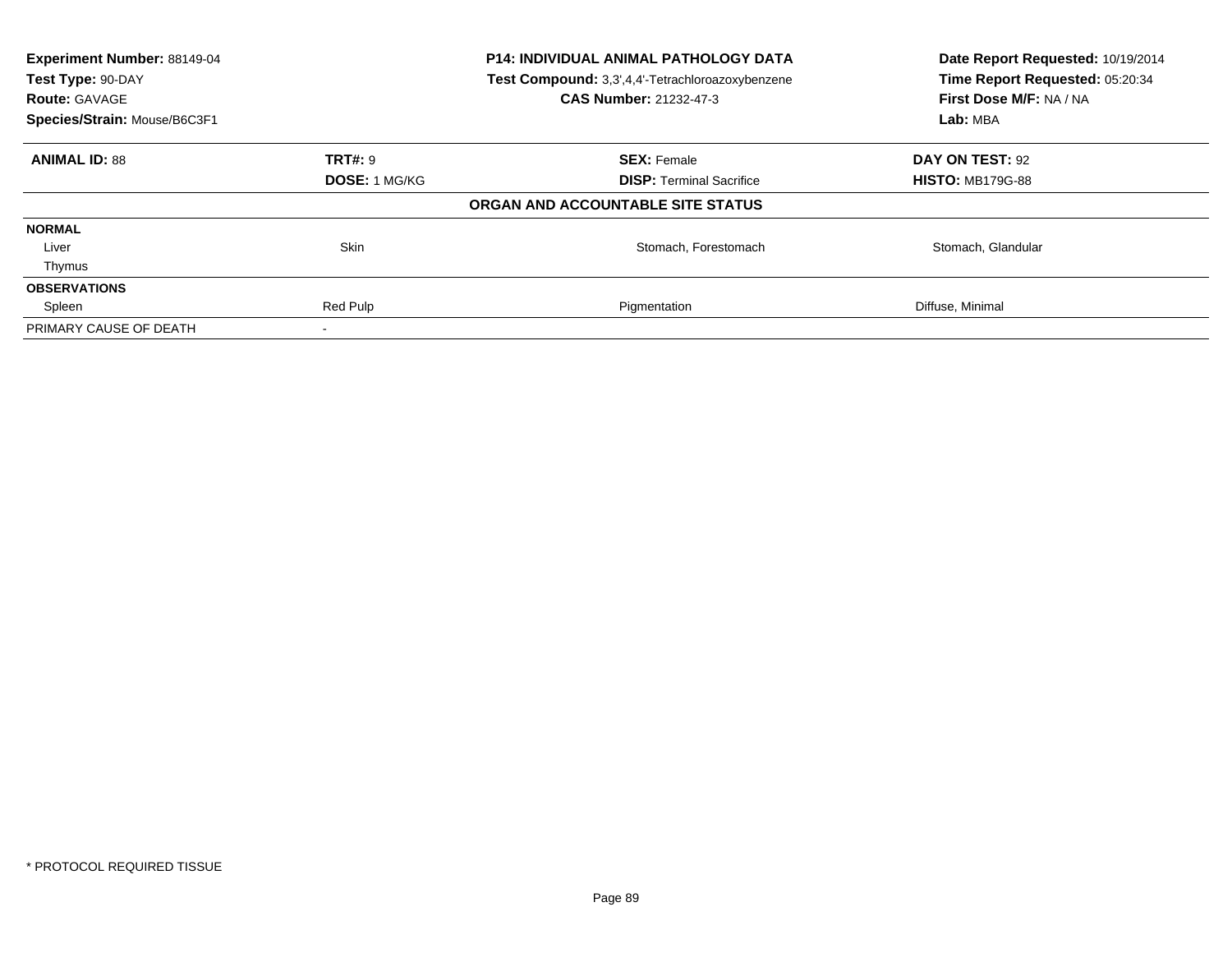| Experiment Number: 88149-04<br>Test Type: 90-DAY<br><b>Route: GAVAGE</b><br>Species/Strain: Mouse/B6C3F1 |                      | <b>P14: INDIVIDUAL ANIMAL PATHOLOGY DATA</b><br>Test Compound: 3,3',4,4'-Tetrachloroazoxybenzene<br><b>CAS Number: 21232-47-3</b> | Date Report Requested: 10/19/2014<br>Time Report Requested: 05:20:34<br>First Dose M/F: NA / NA<br>Lab: MBA |
|----------------------------------------------------------------------------------------------------------|----------------------|-----------------------------------------------------------------------------------------------------------------------------------|-------------------------------------------------------------------------------------------------------------|
| <b>ANIMAL ID: 89</b>                                                                                     | <b>TRT#:</b> 9       | <b>SEX: Female</b>                                                                                                                | DAY ON TEST: 92                                                                                             |
|                                                                                                          | <b>DOSE: 1 MG/KG</b> | <b>DISP:</b> Terminal Sacrifice                                                                                                   | <b>HISTO: MB179G-89</b>                                                                                     |
|                                                                                                          |                      | ORGAN AND ACCOUNTABLE SITE STATUS                                                                                                 |                                                                                                             |
| <b>NORMAL</b>                                                                                            |                      |                                                                                                                                   |                                                                                                             |
| Liver                                                                                                    | <b>Skin</b>          | Stomach, Forestomach                                                                                                              | Stomach, Glandular                                                                                          |
| Thymus                                                                                                   |                      |                                                                                                                                   |                                                                                                             |
| <b>OBSERVATIONS</b>                                                                                      |                      |                                                                                                                                   |                                                                                                             |
| Spleen                                                                                                   | Red Pulp             | Hematopoietic Cell Proliferation                                                                                                  | Diffuse, Mild                                                                                               |
|                                                                                                          | Red Pulp             | Pigmentation                                                                                                                      | Diffuse, Mild                                                                                               |
| PRIMARY CAUSE OF DEATH                                                                                   |                      |                                                                                                                                   |                                                                                                             |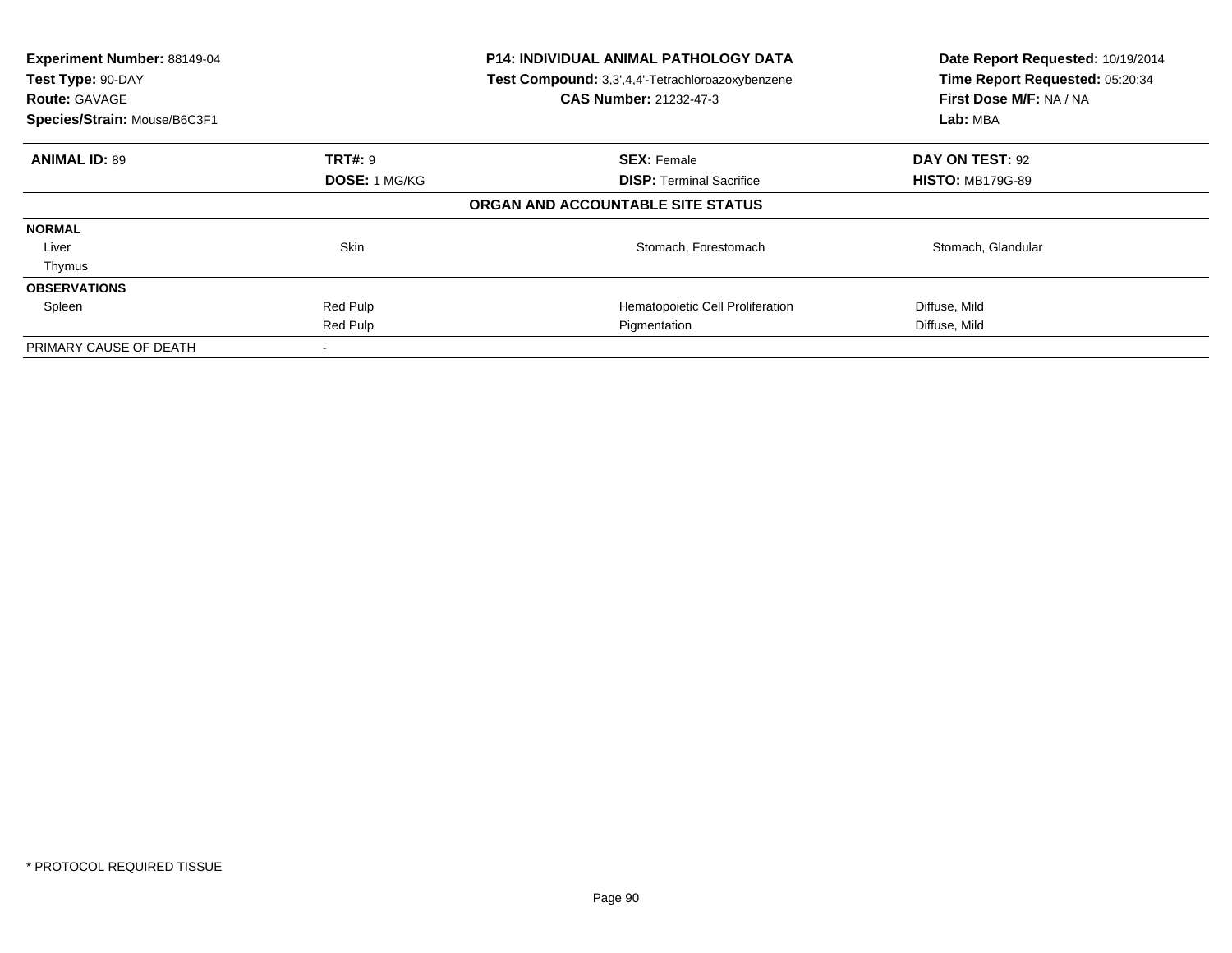| Experiment Number: 88149-04<br>Test Type: 90-DAY<br><b>Route: GAVAGE</b> |                      | P14: INDIVIDUAL ANIMAL PATHOLOGY DATA<br>Test Compound: 3,3',4,4'-Tetrachloroazoxybenzene<br><b>CAS Number: 21232-47-3</b> | Date Report Requested: 10/19/2014<br>Time Report Requested: 05:20:34<br>First Dose M/F: NA / NA |  |
|--------------------------------------------------------------------------|----------------------|----------------------------------------------------------------------------------------------------------------------------|-------------------------------------------------------------------------------------------------|--|
| Species/Strain: Mouse/B6C3F1                                             |                      |                                                                                                                            | Lab: MBA                                                                                        |  |
| <b>ANIMAL ID: 90</b>                                                     | <b>TRT#: 9</b>       | <b>SEX: Female</b>                                                                                                         | DAY ON TEST: 92                                                                                 |  |
|                                                                          | <b>DOSE: 1 MG/KG</b> | <b>DISP:</b> Terminal Sacrifice                                                                                            | <b>HISTO: MB179G-90</b>                                                                         |  |
|                                                                          |                      | ORGAN AND ACCOUNTABLE SITE STATUS                                                                                          |                                                                                                 |  |
| <b>NORMAL</b>                                                            |                      |                                                                                                                            |                                                                                                 |  |
| Liver                                                                    | Skin                 | Stomach, Forestomach                                                                                                       | Stomach, Glandular                                                                              |  |
| Thymus                                                                   |                      |                                                                                                                            |                                                                                                 |  |
| <b>OBSERVATIONS</b>                                                      |                      |                                                                                                                            |                                                                                                 |  |
| Spleen                                                                   | Red Pulp             | Pigmentation                                                                                                               | Diffuse, Mild                                                                                   |  |
| PRIMARY CAUSE OF DEATH                                                   |                      |                                                                                                                            |                                                                                                 |  |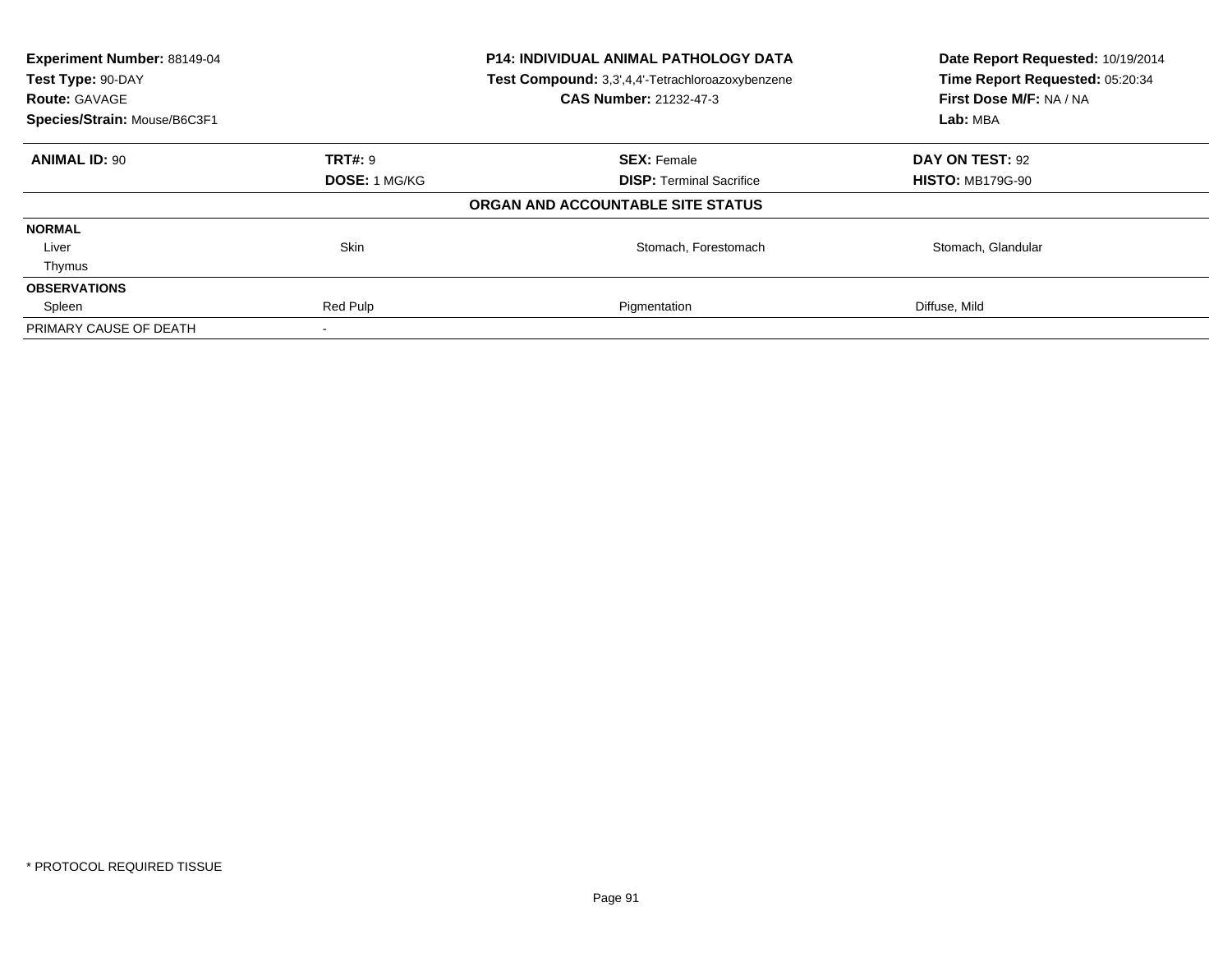| Experiment Number: 88149-04<br>Test Type: 90-DAY<br><b>Route: GAVAGE</b> |                      | <b>P14: INDIVIDUAL ANIMAL PATHOLOGY DATA</b><br>Test Compound: 3,3',4,4'-Tetrachloroazoxybenzene<br>CAS Number: 21232-47-3 | Date Report Requested: 10/19/2014<br>Time Report Requested: 05:20:34<br>First Dose M/F: NA / NA |  |
|--------------------------------------------------------------------------|----------------------|----------------------------------------------------------------------------------------------------------------------------|-------------------------------------------------------------------------------------------------|--|
| Species/Strain: Mouse/B6C3F1                                             |                      |                                                                                                                            | Lab: MBA                                                                                        |  |
| <b>ANIMAL ID: 91</b>                                                     | <b>TRT#: 10</b>      | <b>SEX: Female</b>                                                                                                         | DAY ON TEST: 92                                                                                 |  |
|                                                                          | <b>DOSE: 3 MG/KG</b> | <b>DISP:</b> Terminal Sacrifice                                                                                            | <b>HISTO: MB179G-91</b>                                                                         |  |
|                                                                          |                      | ORGAN AND ACCOUNTABLE SITE STATUS                                                                                          |                                                                                                 |  |
| <b>NORMAL</b>                                                            |                      |                                                                                                                            |                                                                                                 |  |
| Liver                                                                    | Skin                 | Stomach, Forestomach                                                                                                       | Stomach, Glandular                                                                              |  |
| <b>OBSERVATIONS</b>                                                      |                      |                                                                                                                            |                                                                                                 |  |
| Spleen                                                                   | Red Pulp             | Pigmentation                                                                                                               | Diffuse, Moderate                                                                               |  |
| Thymus                                                                   | Thymocyte            | Necrosis                                                                                                                   | Minimal                                                                                         |  |
| PRIMARY CAUSE OF DEATH                                                   |                      |                                                                                                                            |                                                                                                 |  |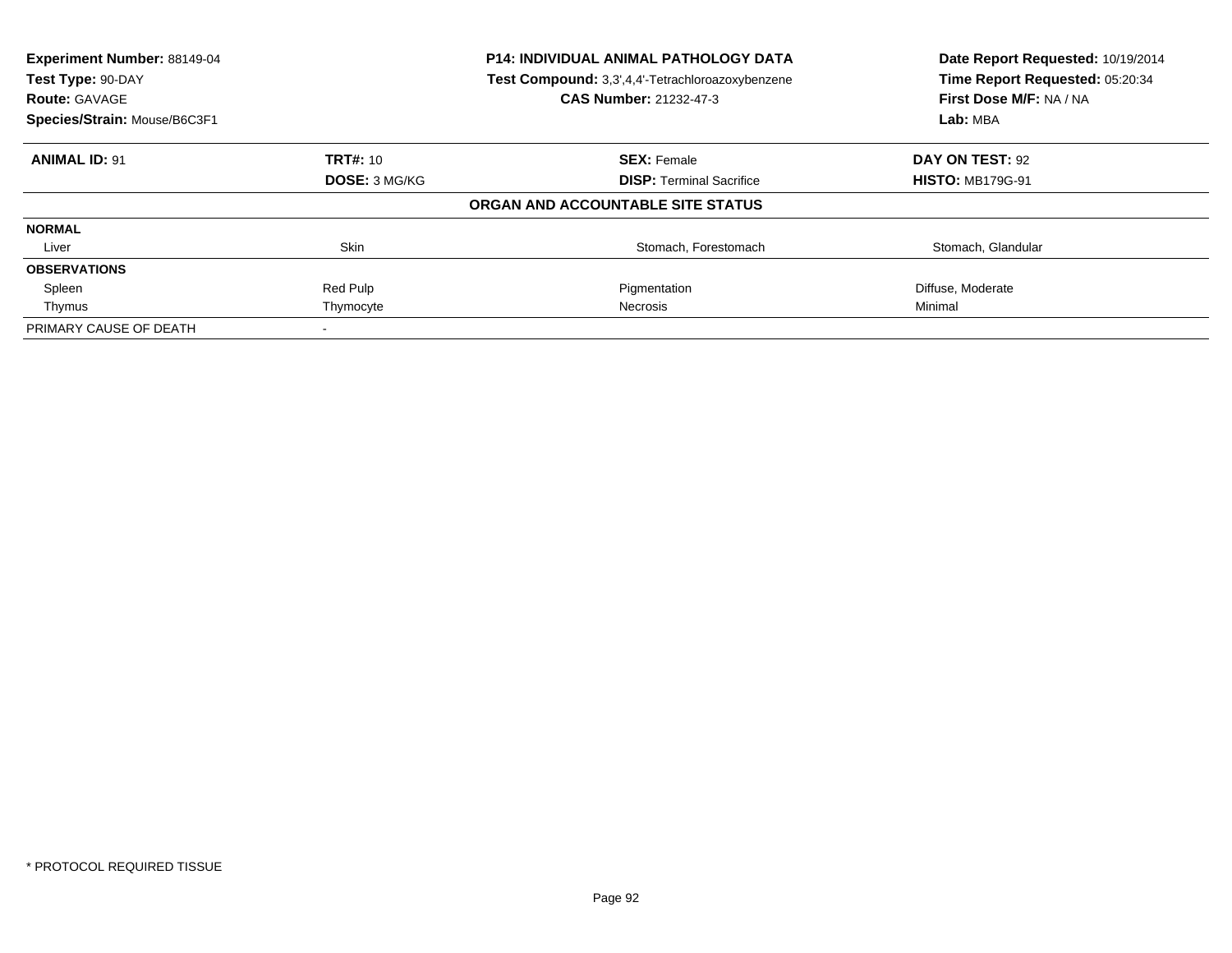| Experiment Number: 88149-04<br>Test Type: 90-DAY<br><b>Route: GAVAGE</b> | <b>P14: INDIVIDUAL ANIMAL PATHOLOGY DATA</b><br>Test Compound: 3,3',4,4'-Tetrachloroazoxybenzene<br>CAS Number: 21232-47-3 |                                   | Date Report Requested: 10/19/2014<br>Time Report Requested: 05:20:34<br>First Dose M/F: NA / NA |  |
|--------------------------------------------------------------------------|----------------------------------------------------------------------------------------------------------------------------|-----------------------------------|-------------------------------------------------------------------------------------------------|--|
| Species/Strain: Mouse/B6C3F1                                             |                                                                                                                            |                                   | Lab: MBA                                                                                        |  |
| <b>ANIMAL ID: 92</b>                                                     | <b>TRT#: 10</b>                                                                                                            | <b>SEX: Female</b>                | DAY ON TEST: 92                                                                                 |  |
|                                                                          | <b>DOSE: 3 MG/KG</b>                                                                                                       | <b>DISP:</b> Terminal Sacrifice   | <b>HISTO: MB179G-92</b>                                                                         |  |
|                                                                          |                                                                                                                            | ORGAN AND ACCOUNTABLE SITE STATUS |                                                                                                 |  |
| <b>NORMAL</b>                                                            |                                                                                                                            |                                   |                                                                                                 |  |
| Liver                                                                    | <b>Skin</b>                                                                                                                | Stomach, Forestomach              | Stomach, Glandular                                                                              |  |
| Thymus                                                                   |                                                                                                                            |                                   |                                                                                                 |  |
| <b>OBSERVATIONS</b>                                                      |                                                                                                                            |                                   |                                                                                                 |  |
| Spleen                                                                   | Red Pulp                                                                                                                   | Pigmentation                      | Diffuse, Moderate                                                                               |  |
| PRIMARY CAUSE OF DEATH                                                   |                                                                                                                            |                                   |                                                                                                 |  |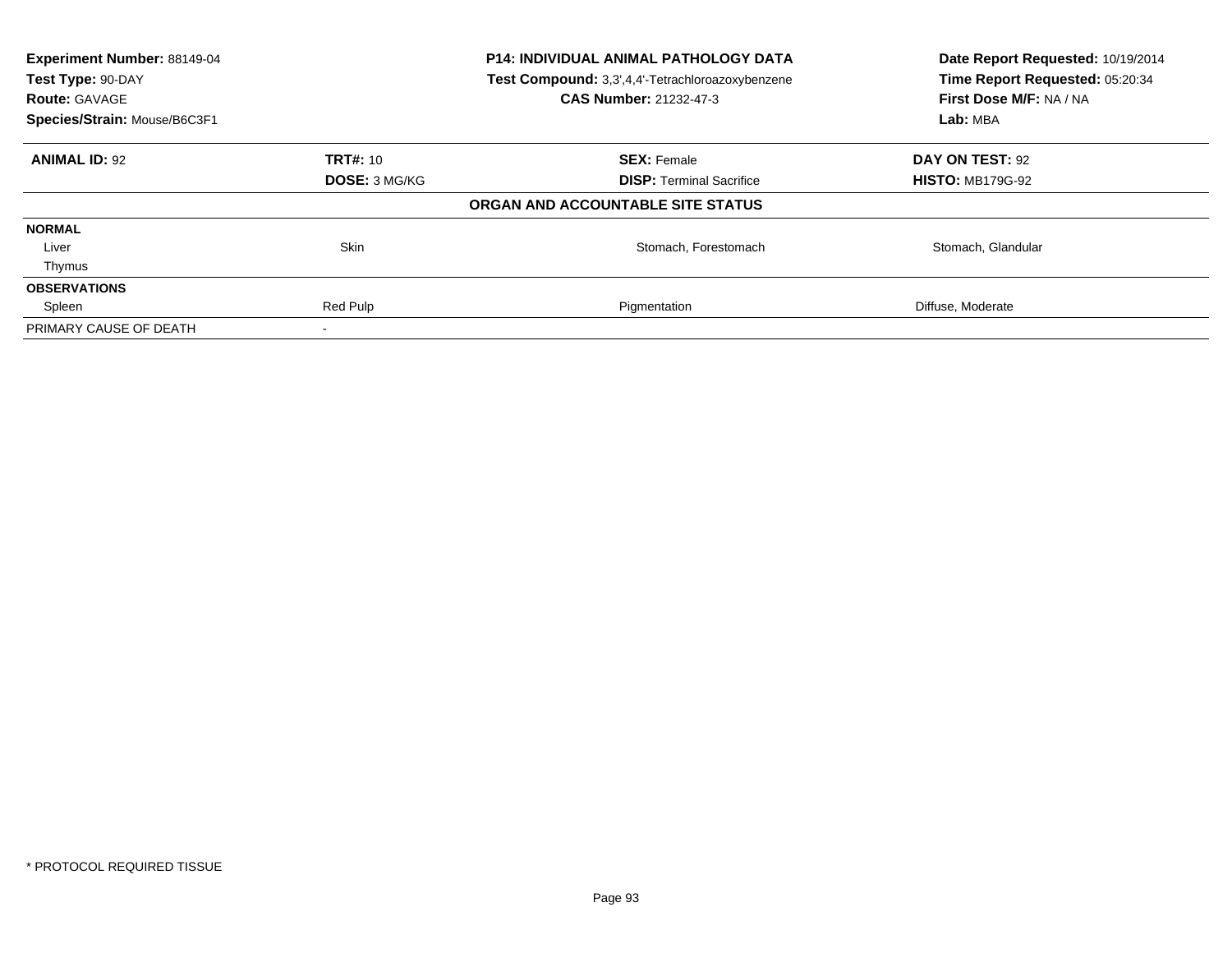| Experiment Number: 88149-04<br>Test Type: 90-DAY<br><b>Route: GAVAGE</b><br>Species/Strain: Mouse/B6C3F1 | <b>P14: INDIVIDUAL ANIMAL PATHOLOGY DATA</b><br>Test Compound: 3,3',4,4'-Tetrachloroazoxybenzene<br><b>CAS Number: 21232-47-3</b> |                                   | Date Report Requested: 10/19/2014<br>Time Report Requested: 05:20:34<br>First Dose M/F: NA / NA<br>Lab: MBA |
|----------------------------------------------------------------------------------------------------------|-----------------------------------------------------------------------------------------------------------------------------------|-----------------------------------|-------------------------------------------------------------------------------------------------------------|
| <b>ANIMAL ID: 93</b>                                                                                     | <b>TRT#: 10</b>                                                                                                                   | <b>SEX: Female</b>                | DAY ON TEST: 92                                                                                             |
|                                                                                                          | DOSE: 3 MG/KG                                                                                                                     | <b>DISP:</b> Terminal Sacrifice   | <b>HISTO: MB179G-93</b>                                                                                     |
|                                                                                                          |                                                                                                                                   | ORGAN AND ACCOUNTABLE SITE STATUS |                                                                                                             |
| <b>NORMAL</b>                                                                                            |                                                                                                                                   |                                   |                                                                                                             |
| Skin                                                                                                     | Stomach, Forestomach                                                                                                              | Stomach, Glandular                | Thymus                                                                                                      |
| <b>OBSERVATIONS</b>                                                                                      |                                                                                                                                   |                                   |                                                                                                             |
| Liver                                                                                                    |                                                                                                                                   | <b>Basophilic Focus</b>           | Minimal                                                                                                     |
| Spleen                                                                                                   | Red Pulp                                                                                                                          | Hematopoietic Cell Proliferation  | Diffuse, Minimal                                                                                            |
|                                                                                                          | Red Pulp                                                                                                                          | Pigmentation                      | Diffuse, Moderate                                                                                           |
| PRIMARY CAUSE OF DEATH                                                                                   |                                                                                                                                   |                                   |                                                                                                             |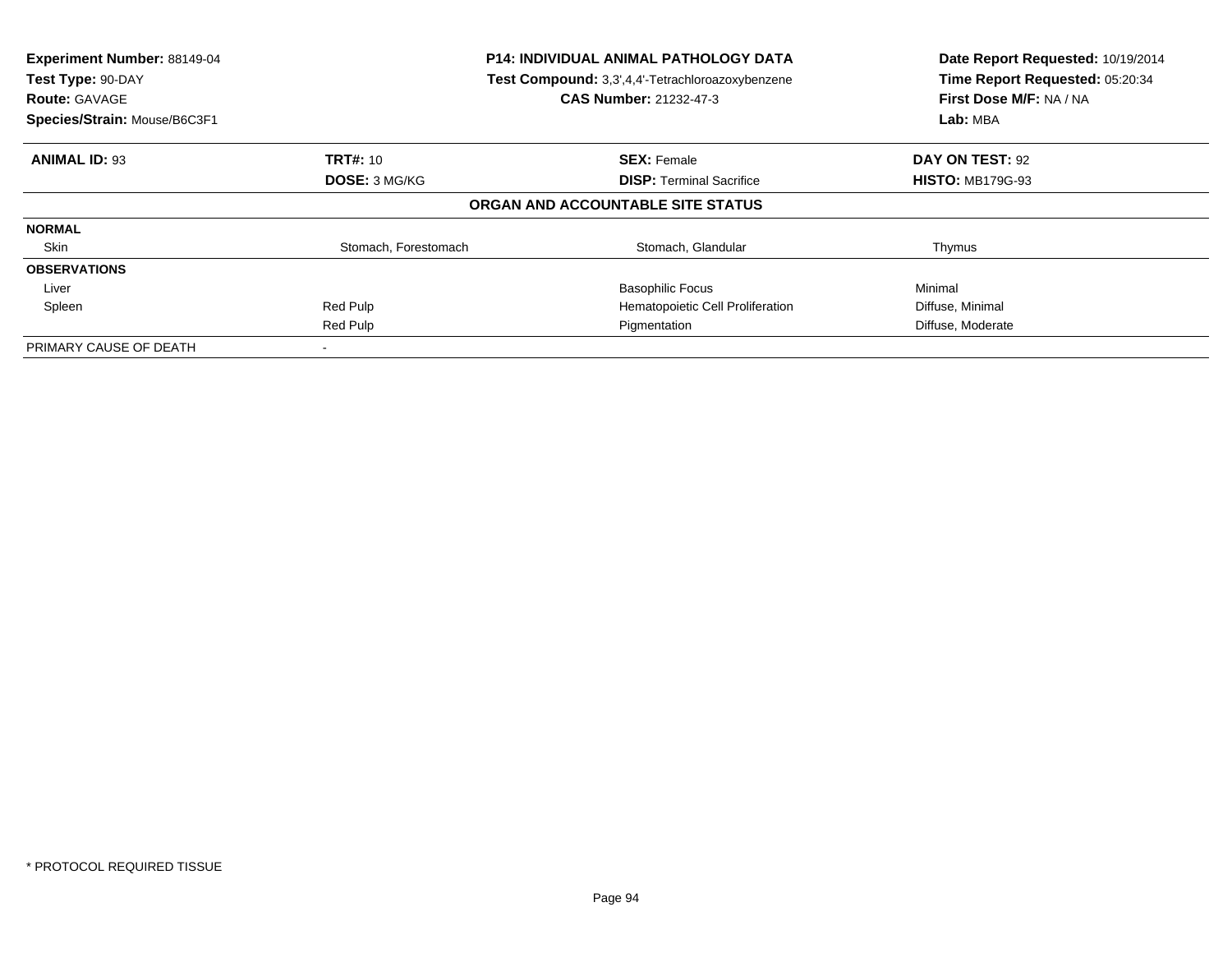| Experiment Number: 88149-04<br>Test Type: 90-DAY<br><b>Route: GAVAGE</b><br>Species/Strain: Mouse/B6C3F1 |                      | <b>P14: INDIVIDUAL ANIMAL PATHOLOGY DATA</b><br>Test Compound: 3,3',4,4'-Tetrachloroazoxybenzene<br><b>CAS Number: 21232-47-3</b> | Date Report Requested: 10/19/2014<br>Time Report Requested: 05:20:34<br>First Dose M/F: NA / NA<br>Lab: MBA |
|----------------------------------------------------------------------------------------------------------|----------------------|-----------------------------------------------------------------------------------------------------------------------------------|-------------------------------------------------------------------------------------------------------------|
| <b>ANIMAL ID: 94</b>                                                                                     | <b>TRT#: 10</b>      | <b>SEX: Female</b>                                                                                                                | DAY ON TEST: 92                                                                                             |
|                                                                                                          | <b>DOSE: 3 MG/KG</b> | <b>DISP:</b> Terminal Sacrifice                                                                                                   | <b>HISTO: MB179G-94</b>                                                                                     |
|                                                                                                          |                      | ORGAN AND ACCOUNTABLE SITE STATUS                                                                                                 |                                                                                                             |
| <b>NORMAL</b>                                                                                            |                      |                                                                                                                                   |                                                                                                             |
| Liver                                                                                                    | <b>Skin</b>          | Stomach, Forestomach                                                                                                              | Stomach, Glandular                                                                                          |
| Thymus                                                                                                   |                      |                                                                                                                                   |                                                                                                             |
| <b>OBSERVATIONS</b>                                                                                      |                      |                                                                                                                                   |                                                                                                             |
| Spleen                                                                                                   | Red Pulp             | Hematopoietic Cell Proliferation                                                                                                  | Diffuse, Minimal                                                                                            |
|                                                                                                          | Red Pulp             | Pigmentation                                                                                                                      | Diffuse, Mild                                                                                               |
| PRIMARY CAUSE OF DEATH                                                                                   |                      |                                                                                                                                   |                                                                                                             |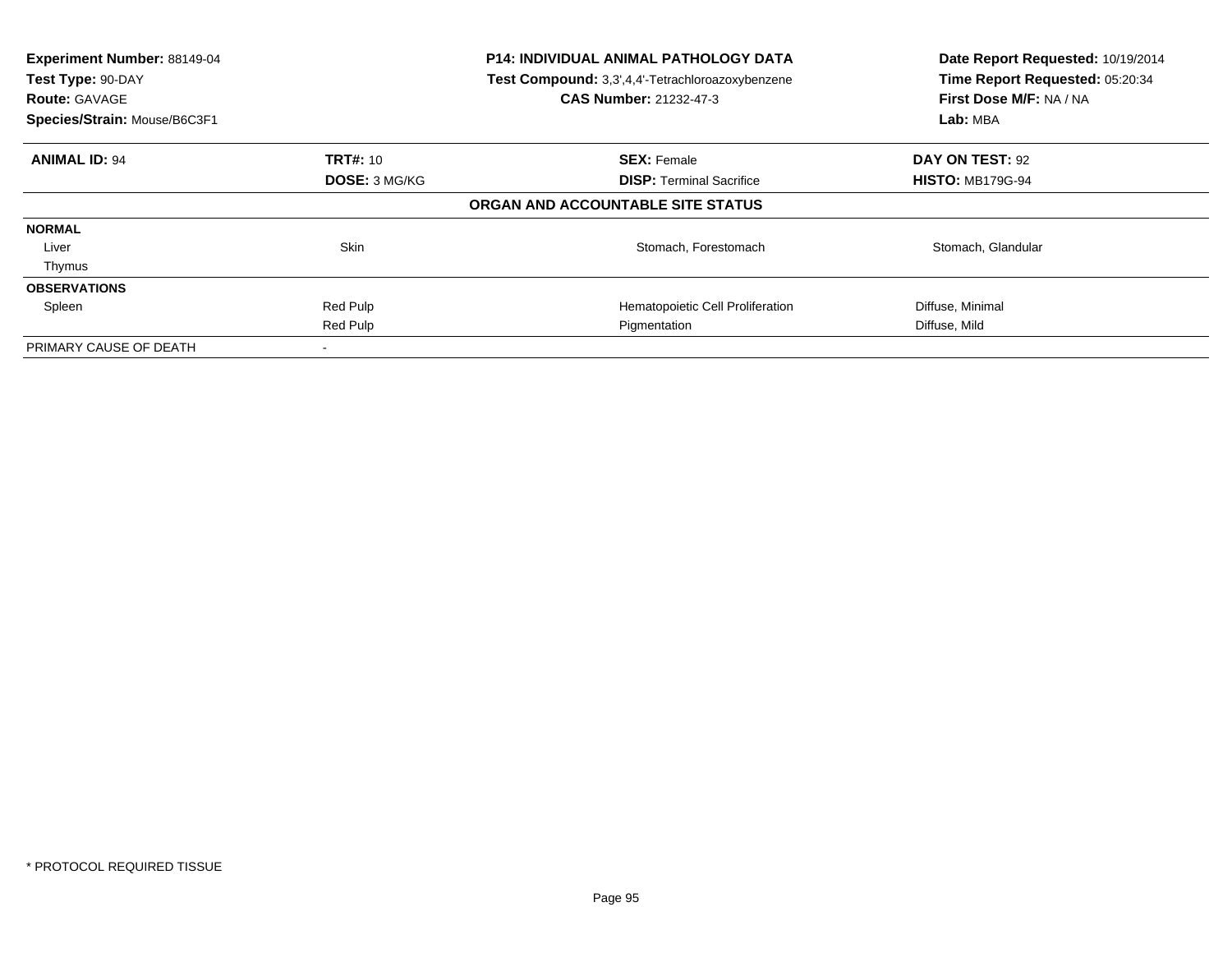| Experiment Number: 88149-04<br>Test Type: 90-DAY<br><b>Route: GAVAGE</b> | <b>P14: INDIVIDUAL ANIMAL PATHOLOGY DATA</b><br>Test Compound: 3,3',4,4'-Tetrachloroazoxybenzene<br>CAS Number: 21232-47-3 |                                   | Date Report Requested: 10/19/2014<br>Time Report Requested: 05:20:34<br>First Dose M/F: NA / NA |
|--------------------------------------------------------------------------|----------------------------------------------------------------------------------------------------------------------------|-----------------------------------|-------------------------------------------------------------------------------------------------|
| Species/Strain: Mouse/B6C3F1                                             |                                                                                                                            |                                   |                                                                                                 |
| <b>ANIMAL ID: 95</b>                                                     | <b>TRT#: 10</b>                                                                                                            | <b>SEX: Female</b>                | DAY ON TEST: 92                                                                                 |
|                                                                          | <b>DOSE: 3 MG/KG</b>                                                                                                       | <b>DISP:</b> Terminal Sacrifice   | <b>HISTO: MB179G-95</b>                                                                         |
|                                                                          |                                                                                                                            | ORGAN AND ACCOUNTABLE SITE STATUS |                                                                                                 |
| <b>NORMAL</b>                                                            |                                                                                                                            |                                   |                                                                                                 |
| Skin                                                                     | Stomach, Forestomach                                                                                                       | Thymus                            |                                                                                                 |
| <b>OBSERVATIONS</b>                                                      |                                                                                                                            |                                   |                                                                                                 |
| Liver                                                                    | Hepatocyte                                                                                                                 | Vacuolization Cytoplasmic         | Minimal                                                                                         |
| Spleen                                                                   | Red Pulp                                                                                                                   | Hematopoietic Cell Proliferation  | Diffuse, Minimal                                                                                |
|                                                                          | Red Pulp                                                                                                                   | Pigmentation                      | Diffuse, Mild                                                                                   |
| Stomach, Glandular                                                       |                                                                                                                            | Fibrosis                          | Mild                                                                                            |
| PRIMARY CAUSE OF DEATH                                                   |                                                                                                                            |                                   |                                                                                                 |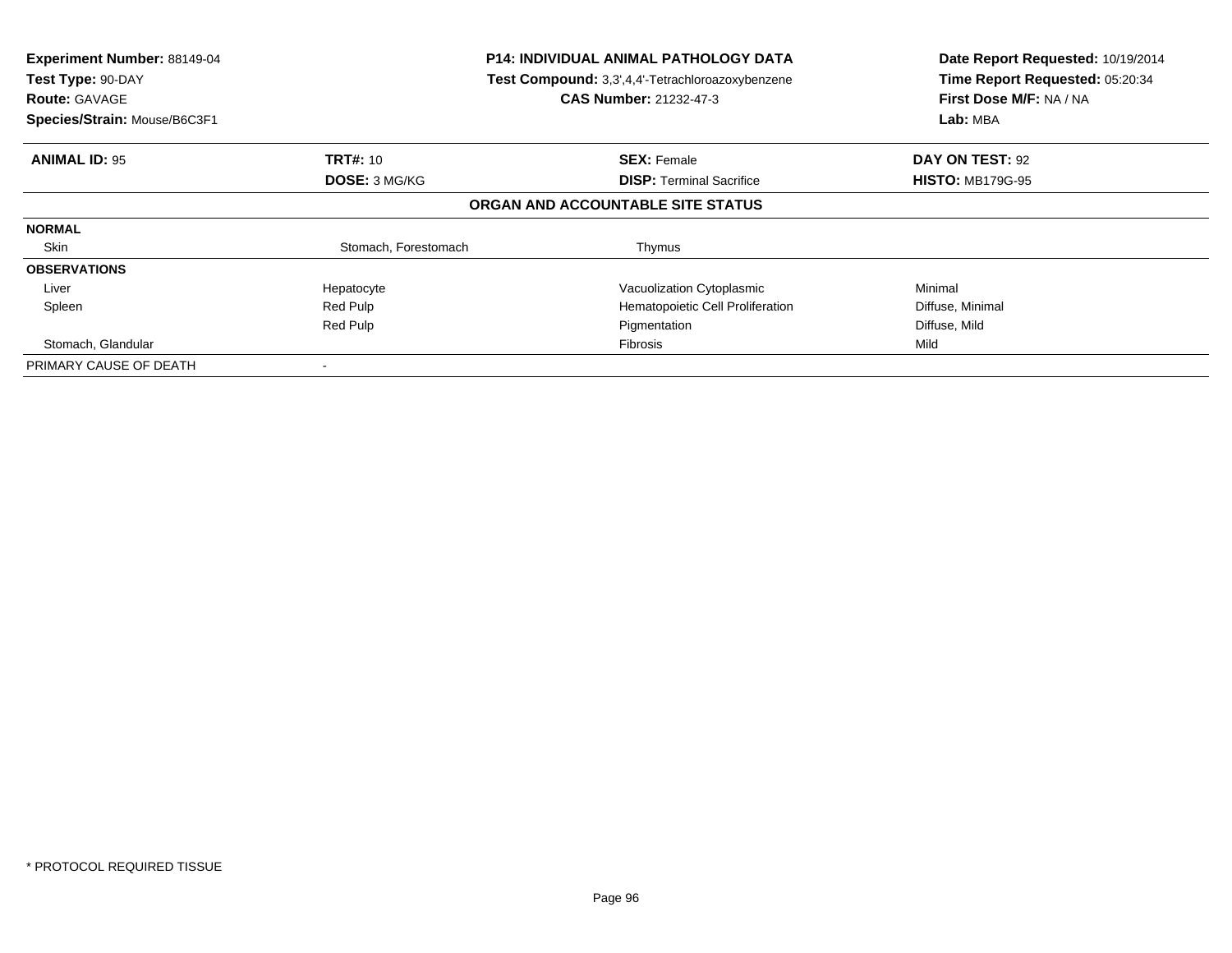| Experiment Number: 88149-04<br>Test Type: 90-DAY | <b>P14: INDIVIDUAL ANIMAL PATHOLOGY DATA</b><br>Test Compound: 3,3',4,4'-Tetrachloroazoxybenzene |                                   | Date Report Requested: 10/19/2014<br>Time Report Requested: 05:20:34 |
|--------------------------------------------------|--------------------------------------------------------------------------------------------------|-----------------------------------|----------------------------------------------------------------------|
| <b>Route: GAVAGE</b>                             |                                                                                                  | CAS Number: 21232-47-3            | First Dose M/F: NA / NA                                              |
| Species/Strain: Mouse/B6C3F1                     |                                                                                                  |                                   | Lab: MBA                                                             |
| <b>ANIMAL ID: 96</b>                             | <b>TRT#: 10</b>                                                                                  | <b>SEX: Female</b>                | DAY ON TEST: 92                                                      |
|                                                  | <b>DOSE: 3 MG/KG</b>                                                                             | <b>DISP:</b> Terminal Sacrifice   | <b>HISTO: TB179G-96</b>                                              |
|                                                  |                                                                                                  | ORGAN AND ACCOUNTABLE SITE STATUS |                                                                      |
| <b>NORMAL</b>                                    |                                                                                                  |                                   |                                                                      |
| Skin                                             | Stomach, Forestomach                                                                             | Stomach, Glandular                | Thymus                                                               |
| <b>OBSERVATIONS</b>                              |                                                                                                  |                                   |                                                                      |
| Liver                                            | Centrilobular, Hepatocyte                                                                        | Hypertrophy                       | Minimal                                                              |
| Spleen                                           | Red Pulp<br>Pigmentation                                                                         |                                   | Diffuse, Moderate                                                    |
| PRIMARY CAUSE OF DEATH                           |                                                                                                  |                                   |                                                                      |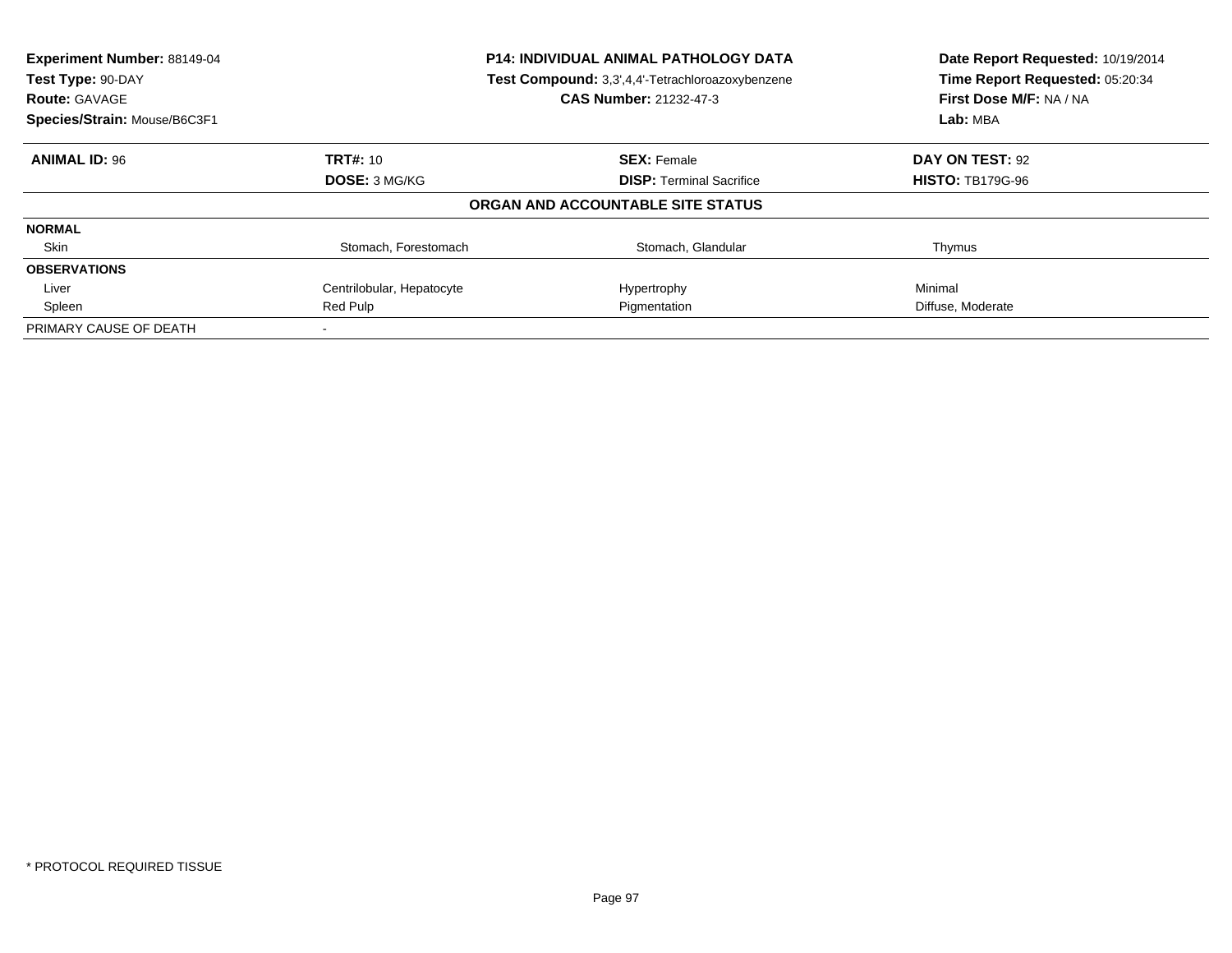| <b>Experiment Number: 88149-04</b><br>Test Type: 90-DAY<br><b>Route: GAVAGE</b> | P14: INDIVIDUAL ANIMAL PATHOLOGY DATA<br>Test Compound: 3,3',4,4'-Tetrachloroazoxybenzene<br><b>CAS Number: 21232-47-3</b> |                                   | Date Report Requested: 10/19/2014<br>Time Report Requested: 05:20:34<br>First Dose M/F: NA / NA |
|---------------------------------------------------------------------------------|----------------------------------------------------------------------------------------------------------------------------|-----------------------------------|-------------------------------------------------------------------------------------------------|
| Species/Strain: Mouse/B6C3F1                                                    |                                                                                                                            |                                   | Lab: MBA                                                                                        |
| <b>ANIMAL ID: 97</b>                                                            | <b>TRT#: 10</b>                                                                                                            | <b>SEX: Female</b>                | DAY ON TEST: 92                                                                                 |
|                                                                                 | <b>DOSE: 3 MG/KG</b>                                                                                                       | <b>DISP:</b> Natural Death        | <b>HISTO: MB179G-97</b>                                                                         |
|                                                                                 |                                                                                                                            | ORGAN AND ACCOUNTABLE SITE STATUS |                                                                                                 |
| <b>NORMAL</b>                                                                   |                                                                                                                            |                                   |                                                                                                 |
| Liver                                                                           | Skin                                                                                                                       | Stomach, Forestomach              | Stomach, Glandular                                                                              |
| Thymus                                                                          |                                                                                                                            |                                   |                                                                                                 |
| <b>OBSERVATIONS</b>                                                             |                                                                                                                            |                                   |                                                                                                 |
| Spleen                                                                          | Red Pulp                                                                                                                   | Pigmentation                      | Diffuse, Mild                                                                                   |
| PRIMARY CAUSE OF DEATH                                                          |                                                                                                                            |                                   |                                                                                                 |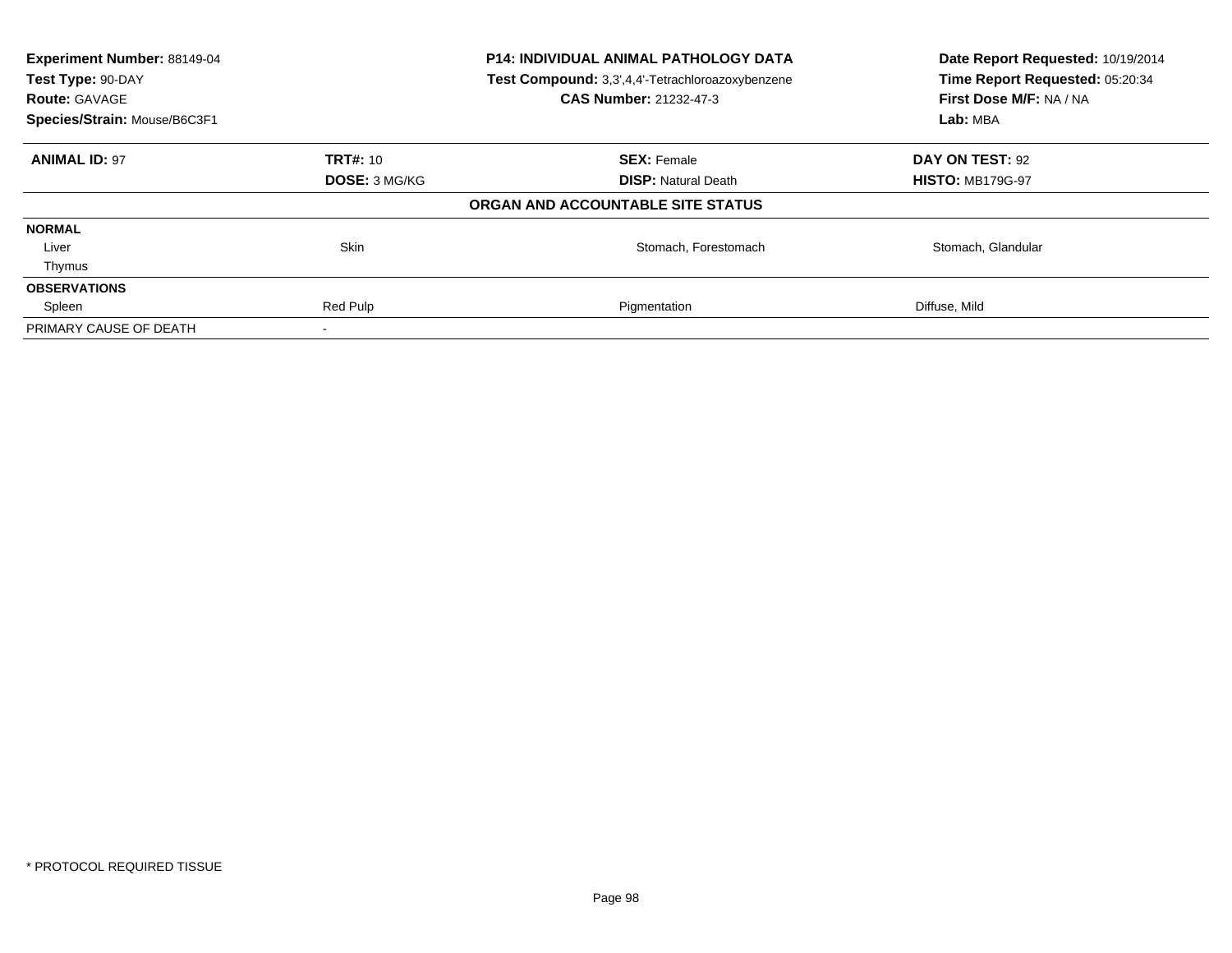| <b>Experiment Number: 88149-04</b><br>P14: INDIVIDUAL ANIMAL PATHOLOGY DATA<br>Test Type: 90-DAY<br>Test Compound: 3,3',4,4'-Tetrachloroazoxybenzene<br><b>CAS Number: 21232-47-3</b><br><b>Route: GAVAGE</b> |                 | Date Report Requested: 10/19/2014<br>Time Report Requested: 05:20:34<br>First Dose M/F: NA / NA |                         |  |
|---------------------------------------------------------------------------------------------------------------------------------------------------------------------------------------------------------------|-----------------|-------------------------------------------------------------------------------------------------|-------------------------|--|
| Species/Strain: Mouse/B6C3F1                                                                                                                                                                                  |                 |                                                                                                 | Lab: MBA                |  |
| <b>ANIMAL ID: 98</b>                                                                                                                                                                                          | <b>TRT#: 10</b> | <b>SEX: Female</b>                                                                              | DAY ON TEST: 92         |  |
|                                                                                                                                                                                                               | DOSE: 3 MG/KG   | <b>DISP:</b> Terminal Sacrifice                                                                 | <b>HISTO: MB179G-98</b> |  |
|                                                                                                                                                                                                               |                 | ORGAN AND ACCOUNTABLE SITE STATUS                                                               |                         |  |
| <b>NORMAL</b>                                                                                                                                                                                                 |                 |                                                                                                 |                         |  |
| Liver                                                                                                                                                                                                         | Skin            | Stomach, Forestomach                                                                            | Stomach, Glandular      |  |
| Thymus                                                                                                                                                                                                        |                 |                                                                                                 |                         |  |
| <b>OBSERVATIONS</b>                                                                                                                                                                                           |                 |                                                                                                 |                         |  |
| Spleen                                                                                                                                                                                                        | Red Pulp        | Pigmentation                                                                                    | Diffuse, Mild           |  |
| PRIMARY CAUSE OF DEATH                                                                                                                                                                                        |                 |                                                                                                 |                         |  |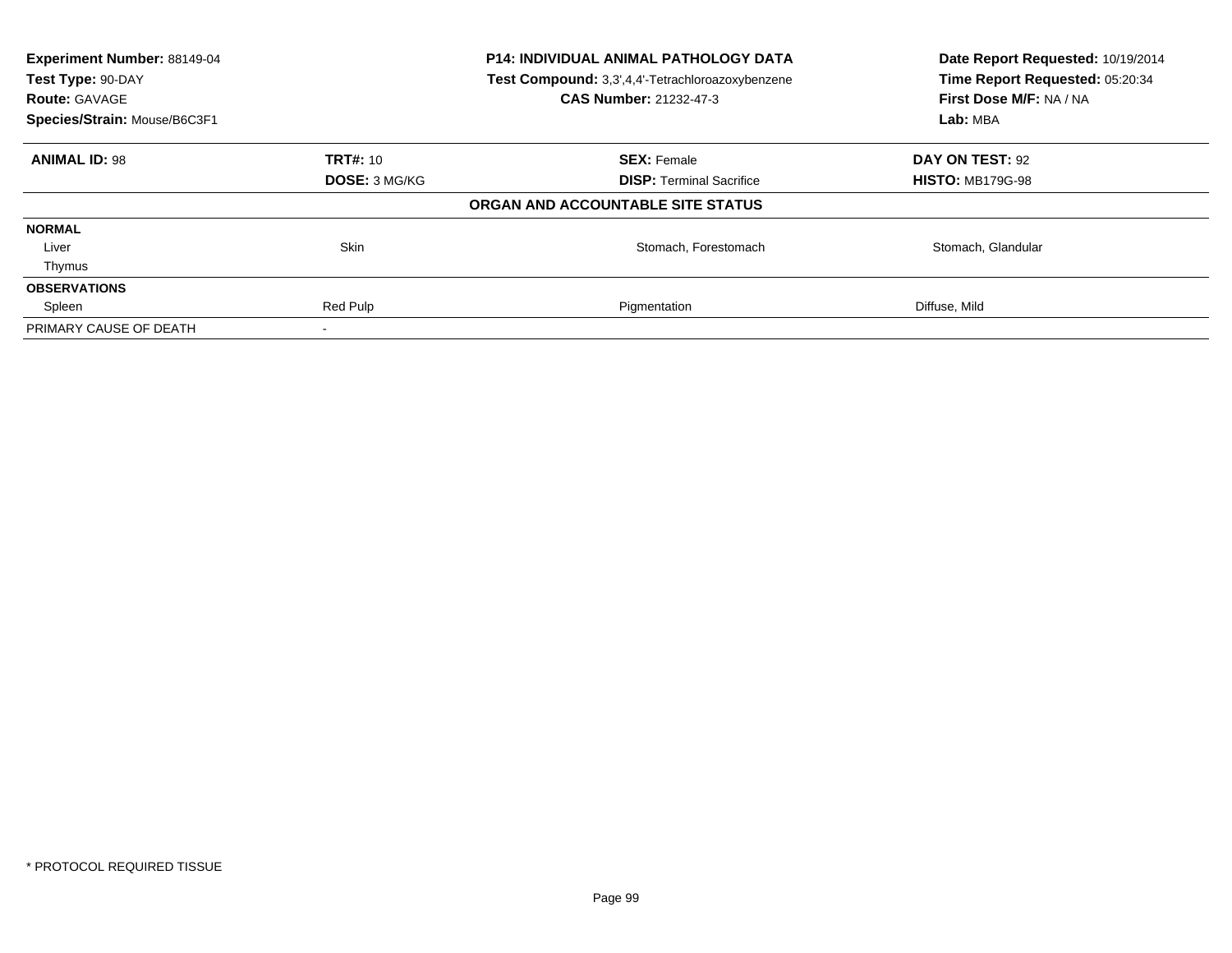| <b>Experiment Number: 88149-04</b><br>P14: INDIVIDUAL ANIMAL PATHOLOGY DATA<br>Test Type: 90-DAY<br>Test Compound: 3,3',4,4'-Tetrachloroazoxybenzene<br><b>CAS Number: 21232-47-3</b><br><b>Route: GAVAGE</b> |                 | Date Report Requested: 10/19/2014<br>Time Report Requested: 05:20:34<br>First Dose M/F: NA / NA |                         |  |
|---------------------------------------------------------------------------------------------------------------------------------------------------------------------------------------------------------------|-----------------|-------------------------------------------------------------------------------------------------|-------------------------|--|
| Species/Strain: Mouse/B6C3F1                                                                                                                                                                                  |                 |                                                                                                 | Lab: MBA                |  |
| <b>ANIMAL ID: 99</b>                                                                                                                                                                                          | <b>TRT#: 10</b> | <b>SEX: Female</b>                                                                              | DAY ON TEST: 92         |  |
|                                                                                                                                                                                                               | DOSE: 3 MG/KG   | <b>DISP:</b> Terminal Sacrifice                                                                 | <b>HISTO: MB179G-99</b> |  |
|                                                                                                                                                                                                               |                 | ORGAN AND ACCOUNTABLE SITE STATUS                                                               |                         |  |
| <b>NORMAL</b>                                                                                                                                                                                                 |                 |                                                                                                 |                         |  |
| Liver                                                                                                                                                                                                         | Skin            | Stomach, Forestomach                                                                            | Stomach, Glandular      |  |
| Thymus                                                                                                                                                                                                        |                 |                                                                                                 |                         |  |
| <b>OBSERVATIONS</b>                                                                                                                                                                                           |                 |                                                                                                 |                         |  |
| Spleen                                                                                                                                                                                                        | Red Pulp        | Pigmentation                                                                                    | Diffuse, Mild           |  |
| PRIMARY CAUSE OF DEATH                                                                                                                                                                                        |                 |                                                                                                 |                         |  |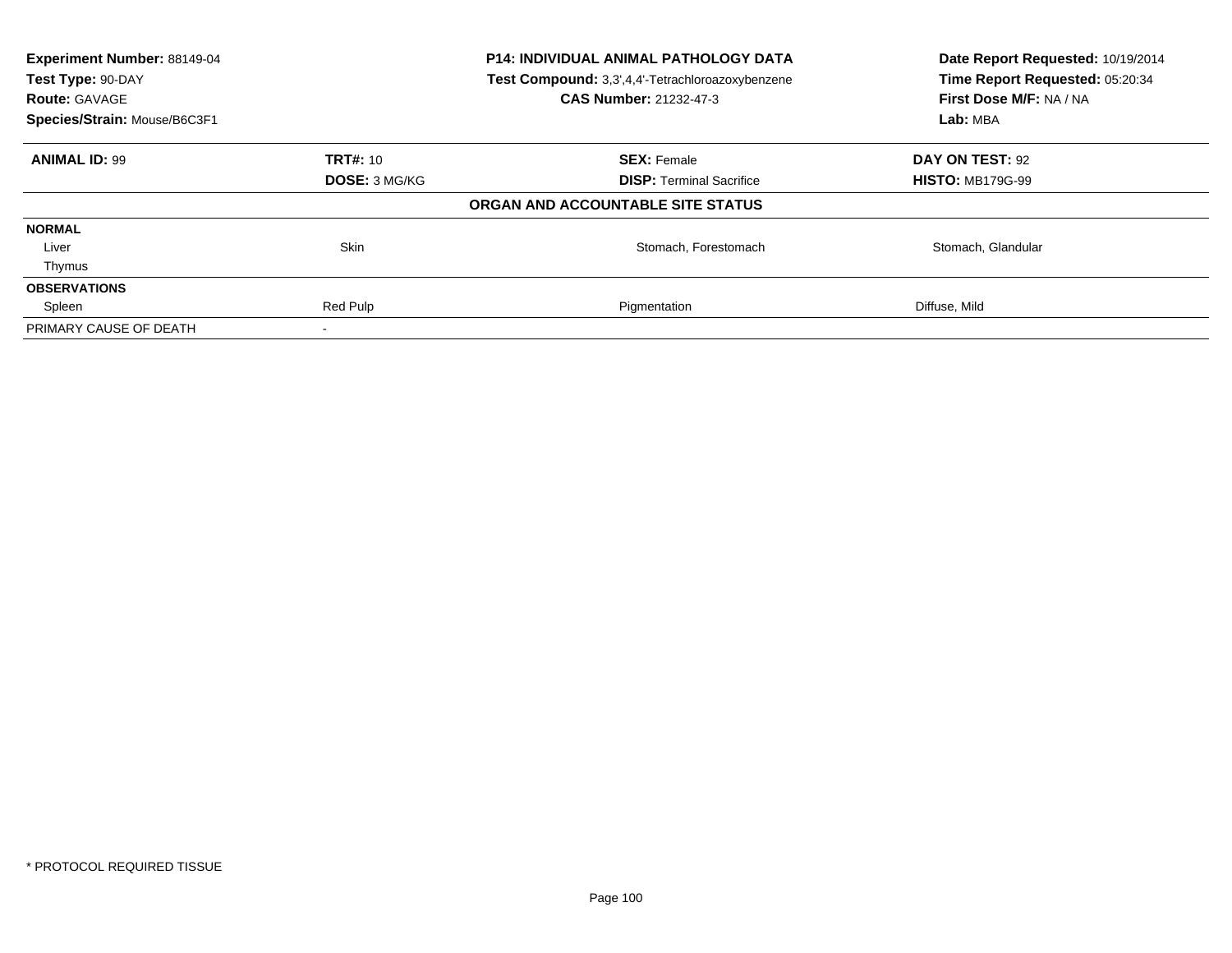| <b>Experiment Number: 88149-04</b><br>Test Type: 90-DAY<br><b>Route: GAVAGE</b><br>Species/Strain: Mouse/B6C3F1 |                 | <b>P14: INDIVIDUAL ANIMAL PATHOLOGY DATA</b><br>Test Compound: 3,3',4,4'-Tetrachloroazoxybenzene<br><b>CAS Number: 21232-47-3</b> | Date Report Requested: 10/19/2014<br>Time Report Requested: 05:20:34<br>First Dose M/F: NA / NA<br>Lab: MBA |
|-----------------------------------------------------------------------------------------------------------------|-----------------|-----------------------------------------------------------------------------------------------------------------------------------|-------------------------------------------------------------------------------------------------------------|
| <b>ANIMAL ID: 100</b>                                                                                           | <b>TRT#: 10</b> | <b>SEX: Female</b>                                                                                                                | DAY ON TEST: 92                                                                                             |
|                                                                                                                 | DOSE: 3 MG/KG   | <b>DISP:</b> Terminal Sacrifice                                                                                                   | <b>HISTO: MB179G-100</b>                                                                                    |
|                                                                                                                 |                 | ORGAN AND ACCOUNTABLE SITE STATUS                                                                                                 |                                                                                                             |
| <b>NORMAL</b>                                                                                                   |                 |                                                                                                                                   |                                                                                                             |
| Liver                                                                                                           | Skin            | Stomach, Forestomach                                                                                                              | Stomach, Glandular                                                                                          |
| <b>OBSERVATIONS</b>                                                                                             |                 |                                                                                                                                   |                                                                                                             |
| Spleen                                                                                                          | Red Pulp        | Hematopoietic Cell Proliferation                                                                                                  | Diffuse, Minimal                                                                                            |
|                                                                                                                 | Red Pulp        | Pigmentation                                                                                                                      | Diffuse, Mild                                                                                               |
| Thymus                                                                                                          | Thymocyte       | Necrosis                                                                                                                          | Minimal                                                                                                     |
| PRIMARY CAUSE OF DEATH                                                                                          |                 |                                                                                                                                   |                                                                                                             |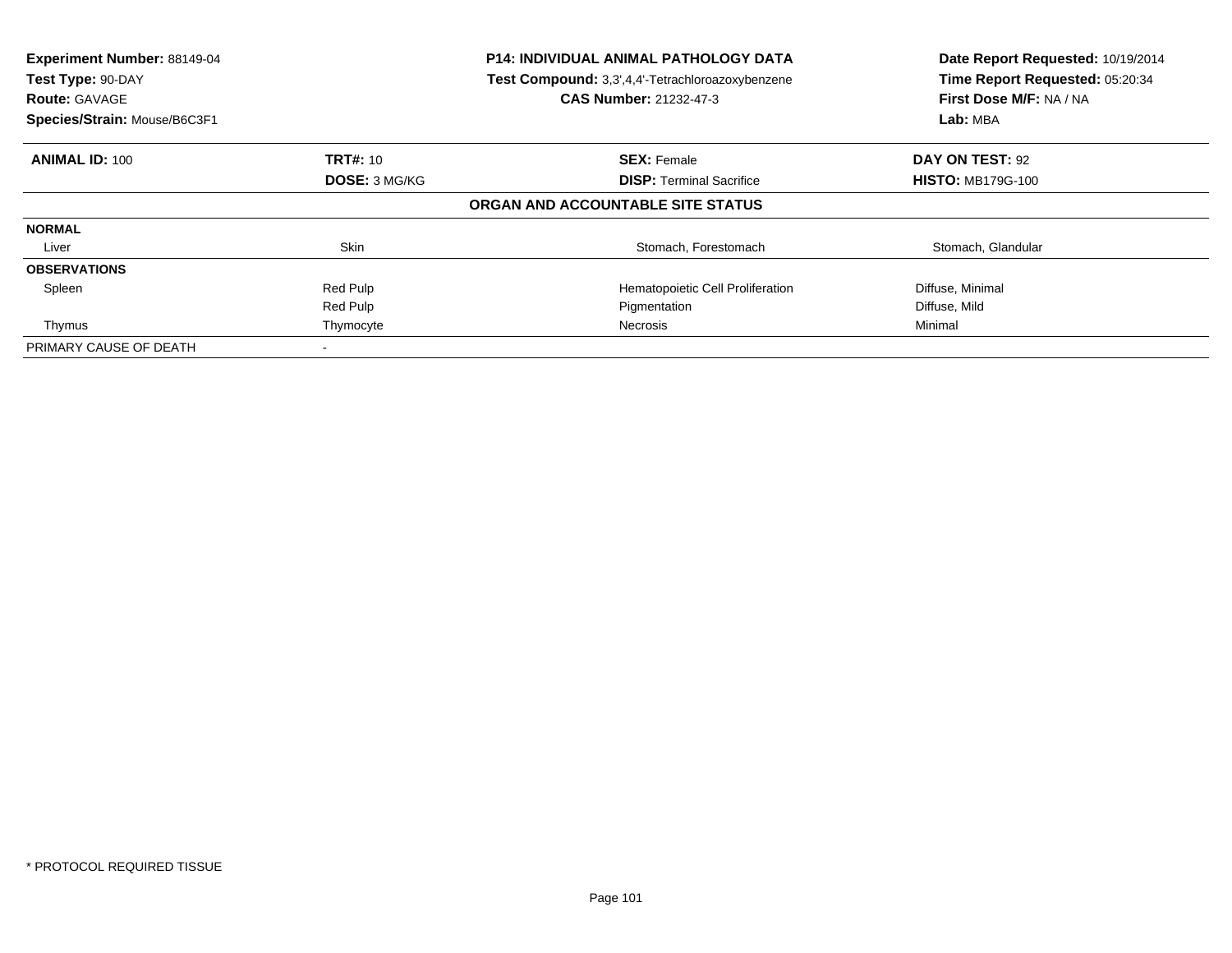| Experiment Number: 88149-04<br>Test Type: 90-DAY<br><b>Route: GAVAGE</b> | <b>P14: INDIVIDUAL ANIMAL PATHOLOGY DATA</b><br>Test Compound: 3,3',4,4'-Tetrachloroazoxybenzene<br>CAS Number: 21232-47-3 |                                   | Date Report Requested: 10/19/2014<br>Time Report Requested: 05:20:34<br>First Dose M/F: NA / NA |
|--------------------------------------------------------------------------|----------------------------------------------------------------------------------------------------------------------------|-----------------------------------|-------------------------------------------------------------------------------------------------|
| Species/Strain: Mouse/B6C3F1                                             |                                                                                                                            |                                   |                                                                                                 |
| <b>ANIMAL ID: 101</b>                                                    | <b>TRT#: 11</b>                                                                                                            | <b>SEX: Female</b>                | DAY ON TEST: 92                                                                                 |
|                                                                          | <b>DOSE: 10 MG/KG</b>                                                                                                      | <b>DISP:</b> Terminal Sacrifice   | <b>HISTO: MB179G-101</b>                                                                        |
|                                                                          |                                                                                                                            | ORGAN AND ACCOUNTABLE SITE STATUS |                                                                                                 |
| <b>NORMAL</b>                                                            |                                                                                                                            |                                   |                                                                                                 |
| Skin                                                                     | Stomach, Forestomach                                                                                                       | Stomach, Glandular                | Thymus                                                                                          |
| <b>OBSERVATIONS</b>                                                      |                                                                                                                            |                                   |                                                                                                 |
| Liver                                                                    | Centrilobular, Hepatocyte                                                                                                  | Hypertrophy                       | Minimal                                                                                         |
| Spleen                                                                   | Red Pulp                                                                                                                   | Pigmentation                      | Diffuse, Mild                                                                                   |
| PRIMARY CAUSE OF DEATH                                                   |                                                                                                                            |                                   |                                                                                                 |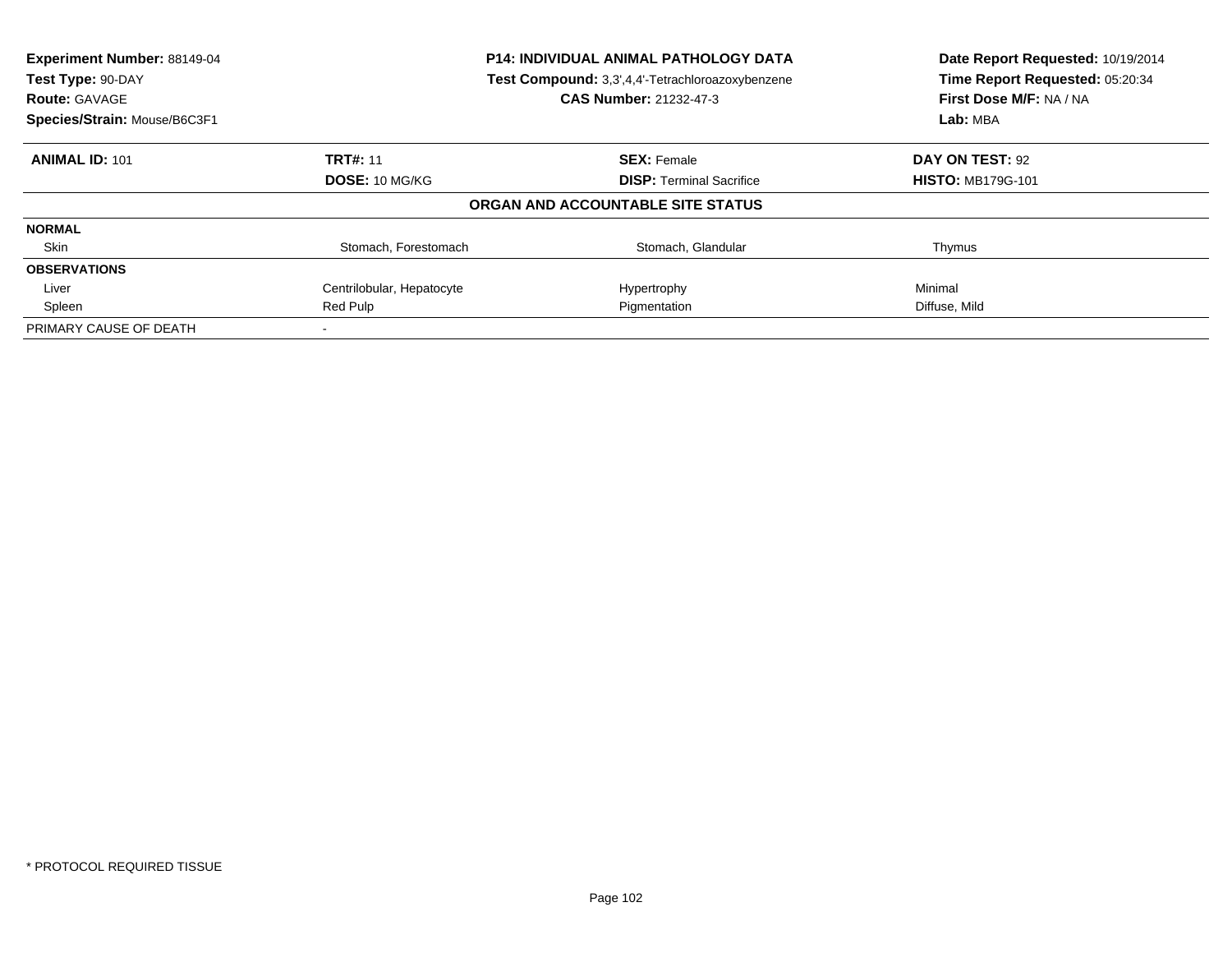| Experiment Number: 88149-04<br>Test Type: 90-DAY<br><b>Route: GAVAGE</b><br>Species/Strain: Mouse/B6C3F1 | <b>P14: INDIVIDUAL ANIMAL PATHOLOGY DATA</b><br>Test Compound: 3,3',4,4'-Tetrachloroazoxybenzene<br><b>CAS Number: 21232-47-3</b> |                                   | Date Report Requested: 10/19/2014<br>Time Report Requested: 05:20:34<br>First Dose M/F: NA / NA<br>Lab: MBA |
|----------------------------------------------------------------------------------------------------------|-----------------------------------------------------------------------------------------------------------------------------------|-----------------------------------|-------------------------------------------------------------------------------------------------------------|
| <b>ANIMAL ID: 102</b>                                                                                    | <b>TRT#: 11</b>                                                                                                                   | <b>SEX: Female</b>                | DAY ON TEST: 92                                                                                             |
|                                                                                                          | DOSE: 10 MG/KG                                                                                                                    | <b>DISP:</b> Terminal Sacrifice   | <b>HISTO: MB179G-102</b>                                                                                    |
|                                                                                                          |                                                                                                                                   | ORGAN AND ACCOUNTABLE SITE STATUS |                                                                                                             |
| <b>NORMAL</b>                                                                                            |                                                                                                                                   |                                   |                                                                                                             |
| Skin                                                                                                     | Stomach, Forestomach                                                                                                              | Stomach, Glandular                | Thymus                                                                                                      |
| <b>OBSERVATIONS</b>                                                                                      |                                                                                                                                   |                                   |                                                                                                             |
| Liver                                                                                                    | Centrilobular, Hepatocyte                                                                                                         | Hypertrophy                       | Minimal                                                                                                     |
| Spleen                                                                                                   | Red Pulp                                                                                                                          | Hematopoietic Cell Proliferation  | Diffuse, Minimal                                                                                            |
|                                                                                                          | Red Pulp                                                                                                                          | Pigmentation                      | Diffuse, Mild                                                                                               |
| PRIMARY CAUSE OF DEATH                                                                                   |                                                                                                                                   |                                   |                                                                                                             |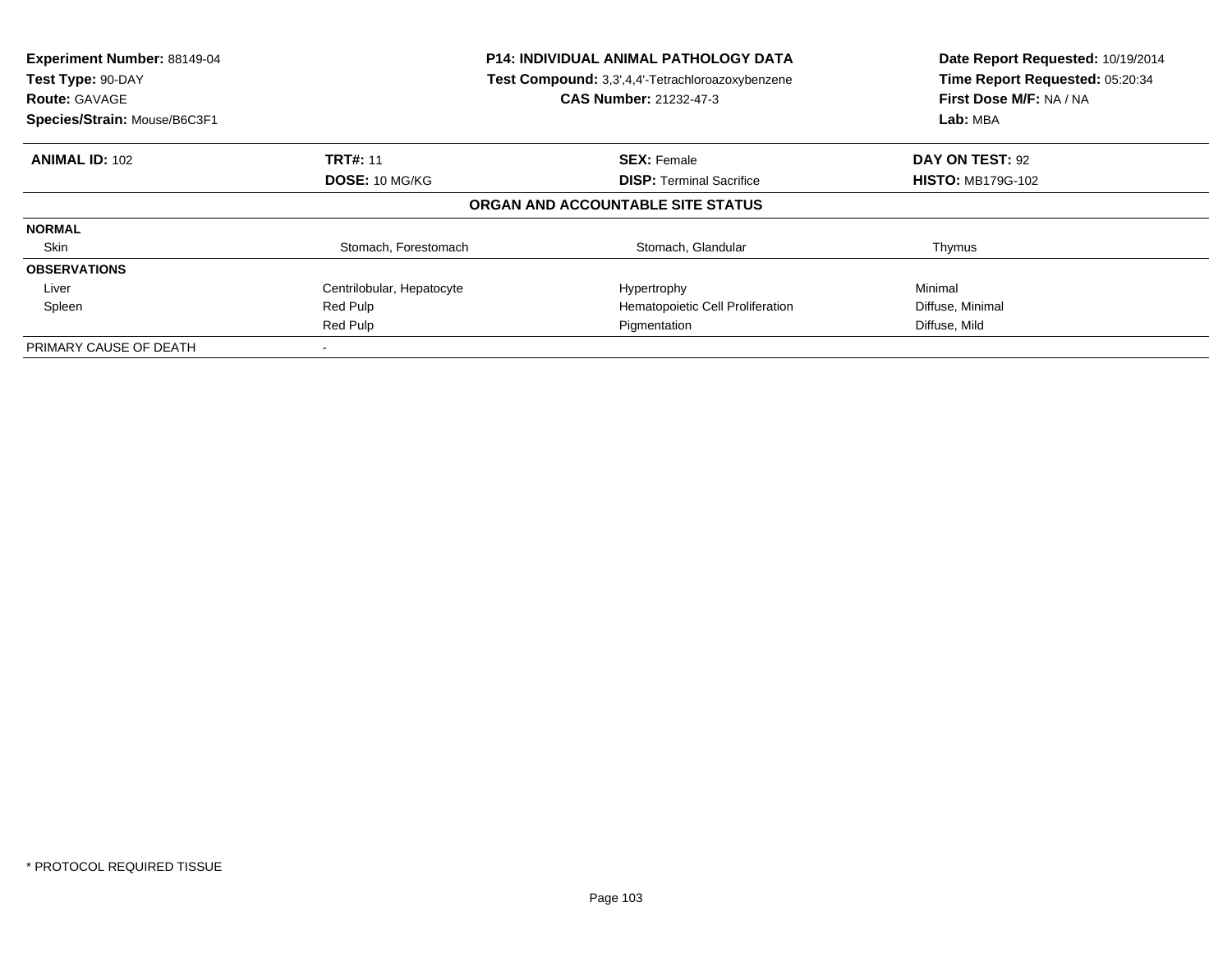| Experiment Number: 88149-04<br>Test Type: 90-DAY<br><b>Route: GAVAGE</b><br>Species/Strain: Mouse/B6C3F1 | <b>P14: INDIVIDUAL ANIMAL PATHOLOGY DATA</b><br>Test Compound: 3,3',4,4'-Tetrachloroazoxybenzene<br><b>CAS Number: 21232-47-3</b> |                                   | Date Report Requested: 10/19/2014<br>Time Report Requested: 05:20:34<br>First Dose M/F: NA / NA<br>Lab: MBA |
|----------------------------------------------------------------------------------------------------------|-----------------------------------------------------------------------------------------------------------------------------------|-----------------------------------|-------------------------------------------------------------------------------------------------------------|
| <b>ANIMAL ID: 103</b>                                                                                    | <b>TRT#: 11</b>                                                                                                                   | <b>SEX: Female</b>                | DAY ON TEST: 92                                                                                             |
|                                                                                                          | DOSE: 10 MG/KG                                                                                                                    | <b>DISP:</b> Terminal Sacrifice   | <b>HISTO: MB179G-103</b>                                                                                    |
|                                                                                                          |                                                                                                                                   | ORGAN AND ACCOUNTABLE SITE STATUS |                                                                                                             |
| <b>NORMAL</b>                                                                                            |                                                                                                                                   |                                   |                                                                                                             |
| Skin                                                                                                     | Stomach, Forestomach                                                                                                              | Stomach, Glandular                |                                                                                                             |
| <b>OBSERVATIONS</b>                                                                                      |                                                                                                                                   |                                   |                                                                                                             |
| Liver                                                                                                    | Centrilobular, Hepatocyte                                                                                                         | Hypertrophy                       | Minimal                                                                                                     |
| Spleen                                                                                                   | Red Pulp                                                                                                                          | Pigmentation                      | Diffuse, Moderate                                                                                           |
| Thymus                                                                                                   | Thymocyte                                                                                                                         | Necrosis                          | Minimal                                                                                                     |
| PRIMARY CAUSE OF DEATH                                                                                   |                                                                                                                                   |                                   |                                                                                                             |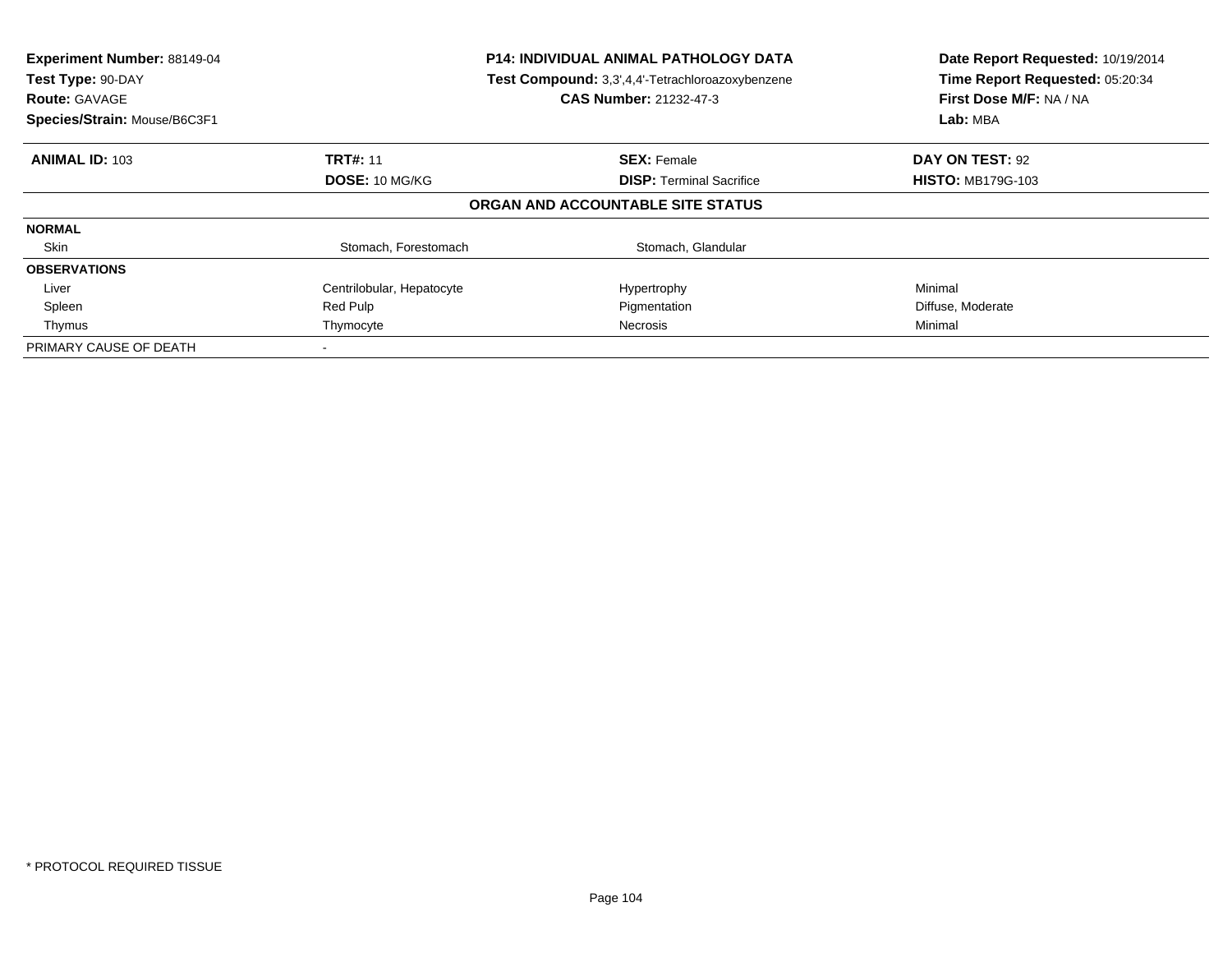| <b>Experiment Number: 88149-04</b><br>Test Type: 90-DAY<br><b>Route: GAVAGE</b> |                       | <b>P14: INDIVIDUAL ANIMAL PATHOLOGY DATA</b><br>Test Compound: 3,3',4,4'-Tetrachloroazoxybenzene<br><b>CAS Number: 21232-47-3</b> | Date Report Requested: 10/19/2014<br>Time Report Requested: 05:20:34<br>First Dose M/F: NA / NA |
|---------------------------------------------------------------------------------|-----------------------|-----------------------------------------------------------------------------------------------------------------------------------|-------------------------------------------------------------------------------------------------|
| Species/Strain: Mouse/B6C3F1                                                    |                       |                                                                                                                                   | Lab: MBA                                                                                        |
| <b>ANIMAL ID: 104</b>                                                           | <b>TRT#: 11</b>       | <b>SEX: Female</b>                                                                                                                | <b>DAY ON TEST: 8</b>                                                                           |
|                                                                                 | <b>DOSE: 10 MG/KG</b> | <b>DISP:</b> Dosing Accident                                                                                                      | <b>HISTO: MB179G-104</b>                                                                        |
|                                                                                 |                       | ORGAN AND ACCOUNTABLE SITE STATUS                                                                                                 |                                                                                                 |
| <b>NORMAL</b>                                                                   |                       |                                                                                                                                   |                                                                                                 |
| Liver                                                                           | Skin                  | Stomach, Forestomach                                                                                                              | Stomach, Glandular                                                                              |
| <b>OBSERVATIONS</b>                                                             |                       |                                                                                                                                   |                                                                                                 |
| <b>Bone Marrow</b>                                                              | <b>Myeloid Cell</b>   | Hyperplasia                                                                                                                       | Moderate                                                                                        |
| Lung                                                                            |                       | Inflammation                                                                                                                      | Focal, Marked                                                                                   |
| Note: LUNG LESION IS A CHRONIC ABSCESS.                                         |                       |                                                                                                                                   |                                                                                                 |
| [Inflammation TGLS = $1-6$ ]                                                    |                       |                                                                                                                                   |                                                                                                 |
| Spleen                                                                          | Red Pulp              | Hematopoietic Cell Proliferation                                                                                                  | Diffuse, Mild                                                                                   |
| Thymus                                                                          |                       | Atrophy                                                                                                                           | Diffuse, Marked                                                                                 |
| <b>Tissue NOS</b>                                                               | Mediastinum           | Inflammation                                                                                                                      | Marked                                                                                          |
| PRIMARY CAUSE OF DEATH                                                          |                       |                                                                                                                                   |                                                                                                 |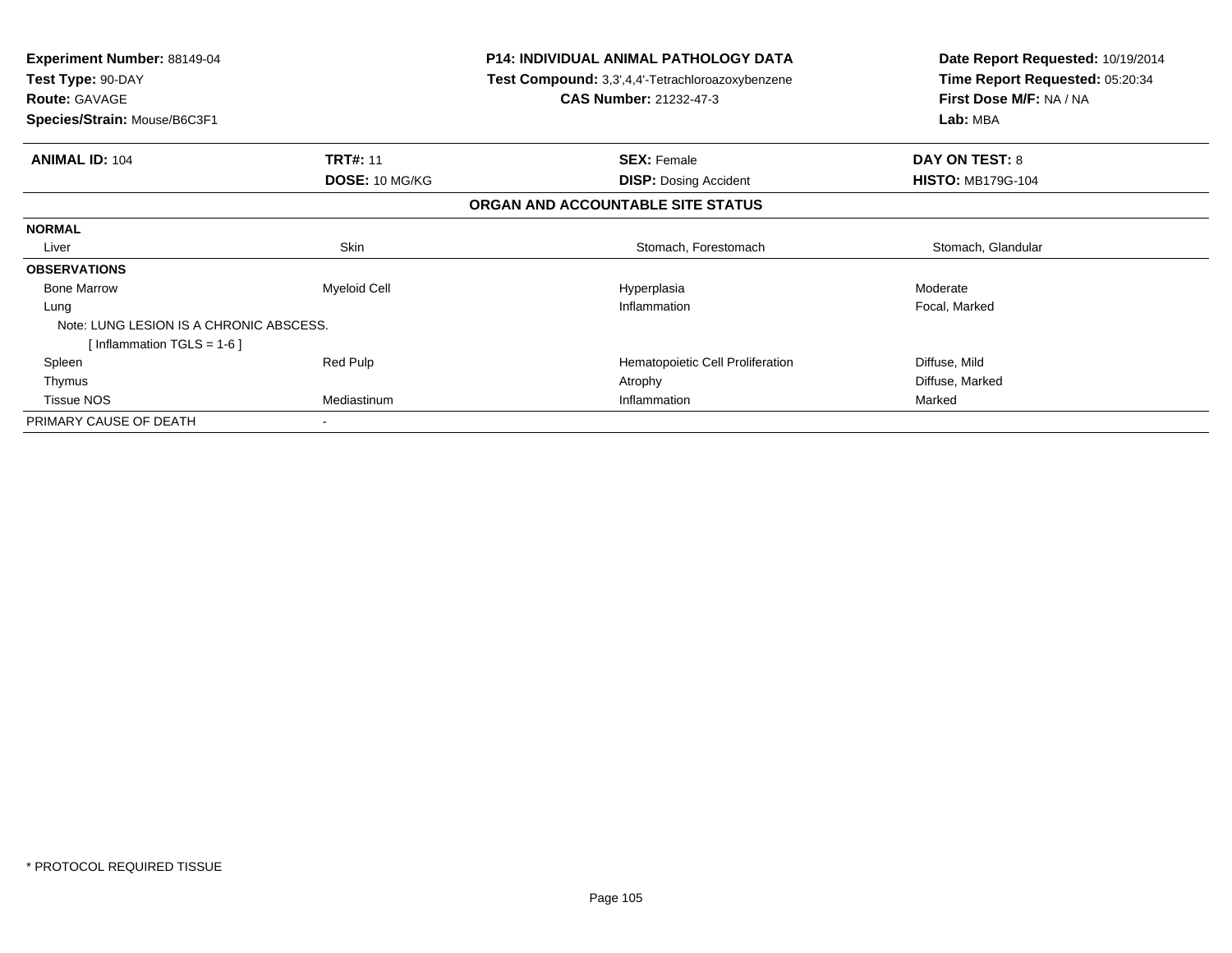| Experiment Number: 88149-04<br>Test Type: 90-DAY<br><b>Route: GAVAGE</b><br>Species/Strain: Mouse/B6C3F1 | <b>P14: INDIVIDUAL ANIMAL PATHOLOGY DATA</b><br>Test Compound: 3,3',4,4'-Tetrachloroazoxybenzene<br>CAS Number: 21232-47-3 |                                   | Date Report Requested: 10/19/2014<br>Time Report Requested: 05:20:34<br>First Dose M/F: NA / NA<br>Lab: MBA |
|----------------------------------------------------------------------------------------------------------|----------------------------------------------------------------------------------------------------------------------------|-----------------------------------|-------------------------------------------------------------------------------------------------------------|
| <b>ANIMAL ID: 105</b>                                                                                    | <b>TRT#: 11</b>                                                                                                            | <b>SEX: Female</b>                | DAY ON TEST: 92                                                                                             |
|                                                                                                          | <b>DOSE: 10 MG/KG</b>                                                                                                      | <b>DISP:</b> Terminal Sacrifice   | <b>HISTO: MB179G-105</b>                                                                                    |
|                                                                                                          |                                                                                                                            | ORGAN AND ACCOUNTABLE SITE STATUS |                                                                                                             |
| <b>NORMAL</b>                                                                                            |                                                                                                                            |                                   |                                                                                                             |
| Skin                                                                                                     | Stomach, Forestomach                                                                                                       | Stomach, Glandular                |                                                                                                             |
| <b>OBSERVATIONS</b>                                                                                      |                                                                                                                            |                                   |                                                                                                             |
| Liver                                                                                                    | Centrilobular, Hepatocyte                                                                                                  | Hypertrophy                       | Minimal                                                                                                     |
| Spleen                                                                                                   | Red Pulp                                                                                                                   | Hematopoietic Cell Proliferation  | Diffuse, Minimal                                                                                            |
|                                                                                                          | Red Pulp                                                                                                                   | Pigmentation                      | Diffuse, Minimal                                                                                            |
| Thymus                                                                                                   | Thymocyte                                                                                                                  | Necrosis                          | Minimal                                                                                                     |
| PRIMARY CAUSE OF DEATH                                                                                   |                                                                                                                            |                                   |                                                                                                             |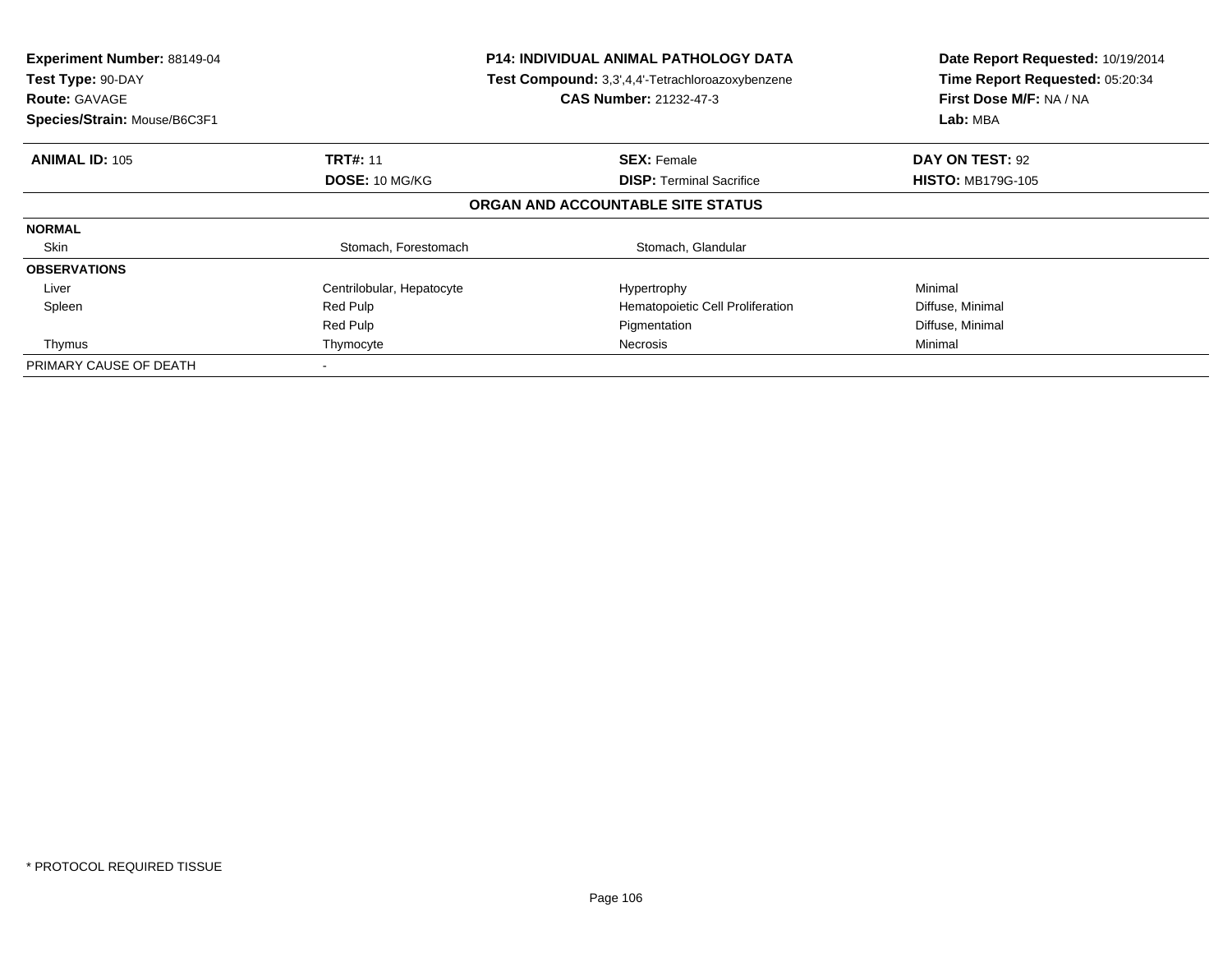| Experiment Number: 88149-04<br>Test Type: 90-DAY<br><b>Route: GAVAGE</b><br>Species/Strain: Mouse/B6C3F1 |                      | <b>P14: INDIVIDUAL ANIMAL PATHOLOGY DATA</b><br>Test Compound: 3,3',4,4'-Tetrachloroazoxybenzene<br><b>CAS Number: 21232-47-3</b> | Date Report Requested: 10/19/2014<br>Time Report Requested: 05:20:34<br>First Dose M/F: NA / NA<br>Lab: MBA |
|----------------------------------------------------------------------------------------------------------|----------------------|-----------------------------------------------------------------------------------------------------------------------------------|-------------------------------------------------------------------------------------------------------------|
| <b>ANIMAL ID: 106</b>                                                                                    | <b>TRT#: 11</b>      | <b>SEX: Female</b>                                                                                                                | DAY ON TEST: 92                                                                                             |
|                                                                                                          | DOSE: 10 MG/KG       | <b>DISP:</b> Terminal Sacrifice                                                                                                   | <b>HISTO: MB179G-106</b>                                                                                    |
|                                                                                                          |                      | ORGAN AND ACCOUNTABLE SITE STATUS                                                                                                 |                                                                                                             |
| <b>NORMAL</b>                                                                                            |                      |                                                                                                                                   |                                                                                                             |
| Liver                                                                                                    | Stomach, Glandular   |                                                                                                                                   |                                                                                                             |
| <b>MISSING</b>                                                                                           |                      |                                                                                                                                   |                                                                                                             |
| Thymus                                                                                                   |                      |                                                                                                                                   |                                                                                                             |
| <b>OBSERVATIONS</b>                                                                                      |                      |                                                                                                                                   |                                                                                                             |
| Skin                                                                                                     | <b>Hair Follicle</b> | <b>Dilatation</b>                                                                                                                 | Minimal                                                                                                     |
| Spleen                                                                                                   | Red Pulp             | Hematopoietic Cell Proliferation                                                                                                  | Diffuse, Minimal                                                                                            |
|                                                                                                          | Red Pulp             | Pigmentation                                                                                                                      | Diffuse, Mild                                                                                               |
| Stomach, Forestomach                                                                                     | Epithelium           | Hyperplasia                                                                                                                       | Minimal                                                                                                     |
| PRIMARY CAUSE OF DEATH                                                                                   |                      |                                                                                                                                   |                                                                                                             |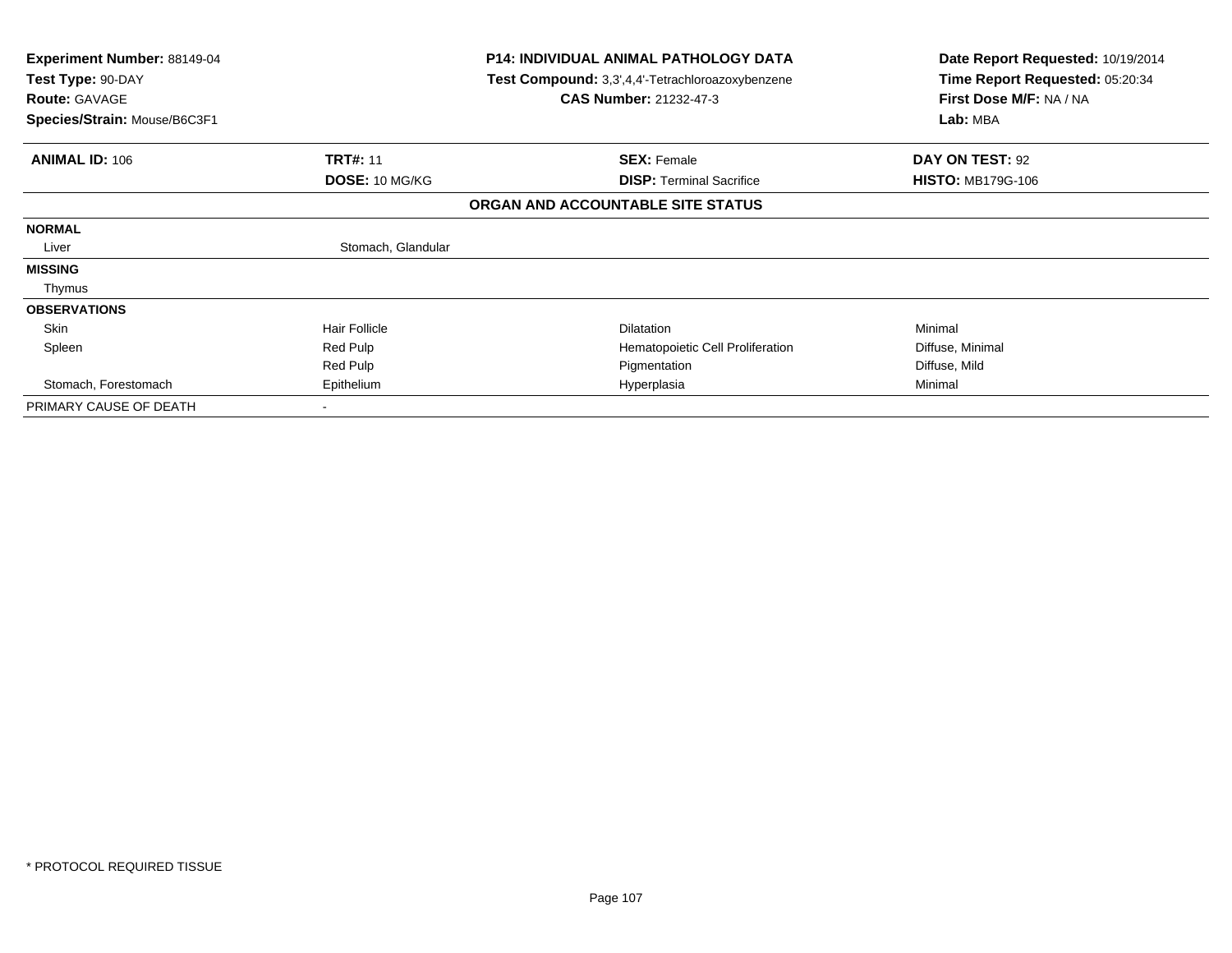| Experiment Number: 88149-04<br>Test Type: 90-DAY<br><b>Route: GAVAGE</b><br>Species/Strain: Mouse/B6C3F1 | <b>P14: INDIVIDUAL ANIMAL PATHOLOGY DATA</b><br>Test Compound: 3,3',4,4'-Tetrachloroazoxybenzene<br><b>CAS Number: 21232-47-3</b> |                                   | Date Report Requested: 10/19/2014<br>Time Report Requested: 05:20:34<br>First Dose M/F: NA / NA<br>Lab: MBA |
|----------------------------------------------------------------------------------------------------------|-----------------------------------------------------------------------------------------------------------------------------------|-----------------------------------|-------------------------------------------------------------------------------------------------------------|
| <b>ANIMAL ID: 107</b>                                                                                    | <b>TRT#: 11</b>                                                                                                                   | <b>SEX: Female</b>                | DAY ON TEST: 92                                                                                             |
|                                                                                                          | <b>DOSE: 10 MG/KG</b>                                                                                                             | <b>DISP:</b> Terminal Sacrifice   | <b>HISTO: MB179G-107</b>                                                                                    |
|                                                                                                          |                                                                                                                                   | ORGAN AND ACCOUNTABLE SITE STATUS |                                                                                                             |
| <b>NORMAL</b>                                                                                            |                                                                                                                                   |                                   |                                                                                                             |
| Liver                                                                                                    | <b>Skin</b>                                                                                                                       | Stomach, Forestomach              | Stomach, Glandular                                                                                          |
| <b>OBSERVATIONS</b>                                                                                      |                                                                                                                                   |                                   |                                                                                                             |
| Spleen                                                                                                   | Red Pulp                                                                                                                          | Hematopoietic Cell Proliferation  | Diffuse, Minimal                                                                                            |
|                                                                                                          | Red Pulp                                                                                                                          | Pigmentation                      | Diffuse, Moderate                                                                                           |
| Thymus                                                                                                   | Thymocyte                                                                                                                         | Necrosis                          | Minimal                                                                                                     |
| PRIMARY CAUSE OF DEATH                                                                                   |                                                                                                                                   |                                   |                                                                                                             |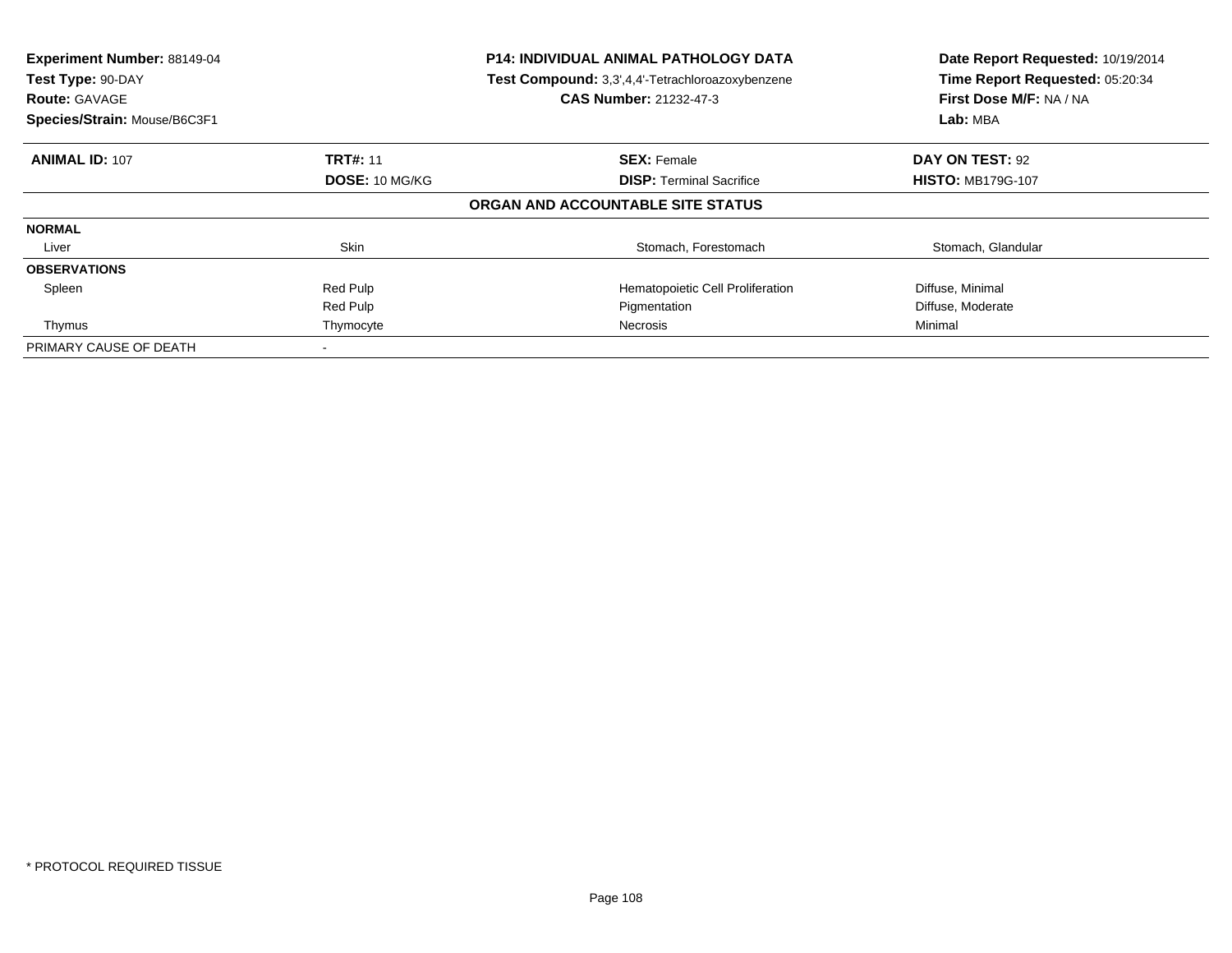| Experiment Number: 88149-04<br>Test Type: 90-DAY<br><b>Route: GAVAGE</b><br>Species/Strain: Mouse/B6C3F1 | <b>P14: INDIVIDUAL ANIMAL PATHOLOGY DATA</b><br>Test Compound: 3,3',4,4'-Tetrachloroazoxybenzene<br><b>CAS Number: 21232-47-3</b> |                                   | Date Report Requested: 10/19/2014<br>Time Report Requested: 05:20:34<br>First Dose M/F: NA / NA<br>Lab: MBA |
|----------------------------------------------------------------------------------------------------------|-----------------------------------------------------------------------------------------------------------------------------------|-----------------------------------|-------------------------------------------------------------------------------------------------------------|
| <b>ANIMAL ID: 108</b>                                                                                    | <b>TRT#: 11</b>                                                                                                                   | <b>SEX: Female</b>                | DAY ON TEST: 92                                                                                             |
|                                                                                                          | DOSE: 10 MG/KG                                                                                                                    | <b>DISP:</b> Accidentally Killed  | <b>HISTO: MB179G-108</b>                                                                                    |
|                                                                                                          |                                                                                                                                   | ORGAN AND ACCOUNTABLE SITE STATUS |                                                                                                             |
| <b>NORMAL</b>                                                                                            |                                                                                                                                   |                                   |                                                                                                             |
| Liver                                                                                                    | Skin                                                                                                                              | Stomach, Glandular                |                                                                                                             |
| <b>MISSING</b>                                                                                           |                                                                                                                                   |                                   |                                                                                                             |
| Thymus                                                                                                   |                                                                                                                                   |                                   |                                                                                                             |
| <b>OBSERVATIONS</b>                                                                                      |                                                                                                                                   |                                   |                                                                                                             |
| Spleen                                                                                                   | Red Pulp                                                                                                                          | Hematopoietic Cell Proliferation  | Diffuse, Minimal                                                                                            |
|                                                                                                          | Red Pulp                                                                                                                          | Pigmentation                      | Diffuse, Moderate                                                                                           |
| Stomach, Forestomach                                                                                     | Epithelium                                                                                                                        | Hyperplasia                       | Mild                                                                                                        |
| Note: THE EPITHELIAL HYPERPLASIA OCCURS AT THE MARGO PLICATUS.                                           |                                                                                                                                   |                                   |                                                                                                             |
| PRIMARY CAUSE OF DEATH                                                                                   |                                                                                                                                   |                                   |                                                                                                             |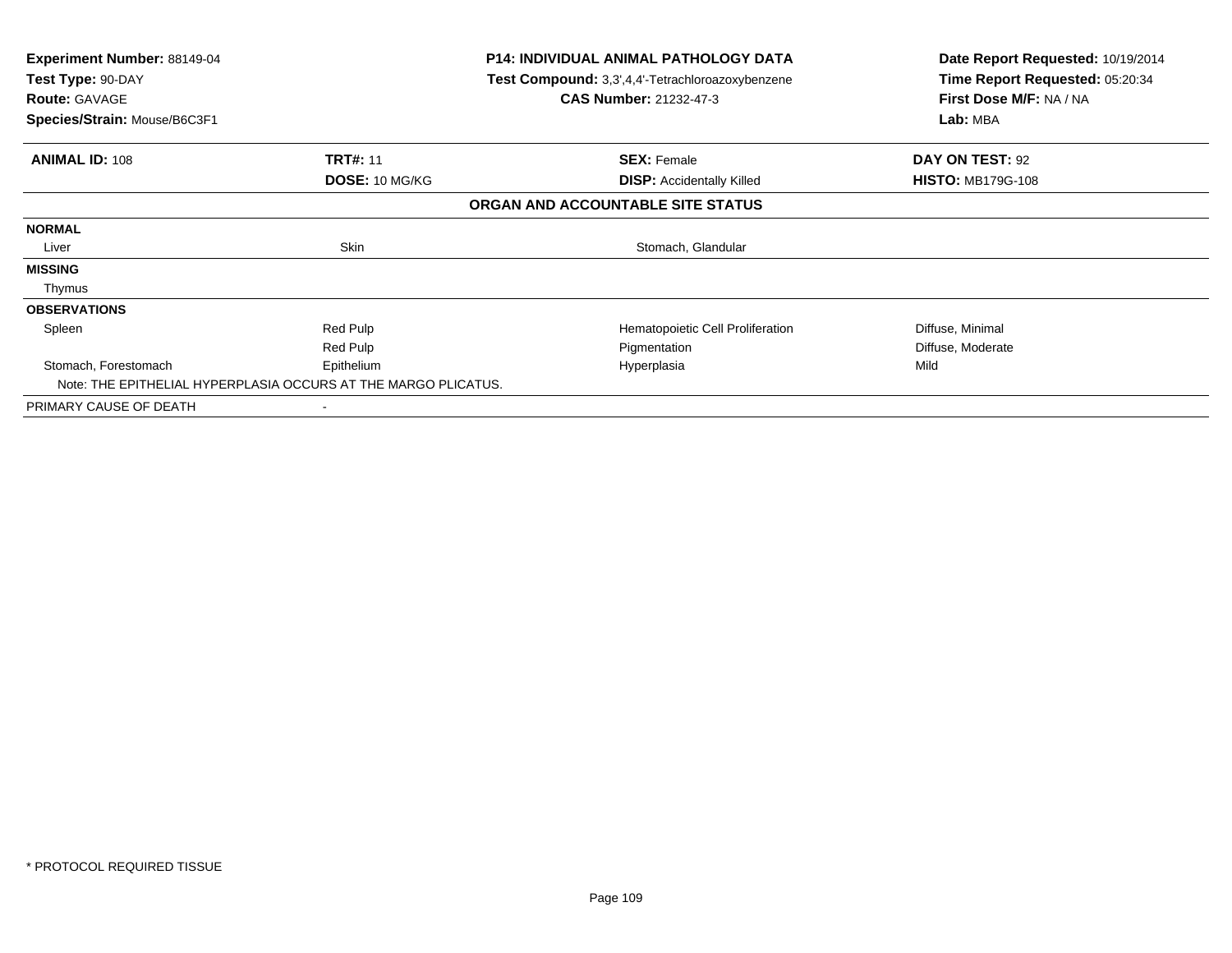| Experiment Number: 88149-04<br>Test Type: 90-DAY<br><b>Route: GAVAGE</b><br>Species/Strain: Mouse/B6C3F1 | <b>P14: INDIVIDUAL ANIMAL PATHOLOGY DATA</b><br>Test Compound: 3,3',4,4'-Tetrachloroazoxybenzene<br><b>CAS Number: 21232-47-3</b> |                                   | Date Report Requested: 10/19/2014<br>Time Report Requested: 05:20:34<br>First Dose M/F: NA / NA<br>Lab: MBA |
|----------------------------------------------------------------------------------------------------------|-----------------------------------------------------------------------------------------------------------------------------------|-----------------------------------|-------------------------------------------------------------------------------------------------------------|
| <b>ANIMAL ID: 109</b>                                                                                    | <b>TRT#: 11</b>                                                                                                                   | <b>SEX: Female</b>                | DAY ON TEST: 92                                                                                             |
|                                                                                                          | <b>DOSE: 10 MG/KG</b>                                                                                                             | <b>DISP:</b> Terminal Sacrifice   | <b>HISTO: MB179G-109</b>                                                                                    |
|                                                                                                          |                                                                                                                                   | ORGAN AND ACCOUNTABLE SITE STATUS |                                                                                                             |
| <b>NORMAL</b>                                                                                            |                                                                                                                                   |                                   |                                                                                                             |
| Liver                                                                                                    | <b>Skin</b>                                                                                                                       | Stomach, Forestomach              | Stomach, Glandular                                                                                          |
| <b>OBSERVATIONS</b>                                                                                      |                                                                                                                                   |                                   |                                                                                                             |
| Spleen                                                                                                   | Red Pulp                                                                                                                          | Hematopoietic Cell Proliferation  | Diffuse, Minimal                                                                                            |
|                                                                                                          | Red Pulp                                                                                                                          | Pigmentation                      | Diffuse, Moderate                                                                                           |
| Thymus                                                                                                   | Thymocyte                                                                                                                         | Necrosis                          | Minimal                                                                                                     |
| PRIMARY CAUSE OF DEATH                                                                                   |                                                                                                                                   |                                   |                                                                                                             |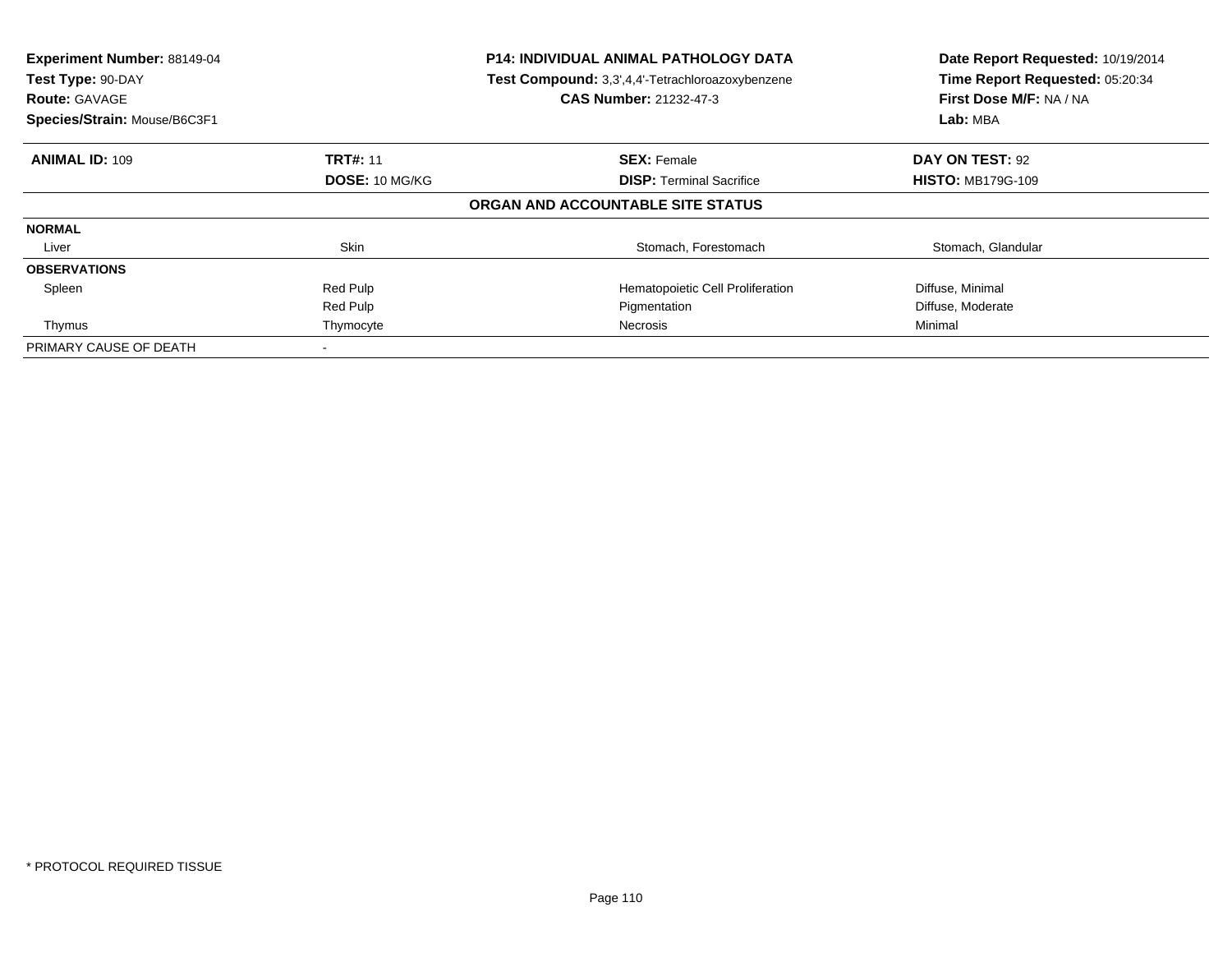| Experiment Number: 88149-04<br>Test Type: 90-DAY<br><b>Route: GAVAGE</b><br>Species/Strain: Mouse/B6C3F1 | <b>P14: INDIVIDUAL ANIMAL PATHOLOGY DATA</b><br>Test Compound: 3,3',4,4'-Tetrachloroazoxybenzene<br><b>CAS Number: 21232-47-3</b> |                                   | Date Report Requested: 10/19/2014<br>Time Report Requested: 05:20:34<br>First Dose M/F: NA / NA<br>Lab: MBA |
|----------------------------------------------------------------------------------------------------------|-----------------------------------------------------------------------------------------------------------------------------------|-----------------------------------|-------------------------------------------------------------------------------------------------------------|
| <b>ANIMAL ID: 110</b>                                                                                    | <b>TRT#: 11</b>                                                                                                                   | <b>SEX: Female</b>                | DAY ON TEST: 92                                                                                             |
|                                                                                                          | DOSE: 10 MG/KG                                                                                                                    | <b>DISP:</b> Terminal Sacrifice   | <b>HISTO: MB179G-110</b>                                                                                    |
|                                                                                                          |                                                                                                                                   | ORGAN AND ACCOUNTABLE SITE STATUS |                                                                                                             |
| <b>NORMAL</b>                                                                                            |                                                                                                                                   |                                   |                                                                                                             |
| Liver                                                                                                    | Skin                                                                                                                              | Stomach, Glandular                |                                                                                                             |
| <b>OBSERVATIONS</b>                                                                                      |                                                                                                                                   |                                   |                                                                                                             |
| Spleen                                                                                                   | Red Pulp                                                                                                                          | Pigmentation                      | Diffuse, Moderate                                                                                           |
| Stomach, Forestomach                                                                                     | Epithelium                                                                                                                        | Hyperplasia                       | Minimal                                                                                                     |
|                                                                                                          | Note: THE EPITHELIAL HYPERPLASIA OCCURS AT THE MARGO PLICATUS.                                                                    |                                   |                                                                                                             |
| Thymus                                                                                                   | Thymocyte                                                                                                                         | Necrosis                          | Minimal                                                                                                     |
| PRIMARY CAUSE OF DEATH                                                                                   |                                                                                                                                   |                                   |                                                                                                             |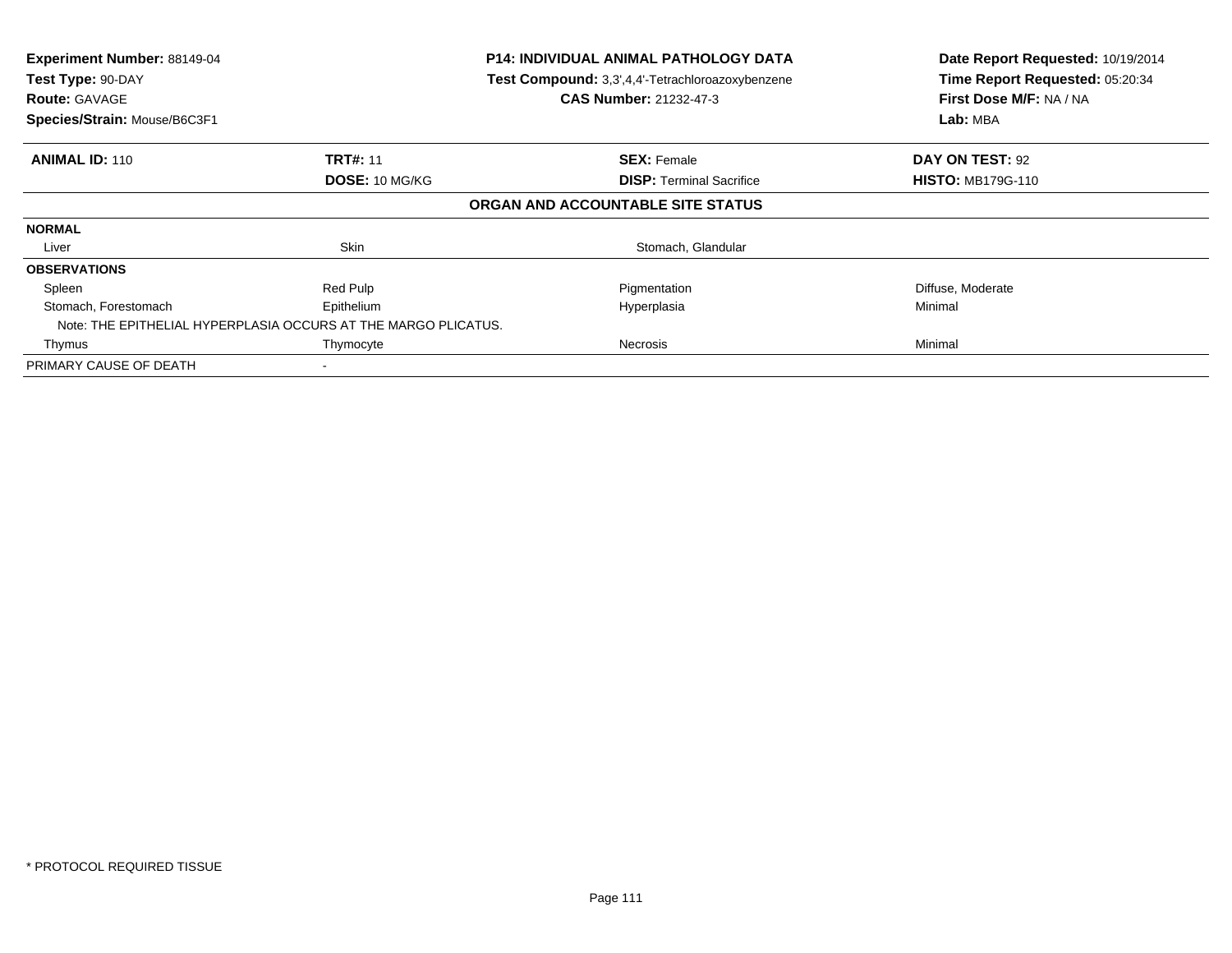| Experiment Number: 88149-04  |                                                                | <b>P14: INDIVIDUAL ANIMAL PATHOLOGY DATA</b>     | Date Report Requested: 10/19/2014 |  |
|------------------------------|----------------------------------------------------------------|--------------------------------------------------|-----------------------------------|--|
| Test Type: 90-DAY            |                                                                | Test Compound: 3,3',4,4'-Tetrachloroazoxybenzene | Time Report Requested: 05:20:34   |  |
| Route: GAVAGE                |                                                                | <b>CAS Number: 21232-47-3</b>                    | First Dose M/F: NA / NA           |  |
| Species/Strain: Mouse/B6C3F1 |                                                                |                                                  | Lab: MBA                          |  |
| <b>ANIMAL ID: 111</b>        | <b>TRT#: 12</b>                                                | <b>SEX: Female</b>                               | DAY ON TEST: 92                   |  |
|                              | DOSE: 30 MG/KG                                                 | <b>DISP: Terminal Sacrifice</b>                  | <b>HISTO: MB179G-111</b>          |  |
|                              |                                                                | ORGAN AND ACCOUNTABLE SITE STATUS                |                                   |  |
| <b>NORMAL</b>                |                                                                |                                                  |                                   |  |
| * Adrenal Cortex             | * Adrenal Medulla                                              | * Blood Vessel                                   | * Bone                            |  |
| * Bone Marrow                | * Brain                                                        | * Clitoral Gland                                 | * Esophagus                       |  |
| * Gallbladder                | * Heart                                                        | * Intestine Large, Cecum                         | * Intestine Large, Colon          |  |
| * Intestine Large, Rectum    | * Intestine Small, Duodenum                                    | * Intestine Small. Ileum                         | * Intestine Small, Jejunum        |  |
| * Kidney                     | * Lymph Node, Mandibular                                       | * Lymph Node, Mesenteric                         | * Mammary Gland                   |  |
| * Nose                       | * Ovary                                                        | * Pancreas                                       | * Pituitary Gland                 |  |
| * Salivary Glands            | * Skin                                                         | * Stomach, Glandular                             | * Thyroid Gland                   |  |
| * Trachea                    | * Urinary Bladder                                              | * Uterus                                         |                                   |  |
| <b>MISSING</b>               |                                                                |                                                  |                                   |  |
| * Parathyroid Gland          |                                                                |                                                  |                                   |  |
| <b>OBSERVATIONS</b>          |                                                                |                                                  |                                   |  |
| * Blood Vessel               |                                                                |                                                  |                                   |  |
| Note: AORTA IS NORMAL.       |                                                                |                                                  |                                   |  |
| * Liver                      | Centrilobular, Hepatocyte                                      | Hypertrophy                                      | Minimal                           |  |
| * Lung                       |                                                                | <b>Infiltration Cellular</b>                     | Histiocyte, Mild                  |  |
| * Spleen                     | <b>Red Pulp</b>                                                | Hematopoietic Cell Proliferation                 | Diffuse, Mild                     |  |
|                              | Red Pulp                                                       | Pigmentation                                     | Diffuse, Moderate                 |  |
| * Stomach, Forestomach       | Epithelium                                                     | Hyperplasia                                      | Minimal                           |  |
|                              | Note: THE EPITHELIAL HYPERPLASIA OCCURS AT THE MARGO PLICATUS. |                                                  |                                   |  |
| * Thymus                     | Thymocyte                                                      | Necrosis                                         | Mild                              |  |
| PRIMARY CAUSE OF DEATH       |                                                                |                                                  |                                   |  |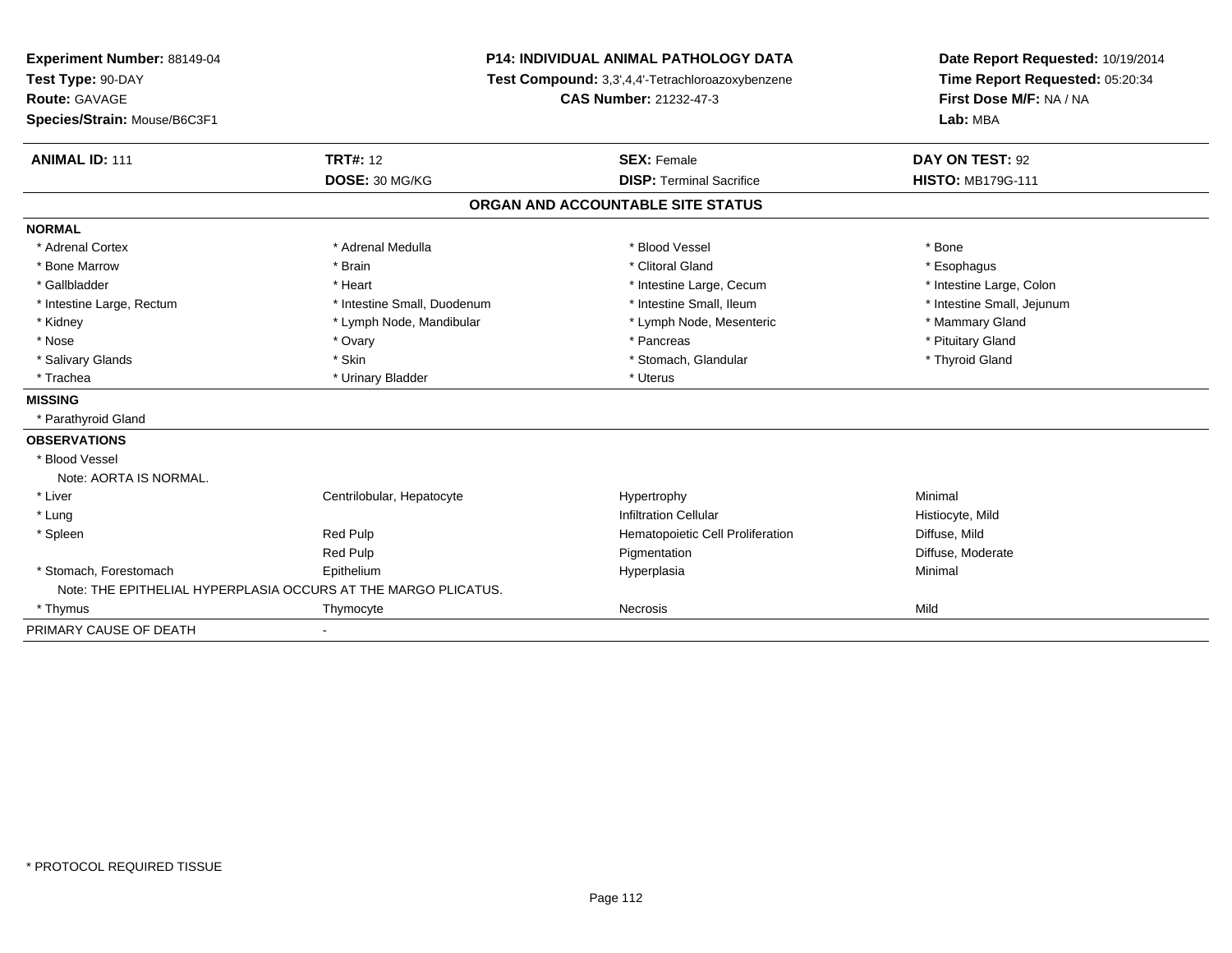| Experiment Number: 88149-04<br>Test Type: 90-DAY<br>Route: GAVAGE<br>Species/Strain: Mouse/B6C3F1 | <b>P14: INDIVIDUAL ANIMAL PATHOLOGY DATA</b><br>Test Compound: 3,3',4,4'-Tetrachloroazoxybenzene<br><b>CAS Number: 21232-47-3</b> |                                   | Date Report Requested: 10/19/2014<br>Time Report Requested: 05:20:34<br>First Dose M/F: NA / NA<br>Lab: MBA |  |
|---------------------------------------------------------------------------------------------------|-----------------------------------------------------------------------------------------------------------------------------------|-----------------------------------|-------------------------------------------------------------------------------------------------------------|--|
| <b>ANIMAL ID: 112</b>                                                                             | <b>TRT#: 12</b>                                                                                                                   | <b>SEX: Female</b>                | DAY ON TEST: 92                                                                                             |  |
|                                                                                                   | DOSE: 30 MG/KG                                                                                                                    | <b>DISP: Terminal Sacrifice</b>   | <b>HISTO: MB179G-112</b>                                                                                    |  |
|                                                                                                   |                                                                                                                                   | ORGAN AND ACCOUNTABLE SITE STATUS |                                                                                                             |  |
| <b>NORMAL</b>                                                                                     |                                                                                                                                   |                                   |                                                                                                             |  |
| * Adrenal Cortex                                                                                  | * Adrenal Medulla                                                                                                                 | * Blood Vessel                    | * Bone                                                                                                      |  |
| * Bone Marrow                                                                                     | * Brain                                                                                                                           | * Clitoral Gland                  | * Esophagus                                                                                                 |  |
| * Gallbladder                                                                                     | * Heart                                                                                                                           | * Intestine Large, Cecum          | * Intestine Large, Colon                                                                                    |  |
| * Intestine Large, Rectum                                                                         | * Intestine Small, Duodenum                                                                                                       | * Intestine Small, Ileum          | * Intestine Small, Jejunum                                                                                  |  |
| * Kidney                                                                                          | * Lymph Node, Mandibular                                                                                                          | * Lymph Node, Mesenteric          | * Mammary Gland                                                                                             |  |
| * Nose                                                                                            | * Ovary                                                                                                                           | * Pancreas                        | * Pituitary Gland                                                                                           |  |
| * Salivary Glands                                                                                 | * Stomach, Glandular                                                                                                              | * Thyroid Gland                   | * Trachea                                                                                                   |  |
| * Urinary Bladder                                                                                 | * Uterus                                                                                                                          |                                   |                                                                                                             |  |
| <b>MISSING</b>                                                                                    |                                                                                                                                   |                                   |                                                                                                             |  |
| * Parathyroid Gland                                                                               |                                                                                                                                   |                                   |                                                                                                             |  |
| <b>OBSERVATIONS</b>                                                                               |                                                                                                                                   |                                   |                                                                                                             |  |
| * Blood Vessel                                                                                    |                                                                                                                                   |                                   |                                                                                                             |  |
| Note: AORTA IS NORMAL.                                                                            |                                                                                                                                   |                                   |                                                                                                             |  |
| * Liver                                                                                           | Centrilobular, Hepatocyte                                                                                                         | Hypertrophy                       | Minimal                                                                                                     |  |
| * Lung<br>Note: INFLAMMATION IS SUBACUTE.                                                         | Perivascular                                                                                                                      | Inflammation                      | Minimal                                                                                                     |  |
| * Skin                                                                                            | <b>Hair Follicle</b>                                                                                                              | <b>Dilatation</b>                 | Minimal                                                                                                     |  |
| * Spleen                                                                                          | <b>Red Pulp</b>                                                                                                                   | Hematopoietic Cell Proliferation  | Diffuse, Mild                                                                                               |  |
|                                                                                                   | <b>Red Pulp</b>                                                                                                                   | Pigmentation                      | Diffuse, Moderate                                                                                           |  |
| * Stomach, Forestomach                                                                            | Epithelium                                                                                                                        | Hyperplasia                       | Mild                                                                                                        |  |
| Note: THE EPITHELIAL HYPERPLASIA OCCURS AT THE MARGO PLICATUS.                                    |                                                                                                                                   |                                   |                                                                                                             |  |
| * Thymus                                                                                          | Thymocyte                                                                                                                         | Necrosis                          | Mild                                                                                                        |  |
| PRIMARY CAUSE OF DEATH                                                                            |                                                                                                                                   |                                   |                                                                                                             |  |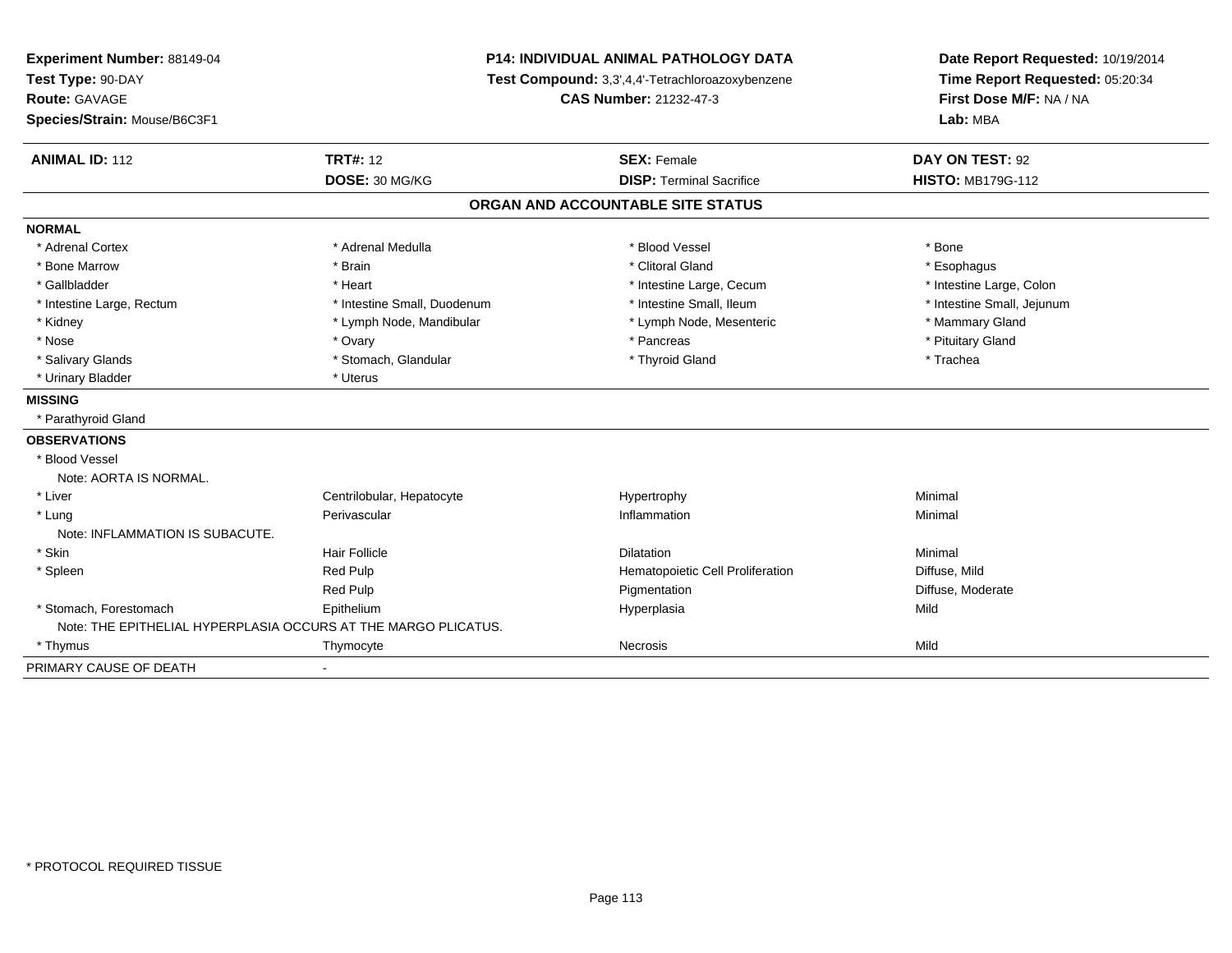| <b>Experiment Number: 88149-04</b><br>Test Type: 90-DAY |                           | <b>P14: INDIVIDUAL ANIMAL PATHOLOGY DATA</b>     | Date Report Requested: 10/19/2014<br>Time Report Requested: 05:20:34 |
|---------------------------------------------------------|---------------------------|--------------------------------------------------|----------------------------------------------------------------------|
|                                                         |                           | Test Compound: 3,3',4,4'-Tetrachloroazoxybenzene |                                                                      |
| <b>Route: GAVAGE</b>                                    |                           | CAS Number: 21232-47-3                           | First Dose M/F: NA / NA                                              |
| Species/Strain: Mouse/B6C3F1                            |                           |                                                  | Lab: MBA                                                             |
| <b>ANIMAL ID: 113</b>                                   | <b>TRT#: 12</b>           | <b>SEX: Female</b>                               | DAY ON TEST: 92                                                      |
|                                                         | DOSE: 30 MG/KG            | <b>DISP: Terminal Sacrifice</b>                  | <b>HISTO: MB179G-113</b>                                             |
|                                                         |                           | ORGAN AND ACCOUNTABLE SITE STATUS                |                                                                      |
| <b>NORMAL</b>                                           |                           |                                                  |                                                                      |
| * Adrenal Cortex                                        | * Adrenal Medulla         | * Blood Vessel                                   | * Bone                                                               |
| * Bone Marrow                                           | * Brain                   | * Esophagus                                      | * Gallbladder                                                        |
| * Heart                                                 | * Intestine Large, Cecum  | * Intestine Large, Colon                         | * Intestine Large, Rectum                                            |
| * Intestine Small, Duodenum                             | * Intestine Small, Ileum  | * Intestine Small, Jejunum                       | * Kidney                                                             |
| * Lung                                                  | * Lymph Node, Mandibular  | * Lymph Node, Mesenteric                         | * Mammary Gland                                                      |
| * Nose                                                  | * Ovary                   | * Pancreas                                       | * Pituitary Gland                                                    |
| * Salivary Glands                                       | * Stomach, Forestomach    | * Stomach, Glandular                             | * Thyroid Gland                                                      |
| * Trachea                                               | * Urinary Bladder         | * Uterus                                         |                                                                      |
| <b>MISSING</b>                                          |                           |                                                  |                                                                      |
| * Clitoral Gland                                        | * Parathyroid Gland       |                                                  |                                                                      |
| <b>OBSERVATIONS</b>                                     |                           |                                                  |                                                                      |
| * Blood Vessel                                          |                           |                                                  |                                                                      |
| Note: AORTA IS NORMAL.                                  |                           |                                                  |                                                                      |
| * Liver                                                 | Centrilobular, Hepatocyte | Hypertrophy                                      | Minimal                                                              |
| * Skin                                                  | Hair Follicle             | <b>Dilatation</b>                                | Minimal                                                              |
| * Spleen                                                | Red Pulp                  | Hematopoietic Cell Proliferation                 | Diffuse, Mild                                                        |
|                                                         | Red Pulp                  | Pigmentation                                     | Diffuse, Moderate                                                    |
| * Thymus                                                | Thymocyte                 | Necrosis                                         | Minimal                                                              |
| PRIMARY CAUSE OF DEATH                                  |                           |                                                  |                                                                      |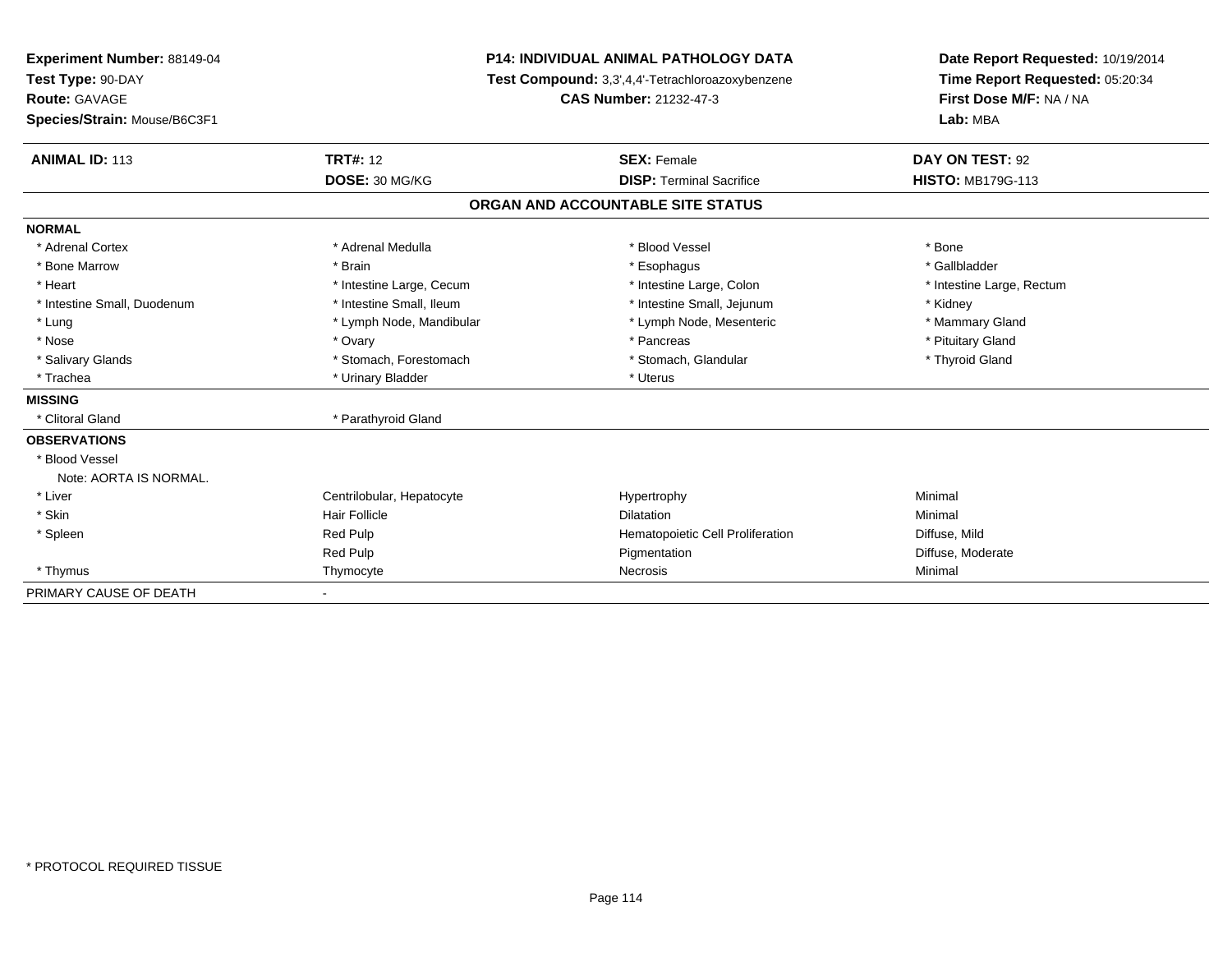| <b>Experiment Number: 88149-04</b><br>Test Type: 90-DAY |                           | <b>P14: INDIVIDUAL ANIMAL PATHOLOGY DATA</b>     | Date Report Requested: 10/19/2014<br>Time Report Requested: 05:20:34 |
|---------------------------------------------------------|---------------------------|--------------------------------------------------|----------------------------------------------------------------------|
|                                                         |                           | Test Compound: 3,3',4,4'-Tetrachloroazoxybenzene |                                                                      |
| <b>Route: GAVAGE</b>                                    |                           | CAS Number: 21232-47-3                           | First Dose M/F: NA / NA                                              |
| Species/Strain: Mouse/B6C3F1                            |                           |                                                  | Lab: MBA                                                             |
| <b>ANIMAL ID: 114</b>                                   | <b>TRT#: 12</b>           | <b>SEX: Female</b>                               | DAY ON TEST: 92                                                      |
|                                                         | DOSE: 30 MG/KG            | <b>DISP: Terminal Sacrifice</b>                  | <b>HISTO: MB179G-114</b>                                             |
|                                                         |                           | ORGAN AND ACCOUNTABLE SITE STATUS                |                                                                      |
| <b>NORMAL</b>                                           |                           |                                                  |                                                                      |
| * Adrenal Cortex                                        | * Adrenal Medulla         | * Blood Vessel                                   | * Bone                                                               |
| * Bone Marrow                                           | * Brain                   | * Clitoral Gland                                 | * Esophagus                                                          |
| * Heart                                                 | * Intestine Large, Cecum  | * Intestine Large, Colon                         | * Intestine Large, Rectum                                            |
| * Intestine Small, Duodenum                             | * Intestine Small, Ileum  | * Intestine Small, Jejunum                       | * Kidney                                                             |
| * Lung                                                  | * Lymph Node, Mandibular  | * Lymph Node, Mesenteric                         | * Mammary Gland                                                      |
| * Nose                                                  | * Ovary                   | * Pancreas                                       | * Pituitary Gland                                                    |
| * Salivary Glands                                       | * Stomach, Forestomach    | * Stomach, Glandular                             | * Thyroid Gland                                                      |
| * Trachea                                               | * Urinary Bladder         | * Uterus                                         |                                                                      |
| <b>MISSING</b>                                          |                           |                                                  |                                                                      |
| * Gallbladder                                           | * Parathyroid Gland       |                                                  |                                                                      |
| <b>OBSERVATIONS</b>                                     |                           |                                                  |                                                                      |
| * Blood Vessel                                          |                           |                                                  |                                                                      |
| Note: AORTA IS NORMAL.                                  |                           |                                                  |                                                                      |
| * Liver                                                 | Centrilobular, Hepatocyte | Hypertrophy                                      | Minimal                                                              |
| * Skin                                                  | Hair Follicle             | <b>Dilatation</b>                                | Minimal                                                              |
| * Spleen                                                | Red Pulp                  | Hematopoietic Cell Proliferation                 | Diffuse, Mild                                                        |
|                                                         | Red Pulp                  | Pigmentation                                     | Diffuse, Moderate                                                    |
| * Thymus                                                | Thymocyte                 | Necrosis                                         | Mild                                                                 |
| PRIMARY CAUSE OF DEATH                                  |                           |                                                  |                                                                      |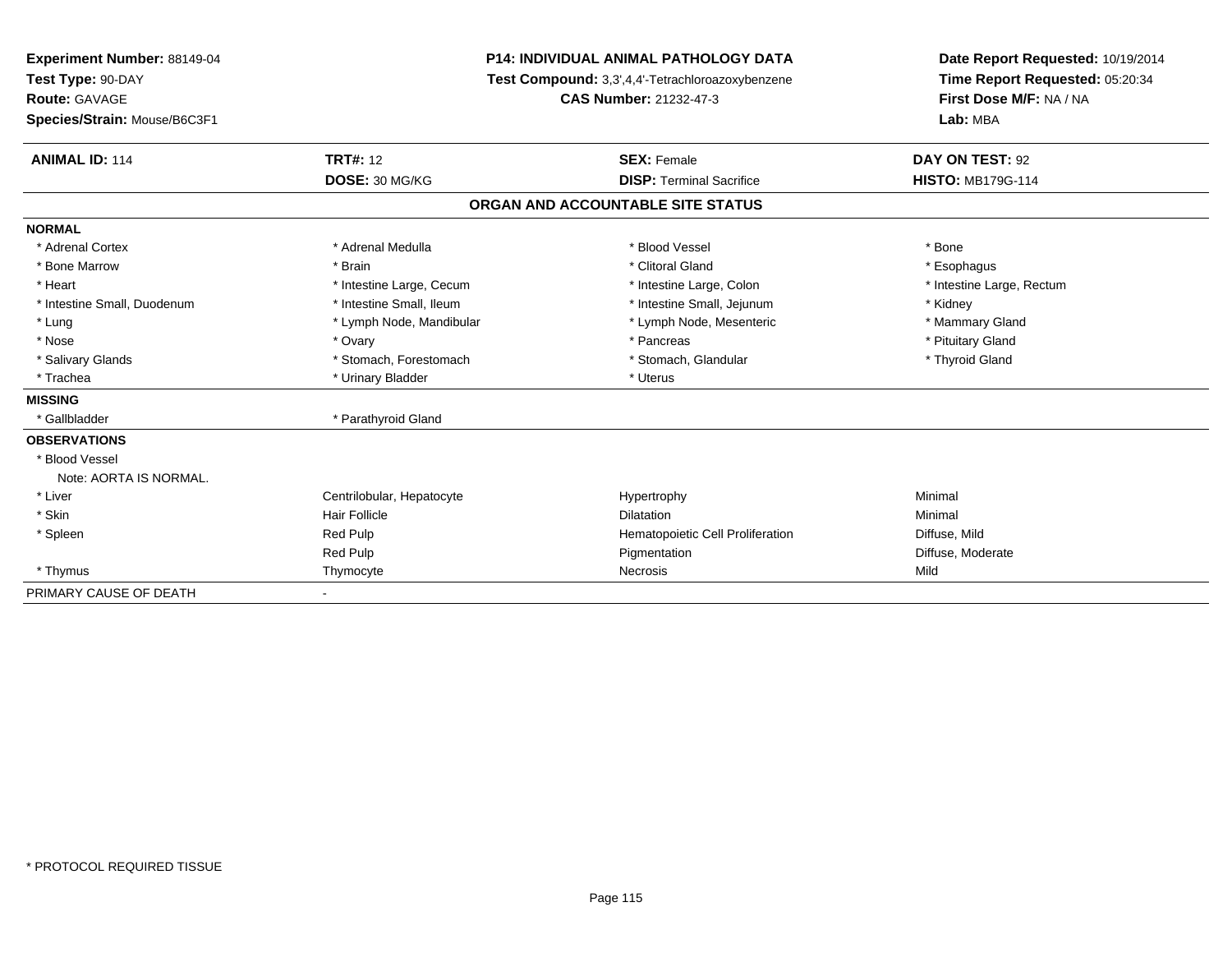| <b>Experiment Number: 88149-04</b>                             | <b>P14: INDIVIDUAL ANIMAL PATHOLOGY DATA</b> |                                                  | Date Report Requested: 10/19/2014 |
|----------------------------------------------------------------|----------------------------------------------|--------------------------------------------------|-----------------------------------|
| Test Type: 90-DAY                                              |                                              | Test Compound: 3,3',4,4'-Tetrachloroazoxybenzene | Time Report Requested: 05:20:34   |
| Route: GAVAGE                                                  |                                              | <b>CAS Number: 21232-47-3</b>                    | First Dose M/F: NA / NA           |
| Species/Strain: Mouse/B6C3F1                                   |                                              |                                                  | Lab: MBA                          |
| <b>ANIMAL ID: 115</b>                                          | <b>TRT#: 12</b>                              | <b>SEX: Female</b>                               | DAY ON TEST: 92                   |
|                                                                | DOSE: 30 MG/KG                               | <b>DISP: Terminal Sacrifice</b>                  | <b>HISTO: MB179G-115</b>          |
|                                                                |                                              | ORGAN AND ACCOUNTABLE SITE STATUS                |                                   |
| <b>NORMAL</b>                                                  |                                              |                                                  |                                   |
| * Adrenal Cortex                                               | * Adrenal Medulla                            | * Blood Vessel                                   | * Bone                            |
| * Bone Marrow                                                  | * Brain                                      | * Clitoral Gland                                 | * Esophagus                       |
| * Gallbladder                                                  | * Heart                                      | * Intestine Large, Cecum                         | * Intestine Large, Colon          |
| * Intestine Large, Rectum                                      | * Intestine Small, Duodenum                  | * Intestine Small, Ileum                         | * Intestine Small, Jejunum        |
| * Kidney                                                       | * Lung                                       | * Lymph Node, Mandibular                         | * Lymph Node, Mesenteric          |
| * Mammary Gland                                                | * Nose                                       | * Ovary                                          | * Pancreas                        |
| * Parathyroid Gland                                            | * Pituitary Gland                            | * Salivary Glands                                | * Stomach, Glandular              |
| * Thyroid Gland                                                | * Trachea                                    | * Urinary Bladder                                | * Uterus                          |
| <b>MISSING</b>                                                 |                                              |                                                  |                                   |
| * Thymus                                                       |                                              |                                                  |                                   |
| <b>OBSERVATIONS</b>                                            |                                              |                                                  |                                   |
| * Blood Vessel                                                 |                                              |                                                  |                                   |
| Note: AORTA IS NORMAL.                                         |                                              |                                                  |                                   |
| * Liver                                                        | Centrilobular, Hepatocyte                    | Hypertrophy                                      | Minimal                           |
| * Skin                                                         | Hair Follicle                                | <b>Dilatation</b>                                | Minimal                           |
| * Spleen                                                       | Red Pulp                                     | Hematopoietic Cell Proliferation                 | Diffuse, Minimal                  |
|                                                                | Red Pulp                                     | Pigmentation                                     | Diffuse, Mild                     |
| * Stomach, Forestomach                                         | Epithelium                                   | Hyperplasia                                      | Mild                              |
| Note: THE EPITHELIAL HYPERPLASIA OCCURS AT THE MARGO PLICATUS. |                                              |                                                  |                                   |
| PRIMARY CAUSE OF DEATH                                         |                                              |                                                  |                                   |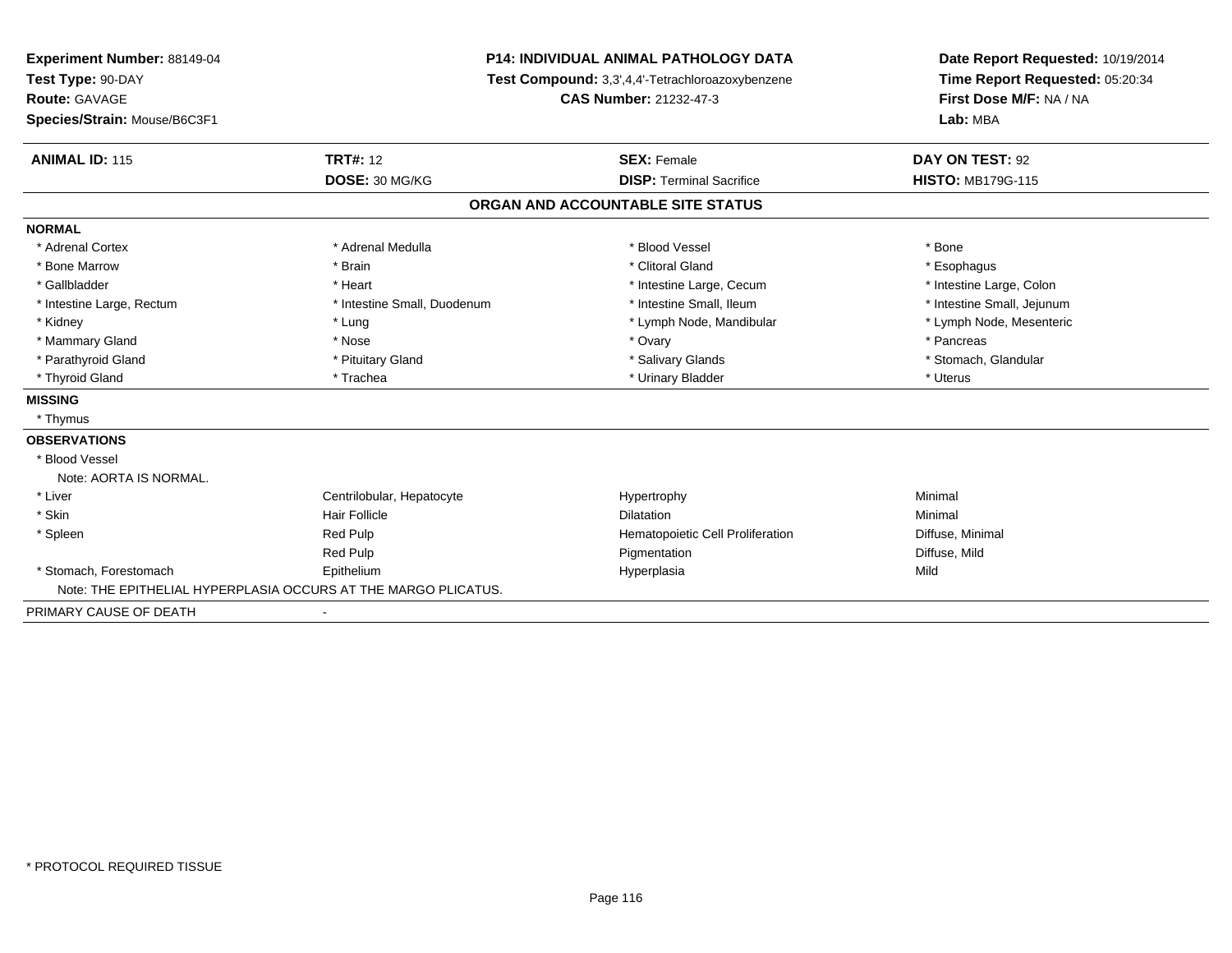| Experiment Number: 88149-04<br>Test Type: 90-DAY<br><b>Route: GAVAGE</b><br><b>CAS Number: 21232-47-3</b> |                          | <b>P14: INDIVIDUAL ANIMAL PATHOLOGY DATA</b>     | Date Report Requested: 10/19/2014 |  |
|-----------------------------------------------------------------------------------------------------------|--------------------------|--------------------------------------------------|-----------------------------------|--|
|                                                                                                           |                          | Test Compound: 3,3',4,4'-Tetrachloroazoxybenzene | Time Report Requested: 05:20:34   |  |
|                                                                                                           |                          |                                                  | First Dose M/F: NA / NA           |  |
| Species/Strain: Mouse/B6C3F1                                                                              |                          |                                                  | Lab: MBA                          |  |
| <b>ANIMAL ID: 116</b>                                                                                     | <b>TRT#: 12</b>          | <b>SEX: Female</b>                               | DAY ON TEST: 28                   |  |
|                                                                                                           | DOSE: 30 MG/KG           | <b>DISP:</b> Dosing Accident                     | <b>HISTO: MB179G-116</b>          |  |
|                                                                                                           |                          | ORGAN AND ACCOUNTABLE SITE STATUS                |                                   |  |
| <b>NORMAL</b>                                                                                             |                          |                                                  |                                   |  |
| * Adrenal Cortex                                                                                          | * Adrenal Medulla        | * Blood Vessel                                   | * Bone                            |  |
| * Brain                                                                                                   | * Esophagus              | * Kidney                                         | * Liver                           |  |
| * Lymph Node, Mandibular                                                                                  | * Nose                   | * Ovary                                          | * Pancreas                        |  |
| * Parathyroid Gland                                                                                       | * Salivary Glands        | * Skin                                           | * Thyroid Gland                   |  |
| * Trachea                                                                                                 | * Urinary Bladder        | * Uterus                                         |                                   |  |
| <b>MISSING</b>                                                                                            |                          |                                                  |                                   |  |
| * Clitoral Gland                                                                                          | * Mammary Gland          | * Pituitary Gland                                | * Thymus                          |  |
| <b>AUTO PRECLUDES DIAG.</b>                                                                               |                          |                                                  |                                   |  |
| * Gallbladder                                                                                             | * Intestine Large, Cecum | * Intestine Large, Colon                         | * Intestine Large, Rectum         |  |
| * Intestine Small, Duodenum                                                                               | * Intestine Small, Ileum | * Intestine Small, Jejunum                       | * Lymph Node, Mesenteric          |  |
| * Spleen                                                                                                  | * Stomach, Forestomach   | * Stomach, Glandular                             |                                   |  |
| <b>OBSERVATIONS</b>                                                                                       |                          |                                                  |                                   |  |
| * Blood Vessel                                                                                            |                          |                                                  |                                   |  |
| Note: AORTA IS NORMAL.                                                                                    |                          |                                                  |                                   |  |
| * Bone Marrow                                                                                             | <b>Myeloid Cell</b>      | Hyperplasia                                      | Moderate                          |  |
| * Heart                                                                                                   | Pericardium              | Inflammation                                     | Chronic, Diffuse, Moderate        |  |
| * Lung                                                                                                    |                          | Inflammation                                     | Focal, Marked                     |  |
| Note: LUNG LESION IS A CHRONIC ABSCESS.                                                                   |                          |                                                  |                                   |  |
| [Inflammation TGLS = 1-6]                                                                                 |                          |                                                  |                                   |  |
| PRIMARY CAUSE OF DEATH                                                                                    |                          |                                                  |                                   |  |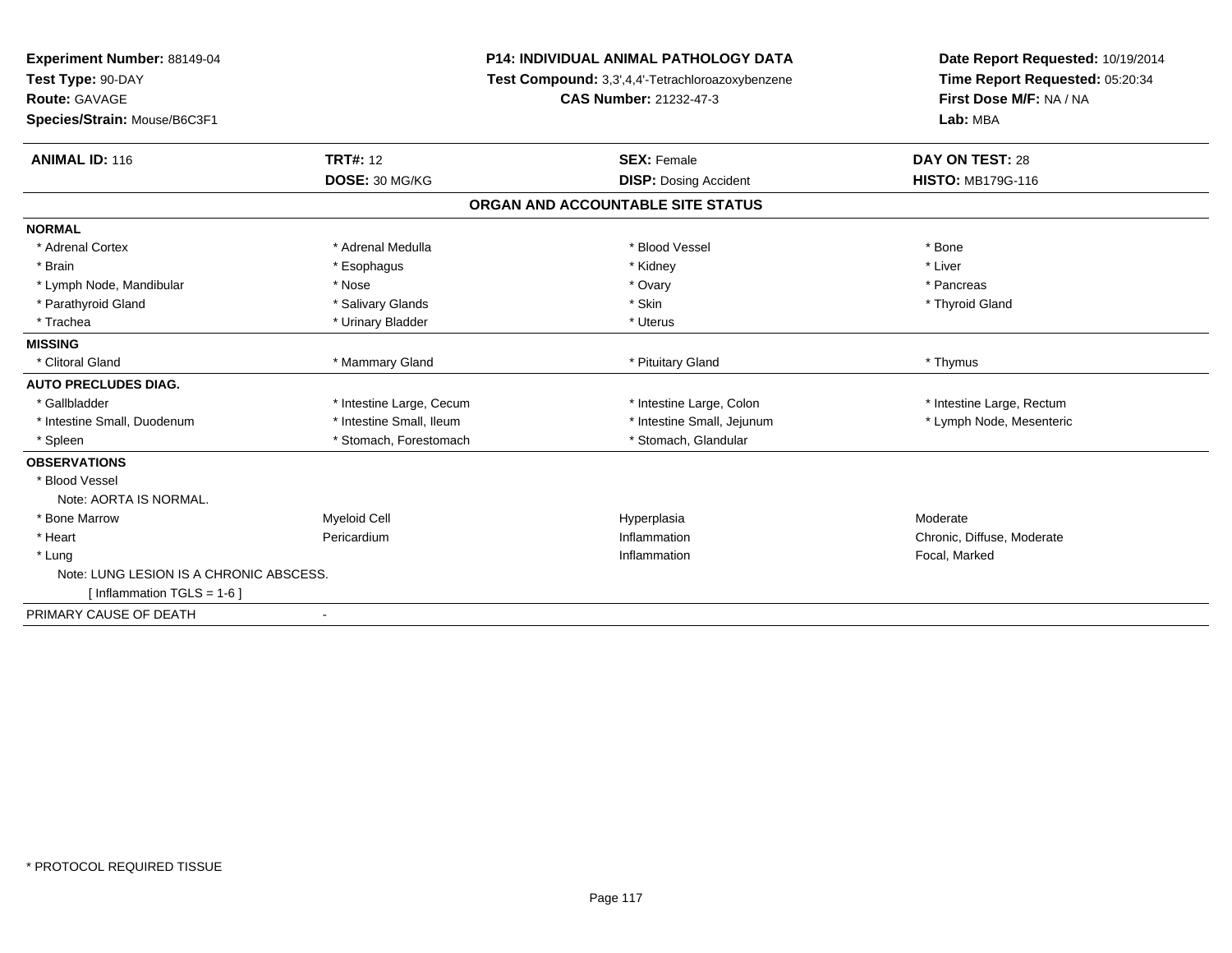| Experiment Number: 88149-04<br>Test Type: 90-DAY<br>Route: GAVAGE<br>Species/Strain: Mouse/B6C3F1 |                             | <b>P14: INDIVIDUAL ANIMAL PATHOLOGY DATA</b><br>Test Compound: 3,3',4,4'-Tetrachloroazoxybenzene<br><b>CAS Number: 21232-47-3</b> | Date Report Requested: 10/19/2014<br>Time Report Requested: 05:20:34<br>First Dose M/F: NA / NA<br>Lab: MBA |  |
|---------------------------------------------------------------------------------------------------|-----------------------------|-----------------------------------------------------------------------------------------------------------------------------------|-------------------------------------------------------------------------------------------------------------|--|
| <b>ANIMAL ID: 117</b>                                                                             | <b>TRT#: 12</b>             | <b>SEX: Female</b>                                                                                                                | DAY ON TEST: 92                                                                                             |  |
|                                                                                                   | DOSE: 30 MG/KG              | <b>DISP: Terminal Sacrifice</b>                                                                                                   | <b>HISTO: MB179G-117</b>                                                                                    |  |
|                                                                                                   |                             | ORGAN AND ACCOUNTABLE SITE STATUS                                                                                                 |                                                                                                             |  |
| <b>NORMAL</b>                                                                                     |                             |                                                                                                                                   |                                                                                                             |  |
| * Adrenal Cortex                                                                                  | * Adrenal Medulla           | * Blood Vessel                                                                                                                    | * Bone                                                                                                      |  |
| * Bone Marrow                                                                                     | * Brain                     | * Clitoral Gland                                                                                                                  | * Esophagus                                                                                                 |  |
| * Gallbladder                                                                                     | * Heart                     | * Intestine Large, Cecum                                                                                                          | * Intestine Large, Colon                                                                                    |  |
| * Intestine Large, Rectum                                                                         | * Intestine Small, Duodenum | * Intestine Small, Ileum                                                                                                          | * Intestine Small, Jejunum                                                                                  |  |
| * Kidney                                                                                          | * Liver                     | * Lung                                                                                                                            | * Lymph Node, Mandibular                                                                                    |  |
| * Lymph Node, Mesenteric                                                                          | * Mammary Gland             | * Nose                                                                                                                            | * Ovary                                                                                                     |  |
| * Pancreas                                                                                        | * Pituitary Gland           | * Salivary Glands                                                                                                                 | * Stomach, Glandular                                                                                        |  |
| * Thyroid Gland                                                                                   | * Trachea                   | * Urinary Bladder                                                                                                                 | * Uterus                                                                                                    |  |
| <b>MISSING</b>                                                                                    |                             |                                                                                                                                   |                                                                                                             |  |
| * Parathyroid Gland                                                                               |                             |                                                                                                                                   |                                                                                                             |  |
| <b>OBSERVATIONS</b>                                                                               |                             |                                                                                                                                   |                                                                                                             |  |
| * Blood Vessel                                                                                    |                             |                                                                                                                                   |                                                                                                             |  |
| Note: AORTA IS NORMAL.                                                                            |                             |                                                                                                                                   |                                                                                                             |  |
| * Skin                                                                                            | <b>Hair Follicle</b>        | <b>Dilatation</b>                                                                                                                 | Minimal                                                                                                     |  |
| * Spleen                                                                                          | <b>Red Pulp</b>             | Hematopoietic Cell Proliferation                                                                                                  | Diffuse, Mild                                                                                               |  |
|                                                                                                   | Red Pulp                    | Pigmentation                                                                                                                      | Diffuse, Moderate                                                                                           |  |
| * Stomach, Forestomach                                                                            | Epithelium                  | Hyperplasia                                                                                                                       | Mild                                                                                                        |  |
| Note: EPITHELIAL HYPERPLASIA OCCURS AT MARGO PLICATUS.                                            |                             |                                                                                                                                   |                                                                                                             |  |
| * Thymus                                                                                          | Thymocyte                   | Necrosis                                                                                                                          | Minimal                                                                                                     |  |
| PRIMARY CAUSE OF DEATH                                                                            |                             |                                                                                                                                   |                                                                                                             |  |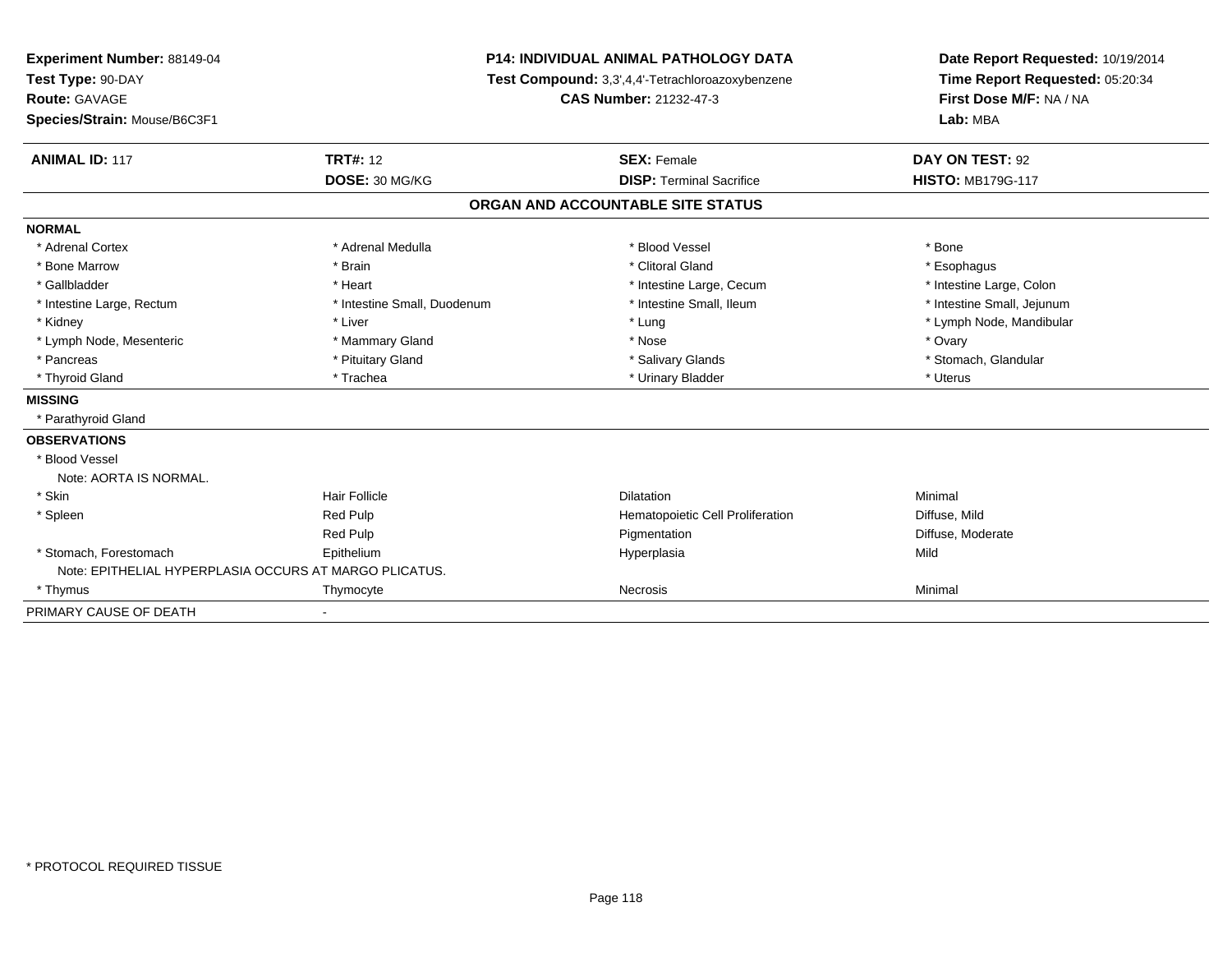| Experiment Number: 88149-04  |                                                                | <b>P14: INDIVIDUAL ANIMAL PATHOLOGY DATA</b>     | Date Report Requested: 10/19/2014 |  |
|------------------------------|----------------------------------------------------------------|--------------------------------------------------|-----------------------------------|--|
| Test Type: 90-DAY            |                                                                | Test Compound: 3,3',4,4'-Tetrachloroazoxybenzene | Time Report Requested: 05:20:34   |  |
| Route: GAVAGE                |                                                                | <b>CAS Number: 21232-47-3</b>                    | First Dose M/F: NA / NA           |  |
| Species/Strain: Mouse/B6C3F1 |                                                                |                                                  | Lab: MBA                          |  |
| <b>ANIMAL ID: 118</b>        | <b>TRT#: 12</b>                                                | <b>SEX: Female</b>                               | DAY ON TEST: 92                   |  |
|                              | DOSE: 30 MG/KG                                                 | <b>DISP: Terminal Sacrifice</b>                  | <b>HISTO: MB179G-118</b>          |  |
|                              |                                                                | ORGAN AND ACCOUNTABLE SITE STATUS                |                                   |  |
| <b>NORMAL</b>                |                                                                |                                                  |                                   |  |
| * Adrenal Cortex             | * Adrenal Medulla                                              | * Blood Vessel                                   | * Bone                            |  |
| * Bone Marrow                | * Brain                                                        | * Clitoral Gland                                 | * Esophagus                       |  |
| * Gallbladder                | * Heart                                                        | * Intestine Large, Cecum                         | * Intestine Large, Colon          |  |
| * Intestine Large, Rectum    | * Intestine Small, Duodenum                                    | * Intestine Small, Ileum                         | * Intestine Small, Jejunum        |  |
| * Kidney                     | * Lung                                                         | * Lymph Node, Mandibular                         | * Lymph Node, Mesenteric          |  |
| * Mammary Gland              | * Nose                                                         | * Ovary                                          | * Pancreas                        |  |
| * Pituitary Gland            | * Salivary Glands                                              | * Stomach, Glandular                             | * Thyroid Gland                   |  |
| * Trachea                    | * Urinary Bladder                                              | * Uterus                                         |                                   |  |
| <b>MISSING</b>               |                                                                |                                                  |                                   |  |
| * Parathyroid Gland          |                                                                |                                                  |                                   |  |
| <b>OBSERVATIONS</b>          |                                                                |                                                  |                                   |  |
| * Blood Vessel               |                                                                |                                                  |                                   |  |
| Note: AORTA IS NORMAL.       |                                                                |                                                  |                                   |  |
| * Liver                      | Centrilobular, Hepatocyte                                      | Hypertrophy                                      | Minimal                           |  |
| * Skin                       | Hair Follicle                                                  | <b>Dilatation</b>                                | Minimal                           |  |
| * Spleen                     | Red Pulp                                                       | Hematopoietic Cell Proliferation                 | Diffuse, Mild                     |  |
|                              | Red Pulp                                                       | Pigmentation                                     | Diffuse, Moderate                 |  |
| * Stomach, Forestomach       | Epithelium                                                     | Hyperplasia                                      | Mild                              |  |
|                              | Note: THE EPITHELIAL HYPERPLASIA OCCURS AT THE MARGO PLICATUS. |                                                  |                                   |  |
| * Thymus                     | Thymocyte                                                      | Necrosis                                         | Mild                              |  |
| PRIMARY CAUSE OF DEATH       |                                                                |                                                  |                                   |  |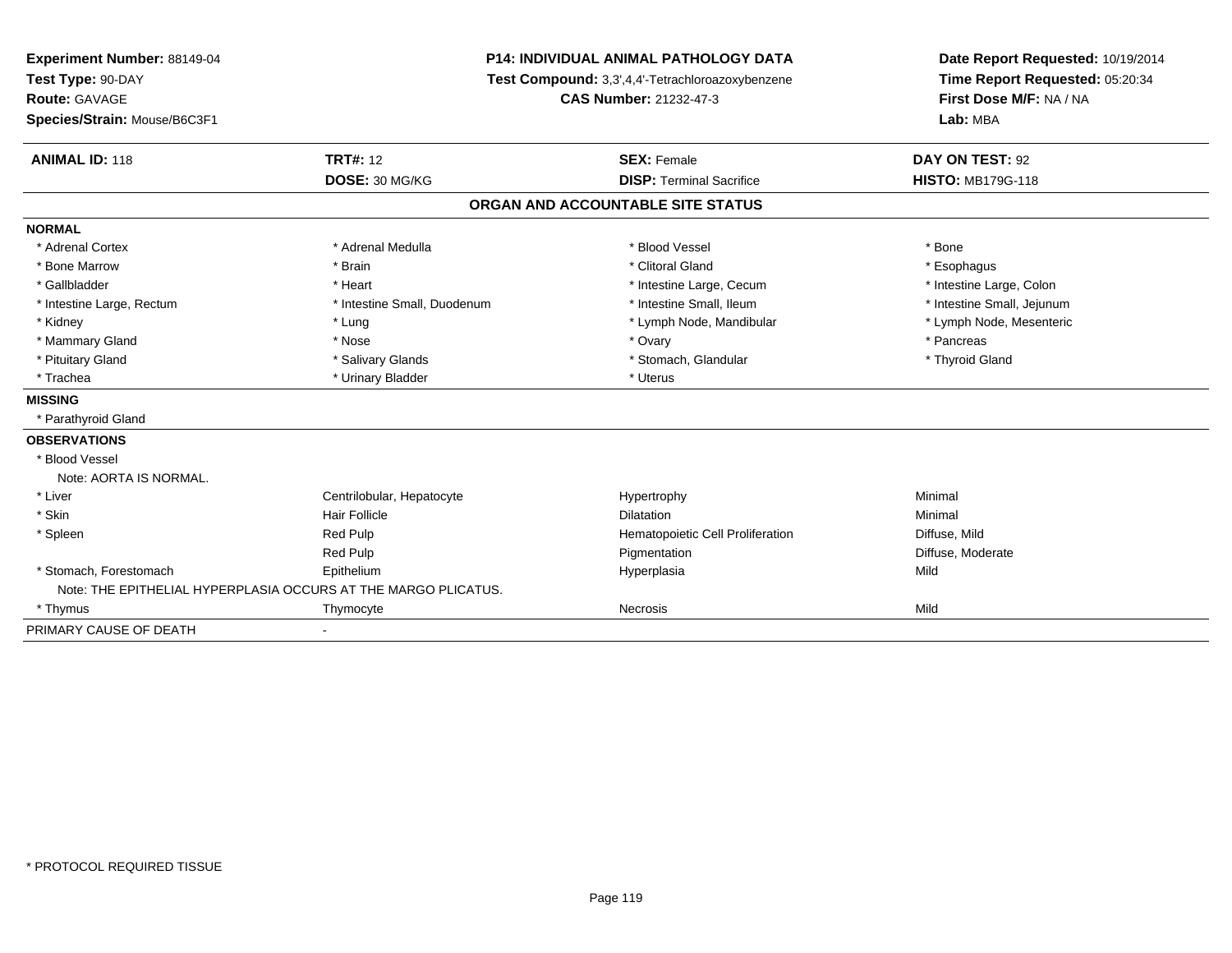| Experiment Number: 88149-04<br>Test Type: 90-DAY<br>Route: GAVAGE<br>Species/Strain: Mouse/B6C3F1 | <b>P14: INDIVIDUAL ANIMAL PATHOLOGY DATA</b><br>Test Compound: 3,3',4,4'-Tetrachloroazoxybenzene<br>CAS Number: 21232-47-3 |                                   | Date Report Requested: 10/19/2014<br>Time Report Requested: 05:20:34<br>First Dose M/F: NA / NA<br>Lab: MBA |  |
|---------------------------------------------------------------------------------------------------|----------------------------------------------------------------------------------------------------------------------------|-----------------------------------|-------------------------------------------------------------------------------------------------------------|--|
| <b>ANIMAL ID: 119</b>                                                                             | <b>TRT#: 12</b>                                                                                                            | <b>SEX: Female</b>                | DAY ON TEST: 92                                                                                             |  |
|                                                                                                   | DOSE: 30 MG/KG                                                                                                             | <b>DISP: Terminal Sacrifice</b>   | <b>HISTO: MB179G-119</b>                                                                                    |  |
|                                                                                                   |                                                                                                                            | ORGAN AND ACCOUNTABLE SITE STATUS |                                                                                                             |  |
| <b>NORMAL</b>                                                                                     |                                                                                                                            |                                   |                                                                                                             |  |
| * Adrenal Cortex                                                                                  | * Adrenal Medulla                                                                                                          | * Blood Vessel                    | * Bone                                                                                                      |  |
| * Bone Marrow                                                                                     | * Brain                                                                                                                    | * Clitoral Gland                  | * Esophagus                                                                                                 |  |
| * Heart                                                                                           | * Intestine Large, Cecum                                                                                                   | * Intestine Large, Colon          | * Intestine Large, Rectum                                                                                   |  |
| * Intestine Small, Duodenum                                                                       | * Intestine Small, Ileum                                                                                                   | * Intestine Small, Jejunum        | * Kidney                                                                                                    |  |
| * Liver                                                                                           | * Lung                                                                                                                     | * Lymph Node, Mandibular          | * Lymph Node, Mesenteric                                                                                    |  |
| * Mammary Gland                                                                                   | * Nose                                                                                                                     | * Ovary                           | * Pancreas                                                                                                  |  |
| * Pituitary Gland                                                                                 | * Salivary Glands                                                                                                          | * Stomach, Glandular              | * Thyroid Gland                                                                                             |  |
| * Trachea                                                                                         | * Urinary Bladder                                                                                                          | * Uterus                          |                                                                                                             |  |
| <b>MISSING</b>                                                                                    |                                                                                                                            |                                   |                                                                                                             |  |
| * Parathyroid Gland                                                                               |                                                                                                                            |                                   |                                                                                                             |  |
| <b>INSUFFICIENT TISSUE</b>                                                                        |                                                                                                                            |                                   |                                                                                                             |  |
| * Gallbladder                                                                                     |                                                                                                                            |                                   |                                                                                                             |  |
| <b>OBSERVATIONS</b>                                                                               |                                                                                                                            |                                   |                                                                                                             |  |
| * Blood Vessel                                                                                    |                                                                                                                            |                                   |                                                                                                             |  |
| Note: AORTA IS NORMAL.                                                                            |                                                                                                                            |                                   |                                                                                                             |  |
| * Skin                                                                                            | <b>Hair Follicle</b>                                                                                                       | <b>Dilatation</b>                 | Minimal                                                                                                     |  |
| * Spleen                                                                                          | <b>Red Pulp</b>                                                                                                            | Hematopoietic Cell Proliferation  | Diffuse, Minimal                                                                                            |  |
|                                                                                                   | Red Pulp                                                                                                                   | Pigmentation                      | Diffuse, Moderate                                                                                           |  |
| * Stomach, Forestomach                                                                            | Epithelium                                                                                                                 | Hyperplasia                       | Moderate                                                                                                    |  |
| Note: EPITHELIAL HYPERPLASIA OCCURS AT MARGO PLICATUS.                                            |                                                                                                                            |                                   |                                                                                                             |  |
| * Thymus                                                                                          | Thymocyte                                                                                                                  | Necrosis                          | Minimal                                                                                                     |  |
| PRIMARY CAUSE OF DEATH                                                                            | $\blacksquare$                                                                                                             |                                   |                                                                                                             |  |